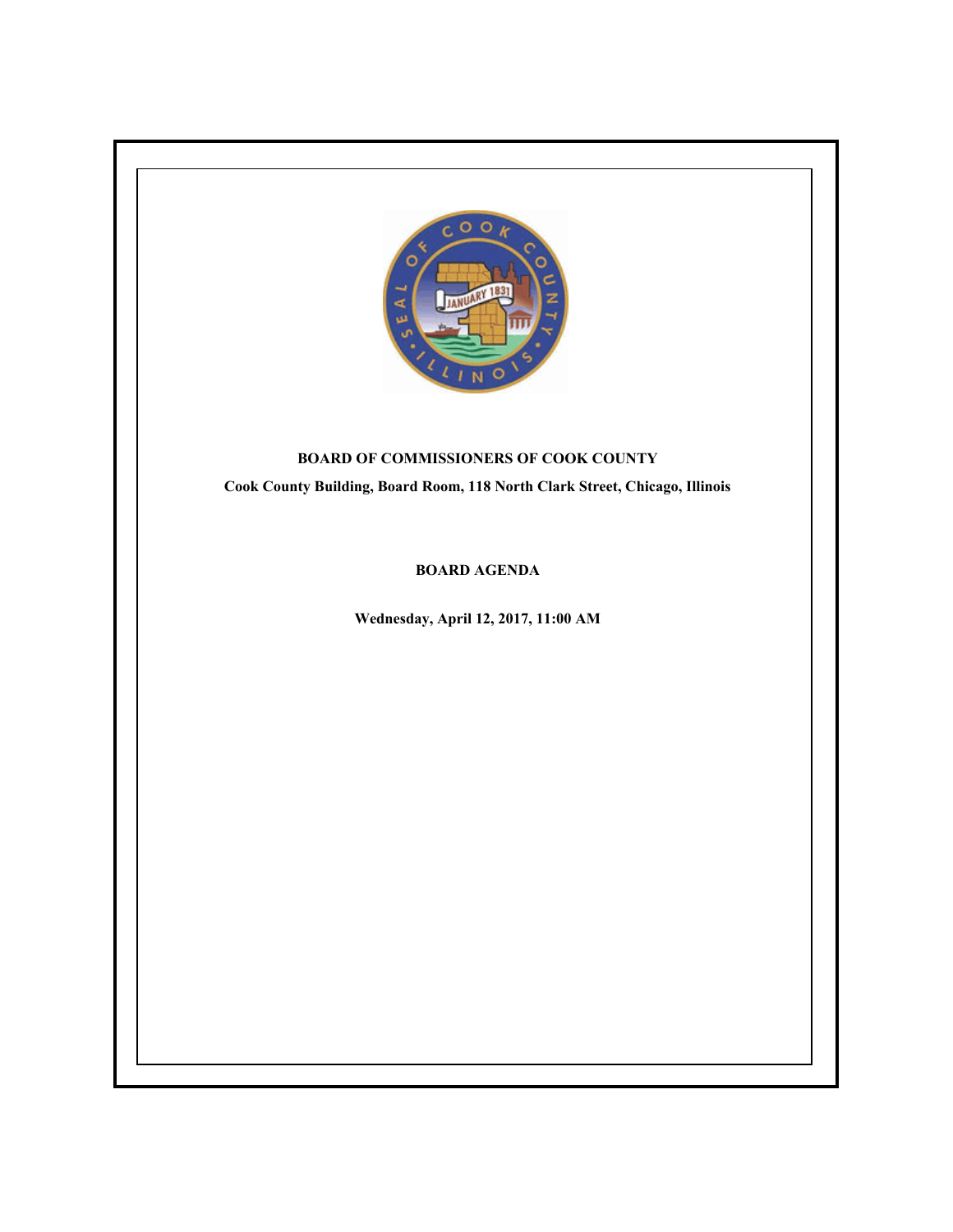#### **PUBLIC TESTIMONY**

Pursuant to Cook County Code of Ordinances, public testimony will be permitted at regular and special meetings of the Board. Duly authorized public speakers shall be called upon at this time to deliver testimony germane to a specific item(s) on the meeting agenda, and the testimony must not exceed three (3) minutes. The names of duly authorized speakers shall be published in the Post Board Action Agenda and Journal of Proceedings as prepared by the Clerk of the Board.

#### **PRESIDENT**

#### 17-2554

**Presented by:** TONI PRECKWINKLE, President, Cook County Board of Commissioners

## **PROPOSED REAPPOINTMENT**

**Appointee(s):** Charles Anderson

**Position:** Member

**Department/Board/Commission:** Illinois Labor Relations Board - Local Panel

**Effective date:** Immediate

**Expiration date:** 1/31/2019 or until a successor is appointed or qualified

**Summary:** This item is for informational purposes only

#### 17-2648

**Presented by:** TONI PRECKWINKLE, President, Cook County Board of Commissioners

#### **PROPOSED REAPPOINTMENT**

**Appointee(s):** Hipolito 'Paul' Roldan

**Position:** Chairman

**Department/Board/Commission:** Housing Authority of Cook County Board of Directors

**Effective date:** Immediate

**Expiration date:** 4/12/2022 or until a successor is appointed and qualified.

**Summary:** N/A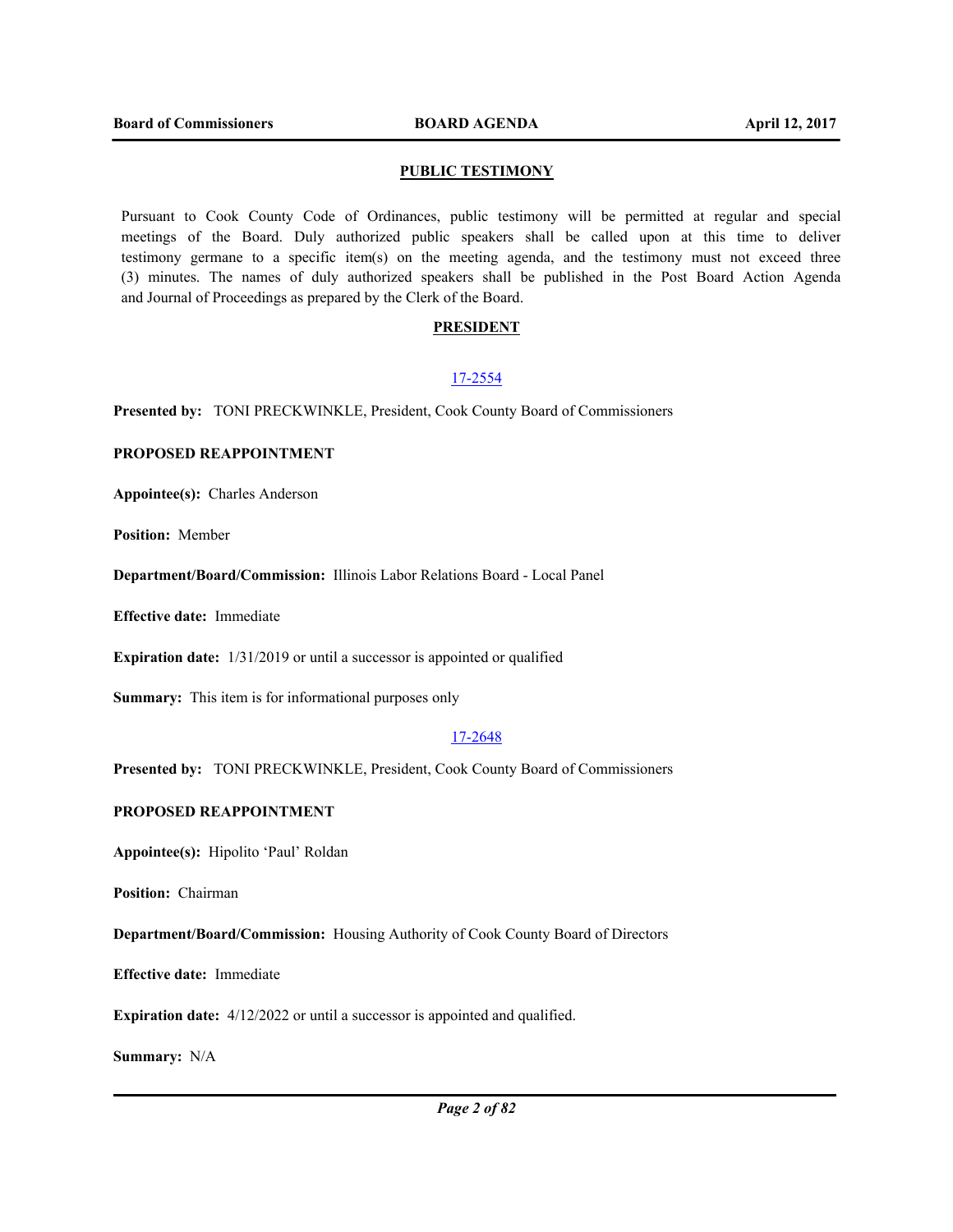## **COMMISSIONERS**

## 17-2645

**Sponsored by:** JOHN A. FRITCHEY, Cook County Board of Commissioners

#### **PROPOSED ORDINANCE AMENDMENT**

## **AN AMENDMENT TO THE COOK COUNTY PROCUREMENT CODE**

BE IT ORDAINED, by the Cook County Board of Commissioners that Chapter 34, FINANCE, Article IV. - PROCURMENT CODE, DIVISION 8. - MINORITY-AND WOMAN-OWNED BUSINESS ENTERPRISES, Subdivision I. - General Provisions, Sections 34-263 and 34-269 to 34-280 be amended as follows:

## **ARTICLE IV. - PROCUREMENT CODE, DIVISION 8. - MINORITY- AND WOMAN-OWNED BUSINESS ENTERPRISES, Subdivision I. - General Provisions**

## **Sec. 34-263. - Definitions.**

The following words, terms and phrases, when used in this Division, shall have the meanings ascribed to them in this Section, Terms not defined in this Section are defined in Division 1 of this Procurement Code, or in Section 1-3 of the County Code. Additional terms applicable to Subdivision II are set forth in such subdivision.

\*\*\*

*Established business* means a business entity which, by virtue of its size and capacity for competing in the markets in which it operates, does not need to be a full participant in the program in order to effectuate the purposes of the program, as determined by the chief procurement officer pursuant to regulations adopted by the department of procurement services. A business entity shall be presumed to be an established business if the business entity and its affiliates have had annual average gross receipts in excess of \$27,500,000.00 over the previous five fiscal years. For calendar year 2017 and beyond, this sum shall be adjusted upwards or downwards by applying to it a rate equal to the Consumer Price Index for Urban Wage Earners and Clerical Workers (CPI-W) published by the United States Bureau of Labor Statistics for that calendar year. Such adjustment shall be made for *Expertise* means demonstrated skills, knowledge or ability to perform, as defined by normal industry practices, including licensure where required, in a field. a given year in January of the following year and shall remain in effect for that given year until the following year's adjustment is made. The chief procurement officer, after computing the adjustment for a given year, shall cause the new sum as adjusted to be published for five consecutive business days in two or more newspapers of general circulation in the County.

*Expertise* means demonstrated skills, knowledge or ability to perform, as defined by normal industry practices, including licensure where required, in a field.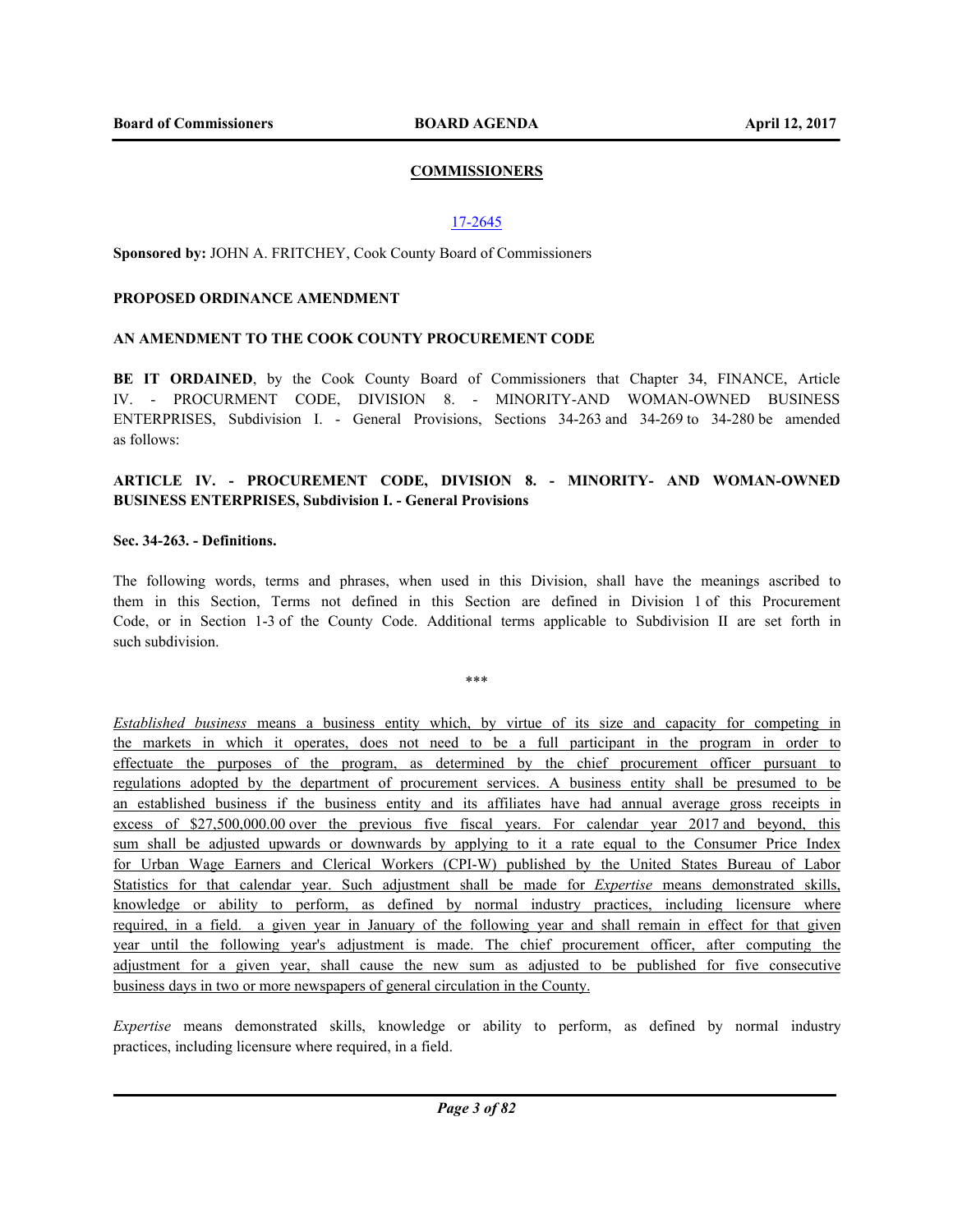*Good Faith Efforts* shall have the meaning set forth in Section 34-271 34-272.

\*\*\*

## **Sec. 34-269. Established businesses participation in the MBE and WBE procurement program.**

(a) A local business entity which meets all the requirements to be certified as an MBE or WBE under this article except that it has become an established business may participate in the county's minority- and women-owned business enterprise procurement program, as follows:

(1) For a one-year period after the business entity has become an established business, only 75 percent of such business's participation in a county contract shall account for the MBE or WBE, as applicable, participation requirement set forth in Section 34-267 of this Code;

(2) For a one-year period starting on the one- year anniversary of the date the business entity became an established business, only 50 percent of such business's participation in a county contract shall account for the MBE or WBE, as applicable, participation requirement set forth in Section 34-267 of this Code; and

(3) For a one-year period starting on the two- year anniversary of the date the business entity became an established business, only 25 percent of such business's participation in a county contract shall account for the MBE or WBE, as applicable, participation requirement set forth in Section 34-267 of this Code.

(b) An established business entity shall not be eligible to participate in the county's minority-and women- owned business enterprise procurement program starting on the three-year anniversary of the date the business entity became an established business.

(c) The chief procurement officer shall provide notice to participating established businesses of the allowed level of participation by such businesses in the county's minority-and women-owned business enterprise procurement program.

**Sec. 34-269270. - Utilization plan; commercially useful function.** 

**\*\*\***

**Sec. 34-270271. - Methods to achieve goals and compliance.** 

**\*\*\***

**Sec. 34-271272. - Request for a total or partial waiver; good faith efforts.** 

**\*\*\***

(11) Maintains or commits to establish and maintain a mentor-protégé agreement with one or more PCEs that is enforceable and that, in the judgment of the CCD, has performance standards and outcomes that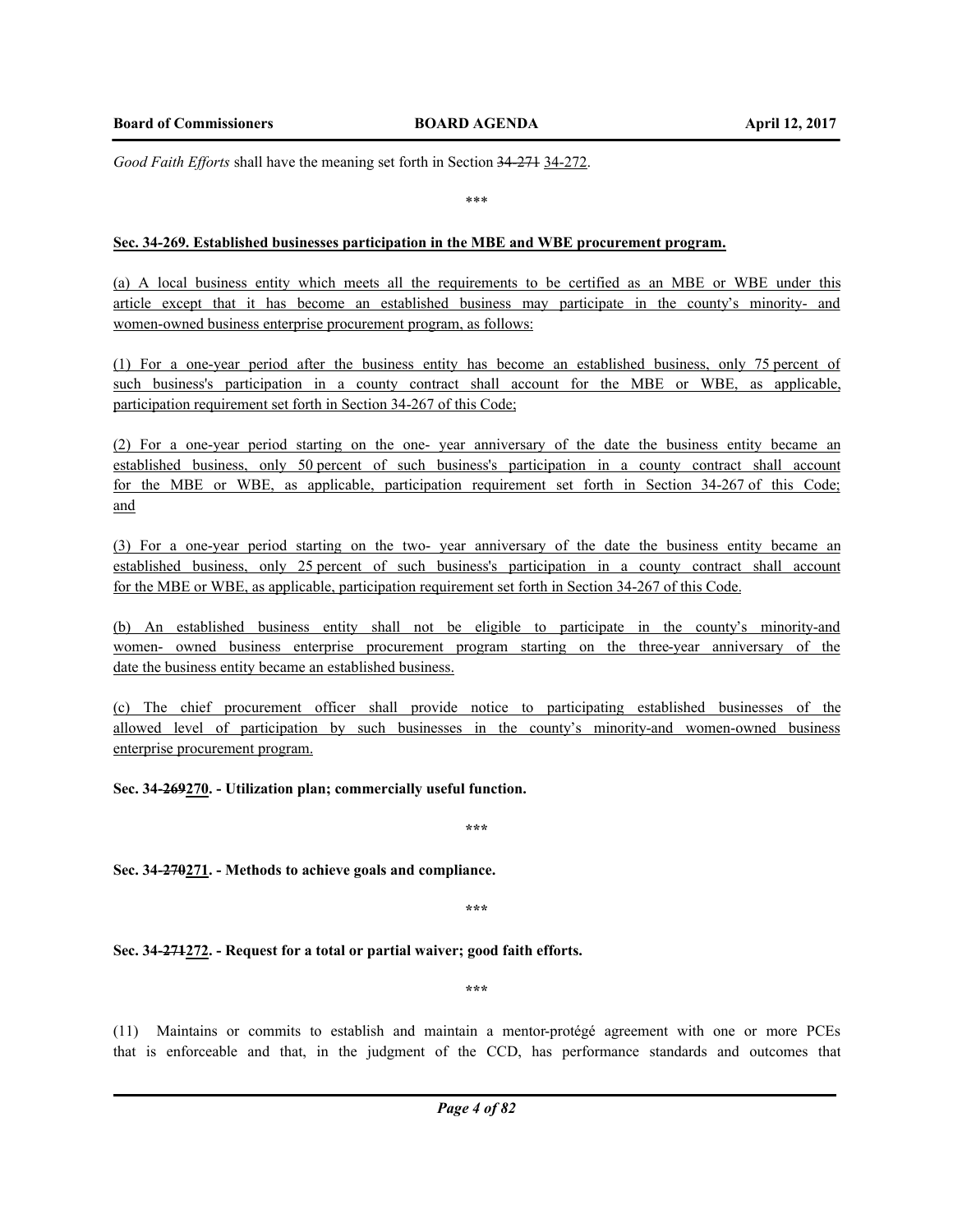**Board of Commissioners BOARD AGENDA April 12, 2017**

are clearly established and effective in terms of assisting the PCE in acquiring additional skills, experience, and relationships helpful to the long-term success of the PCE, consistent with the provisions of Section 34-271(d) 272(d).

\*\*\*

(1) A Utilization Plan shall be required, and if a waiver or partial waiver is requested, "good faith" efforts shall be demonstrated as set forth in Section 34-271 34-272; provided, however, that such Persons shall not be required to attempt to subcontract with PCEs if subcontractors would not typically be utilized for the type of Procurement. In such cases, the Person shall document the reasons for not subcontracting in a waiver request.

\*\*\*

**Sec. 34-272273. - Calculating PCE participation.** 

\*\*\*

**Sec. 34-273274. - Review of contract performance.** 

\*\*\*

**Sec. 34-274275. - Prompt payment of PCEs.** 

\*\*\*

**Sec. 34-275276. - Sanctions and penalties.** 

(a) In addition to such penalties as are provided in Section 34-175 34-176 and Section 34-176 34-177, the following violations of this Section may result in an imposition of penalties as provided herein:

(1) A PCE who violates Section 34-268(m) shall not be eligible for certification for a period of up to five years and shall be liable for a fine of \$2,500.00, and such sanctions shall apply jointly and individually to the PCE and the relevant PCE owner or owners.

(2) The CCD may recommend to the County's Chief Procurement Officer that a Contractor, subcontractor, or PCE be disqualified from participation in a County contract for period of up to five years and contractually penalized in the manner and degree identified by the CCD, pursuant to the Procurement Code, for a violation of this Section.

(b) In the event a party wishes to pursue administrative review, under Section 34-178, of the CCD's decision or determination relative to the denial or revocation of certification, or the CCD's imposition of a penalty under Section  $34-175$   $34-176$ , Section  $34-176$   $34-177$  or this Section, said party shall, within 60 days of the Final Notice issued by the CCD, seek administrative review by submitting a written petition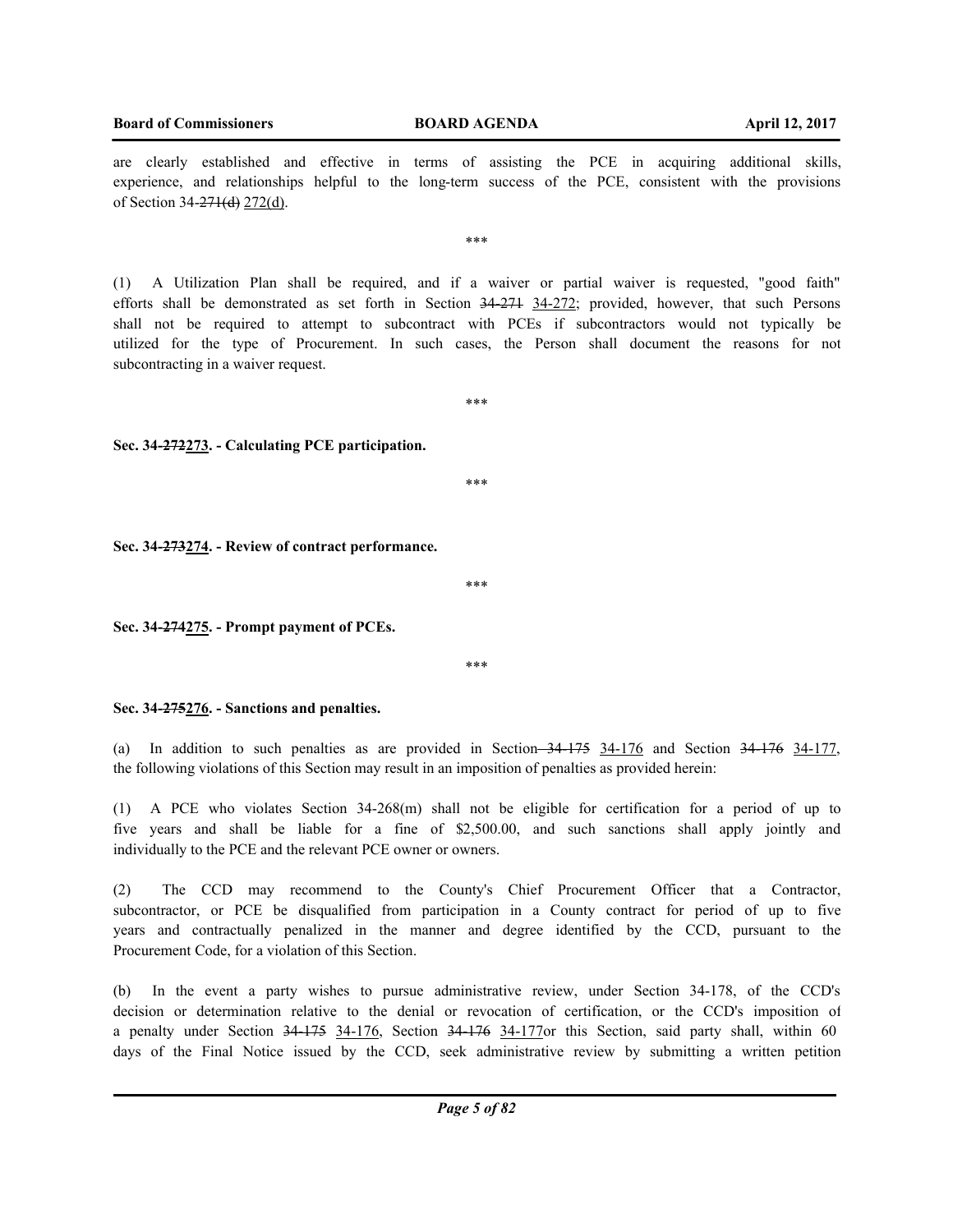#### **Board of Commissioners BOARD AGENDA April 12, 2017**

to both the Department of Administrative Hearings and the CCD, which petition may be supported by information, documents, and arguments, provided that the information and documents so submitted were available to and in the possession of the CCD at the time of the Final Notice, and the administrative hearing process shall be limited to such documents and information as were available to and in possession of the CCD at the time of such Final Notice, In such administrative review, the petitioning party shall have the burden of proving, by a preponderance of evidence, that CCD's decision or determination, as set forth in the Final Notice, is clearly erroneous.

\*\*\*

\*\*\*

\*\*\*

**Sec. 34-276277. - Reporting and review.** 

**Sec. 34-277278. - Prohibited provisions.** 

**Sec. 34-278279. - Outreach and training.** 

**Sec. 34-279280. - Program review and sunset.** 

\*\*\*

**BE IT FURTHER ORDAINED,** by the Cook County Board of Commissioners that Chapter 34, FINANCE, Article IV. - PROCURMENT CODE, DIVISION 8. - MINORITY-AND WOMAN-OWNED BUSINESS ENTERPRISES, Subdivision II., Participation in Cook County Public Works Contracts, Sections 34-290 and 34-294 to 34-300.2 be amended as follows:

**ARTICLE IV. - PROCUREMENT CODE, DIVISION 8. - MINORITY- AND WOMAN-OWNED BUSINESS ENTERPRISES, Subdivision II. - Participation in Cook County Public Works Contracts**

**Sec. 34-290. - Definitions.**

The following terms shall have the following meanings:

\*\*\*

*Established Business* means a business which is not a *small business* as defined in this code.

*Expertise* means demonstrated skills, knowledge or ability to perform in the field of endeavor in which certification is sought by the Business, as defined by normal industry practices, including licensure where required.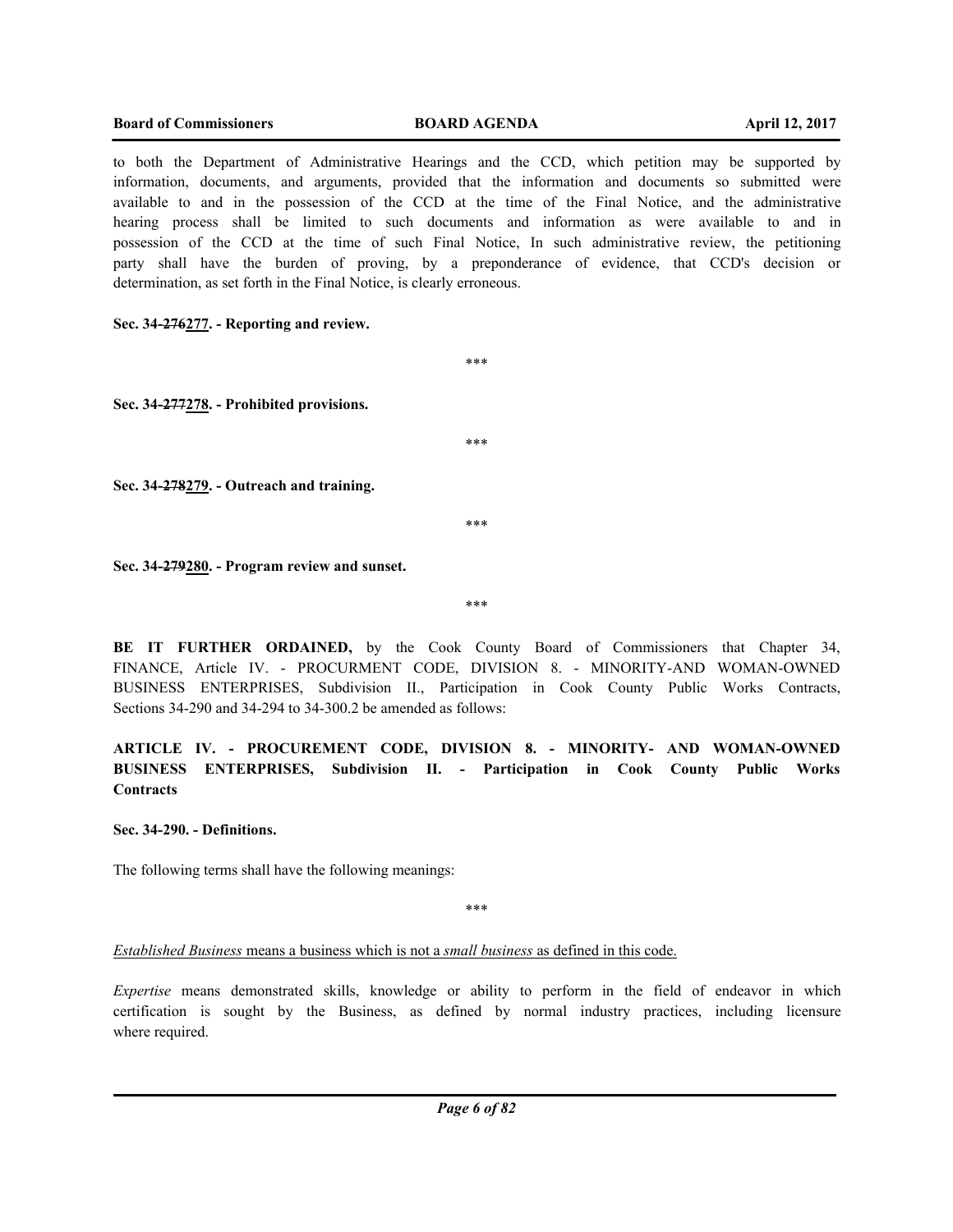*Good Faith Efforts* means actions undertaken by a Contractor pursuant to Section 34-271 34-272.

\*\*\*

#### **Sec. 34-294. - Established businesses participation in the MBE and WBE public works program.**

(a) A local business entity which meets all the requirements to be certified as an MBE or WBE under this article except that it has become an established business may participate in the county's minorityand women-owned business enterprise public works procurement program according to the time periods and percentages set forth in subsection (a) of Section 34-269 of this Code. Such time periods and percentages shall apply to both the aspirational goals of Section 34-295 of this chapter and the project specific goals of Section 34-296 of this article.

(b) An established business entity shall not be eligible to participate in the county's minority-and womenowned business enterprise construction procurement program starting on the three-year anniversary of the date the business entity became an established business.

(c) The chief procurement officer shall provide notice to established businesses of the allowed level of participation by such businesses in the county's minority- and women-owned business enterprise public works procurement program.

**Sec. 34-294295. - Annual aspirational goals.** 

**Sec. 34-295296. - Project specific goals.** 

\*\*\*

\*\*\*

**Sec. 34-296297. - Counting MBE and WBE participation.** 

**Sec. 34-297298. - Contract pre-award compliance procedures.** 

\*\*\*

\*\*\*

(7) Maintains or commits to establish and maintain a mentor-protégé agreement with one or more PCEs that is enforceable and that, in the judgement of the CCD, has performance standards and outcomes that are clearly established and effective in terms of assisting the PCE in acquiring additional skills, experience, and relationships helpful to the long-term success of the PCE consistent with the provisions of Section 34-271(d) 34-272(d).

\*\*\*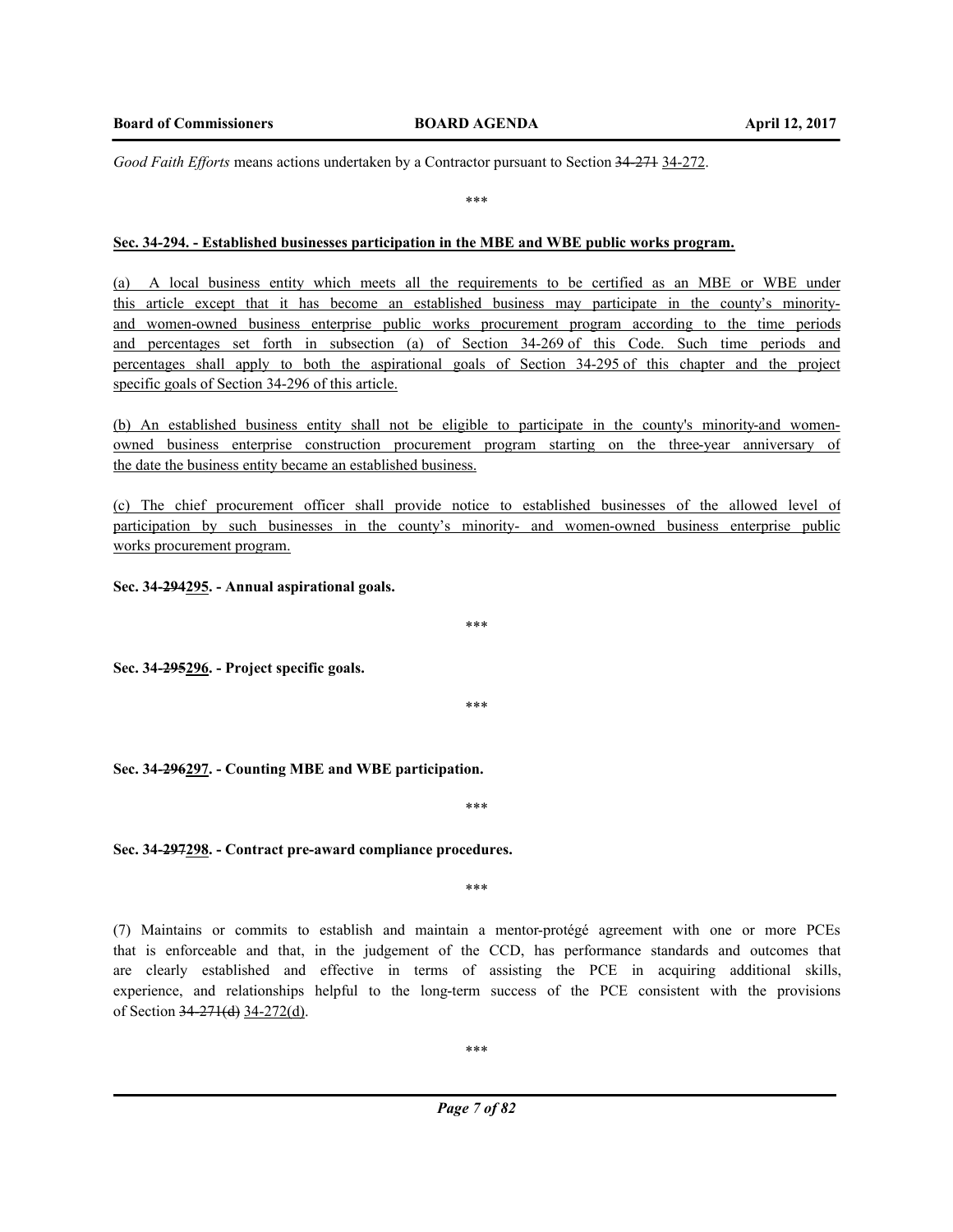\*\*\*

**Sec. 34-298299. - Contract administration procedures.** 

**Sec. 34-299300. - Sanctions and penalties.** 

(a) In addition to such penalties as are provided in Section 34-175 34-176 and Section 34-176 34-177, the following violations of this Section may result in an imposition of penalties as provided herein:

\*\*\*

**Sec. 34-300.1 - Outreach and training.** 

\*\*\*

**Sec. 34-300.12. - Program review and sunset.** 

\*\*\*

**Effective date:** This ordinance shall be in effect immediately upon adoption.

You can find the full text at: <https://cook-county.legistar.com/LegislationDetail.aspx? ID=3014617&GUID=038CF01B-D2D7-4B74-93A0-437562B00625&Options=Advanced&Search>=

17-2664

**Presented by:** DEBORAH SIMS, County Commissioner

#### **PROPOSED NO CASH BID REQUEST**

**Requestor:** Rudy Espiritu, Village Administrator, Village of Berkeley

**Request:** Approval of No Cash Bid Request

**Location:** Village of Berkeley

# **Volume and Property Index Number:**

157, 15-07-310-022-0000.

**Summary:** Thank you for the opportunity to submit a request for assistance through the No Cash Bid Program. We are pleased to submit one (1) parcel for your consideration.

This unoccupied commercial property is located in close proximity to the Village Hall, under 1/10th of a mile and comprises an estimated land square footage of 6,350 square feet. The existing structure has been unoccupied with no water use since October of 2008. The Village will be exploring plans for usage by Village sponsored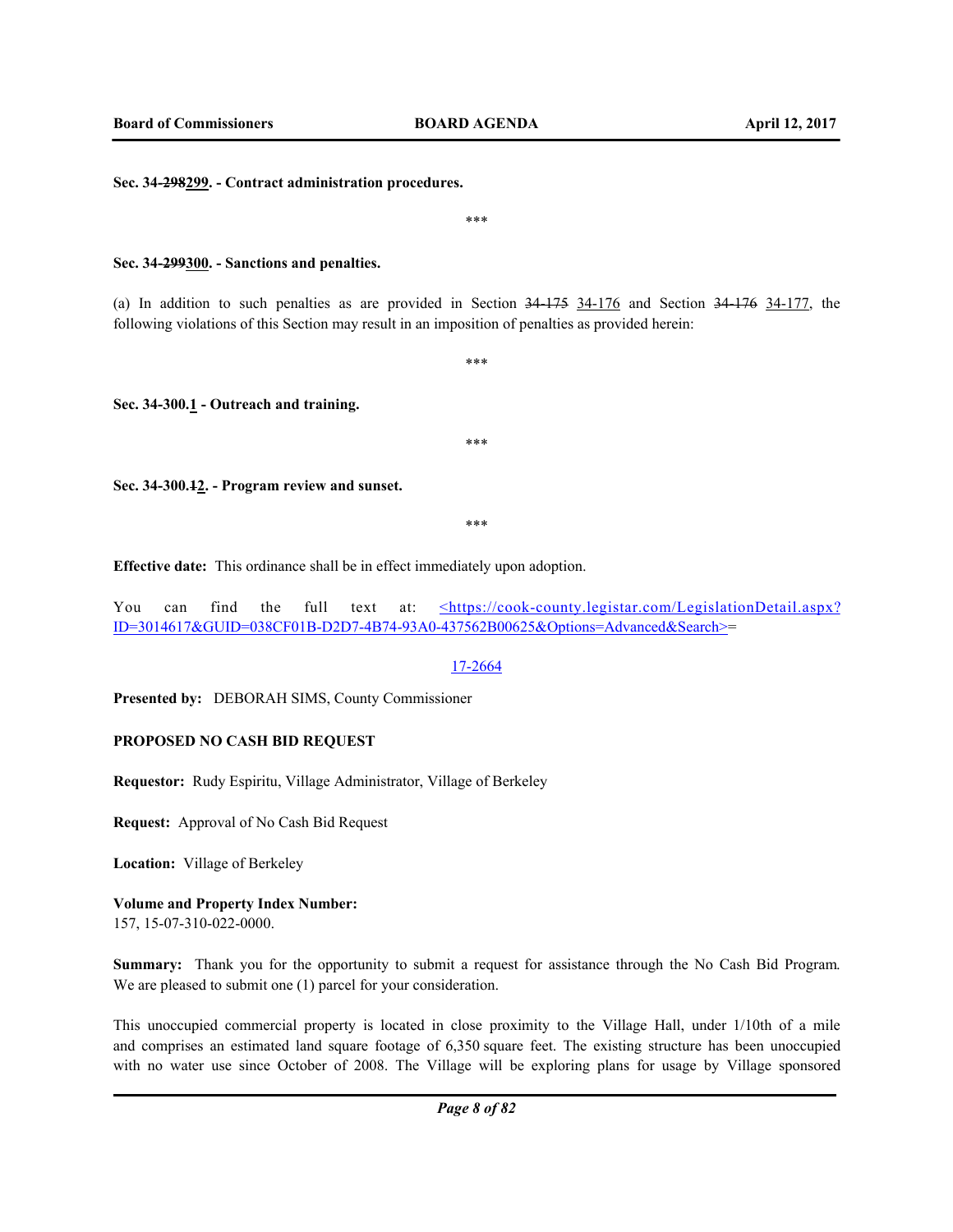## **Board of Commissioners BOARD AGENDA April 12, 2017**

clubs and organizations or possible expansion of Village offices for ease of providing streamlined services. Therefore, the Village will file for tax exempt status on the property if tax deeds are obtained. The Village also intends to retain ownership of the parcel and therefore will not be applying with a Third Party.

The Village will retain legal counsel to assist with completion of the application, title search, tax deed petition and will bear all other costs related to the acquisition of these parcels through the No Cash Bid (NCB) Program and agrees to file NCB reports on the status of each parcel for five (5) years or until development is complete, whichever occurs first.

## 17-2665

**Presented by:** DEBORAH SIMS, County Commissioner

## **PROPOSED NO CASH BID REQUEST**

**Requestor:** Keith R. Sbrial, AICP, Village Manager, Village of Brookfield

**Request:** Approval of No Cash Bid Request

**Location:** Village of Brookfield

## **Volume and Property Index Number:**

075, 18-03-214-030-0000.

**Summary:** The Village of Brookfield, Illinois (the "Village") hereby requests no-cash bid acquisition of the following parcel. This Request Package contains one (1) PIN referred to herein as the "Property." The Property is located at 8834 Ogden Avenue in the Village of Brookfield. The Property is improved with a single-story commercial structure used as part of a retail facility selling custom countertops operating as the Marble Place. The Village seeks to acquire and hold the Property for redevelopment pending a future proposal by a yet-to-be-determined developer for commercial use of the Property. Acquisition of the Property through the Cook County No-Cash Bid Program will benefit the Village by potential redevelopment of a commercial, tax-generating use of Property. Commercial development of the Property will benefit the Village by increasing the Village's property and sales tax base and by offering additional employment opportunities to local residents.

If the Village is successful in acquiring the Property through the No-Cash Bid Program, it will file for tax exempt status and will maintain the Property as tax exempt until such time as it is conveyed to a third party for redevelopment. The Village represents that there currently exists no Third Party Request by a developer, organization, or other private party which would result in the Village's conveyance of a certificate of purchase for, or perfected tax deed to, the Property to such a developer, organization, or private party.

The Village will bear all legal and other costs associated with the acquisition of this parcel. The Village agrees to submit an annual report on the status of this parcel for five (5) years or until development is complete, whichever occurs last, as required by the Cook County No-Cash Bid Ordinance.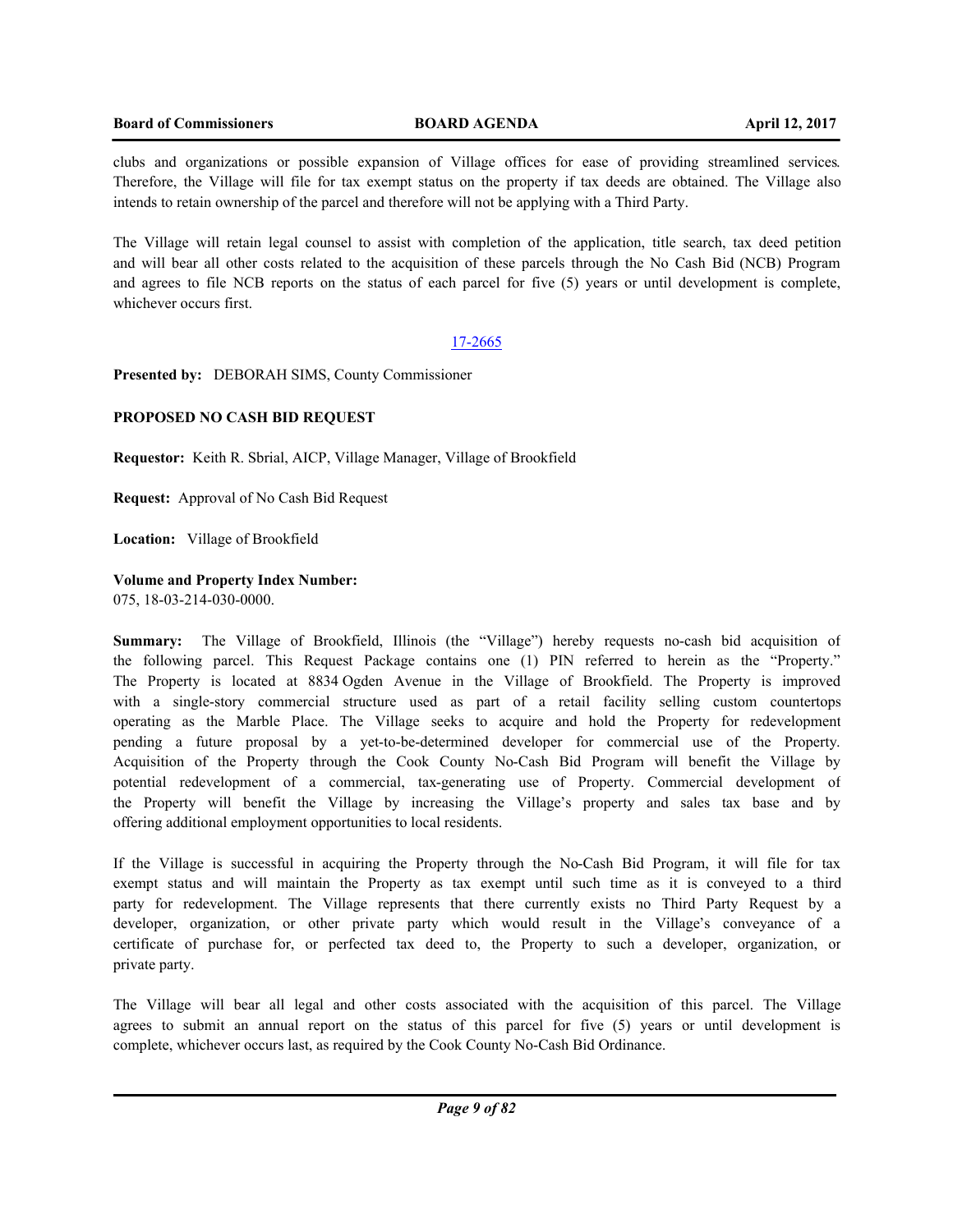**Presented by:** DEBORAH SIMS, County Commissioner

## **PROPOSED NO CASH BID REQUEST**

**Requestor:** Keith R. Sbrial, AICP, Village Manager, Village of Brookfield

**Request:** Approval of No Cash Bid Request

**Location:** Village of Brookfield

**Volume and Property Index Number:**

176, 15-34-119-019-0000.

**Summary:** The Village of Brookfield, Illinois (the "Village") hereby requests no-cash bid acquisition of the following parcel. This Request Package contains one (1) PIN and is referred to herein as the "Property." The Property is located at 9401 Henrietta in the Village of Brookfield. The Property is currently a vacant parcel of land between two (2) residential structures. By acquiring the Property through the Cook County No-Cash Bid Program, the Village will benefit by removing the property from the tax roll and from the potential future development of taxable uses thereon. The parcel of land immediately east of the Property is improved with a dilapidated residential structure, currently the subject of a housing complaint filed by the Village of Brookfield.

If the Village is successful in acquiring the Property through the No-Cash Bid Program, it will file for tax exempt status and will maintain the Property as tax exempt until such time as it is conveyed to a third party for development. The Village represents that there currently exists no Third Party Request by a developer, organization, or other private party which would result in the Village's conveyance of a certificate of purchase for, or perfected tax deed to, the Property to such a developer, organization, or private party.

The Village will bear all legal and other costs associated with the acquisition of this parcel. The Village agrees to submit an annual report on the status of this parcel for five (5) years or until development is complete, whichever occurs last, as required by the Cook County No-Cash Bid Ordinance.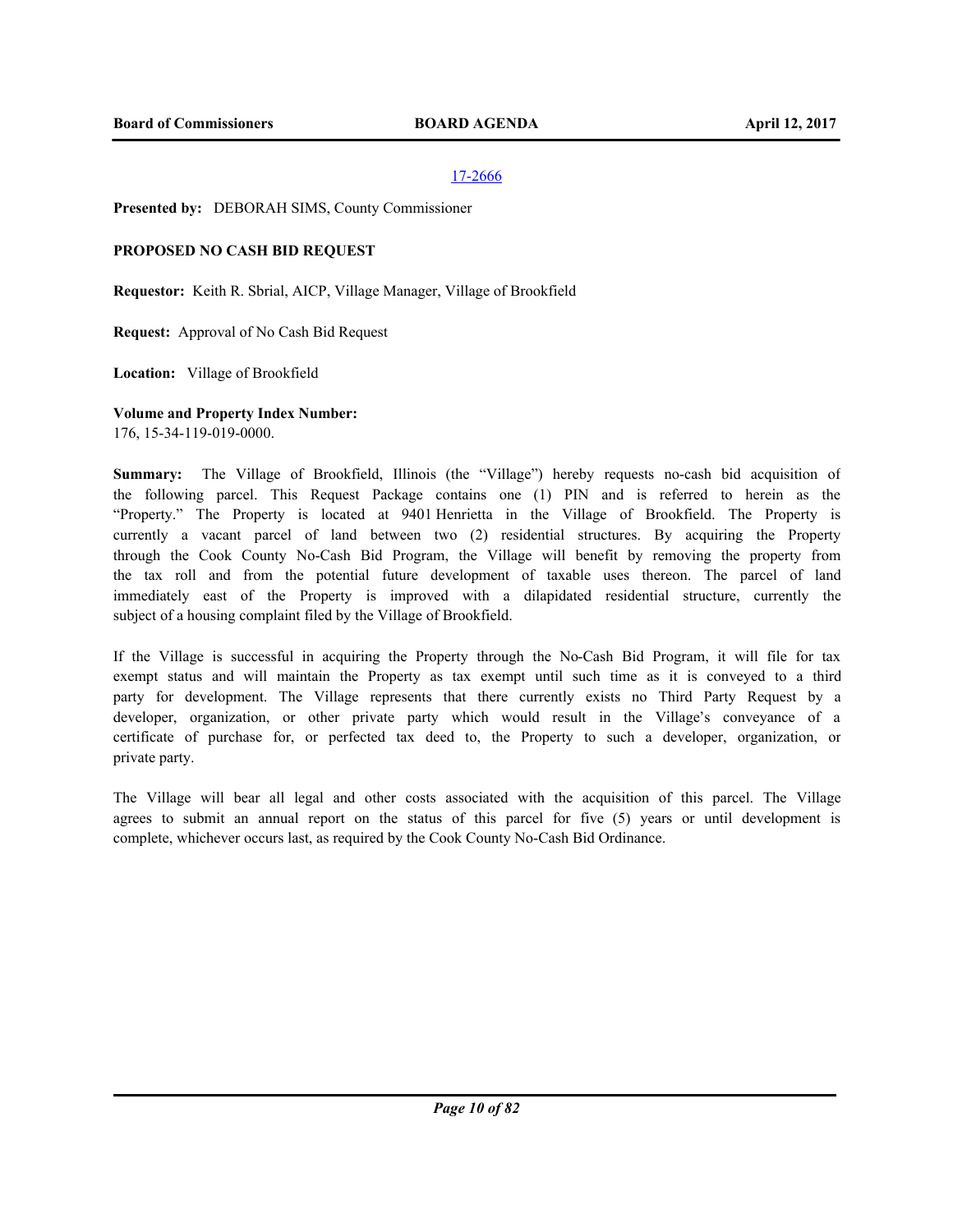**Presented by:** DEBORAH SIMS, County Commissioner

## **PROPOSED NO CASH BID REQUEST**

**Requestor:** Ronald Denson, Mayor, Village of Calumet Park

**Request:** Approval of No Cash Bid Request

**Location:** Village of Calumet Park

#### **Volume and Property Index Number:**

| 036, | $25 - 29 - 300 - 003 - 0000$ ; |      | 037, | $25 - 30 - 203 - 007 - 0000$ ; | 037, | $25 - 30 - 203 - 023 - 0000$ ; | 037, |
|------|--------------------------------|------|------|--------------------------------|------|--------------------------------|------|
|      | $25 - 30 - 203 - 024 - 0000$ ; | 037, |      | $25 - 30 - 203 - 025 - 0000$ ; | 037. | $25 - 30 - 203 - 026 - 0000$ ; | 037, |
|      | $25 - 30 - 203 - 027 - 0000$ ; | 037, |      | $25 - 30 - 203 - 028 - 0000$ ; | 037, | $25 - 30 - 203 - 029 - 0000$ ; | 037, |
|      | $25 - 30 - 203 - 030 - 0000$ ; | 037, |      | $25 - 30 - 203 - 031 - 0000$ ; | 037, | $25 - 30 - 203 - 032 - 0000$ ; | 037, |
|      | $25 - 30 - 203 - 033 - 0000$ ; | 037, |      | $25 - 30 - 203 - 034 - 0000$ ; | 037, | $25 - 30 - 203 - 042 - 0000$ ; | 037, |
|      | $25 - 30 - 203 - 045 - 0000$ ; | 037, |      | $25 - 30 - 208 - 010 - 0000$ ; | 037, | $25 - 30 - 208 - 011 - 0000$ ; | 037, |
|      | $25 - 30 - 208 - 012 - 0000$ ; | 037, |      | $25 - 30 - 208 - 013 - 0000$ ; | 037, | $25 - 30 - 208 - 014 - 0000$ ; | 037, |
|      | $25 - 30 - 403 - 001 - 0000$ ; | 037, |      | $25 - 30 - 403 - 004 - 0000$ ; | 037, | $25 - 30 - 410 - 007 - 0000$ ; | 037, |
|      | $25 - 30 - 410 - 008 - 0000$ ; | 037, |      | $25 - 30 - 410 - 041 - 0000$ ; | 037, | $25 - 30 - 418 - 033 - 0000$ ; | 037, |
|      | $25 - 30 - 418 - 034 - 0000$ ; | 037, |      | $25 - 30 - 418 - 041 - 0000$ ; | 039, | $25 - 32 - 206 - 034 - 0000$ ; | 039, |
|      | 25-32-206-035-0000.            |      |      |                                |      |                                |      |

**Summary:** This letter is to express the Village of Calumet Park's interest in receiving a No Cash Bid for parcels located in Calumet Park. The permanent index numbers of the parcels requested are. This Request Package contains thirty-one (31) PINS (the "*Subject Property*"). The PINS requested are currently vacant land properties in the Village of Calumet Park. It is the intent of the Village of Calumet Park, as part of its overall economic development strategy, to acquire the Subject Property and return it to a beneficial use for the citizens of the Village in order to facilitate redevelopment in the area surrounding the Subject Property.

The Village intends to market the Subject Property for future economic development. The Village of Calumet Park has retained legal counsel in order to obtain the tax deed and will bear all costs associated with the acquisition of the parcels. In accordance with the requirements of the Cook County No Cash Bid Ordinance, the Village of Calumet Park will submit to the Cook County Office of Economic Development a No Cash Bid Report on the status of each parcel for five (5) years or until development is complete whichever comes last.

In accordance with the requirements of the Cook County No Cash Bid Program, the Village of Calumet Park hereby certifies that it does not have an identified third party requestor associated with the filing of this application and will accordingly take the necessary steps to have the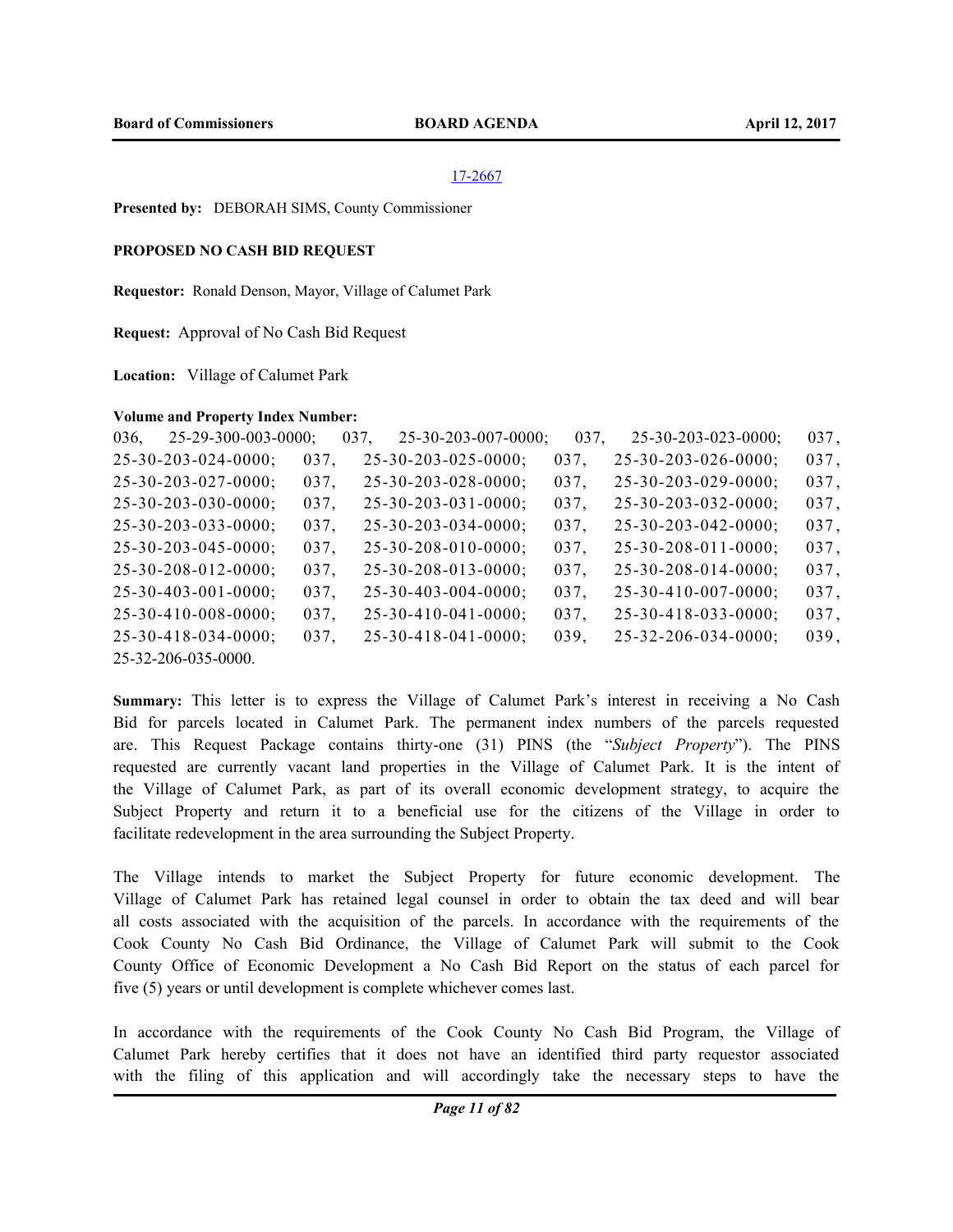Subject Property declared tax exempt for municipal use and will submit to the Cook County Board of Review a Real Estate Exemption Complaint for tax exempt status until i.e. conveyed to developer, other.

## 17-2668

**Presented by:** DEBORAH SIMS, County Commissioner

## **PROPOSED NO CASH BID REQUEST**

**Requestor:** Louis Presta, Mayor, Village of Crestwood

**Request:** Approval of No Cash Bid Request

**Location:** Village of Crestwood

**Volume and Property Index Number:** 248, 24-33-100-029-0000.

**Summary:** On behalf of the Village of Crestwood (the "Village"), and pursuant to the duly enacted resolution by the Board of Trustees of the Village of Crestwood, this letter shall serve as notice of the Village's interest in the No Cash Bid for the following parcel. The number of parcels in this request is one (1). The property is currently vacant, unoccupied and unused, and it is the intention of the Village to return this parcel to tax-paying status through commercial redevelopment. This would benefit the Village by adding commercial property and businesses to the Village and increasing the Village's assessed valuation.

The Village will initially file for tax exempt status upon receipt and filing of tax deeds, but expects to return the property to tax-paying status at the earliest possible time. At the present time there are no Third Party Requests, no prospective developers and no organizations identified to assume development or ownership of this parcel. The Village will retain legal counsel to obtain the tax deeds and bear all legal and other costs associated with acquisition of the parcel. The Village of Crestwood agrees to submit to the Cook County Department of Economic Development, No Cash Bid Reports on the status of the parcel for five (5) years or until development is complete, whichever occurs last, as required by the Cook County No Cash Bid Ordinance.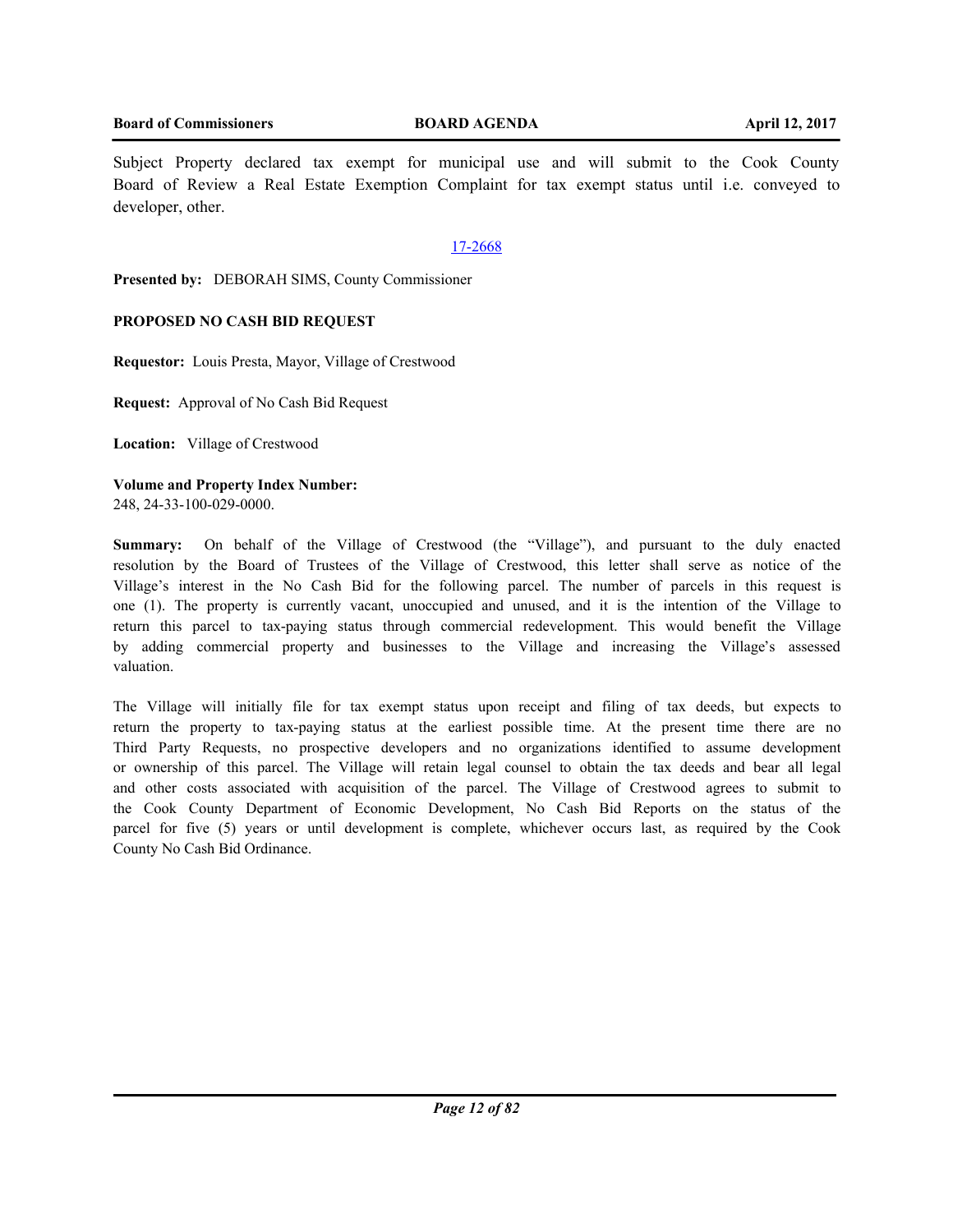**Presented by:** DEBORAH SIMS, County Commissioner

#### **PROPOSED NO CASH BID REQUEST**

**Requestor:** Charles R. Griffin, Mayor, Village of Ford Heights

**Request:** Approval of No Cash Bid Request

**Location:** Village of Ford Heights

#### **Volume and Property Index Number:**

016, 32-23-116-029-0000; 016, 32-23-116-030-0000; 016, 32-23-116-031-0000; 016, 32-23-116-032-0000; 016, 32-23-116-033-0000; 016, 32-23-116-034-0000; 016, 32-23-116-035-0000; 016, 32-23-116-037-0000; 016, 32-23-116-038-0000; 016, 32-23-116-039-0000; 016, 32-23-116-040-0000; 016, 32-23-116-041-0000; 016, 32-23-316-019-0000; 017, 32-24-202-004-0000.

**Summary:** The Village of Ford Heights requests the listed abandoned properties in the Cook County Board of Commissioners No Cash Bid Program. This request package contains fourteen (14) PINs. The request is for twelve (12) parcels of vacant land and two (2) parcels with unoccupied residential structures. The parcels will be used to assist in our efforts to revitalize, stabilize, and decrease vandalism in our community. The vacant lots and houses are located in blighted sections of the community. The Village of Ford Heights will immediately file for tax exempt status on the requested properties once the tax deeds have been issued. Our village attorney will obtain the tax deeds and the Village will bear all legal and other cost associated with the acquisition of these properties.

The Village of Ford Heights agrees to submit to the Cook County Department of Economic Development, No Cash Bid Reports on the status of each property for five (5) years or until development is complete, whichever occurs last. This No Cash Bid Request does not include a Third Party Request as the Village will work to rehab or demolish structures as needed to bring them back to municipal code.

#### 17-2670

**Presented by:** DEBORAH SIMS, County Commissioner

#### **PROPOSED NO CASH BID REQUEST**

**Requestor:** John F. Donahue, Village Attorney, Village of Glenwood

**Request:** Approval of No Cash Bid Request

**Location:** Village of Glenwood

**Volume and Property Index Number:** 009, 32-03-318-008-0000.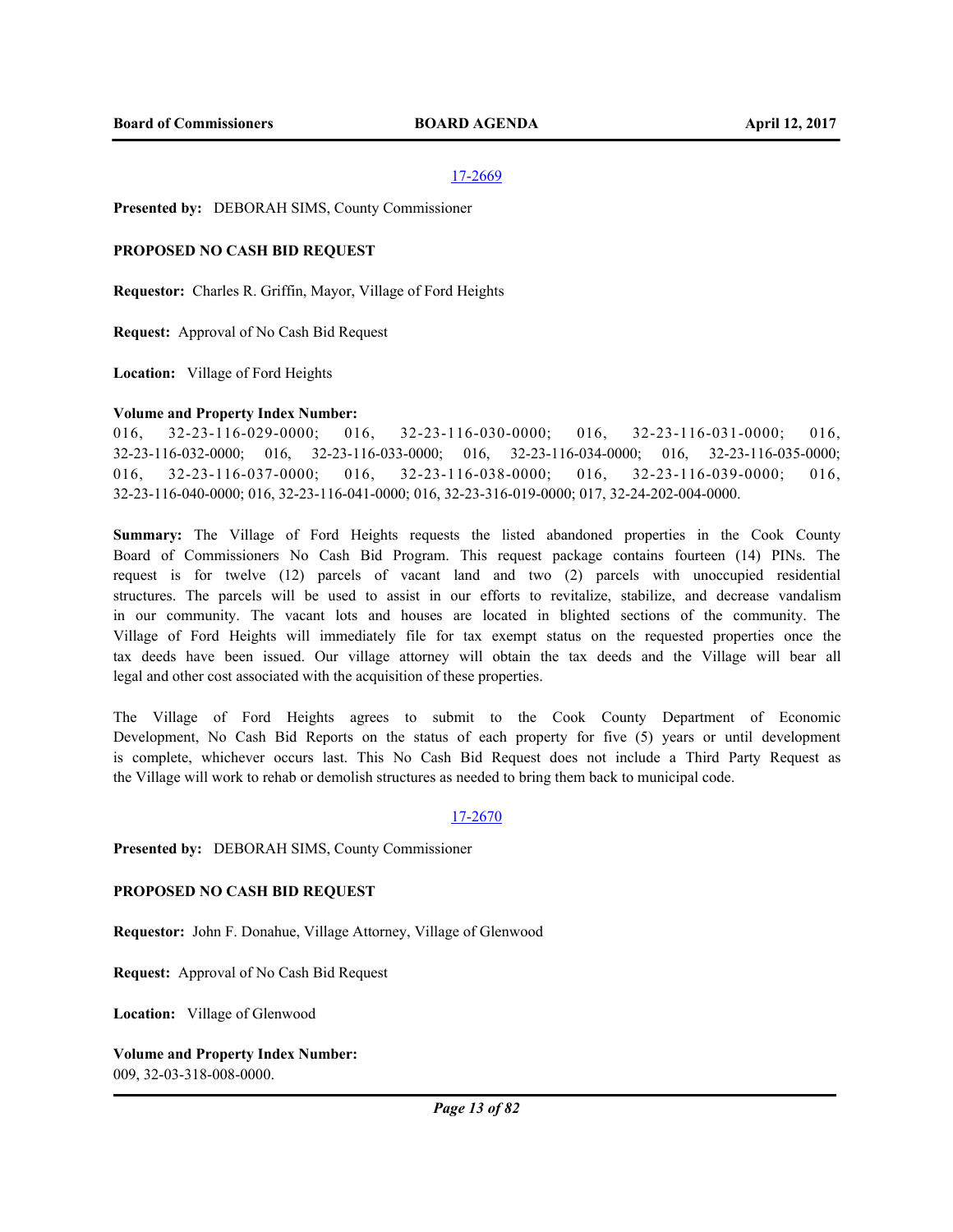**Summary:** Please accept this letter as the Village of Glenwood's application to participate in the Cook County No Cash Bid Program for the 2017 County Scavenger Sale for the parcel of property identified. This request package is for the one (1) PIN listed above. The PIN is a vacant, unoccupied lot that does not contain any structures. It is the Village of Glenwood's desire to obtain title to this property through the County's No Cash Bid Program so that the property can be redeveloped by a private entity, returned to the property tax rolls and create additional employment opportunities within the Village. This parcel is in the Village of Glenwood's Main Street Tax Increment Financing District. Accordingly, TIF incentives as allowed by the Tax Increment Allocation Redevelopment Act would be available to incentivize the acquisition and redevelopment of this parcel by a private entity.

In the event this application is approved, it is the Village's intent to file the necessary documents that are required to obtain a tax-exempt status for the property. The Village will continue to maintain this tax exempt status for the property as long as the Village continues to own it. Please be advised that the Village does not have any agreement to convey the perfected tax deed for the property to any developer, organization or other private party. The Village also has not entered into any negotiations with any developer, organization, or other entity pertaining to this property. The Village's is not acting on behalf of any third party requestor.

In the event this application is approved, the Village has by resolution authorized me to proceed to obtain the tax deed. It will be the Village's responsibility to bear all legal and other costs that are necessary for its acquisition of the property through the tax deed process. The Village understands and agrees that it will need to comply with the reporting requirements of the County's No Cash Bid Ordinance. This will require the Village to submit No Cash Bid Reports on the status of the parcel for the later of either five (5) years or the completion of the development.

## 17-2671

**Presented by:** DEBORAH SIMS, County Commissioner

## **PROPOSED NO CASH BID REQUEST**

**Requestor:** John F. Donahue, Village Attorney, Village of Glenwood

**Request:** Approval of No Cash Bid Request

**Location:** Village of Glenwood

**Volume and Property Index Number:** 009, 32-03-400-023-0000.

**Summary:** Please accept this letter as the Village of Glenwood's application to participate in the Cook County No Cash Bid Program for the 2017 County Scavenger Sale for the parcel of property identified. This request package is for the one (1) PINs listed above. This PIN is an unoccupied lot that has an abandoned greenhouse structure that was used by an abandoned business storefront located on an adjacent PIN. The business that previously occupied this PIN and the adjoining PIN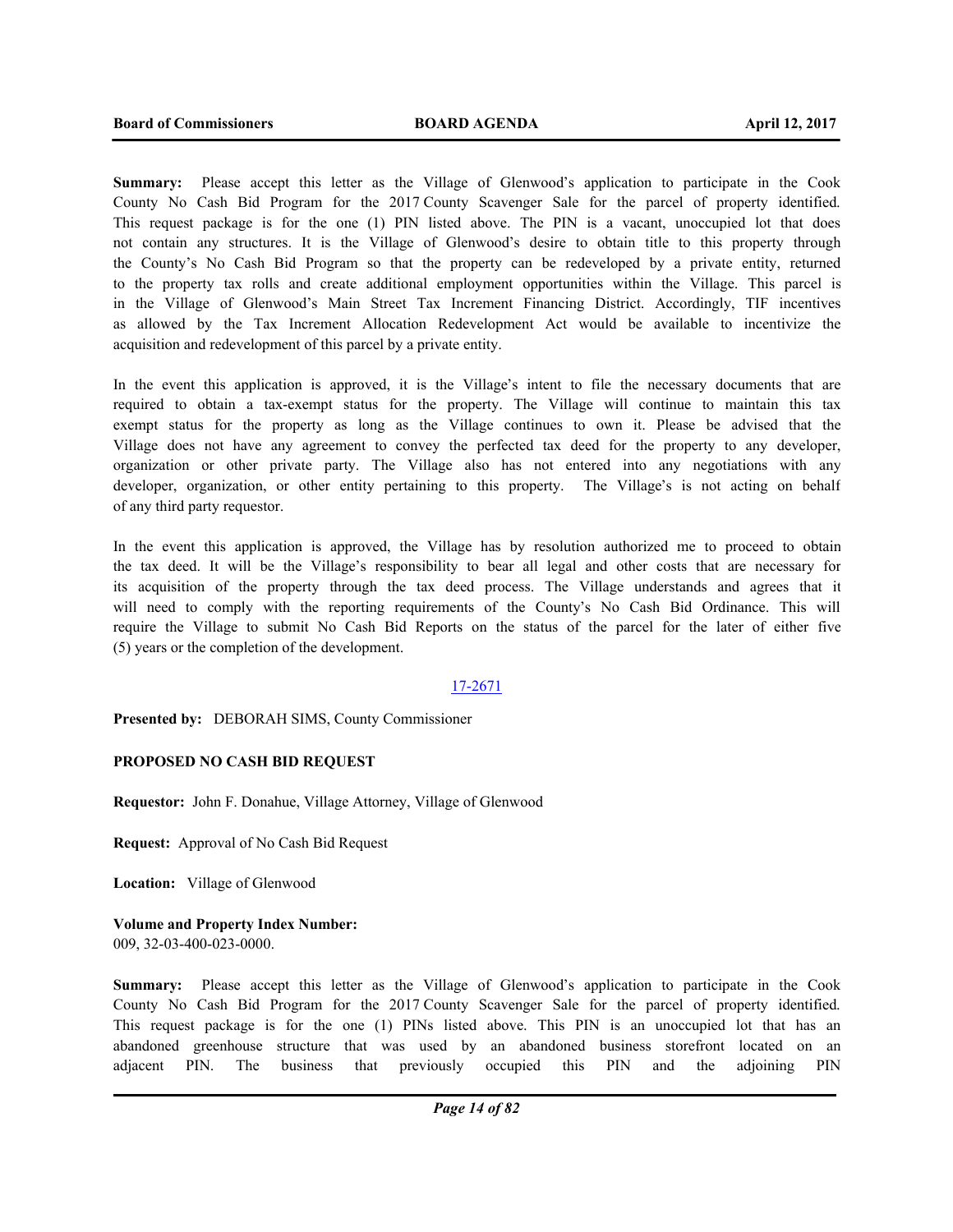(32-03-400-022-0000) went out of business on December 22, 2015. It is the Village of Glenwood's desire to obtain title to this property through the County's No Cash Bid Program so that the property can be redeveloped by a private entity, returned to the property tax rolls and create additional employment opportunities within the Village. The rear portion of the requested PIN is also adjacent to other property the Village previously acquired using the No Cash Bid process such that these properties could be marketing together to promote future redevelopment opportunities. This parcel is also in the Village of Glenwood's Main Street Tax Increment Financing District. Accordingly, TIF incentives as allowed by the Tax Increment Allocation Redevelopment Act would be available to incentivize the acquisition and redevelopment of this parcel by a private entity.

In the event this application is approved, it is the Village's intent to file the necessary documents that are required to obtain a tax-exempt status for the property. The Village will continue to maintain this tax exempt status for the property as long as the Village continues to own it. Please be advised that the Village does not have any agreement to convey the perfected tax deed for the property to any developer, organization or other private party. The Village also has not entered into any negotiations with any developer, organization, or other entity pertaining to this property. The Village's is not acting on behalf of any third party requestor.

In the event this application is approved, the Village has by resolution authorized me to proceed to obtain the tax deed. It will be the Village's responsibility to bear all legal and other costs that are necessary for its acquisition of the property through the tax deed process. The Village understands and agrees that it will need to comply with the reporting requirements of the County's No Cash Bid Ordinance. This will require the Village to submit No Cash Bid Reports on the status of the parcel for the later of either five (5) years or the completion of the development.

## 17-2672

**Presented by:** DEBORAH SIMS, County Commissioner

## **PROPOSED NO CASH BID REQUEST**

**Requestor:** John F. Donahue, Village Attorney, Village of Glenwood

**Request:** Approval of No Cash Bid Request

**Location:** Village of Glenwood

**Volume and Property Index Number:** 009, 32-03-327-021-0000.

**Summary:** Please accept this letter as the Village of Glenwood's application to participate in the Cook County No Cash Bid Program for the 2017 County Scavenger Sale for the parcel of property identified. This request package is for the one (1) PIN listed above. The PIN contains a vacant dilapidated abandoned house that has been unoccupied for 3 years. The structure on this property is in a flood plain and has substantial damage as a result of previous flooding incidents. The house on this parcel is in a dangerous condition and was first declare as being unfit for occupancy on May 2, 2014. It is the Village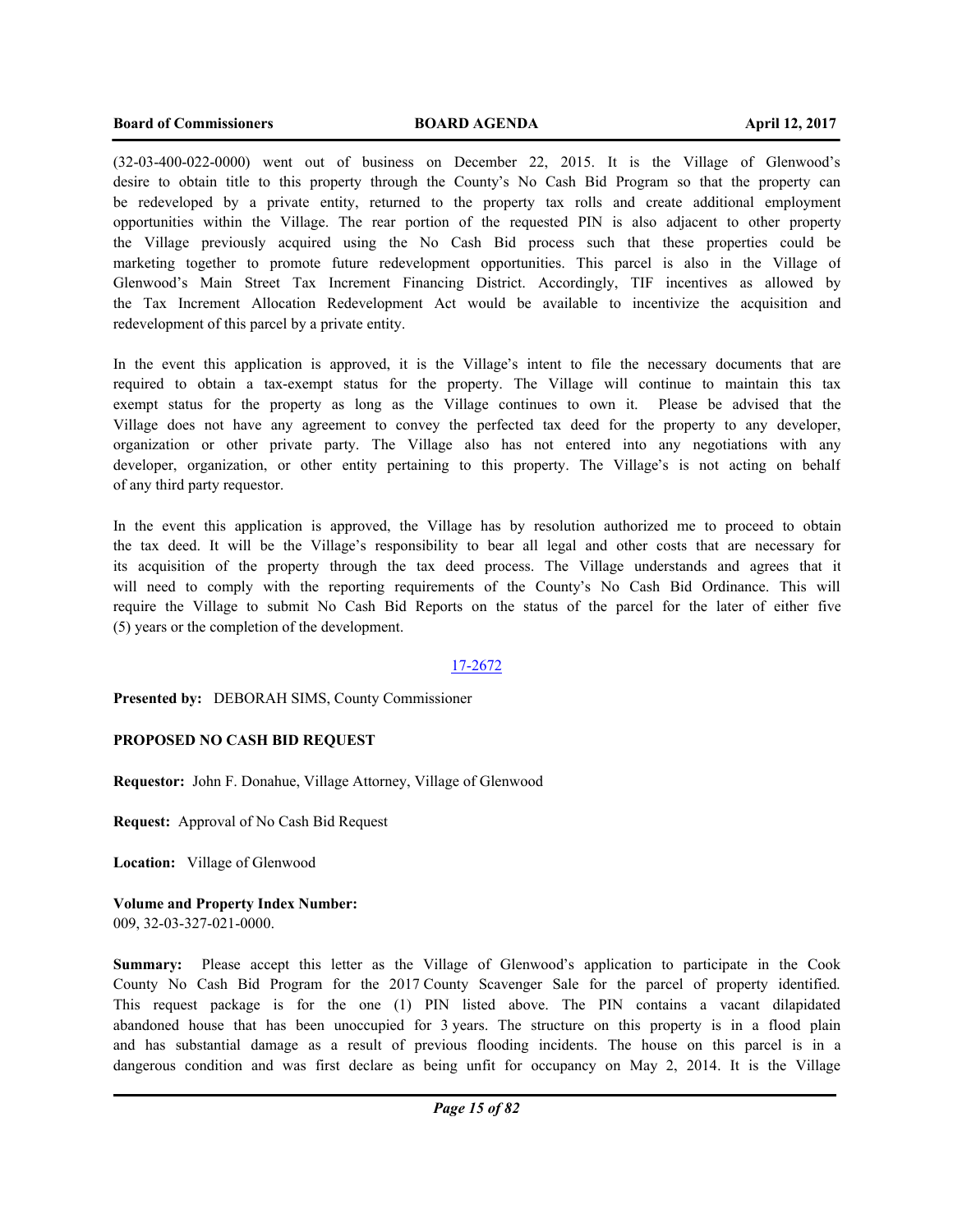of Glenwood's desire to obtain title to this property so that it can demolish the hazardous structure located on this property and continue to hold this property for flood control purposes.

In the event this application is approved, it is the Village's intent to file the necessary documents that are required to obtain a tax-exempt status for the property. The Village will continue to maintain this tax exempt status for the property as long as the Village continues to own it. Please be advised that the Village does not have any agreement to convey the perfected tax deed for the property to any developer, organization or other private party. The Village also has not entered into any negotiations with any developer, organization, or other entity pertaining to this property. The Village's is not acting on behalf of any third party requestor.

In the event this application is approved, the Village has by resolution authorized me to proceed to obtain the tax deed. It will be the Village's responsibility to bear all legal and other costs that are necessary for its acquisition of the property through the tax deed process. The Village understands and agrees that it will need to comply with the reporting requirements of the County's No Cash Bid Ordinance. This will require the Village to submit No Cash Bid Reports on the status of the parcel for the later of either five (5) years or the completion of the development.

#### 17-2673

**Presented by:** DEBORAH SIMS, County Commissioner

#### **PROPOSED NO CASH BID REQUEST**

**Requestor:** John F. Donahue, Village Attorney, Village of Glenwood

**Request:** Approval of No Cash Bid Request

**Location:** Village of Glenwood

#### **Volume and Property Index Number:**

009, 32-03-318-002-0000; 009, 32-03-318-003-0000; 009, 32-03-318-004-0000.

**Summary:** Please accept this letter as the Village of Glenwood's application to participate in the Cook County No Cash Bid Program for the 2017 County Scavenger Sale for the parcels of property identified. In the event these parcels are not eligible for the No Cash Bid Program, the Village is alternatively requesting that an Over-The-Counter tax certificate be issued and assigned to the Village of Glenwood. This request package is for the three (3) adjacent PINs listed above. The requested PINs are contiguous parcels that contain a vacant dilapidated abandoned commercial site that was previously occupied by a restaurant that has been closed for three (3) years. At the time the property was abandoned, the Village attempted to work with the business occupying the parcels to see if it could utilize available TIF incentives to improve the structure so that the restaurant can continue to operate. Ultimately, the Village concluded that the costs of rehabilitating this structure so that it could continue to be useable as a restaurant was far more than the value of the entire site. The structure on this property has continued to deteriorate and the Village believes that it is now in a dangerous condition. It is the Village of Glenwood's desire to obtain title to this property so that it can demolish the hazardous structure located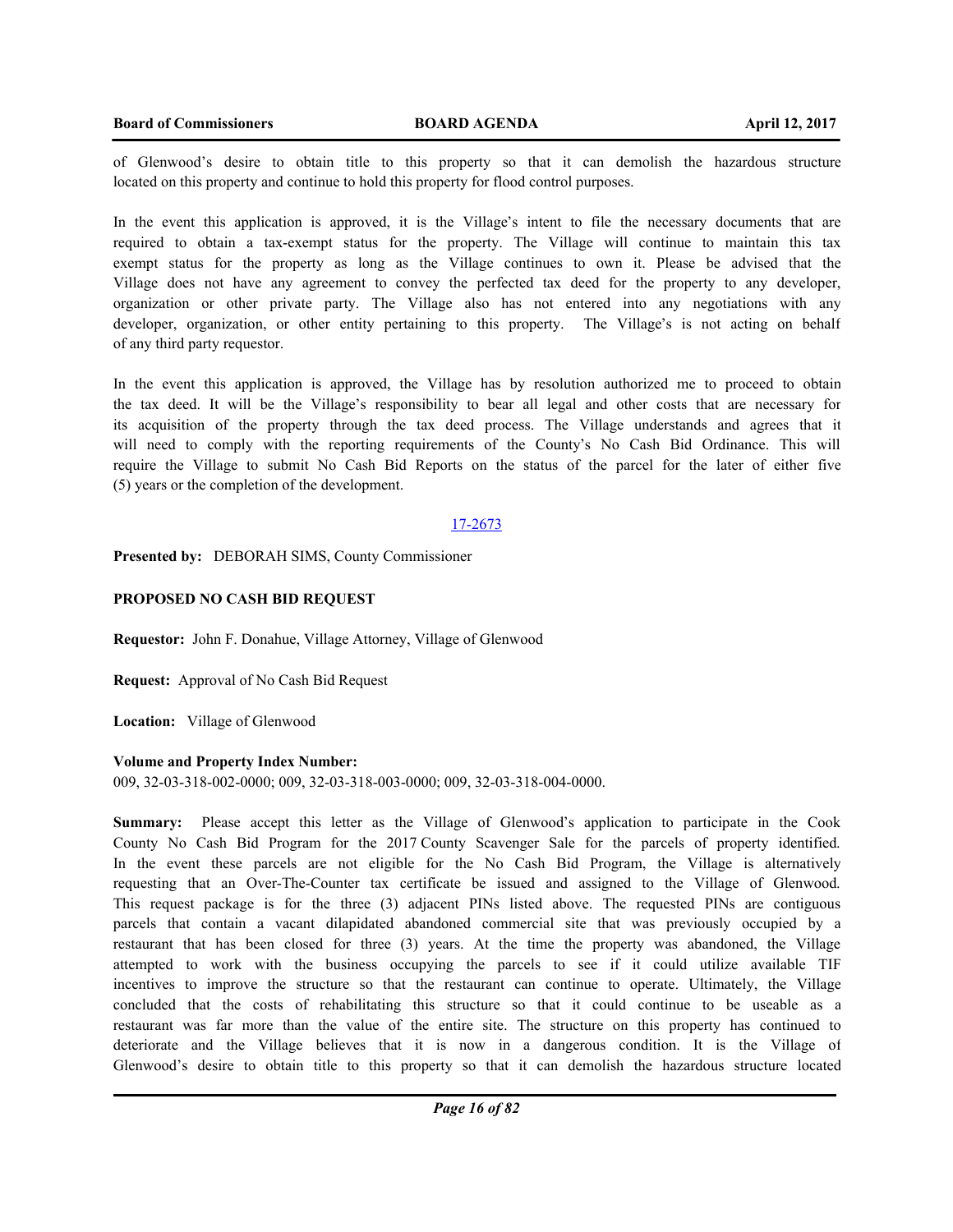on this property so that the property can be redeveloped by a private entity, returned to the property tax rolls and create additional employment opportunities within the Village. This parcel is in the Village of Glenwood's Main Street Tax Increment Financing District. Accordingly, TIF incentives as allowed by the Tax Increment Allocation Redevelopment Act would be available to incentivize the acquisition and redevelopment of this parcel by a private entity.

In the event this application is approved, it is the Village's intent to file the necessary documents that are required to obtain a tax-exempt status for the property. The Village will continue to maintain this tax exempt status for the property as long as the Village continues to own it. Please be advised that the Village does not have any agreement to convey the perfected tax deed for the property to any developer, organization or other private party. The Village also has not entered into any negotiations with any developer, organization, or other entity pertaining to this property. The Village's is not acting on behalf of any third party requestor.

In the event this application is approved, the Village has by resolution authorized me to proceed to obtain the tax deed. It will be the Village's responsibility to bear all legal and other costs that are necessary for its acquisition of the property through the tax deed process. The Village understands and agrees that it will need to comply with the reporting requirements of the County's No Cash Bid Ordinance. This will require the Village to submit No Cash Bid Reports on the status of the parcel for the later of either five (5) years or the completion of the development.

## 17-2674

**Presented by:** DEBORAH SIMS, County Commissioner

### **PROPOSED NO CASH BID REQUEST**

**Requestor:** Eric J. Kellogg, Mayor, City of Harvey

**Request:** Approval of No Cash Bid Request

**Location:** City of Harvey

#### **Volume and Property Index Number:**

198, 29-07-307-004-0000; 198, 29-07-307-005-0000; 198, 29-07-307-007-0000; 198, 29-07-307-008-0000; 198, 29-07-309-018-0000; 198, 29-07-309-019-0000; 198, 29-07-309-020-0000; 198, 29-07-309-021-0000; 198, 29-07-309-022-0000; 198, 29-07-309-023-0000; 198, 29-07-309-024-0000; 198, 29-07-309-025-0000; 198, 29-07-309-026-0000; 198, 29-07-309-027-0000; 198, 29-07-309-028-0000; 198, 29-07-309-029-0000; 198, 29-07-309-030-0000; 198, 29-07-309-031-0000; 198, 29-07-309-032-0000; 198, 29-07-309-033-0000; 198, 29-07-309-034-0000; 198, 29-07-309-035-0000; 198, 29-07-309-036-0000; 198, 29-07-309-037-0000; 198, 29-07-309-038-0000; 198, 29-07-309-039-0000; 198, 29-07-309-040-0000; 198, 29-07-309-041-0000; 198, 29-07-309-042-0000; 198, 29-07-309-043-0000; 198, 29-07-309-044-0000; 198, 29-07-316-012-0000; 198, 29-07-316-013-0000; 198, 29-07-316-014-0000; 199, 29-08-125-037-0000; 199, 29-08-125-038-0000; 199, 29-08-125-039-0000; 199, 29-08-125-040-0000; 199, 29-08-125-041-0000; 199, 29-08-125-047-0000; 200, 29-08-404-007-0000; 200, 29-08-404-047-0000;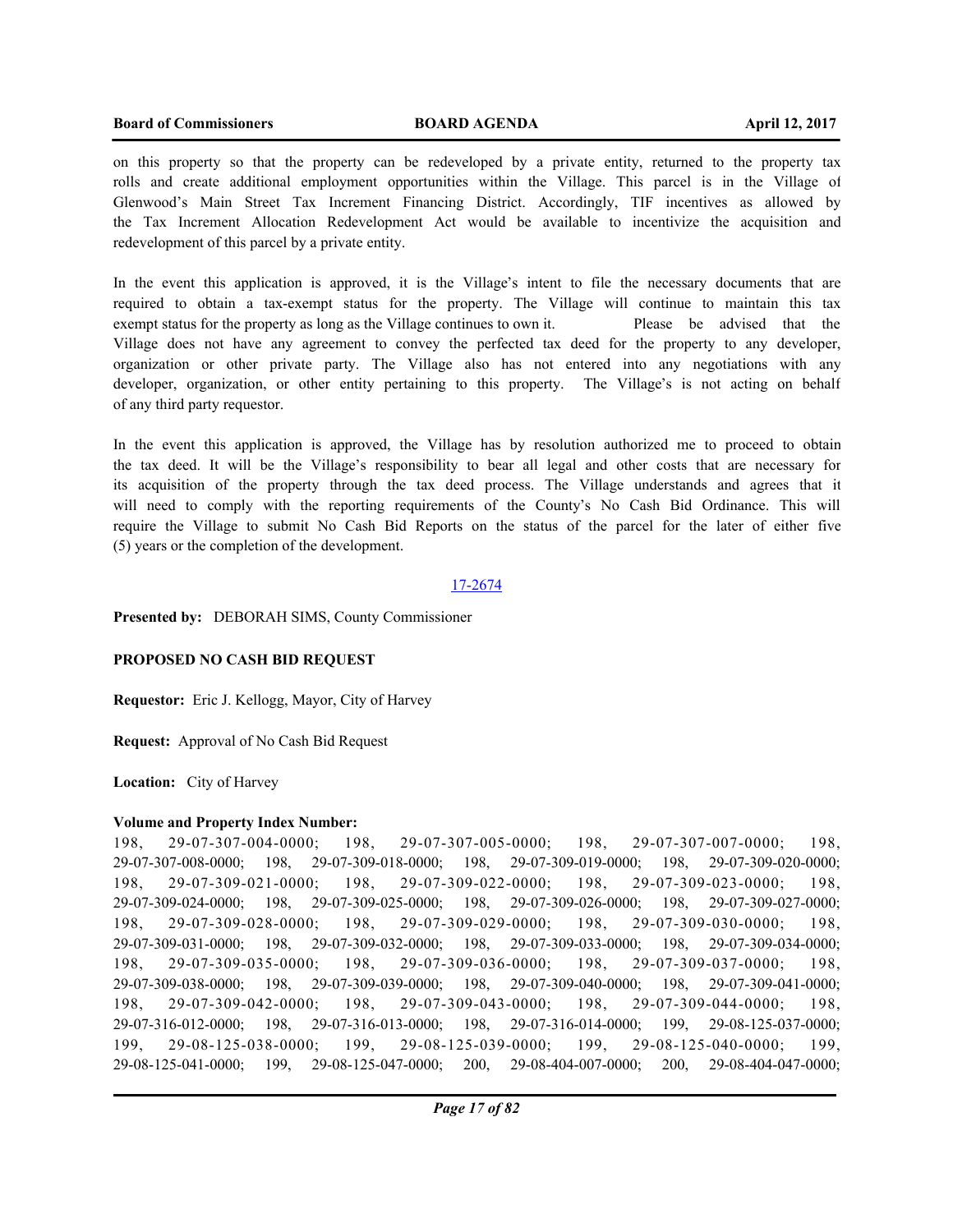209, 29-17-101-020-0000; 209, 29-17-111-019-0000; 209, 29-17-111-020-0000; 209, 29-17-111-021-0000; 209, 29-17-111-023-0000; 209, 29-17-111-024-0000; 209, 29-17-111-025-0000; 209, 29-17-111-026-0000; 209, 29-17-200-001-0000; 209, 29-17-200-002-0000; 209, 29-17-200-005-0000; 209, 29-17-200-006-0000; 209, 29-17-200-007-0000; 209, 29-17-200-008-0000; 209, 29-17-200-009-0000; 209, 29-17-200-010-0000; 209, 29-17-200-011-0000; 209, 29-17-200-017-0000; 209, 29-17-200-018-0000; 209, 29-17-200-019-0000; 209, 29-17-200-020-0000; 209, 29-17-200-023-0000; 209, 29-17-200-025-0000; 209, 29-17-207-003-0000; 209, 29-17-207-006-0000; 209, 29-17-208-013-0000; 209, 29-17-318-022-0000; 209, 29-17-318-023-0000; 209, 29-17-318-048-0000; 210, 29-18-108-013-0000; 210, 29-18-109-025-0000; 213, 29-20-203-001-0000; 213, 29-20-203-002-0000; 213, 29-20-203-003-0000; 213, 29-20-203-004-0000; 213, 29-20-203-005-0000; 213, 29-20-203-006-0000; 213, 29-20-203-007-0000; 213, 29-20-203-008-0000; 213, 29-20-203-009-0000; 213, 29-20-203-010-0000; 213, 29-20-205-027-0000; 213, 29-20-205-028-0000; 213, 29-20-205-029-0000; 213, 29-20-205-030-0000; 213, 29-20-205-031-0000; 213, 29-20-205-032-0000.

**Summary:** I am delighted to submit this letter of request for the City of Harvey's interest in Cook County's No Cash Bid Program to the Cook County Board of Commissioners. There are a total of eighty-nine (89) Parcels of vacant land listed in our request and they are as follows. The City's request will be indicated in our Resolution to be introduced at the April 10, 2017 Council meeting. The City of Harvey requests eighty-nine (89) parcels of vacant land for the redevelopment of our major thoroughfares and Downtown Business District areas.

The City will retain legal counsel and pay all costs for tax deeds. There is no Third Party Requestors statement. The City of Harvey will file for tax exempt status for each parcel granted in our request. The City will report as required to the Cook County Bureau Economic Development annually on each parcel for five (5) years or until the development is completed, whichever occurs last. If a City of Harvey lien is cleared by the no cash bid, the City agrees to this in that the future redevelopment is more valuable to the City than the cost of the municipal lien. If a Cook County lien is on a parcel, the City agrees to reinstate the lien after the tax sale for the County with an intergovernmental agreement to be recorded.

## 17-2675

**Presented by:** DEBORAH SIMS, County Commissioner

## **PROPOSED NO CASH BID REQUEST**

**Requestor:** Eric J. Kellogg, Mayor, City of Harvey

**Request:** Approval of No Cash Bid Request

**Location:** City of Harvey

#### **Volume and Property Index Number:**

198, 29-07-303-013-0000; 198, 29-07-303-019-0000; 198, 29-07-307-006-0000; 198, 29-07-310-022-0000; 198, 29-07-310-037-0000; 198, 29-07-310-040-0000; 199, 29-07-402-009-0000; 199, 29-07-402-010-0000; 199, 29-08-122-031-0000; 199, 29-08-122-032-0000; 199,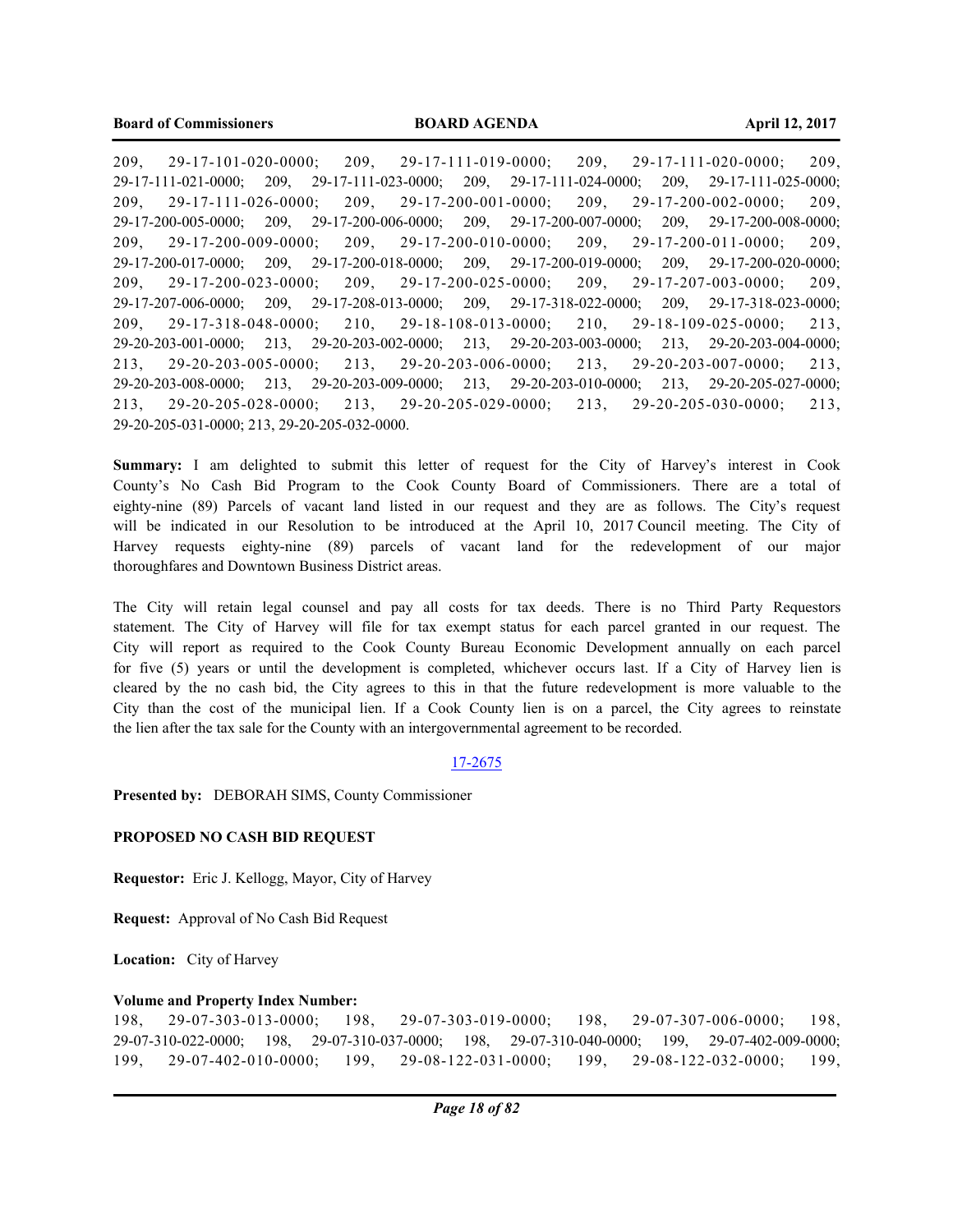29-08-122-033-0000; 199, 29-08-122-034-0000; 199, 29-08-122-035-0000; 199, 29-08-122-036-0000; 199, 29-08-122-037-0000; 199, 29-08-122-038-0000; 200, 29-08-308-003-0000; 209, 29-17-417-040-0000; 210, 29-18-212-028-0000; 210, 29-18-212-032-0000; 210, 29-18-212-033-0000; 216, 29-29-206-016-0000; 216, 29-29-206-017-0000.

**Summary:** I am delighted to submit this letter of request for the City of Harvey's interest in Cook County's No Cash Bid Program to the Cook County Board of Commissioners. There are a total of twenty-three (23) Parcels of non-occupied commercial structures listed in our request and they are as follows. The City's request will be indicated in our Resolution to be introduced at the April 10, 2017 Council meeting. The City of Harvey requests twenty-three (23) parcels of non-occupied commercial land for the redevelopment of our major thoroughfares and Downtown Business District areas.

The City will retain legal counsel and pay all costs for tax deeds. There is no Third Party Requestors statement. The City of Harvey will file for tax exempt status for each parcel granted in our request. The City will report as required to the Cook County Bureau Economic Development annually on each parcel for five years or until the development is completed, whichever occurs last. If a City of Harvey lien is cleared by the no cash bid, the City agrees to this in that the future redevelopment is more valuable to the City than the cost of the municipal lien. If a Cook County lien is on a parcel, the City agrees to reinstate the lien after the tax sale for the County with an intergovernmental agreement to be recorded.

#### 17-2676

**Presented by:** DEBORAH SIMS, County Commissioner

#### **PROPOSED NO CASH BID REQUEST**

**Requestor:** Eric J. Kellogg, Mayor, City of Harvey

**Request:** Approval of No Cash Bid Request

**Location:** City of Harvey

#### **Volume and Property Index Number:**

198, 29-07-310-038-0000; 198, 29-07-310-039-0000; 198, 29-07-310-041-0000; 199, 29-07-405-056-0000; 199, 29-07-406-002-0000; 199, 29-08-122-039-0000; 200, 29-08-306-020-0000; 200, 29-08-307-001-0000; 200, 29-08-307-002-0000; 200, 29-08-307-003-0000; 200, 29-08-307-004-0000; 200, 29-08-307-005-0000; 200, 29-08-307-006-0000, 200, 29-08-307-007-0000; 200, 29-08-307-008-0000; 200, 29-08-307-009-0000; 200, 29-08-307-010-0000; 200, 29-08-307-011-0000; 200, 29-08-307-012-0000; 200, 29-08-307-013-0000; 200, 29-08-307-014-0000; 200, 29-08-307-015-0000; 200, 29-08-307-016-0000; 200, 29-08-307-031-0000; 200, 29-08-308-004-0000; 200, 29-08-309-015-0000; 200, 29-08-309-016-0000; 200, 29-08-309-017-0000; 200, 29-08-309-018-0000; 200, 29-08-309-019-0000, 200, 29-08-309-020-0000; 200, 29-08-309-024-0000; 200, 29-08-309-025-0000; 200, 29-08-309-026-0000; 200, 29-08-309-104-0000; 200, 29-08-404-008-0000; 200, 29-08-404-009-0000; 209, 29-17-200-012-0000; 209, 29-17-200-013-0000; 209, 29-17-200-014-0000; 209, 29-17-403-005-0000; 209, 29-17-403-011-0000; 209, 29-17-417-046-0000; 210, 29-18-106-002-0000; 210, 29-18-109-015-0000; 210,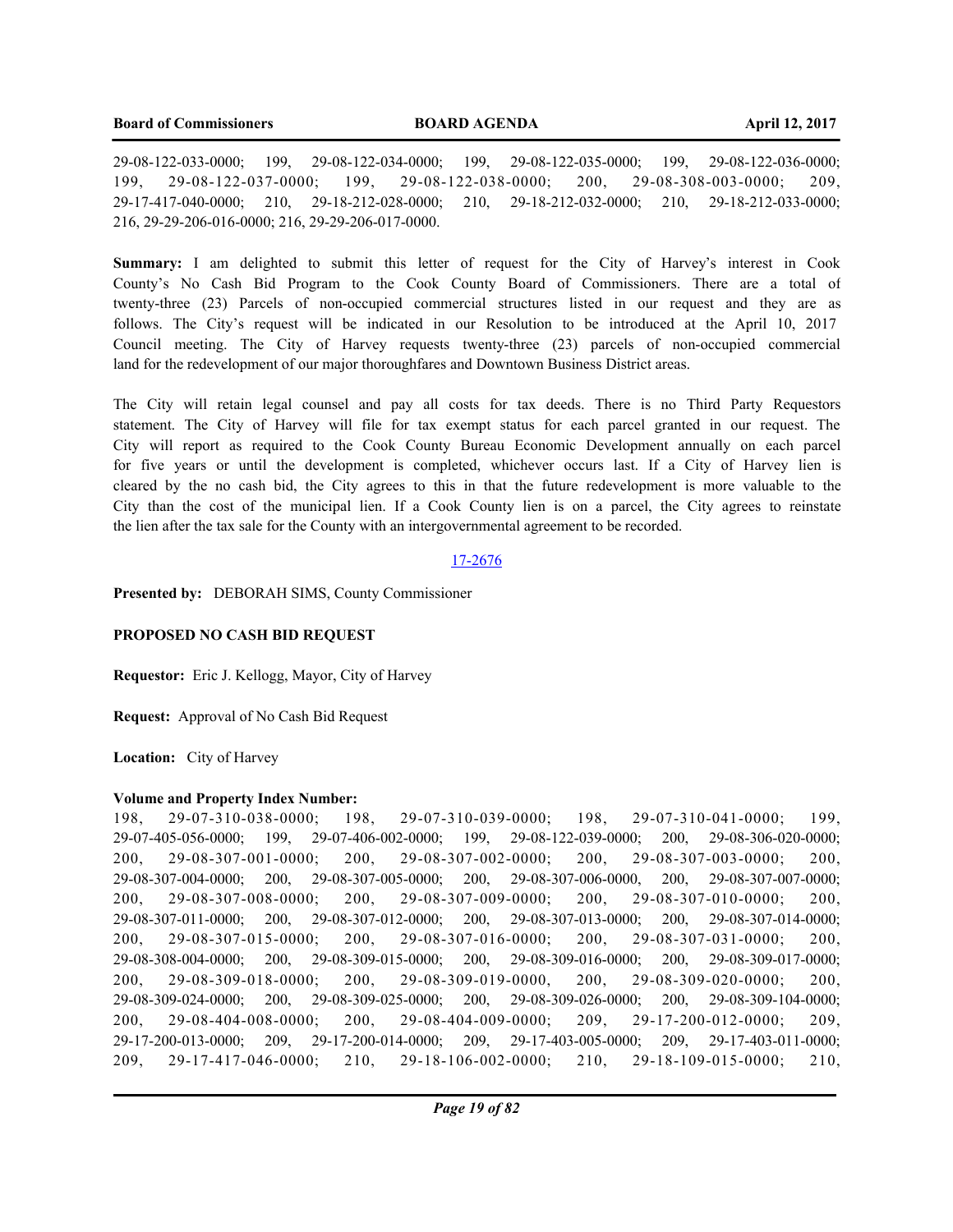29-18-109-016-0000; 210, 29-18-109-017-0000; 210, 29-18-109-028-0000; 210, 29-18-109-030-0000; 210, 29-18-109-031-0000; 213, 29-20-203-011-0000; 213, 29-20-205-033-0000; 213, 29-20-405-066-0000; 213, 29-20-405-014-0000.

**Summary:** I am delighted to submit this letter of request for the City of Harvey's interest in Cook County's No Cash Bid Program to the Cook County Board of Commissioners. There are a total of fifty-four (54) Parcels of occupied commercial land listed in our request. The City intends on offering the right of first refusal to the tenants currently occupying these structures for purchase and/or stay as tenants with the new developer/owner. These properties are as follows. The City's request will be indicated in our Resolution to be introduced at the April 10, 2017 Council meeting. The City of Harvey requests fifty-four (54) parcels of occupied commercial land for the redevelopment of our major thoroughfares and Downtown Business District areas.

The City will retain legal counsel and pay all costs for tax deeds. There is no Third Party Requestors statement. The City of Harvey will file for tax exempt status for each parcel granted in our request. The City will report as required to the Cook County Bureau Economic Development annually on each parcel for five years or until the development is completed, whichever occurs last. If a City of Harvey lien is cleared by the no cash bid, the City agrees to this in that the future redevelopment is more valuable to the City than the cost of the municipal lien. If a Cook County lien is on a parcel, the City agrees to reinstate the lien after the tax sale for the County with an intergovernmental agreement to be recorded.

## 17-2677

**Presented by:** DEBORAH SIMS, County Commissioner

## **PROPOSED NO CASH BID REQUEST**

**Requestor:** Vernard L. Alsberry, Jr., President, Village of Hazel Crest

**Request:** Approval of No Cash Bid Request

**Location:** Village of Hazel Crest

#### **Volume and Property Index Number:**

217, 29-30-223-011-0000; 217, 29-30-223-012-0000; 217, 29-30-223-044-0000; 217, 29-30-131-005-0000.

**Summary:** Please accept this letter as the Village of Hazel Crest's application to participate in the Cook County No Cash Bid Program for the 2017 County Scavenger Sale for the parcels identified. This Request Package contains four (4) PINs. The PINs are all being used as parking lots and have no structures on the property. The first three (3) PINs for a fast food restaurant and the last PIN for a specialty grocery store. It is the Village's desire to obtain title to these properties through the County's No Cash Bid Program so that the property can be redeveloped for commercial purposes or transferred to a private entity for redevelopment as commercial property, returned to the tax rolls and create additional employment opportunities within the Village.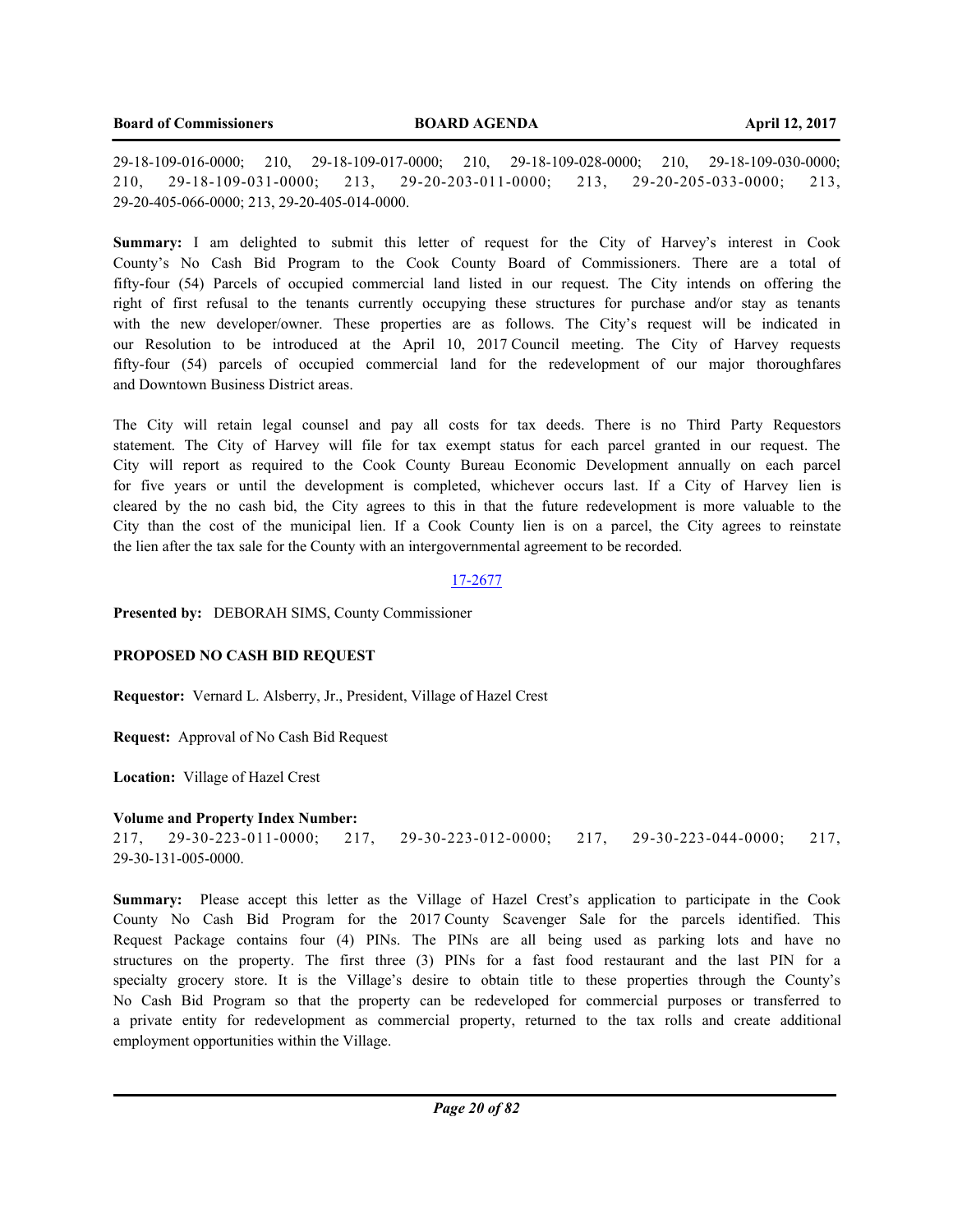#### **Board of Commissioners BOARD AGENDA April 12, 2017**

In the event this application is approved, it is the Village's intent to file the necessary documents required to obtain tax-exempt status for the parcels. The Village will continue to maintain tax-exempt status for the parcels as long as the Village continues to own the parcels. Please be advised that the Village does not have any agreements to convey the perfected tax deeds for the parcels to any developer, organization or other private party pertaining to these parcels. The Village is not acting on behalf of any third party requestor.

In the event this application is approved, the Village will retain legal counsel in order to obtain the tax deeds. It will be the Village's responsibility to bear all legal and other costs that are necessary for its acquisition of the parcels through the tax deed process. The Village understands and agrees that it will need to comply with the reporting requirements of the County's No Cash Bid Ordinance. This will require the Village to submit No Cash Bid Reports on the status of the parcels for the later of either five (5) years or the completion of the development of the parcels.

## 17-2678

**Presented by:** DEBORAH SIMS, County Commissioner

## **PROPOSED NO CASH BID REQUEST**

**Requestor:** Vernard L. Alsberry, Jr., President, Village of Hazel Crest

**Request:** Approval of No Cash Bid Request

**Location:** Village of Hazel Crest

#### **Volume and Property Index Number:**

034, 28-26-402-062-0000; 034, 28-26-412-018-0000; 034, 28-26-412-019-0000; 034, 28-26-412-020-0000; 034, 28-26-412-022-0000; 034, 28-26-412-023-0000; 034, 28-26-412-024-0000; 034, 28-26-412-025-0000; 034, 28-26-412-026-0000; 034, 28-26-412-027-0000; 034, 28-26-412-028-0000; 034, 28-26-412-029-0000; 034, 28-26-412-030-0000; 034, 28-26-412-031-0000; 034, 28-26-412-032-0000; 217, 29-30-202-031-0000; 217, 29-30-217-033-0000; 217, 29-30-217-034-0000; 217, 29-30-217-035-0000; 217, 29-30-217-036-0000; 217, 29-30-217-037-0000.

**Summary:** Please accept this letter as the Village of Hazel Crest's application to participate in the Cook County No Cash Bid Program for the 2017 County Over-the-Counter Sale for the parcels identified. This Request Package contains twenty-one (21) PINs.

The first fifteen (15) PINs are vacant land that has never been developed. It is the Village's desire to obtain title to this property through the County's No Cash Bid Program so that the property can be redeveloped for residential or commercial purposes or transferred to a private entity for redevelopment as residential or commercial property, returned to the tax rolls and create additional employment opportunities within the Village.

The remaining six (6) PINs previously were commercial structures but have since been demolished. It is the Village's desire to obtain title to this property through the County's No Cash Bid Program so that the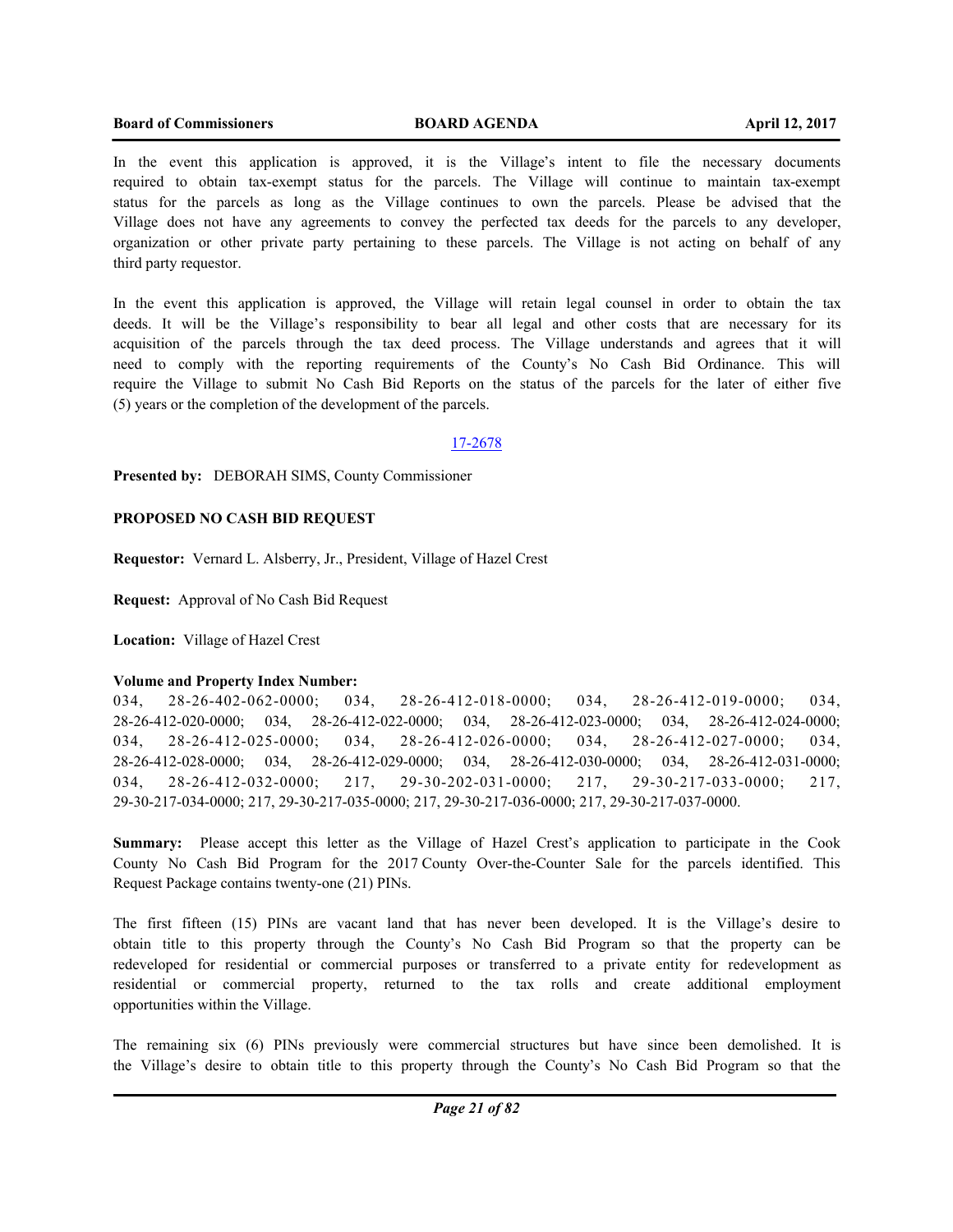property can be redeveloped for mixed use or commercial purposes or transferred to a private entity for redevelopment as mixed use or commercial property, returned to the tax rolls and create additional employment opportunities within the Village.

In the event this application is approved, it is the Village's intent to file the necessary documents required to obtain tax-exempt status for the parcels. The Village will continue to maintain tax-exempt status for the parcels as long as the Village continues to own the parcels. Please be advised that the Village does not have any agreements to convey the perfected tax deeds for the parcels to any developer, organization or other private party pertaining to these parcels. The Village is not acting on behalf of any third party requestor.

In the event this application is approved, the Village will retain legal counsel in order to obtain the tax deeds. It will be the Village's responsibility to bear all legal and other costs that are necessary for its acquisition of the parcels through the tax deed process. The Village understands and agrees that it will need to comply with the reporting requirements of the County's No Cash Bid Ordinance. This will require the Village to submit No Cash Bid Reports on the status of the parcels for the later of either five (5) years or the completion of the development of the parcels.

## 17-2679

**Presented by:** DEBORAH SIMS, County Commissioner

## **PROPOSED NO CASH BID REQUEST**

**Requestor:** Vernard L. Alsberry, Jr., President, Village of Hazel Crest

**Request:** Approval of No Cash Bid Request

**Location:** Village of Hazel Crest

#### **Volume and Property Index Number:**

217, 29-30-227-002-0000; 217, 29-30-227-003-0000; 217, 29-30-131-034-0000.

**Summary:** Please accept this letter as the Village of Hazel Crest's application to participate in the Cook County No Cash Bid Program for the 2017 County Scavenger Sale for the parcels identified. This Request Package contains three (3) PINs. The requested PINs are unoccupied commercial buildings. It is the Village's desire to obtain title to this property through the County's No Cash Bid Program so that the property can be redeveloped for commercial purposes or transferred to a private entity for redevelopment as commercial property, returned to the tax rolls and create additional employment opportunities within the Village.

In the event this application is approved, it is the Village's intent to file the necessary documents required to obtain tax-exempt status for the parcels. The Village will continue to maintain tax-exempt status for the parcels as long as the Village continues to own the parcels. Please be advised that the Village does not have any agreements to convey the perfected tax deeds for the parcels to any developer, organization or other private party pertaining to these parcels. The Village is not acting on behalf of any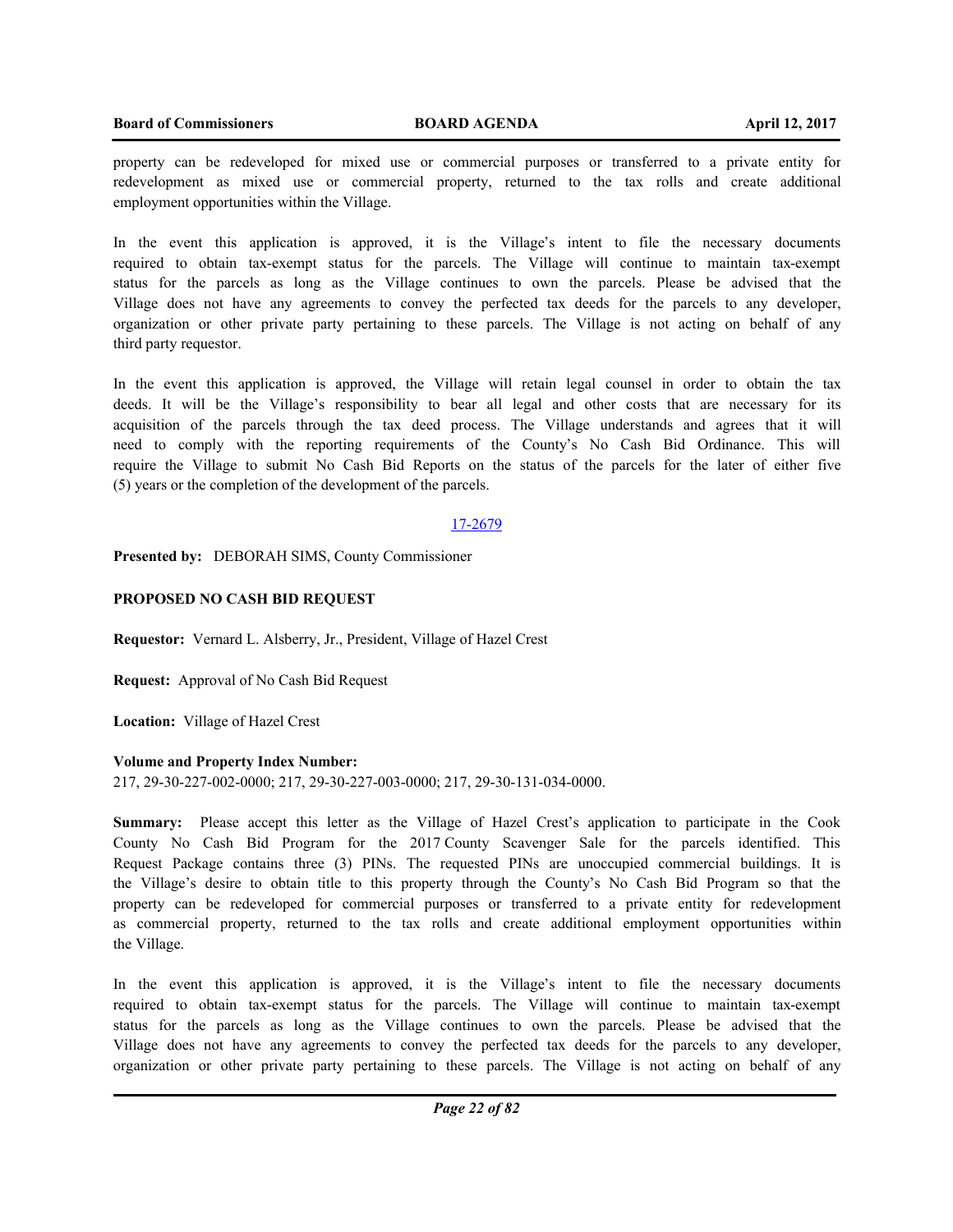third party requestor.

In the event this application is approved, the Village will retain legal counsel in order to obtain the tax deeds. It will be the Village's responsibility to bear all legal and other costs that are necessary for its acquisition of the parcels through the tax deed process. The Village understands and agrees that it will need to comply with the reporting requirements of the County's No Cash Bid Ordinance. This will require the Village to submit No Cash Bid Reports on the status of the parcels for the later of either five (5) years or the completion of the development of the parcels.

## 17-2680

**Presented by:** DEBORAH SIMS, County Commissioner

## **PROPOSED NO CASH BID REQUEST**

**Requestor:** Vernard L. Alsberry, Jr., President, Village of Hazel Crest

**Request:** Approval of No Cash Bid Request

**Location:** Village of Hazel Crest

## **Volume and Property Index Number:**

035, 28-35-402-011-0000; 217, 29-30-131-036-0000; 217, 29-30-131-037-0000; 217, 29-30-131-038-0000; 217, 29-30-131-039-0000.

**Summary:** Please accept this letter as the Village of Hazel Crest's application to participate in the Cook County No Cash Bid Program for the 2017 County Over-the-Counter Sale for the parcels identified. This Request Package contains five (5) PINs. The first PIN is an unoccupied, stand-alone commercial building. The remaining four (4) PINs are adjacent. The structures are unoccupied industrial and mix-used residential/commercial buildings.

It is the Village's desire to obtain title to this property through the County's No Cash Bid Program so that the property can be redeveloped for mixed use or commercial purposes or transferred to a private entity for redevelopment as mixed use or commercial property, returned to the tax rolls and create additional employment opportunities within the Village.

In the event this application is approved, it is the Village's intent to file the necessary documents required to obtain tax-exempt status for the parcels. The Village will continue to maintain tax-exempt status for the parcels as long as the Village continues to own the parcels. Please be advised that the Village does not have any agreements to convey the perfected tax deeds for the parcels to any developer, organization or other private party pertaining to these parcels. The Village is not acting on behalf of any third party requestor.

In the event this application is approved, the Village will retain legal counsel in order to obtain the tax deeds. It will be the Village's responsibility to bear all legal and other costs that are necessary for its acquisition of the parcels through the tax deed process. The Village understands and agrees that it will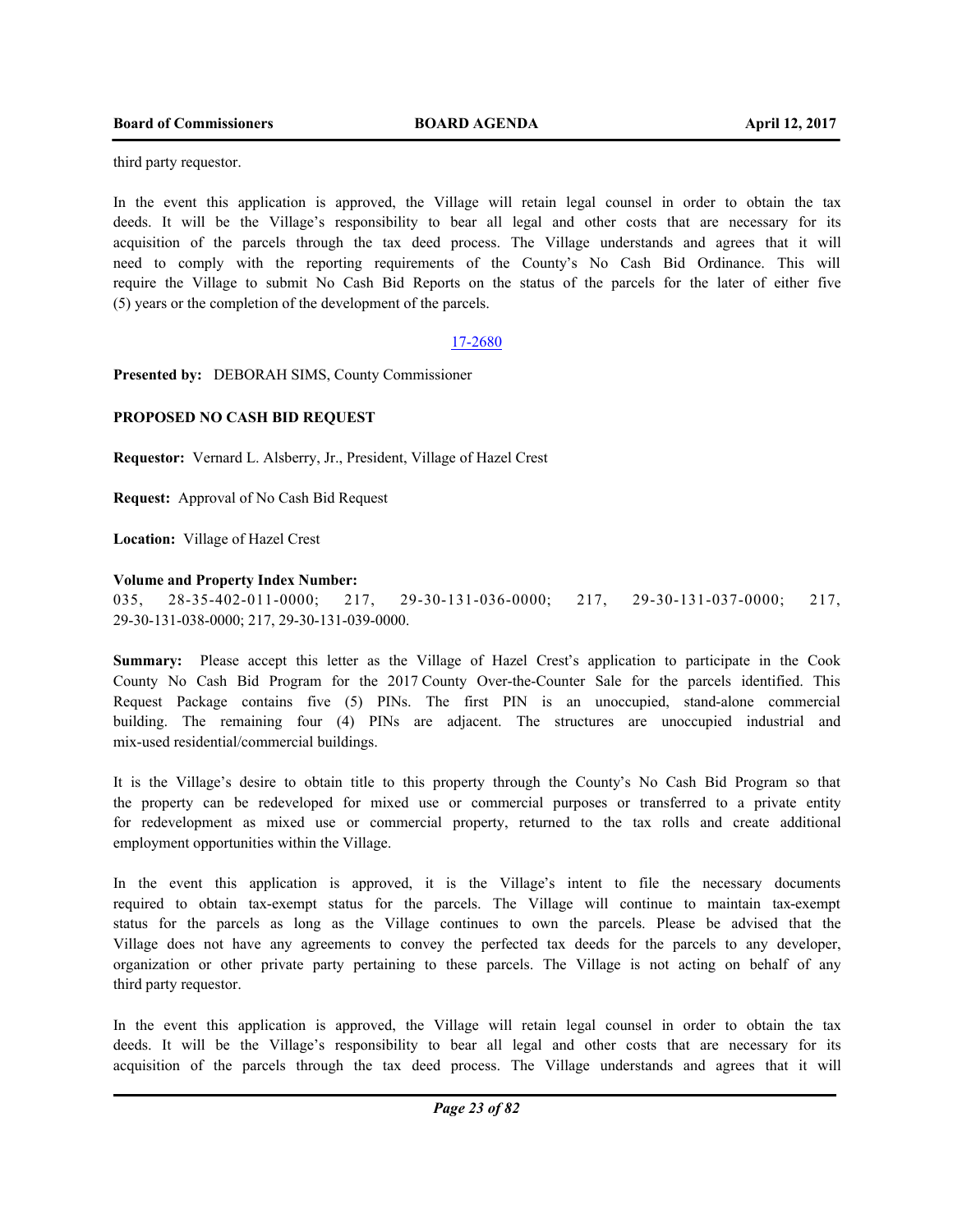## **Board of Commissioners BOARD AGENDA April 12, 2017**

need to comply with the reporting requirements of the County's No Cash Bid Ordinance. This will require the Village to submit No Cash Bid Reports on the status of the parcels for the later of either five (5) years or the completion of the development of the parcels.

## 17-2681

**Presented by:** DEBORAH SIMS, County Commissioner

## **PROPOSED NO CASH BID REQUEST**

**Requestor:** Vernard L. Alsberry, Jr., President, Village of Hazel Crest

**Request:** Approval of No Cash Bid Request

**Location:** Village of Hazel Crest

## **Volume and Property Index Number:**

217, 29-30-202-016-0000; 217, 29-30-202-017-0000; 217, 29-30-202-018-0000; 217, 29-30-202-019-0000; 217, 29-30-202-020-0000; 217, 29-30-202-021-0000; 217, 29-30-202-022-0000; 217, 29-30-202-023-0000; 217, 29-30-202-024-0000; 217, 29-30-202-025-0000.

**Summary:** Please accept this letter as the Village of Hazel Crest's application to participate in the Cook County No Cash Bid Program for the 2017 County Scavenger and Over-the Counter Sales for the parcels identified. This Request Package contains ten (10) PINs. Three (3) PINs comprise an unoccupied building that was formally used as a residence and a day care center. It has been vacant since sometime between 2012 and January 2013. The remaining seven (7) PINs were used as a parking lot for the now defunct day care center. There are no structures on these parcels. It is the Village's desire to obtain title to this property through the County's No Cash Bid Program so that the property can be redeveloped for mixed use or commercial purposes or transferred to a private entity for redevelopment as mixed use or commercial property, returned to the tax rolls and create additional employment opportunities within the Village.

In the event this application is approved, it is the Village's intent to file the necessary documents required to obtain tax-exempt status for the parcels. The Village will continue to maintain tax-exempt status for the parcels as long as the Village continues to own the parcels. Please be advised that the Village does not have any agreements to convey the perfected tax deeds for the parcels to any developer, organization or other private party pertaining to these parcels. The Village is not acting on behalf of any third party requestor.

In the event this application is approved, the Village will retain legal counsel in order to obtain the tax deeds. It will be the Village's responsibility to bear all legal and other costs that are necessary for its acquisition of the parcels through the tax deed process. The Village understands and agrees that it will need to comply with the reporting requirements of the County's No Cash Bid Ordinance. This will require the Village to submit No Cash Bid Reports on the status of the parcels for the later of either five (5) years or the completion of the development of the parcels.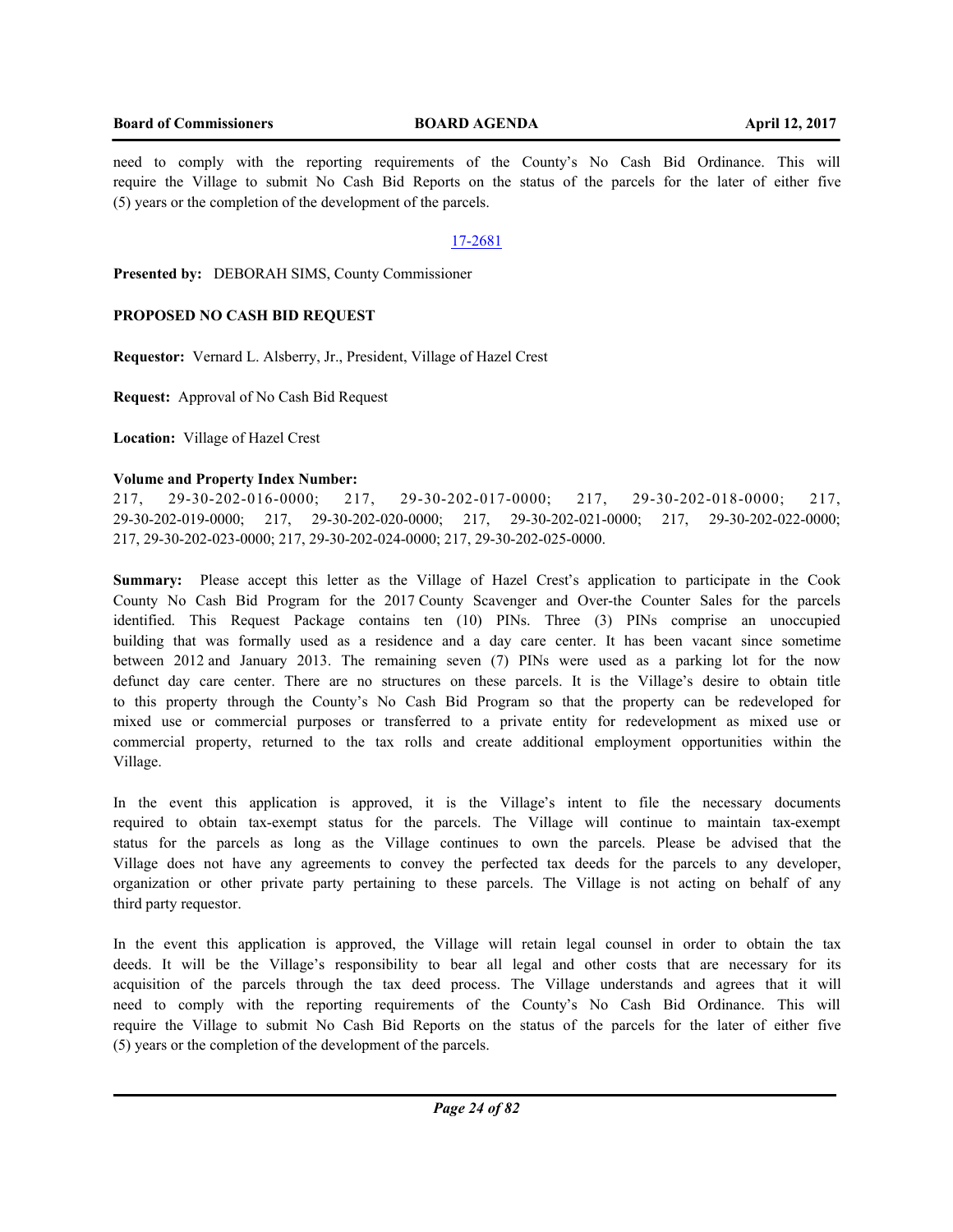**Presented by:** DEBORAH SIMS, County Commissioner

## **PROPOSED NO CASH BID REQUEST**

**Requestor:** Vernard L. Alsberry, Jr., President, Village of Hazel Crest

**Request:** Approval of No Cash Bid Request

**Location:** Village of Hazel Crest

## **Volume and Property Index Number:**

217, 29-30-223-041-0000; 217, 29-30-223-013-0000; 217, 29-30-131-004-0000.

**Summary:** Please accept this letter as the Village of Hazel Crest's application to participate in the Cook County No Cash Bid Program for the 2017 County Scavenger Sale for the parcels identified. This Request Package contains three (3) PINs. The first PIN is a commercial building housing a hair salon. It is the Village's desire to obtain title to this property through the County's No Cash Bid Program so that the property can be redeveloped for mixed use or commercial purposes or transferred to a private entity for redevelopment as mixed use or commercial property, returned to the tax rolls and create additional employment opportunities within the Village.

The second PIN is a commercial building housing a fast food restaurant. The third PIN is a commercial building housing a specialty grocery store. It is the Village's desire to obtain title to these properties through the County's No Cash Bid Program so that the property can be redeveloped for commercial purposes or transferred to a private entity for redevelopment as commercial property, returned to the tax rolls and create additional employment opportunities within the Village.

In the event this application is approved, it is the Village's intent to file the necessary documents required to obtain tax-exempt status for the parcels. The Village will continue to maintain tax-exempt status for the parcels as long as the Village continues to own the parcels. Please be advised that the Village does not have any agreements to convey the perfected tax deeds for the parcels to any developer, organization or other private party pertaining to these parcels. The Village is not acting on behalf of any third party requestor.

In the event this application is approved, the Village will retain legal counsel in order to obtain the tax deeds. It will be the Village's responsibility to bear all legal and other costs that are necessary for its acquisition of the parcels through the tax deed process. The Village understands and agrees that it will need to comply with the reporting requirements of the County's No Cash Bid Ordinance. This will require the Village to submit No Cash Bid Reports on the status of the parcels for the later of either five (5) years or the completion of the development of the parcels.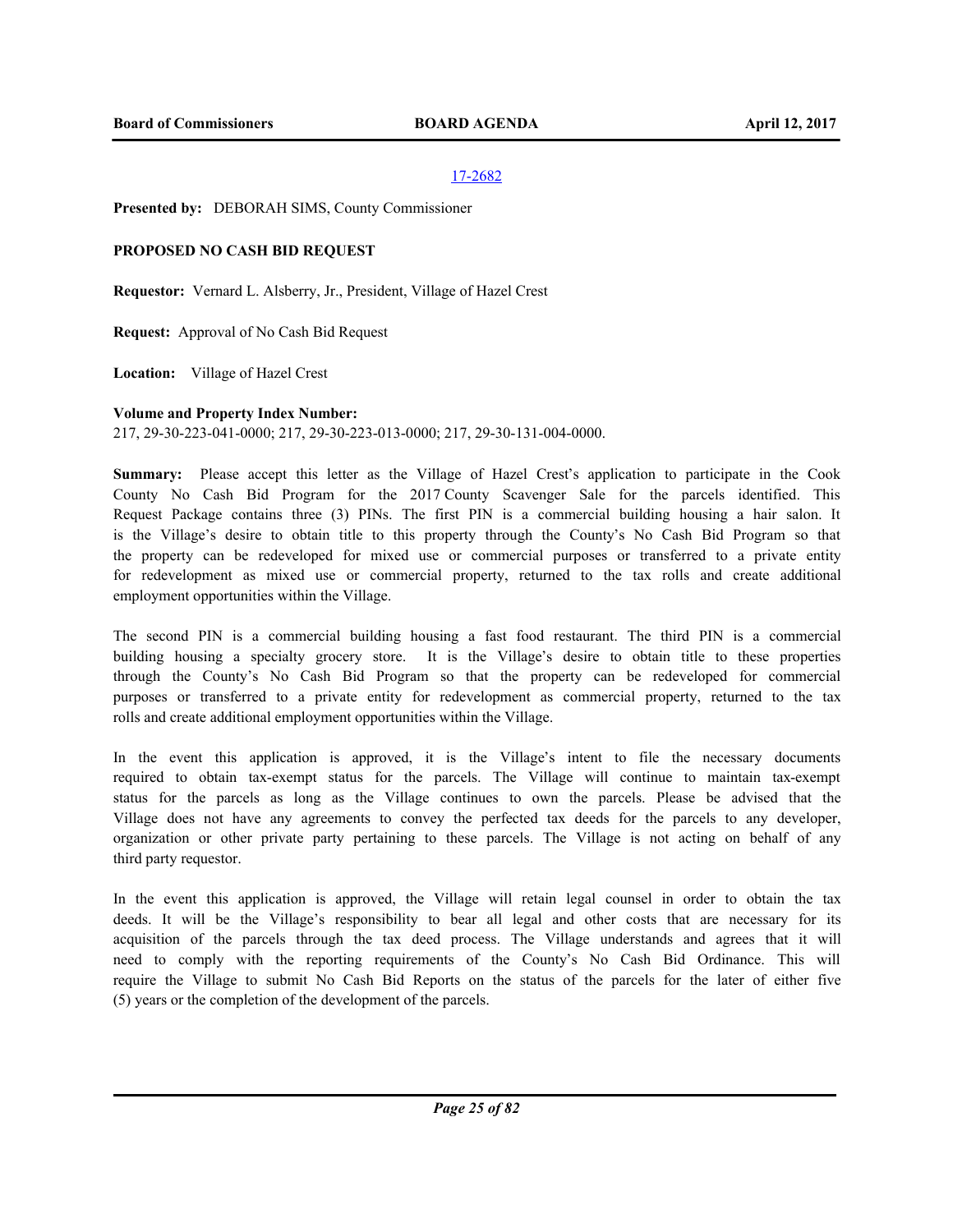**Presented by:** DEBORAH SIMS, County Commissioner

#### **PROPOSED NO CASH BID REQUEST**

**Requestor:** Norman F. Abbott, President, Village of Lansing

**Request:** Approval of No Cash Bid Request

**Location:** Village of Lansing

#### **Volume and Property Index Number:**

228, 30-30-303-036-0000; 228, 30-30-308-037-0000; 228, 30-32-100-005-0000; 228, 30-32-100-006-0000; 230, 30-32-124-032-0000.

**Summary:** The purpose of this letter is to inform you of the Village of Lansing's desire to participate in the Cook County No-Cash Bid Program. The Village is interested in acquiring certain properties consisting of five (5) permanent index numbers that are delinquent in real estate taxes or special assessments for two (2) or more years, pursuant to 35 ILCS 200/21-90. Please accept this request to obtain the following five (5) permanent index numbers that are all vacant lots. The first four (4) PINs will be assembled with adjacent PINs for industrial or commercial redevelopment. The last requested PIN is currently a public sidewalk and will remain as such upon acquisition. Currently, there are no third-party-applicants for the properties.

The Village agrees to report the status of each parcel to the Cook County Department of Economic Development annually for five (5) consecutive years or until the intended use is complete, whichever occurs last. Also, the Village will apply for tax exempt status on each parcel once a tax deed is obtained and until a developer is designated. The Village further agrees to bear all costs to proceed to the tax deeds and perform all legal and other activities associated with this program.

## 17-2684

**Presented by:** DEBORAH SIMS, County Commissioner

## **PROPOSED NO CASH BID REQUEST**

**Requestor:** Norman F. Abbott, President, Village of Lansing

**Request:** Approval of No Cash Bid Request

**Location:** Village of Lansing

#### **Volume and Property Index Number:**

 215, 29-25-301-059-1001; 215, 29-25-301-059-1002; 215, 29-25-301-059-1011; 215, 29-25-301-059-1012; 215, 29-25-301-059-1013; 215, 29-25-301-059-1014; 229, 30-31-120-034-0000;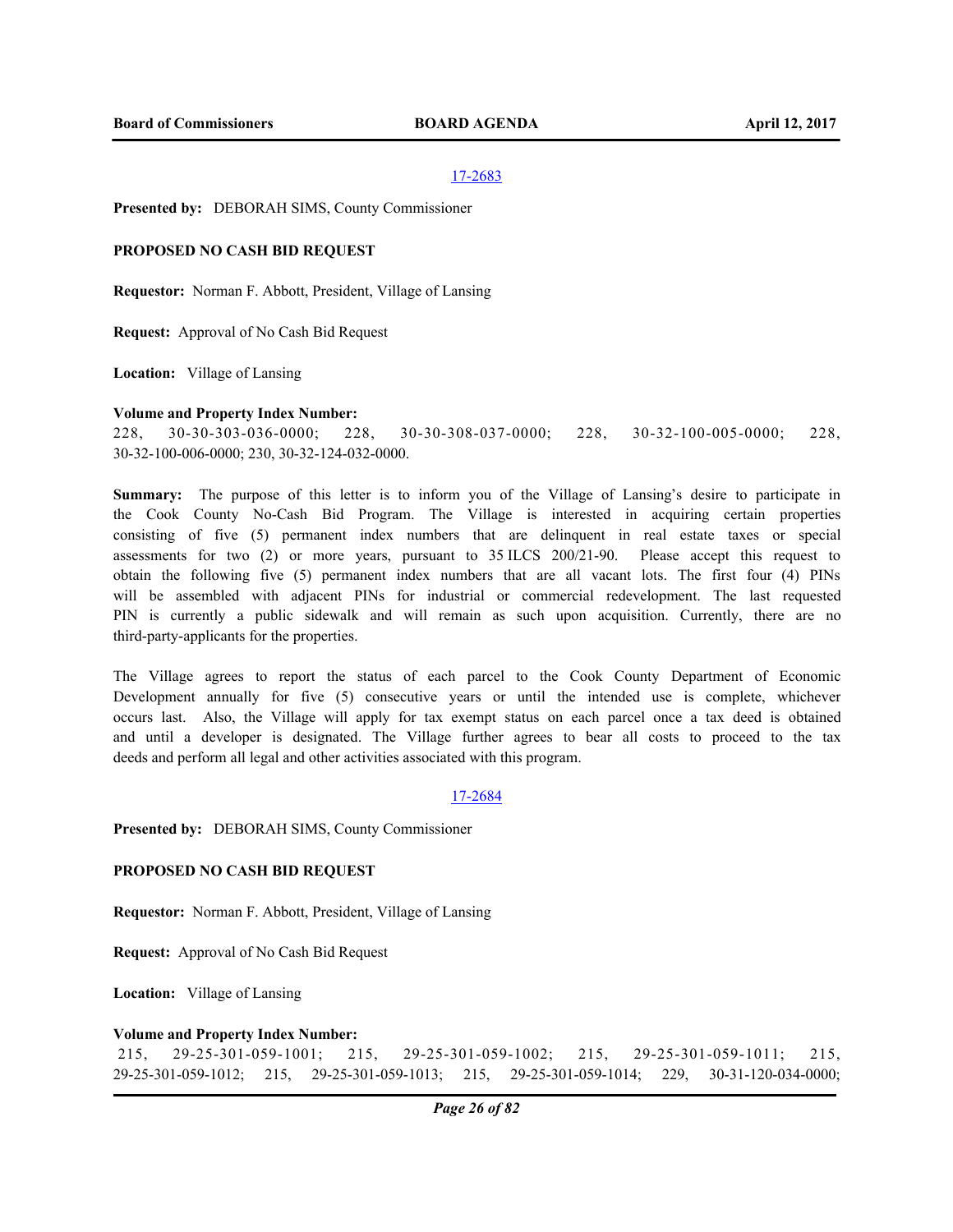230, 30-32-124-030-0000; 230, 30-32-124-031-0000; 230, 30-32-302-035-0000.

**Summary:** The purpose of this letter is to inform you of the Village of Lansing's desire to participate in the Cook County No-Cash Bid Program. The Village is interested in acquiring certain properties consisting of ten (10) permanent index numbers that are delinquent in real estate taxes or special assessments for two (2) or more years, pursuant to 35 ILCS 200/21-90. Please accept this request to obtain the following ten (10) permanent index numbers that are all unoccupied commercial buildings. The first six (6) and the last three (3) PINs are for commercial redevelopment. PIN 30-31-120-034-0000 is an unoccupied commercial building in a residential neighborhood, which upon acquisition, will be either transferred to adjacent public library or demolished. Currently, there are no third-party-applicants for the properties.

The Village agrees to report the status of each parcel to the Cook County Department of Economic Development annually for five (5) consecutive years or until the intended use is complete, whichever occurs last. Also, the Village will apply for tax exempt status on each parcel once a tax deed is obtained and until a developer is designated. The Village further agrees to bear all costs to proceed to the tax deeds and perform all legal and other activities associated with this program.

#### 17-2685

**Presented by:** DEBORAH SIMS, County Commissioner

## **PROPOSED NO CASH BID REQUEST**

**Requestor:** Norman F. Abbott, President, Village of Lansing

**Request:** Approval of No Cash Bid Request

**Location:** Village of Lansing

#### **Volume and Property Index Number:**

230, 30-32-100-042-0000; 230, 30-32-116-022-0000; 230, 30-32-308-038-0000; 230, 30-32-308-040- 0000.

**Summary:** The purpose of this letter is to inform you of the Village of Lansing's desire to participate in the Cook County No-Cash Bid Program. The Village is interested in acquiring certain properties consisting of four (4) permanent index numbers that are delinquent in real estate taxes or special assessments for two (2) or more years, pursuant to 35 ILCS 200/21-90. Please accept this request to obtain the following four (4) permanent index numbers that are all commercial buildings. The first two (2) PINs are tenant occupied with Dr. Bona, dentist office, and Printmeisters, printing company. The Village intends to maintain occupancy, if desired, or sell to a commercial developer. The last two (2) requested PINs are owner occupied for storage. The Village intends to use the structure for public use since it is adjacent to a bike path.

Currently, there are no third-party-applicants for the properties. The Village agrees to report the status of each parcel to the Cook County Department of Economic Development annually for five (5) consecutive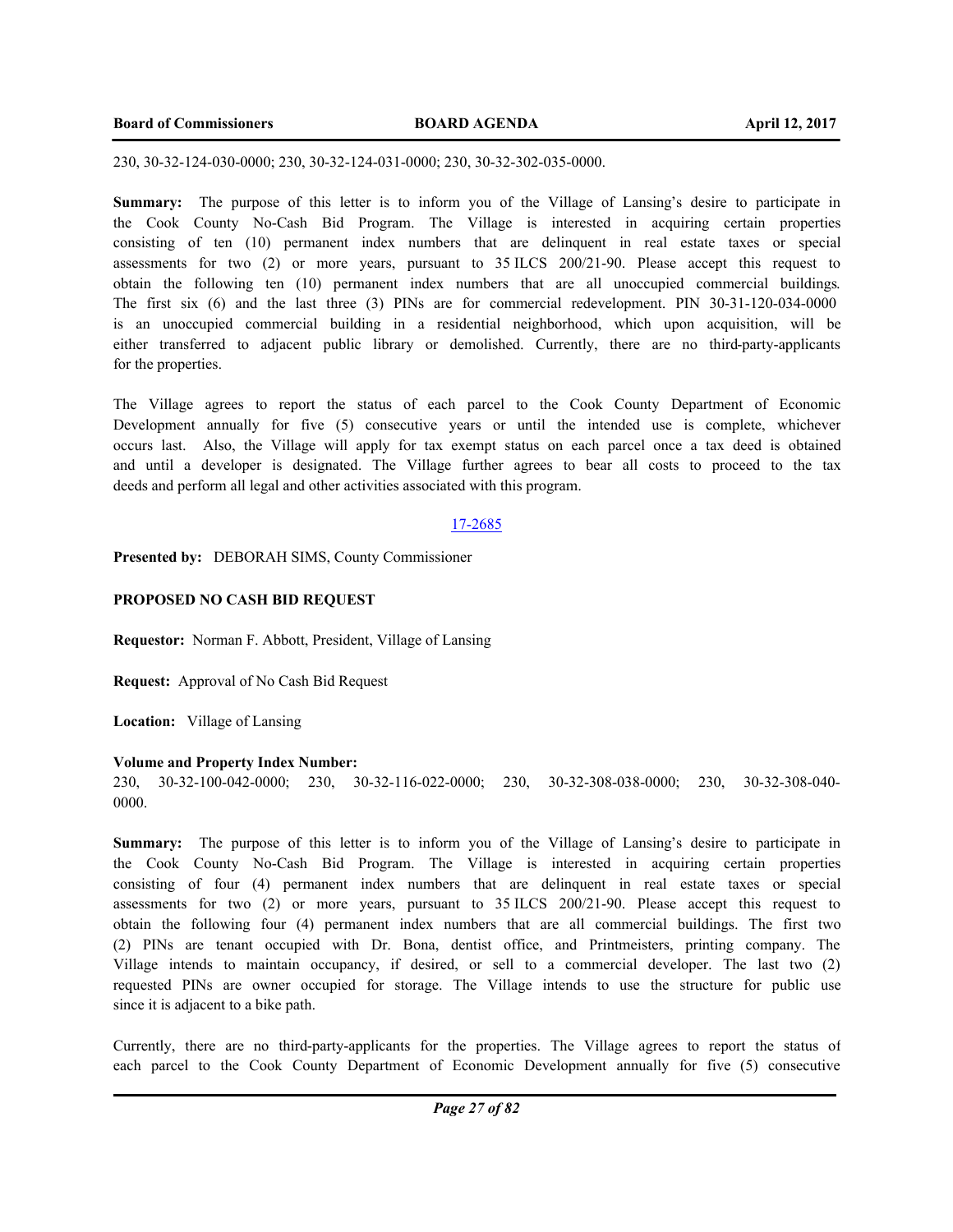## **Board of Commissioners BOARD AGENDA April 12, 2017**

years or until the intended use is complete, whichever occurs last. Also, the Village will apply for tax exempt status on each parcel once a tax deed is obtained and until a developer is designated. The Village further agrees to bear all costs to proceed to the tax deeds and perform all legal and other activities associated with this program.

## 17-2686

**Presented by:** DEBORAH SIMS, County Commissioner

## **PROPOSED NO CASH BID REQUEST**

**Requestor:** Michael Peters, Attorney, Village of Lemont

**Request:** Approval of No Cash Bid Request

**Location:** Village of Lemont

**Volume and Property Index Number:** 062, 22-20-300-004-0000.

**Summary:** The Village of Lemont (the "Village") is writing this letter to express its interest in utilizing the Cook County No Cash Bid Program (the "NCB") for the following property. In further of the same, the Village would also like to provide the following information regarding the above-referenced property (the "Land"). This letter and the attached documents (collectively the "Request Package") contain a total of one (1) PIN. The Land is currently vacant, undeveloped, and unoccupied and holds no known improvements either on the surface or below the grade. The Village intends to use the Land as open space and for future municipal development; however, the specific development on the Land has yet to be determined and there are no plans, agreements or contracts associated with the Land between the Village and any third party.

The Village will file for a real estate tax-exemption for the Land upon being conveyed title to the same. No third party developer, organization or other party is associated with this Request Package. The Village will retain legal counsel and bear all legal and other costs associated with this Request Package and NCB. The Village agrees to submit to the Cook County Planning & Development Department such No Cash Bid Reports on the Land for five (5) years or until development is complete, whichever occurs last.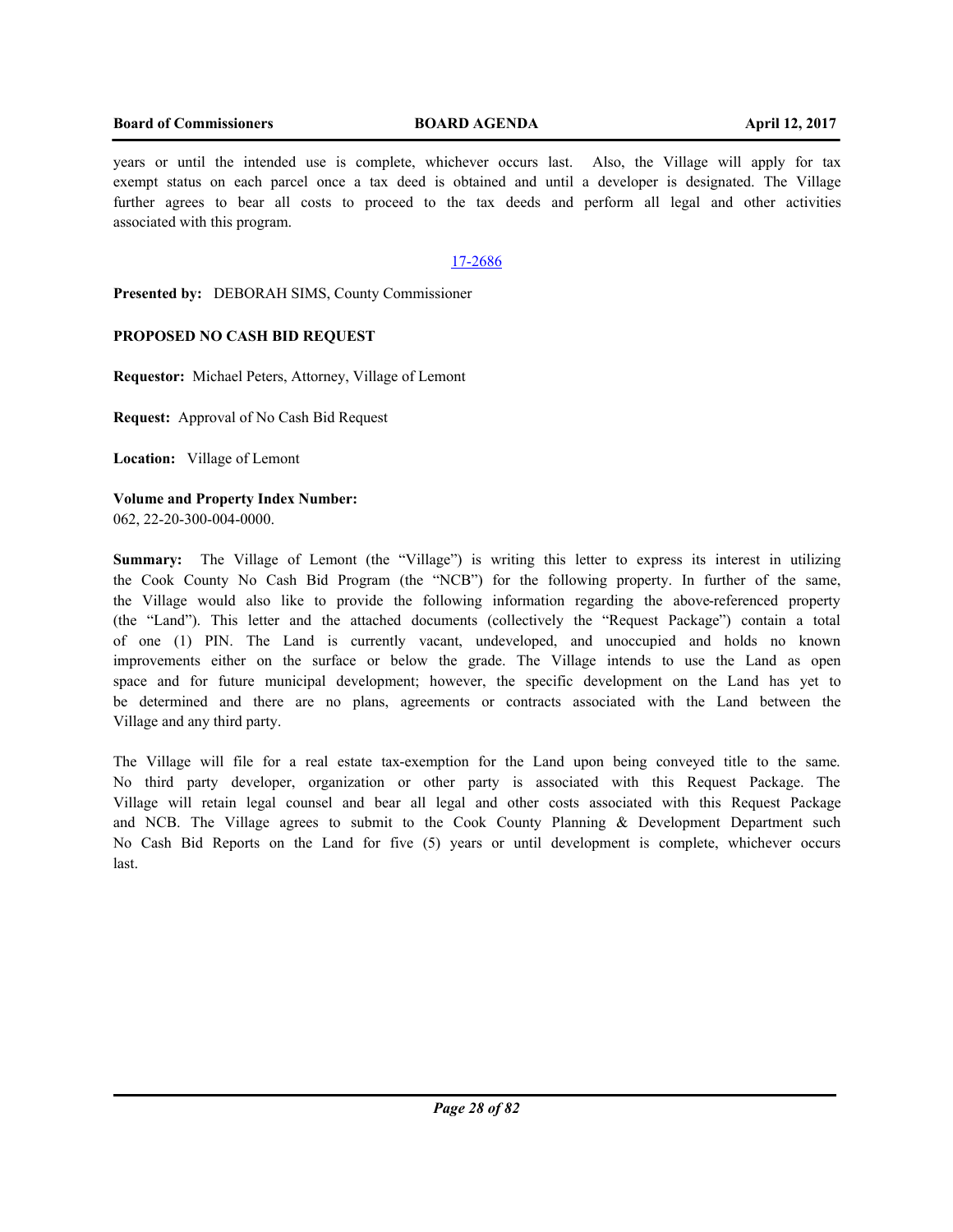**Presented by:** DEBORAH SIMS, County Commissioner

#### **PROPOSED NO CASH BID REQUEST**

**Requestor:** Michael Peters, Attorney, Village of Lemont

**Request:** Approval of No Cash Bid Request

**Location:** Village of Lemont

#### **Volume and Property Index Number:**

062, 22-20-418-013-0000.

**Summary:** The Village of Lemont (the "Village") is writing this letter to express its interest in utilizing the Cook County No Cash Bid Program (the "NCB") for the following property. In further of the same, the Village would also like to provide the following information regarding the above-referenced property (the "Land". This letter and the attached documents (collectively the "Request Package") contain a total of one (1) PIN. The Land is currently vacant, undeveloped, and unoccupied and holds no known improvements either on the surface or below the grade. The Village intends to use the Land as open space and for future municipal development; however, the specific development on the Land has yet to be determined and there are no plans, agreements or contracts associated with the Land between the Village and any third party.

The Village will file for a real estate tax-exemption for the Land upon being conveyed title to the same. No third party developer, organization or other party is associated with this Request Package. The Village will retain legal counsel and bear all legal and other costs associated with this Request Package and NCB. The Village agrees to submit to the Cook County Planning & Development Department such No Cash Bid Reports on the Land for five (5) years or until development is complete, whichever occurs last.

#### 17-2688

**Presented by:** DEBORAH SIMS, County Commissioner

#### **PROPOSED NO CASH BID REQUEST**

**Requestor:** Christopher Getty, Mayor, Village of Lyons

**Request:** Approval of No Cash Bid Request

**Location:** Village of Lyons

**Volume and Property Index Number:** 073, 18-02-308-011-0000.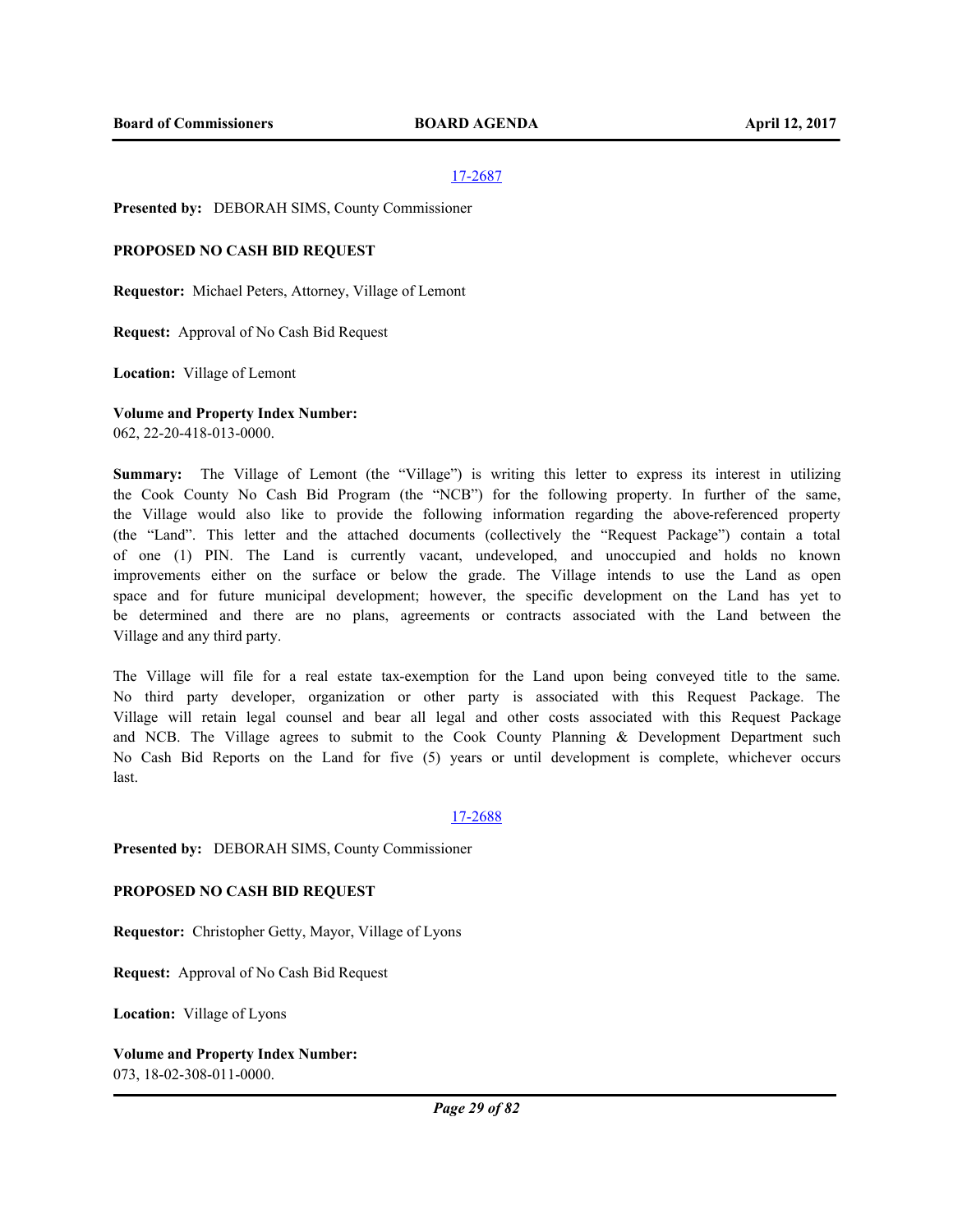**Summary:** This letter is to express the Village of Lyons interest in receiving a No Cash Bid for parcels located in Lyons. The permanent index number of the parcel requested is. This Request Package contains one (1) PIN (the "*Subject Property*"). The PIN requested is currently a vacant land parcel in the Village of Lyons. It is the intent of the Village of Lyons, as part of its overall economic development strategy, to acquire the Subject Property and return it to a beneficial use for the citizens of the Village in order to facilitate redevelopment in the area surrounding the Subject Property. The Village intends to the Subject Property for future economic development.

The Village of Lyons has retained legal counsel in order to obtain the tax deed and will bear all costs associated with the acquisition of the parcel. In accordance with the requirements of the Cook County No Cash Bid Ordinance, the Village of Lyons will submit to the Cook County Office of Economic Development a No Cash Bid Report on the status of each parcel for five (5) years or until development is complete, whichever comes last.

In accordance with the requirements of the Cook County No Cash Bid Program, the Village of Lyons hereby certifies that it does not have an identified third party requestor associated with the filing of this application and will accordingly take the necessary steps to have the Subject Property declared tax exempt for municipal use and will submit to the Cook County Board of Review a Real Estate Exemption Complaint for tax exempt status until i.e. conveyed to developer, other.

17-2689

**Presented by:** DEBORAH SIMS, County Commissioner

### **PROPOSED NO CASH BID REQUEST**

**Requestor:** Richard Reinbold, President, Village of Richton Park

**Request:** Approval of No Cash Bid Request

**Location:** Village of Richton Park

#### **Volume and Property Index Number:**

```
180, 31-26-303-050-0000; 180, 31-33-406-045-0000; 180, 31-35-101-012-0000; 180, 
31-35-333-007-0000; 180, 31-35-333-009-0000.
```
**Summary:** The Village of Richton Park is interested in receiving No Cash Bids for the parcels listed. This Request Package contains five (5) PINs. The first requested PIN is vacant land located in Richton Park's designated Town Center area. Ownership of this parcel would enable the Village to work directly with a developer or group to facilitate the Town Center Plan for mixed used development. The remaining four (4) PINs are vacant land which would be used to spur residential development and completion of a subdivision plan.

The Village of Richton Park will file for tax exempt status on the above-referenced parcels and will maintain the status until the tax deeds are conveyed to a developer. The Village of Richton Park does not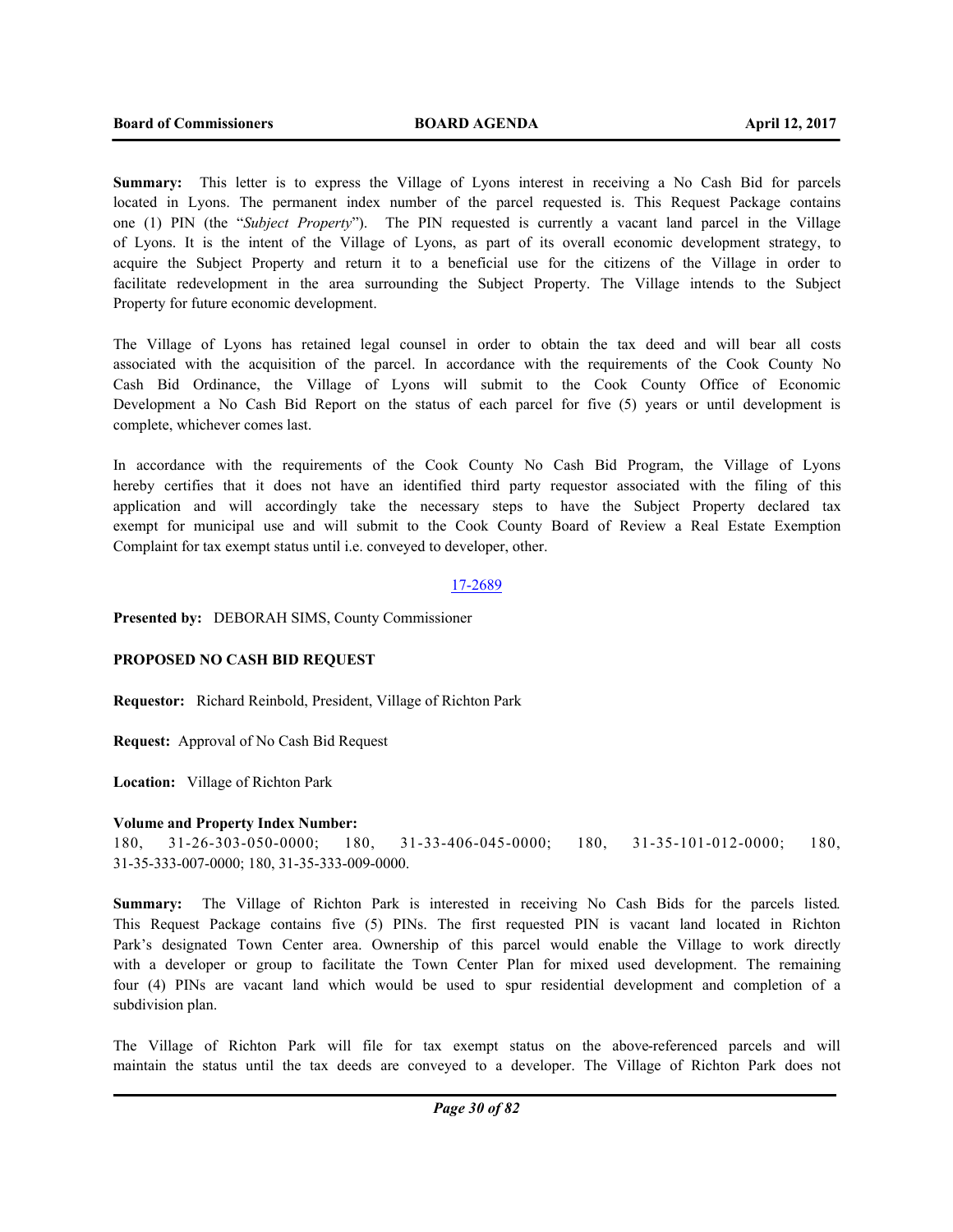## **Board of Commissioners BOARD AGENDA April 12, 2017**

have a Third Party Requestor for the above-referenced parcels. The Village of Richton Park will retain legal counsel to obtain the tax deeds and bear all legal and other costs associated with acquisition of the parcels. The Village of Richton Park agrees to submit, to the Cook County Planning & Development Department, No Cash Bid Reports on the status of each parcel for five (5) years or until development is complete, whichever occurs last, as required by the Cook County No Cash Bid Ordinance.

## 17-2690

**Presented by:** DEBORAH SIMS, County Commissioner

## **PROPOSED NO CASH BID REQUEST**

**Requestor:** Alan Nowaczyk, Mayor, Village of Willow Springs

**Request:** Approval of No Cash Bid Request

**Location:** Village of Willow Springs

## **Volume and Property Index Number:** 084, 18-33-209-033-0000.

**Summary:** This letter is to express the Village of Willow Springs's interest in receiving a No Cash Bid for a parcel located in Willow Springs. The permanent index number of the parcel requested is. This Request Package contains one (1) PIN (the "*Subject Property*"). The PIN requested is currently a vacant parcel in the Village of Willow Springs. It is the intent of the Village of Willow Springs, as part of its overall economic development strategy, to acquire the Subject Property and return it to a beneficial use for the citizens of the Village in order to facilitate redevelopment in the area surrounding the Subject Property. The Village intends to use the requested PIN as an area for drainage for the Village.

The Village of Willow Springs has retained legal counsel in order to obtain the tax deed and will bear all costs associated with the acquisition of the parcel. In accordance with the requirements of the Cook County No Cash Bid Ordinance, the Village of Willow Springs will submit to the Cook County Office of Economic Development a No Cash Bid Report on the status of the parcel for five (5) years or until development is complete whichever comes last.

In accordance with the requirements of the Cook County No Cash Bid Program, the Village of Willow Springs hereby certifies that it does not have an identified third party requestor associated with the filing of this application and will accordingly take the necessary steps to have the Subject Property declared tax exempt for municipal use and will submit to the Cook County Board of Review a Real Estate Exemption Complaint for tax exempt status until i.e. conveyed to developer, other.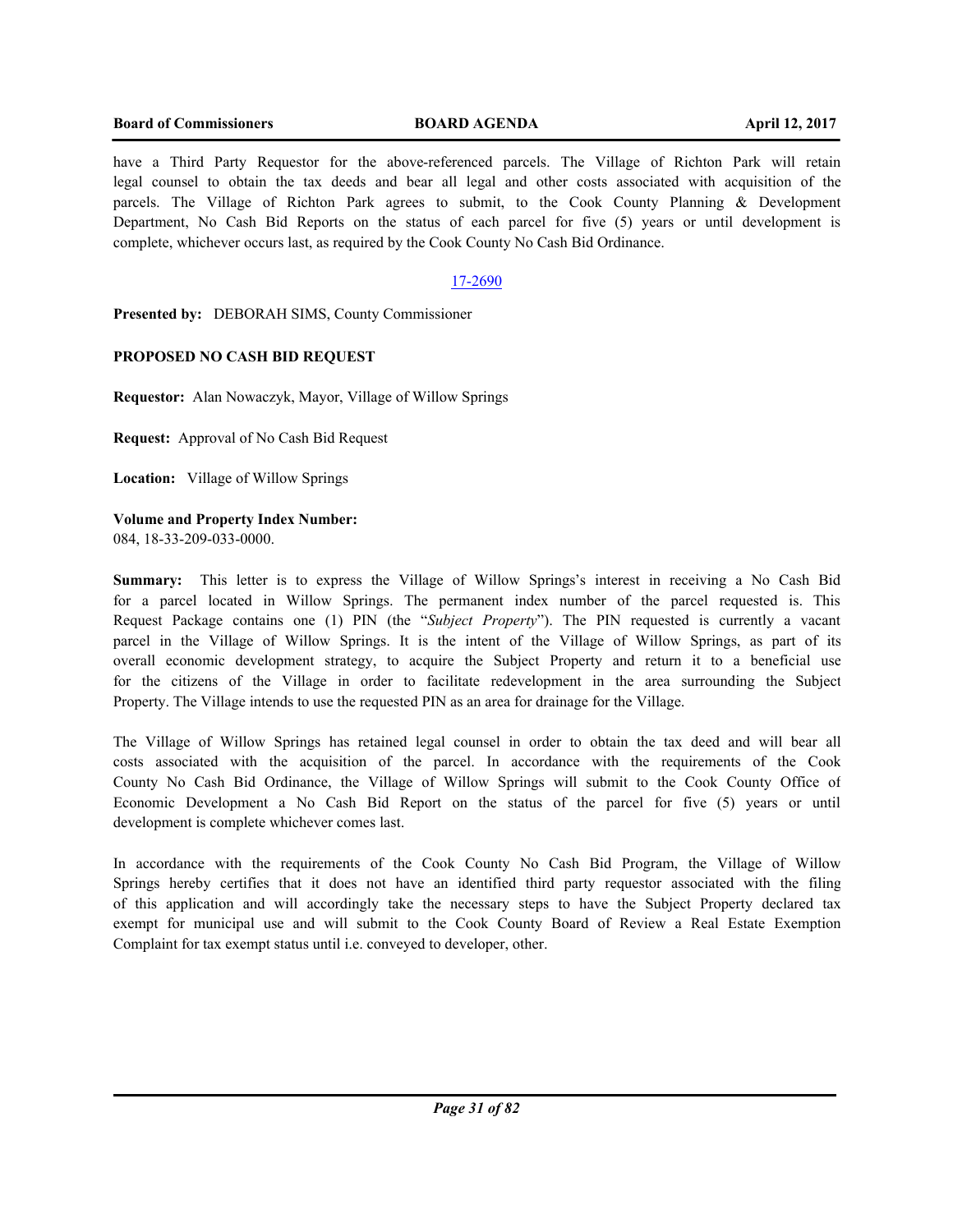**Presented by:** DEBORAH SIMS, County Commissioner

## **PROPOSED NO CASH BID REQUEST**

**Requestor:** Alan Nowaczyk, Mayor, Village of Willow Springs

**Request:** Approval of No Cash Bid Request

**Location:** Village of Willow Springs

## **Volume and Property Index Number:**

084, 18-33-330-001-0000.

**Summary:** This letter is to express the Village of Willow Springs's interest in receiving a No Cash Bid for a parcel located in Willow Springs. The permanent index number of the parcel requested is. This Request Package contains one (1) PIN (the "*Subject Property*"). The PIN requested is currently a vacant building in the Village of Willow Springs. It is the intent of the Village of Willow Springs, as part of its overall economic development strategy, to acquire the Subject Property and return it to a beneficial use for the citizens of the Village in order to facilitate redevelopment in the area surrounding the Subject Property. The Village intends to use the requested PIN for future economic development.

The Village of Willow Springs has retained legal counsel in order to obtain the tax deed and will bear all costs associated with the acquisition of the parcel. In accordance with the requirements of the Cook County No Cash Bid Ordinance, the Village of Willow Springs will submit to the Cook County Office of Economic Development a No Cash Bid Report on the status of each parcel for five (5) years or until development is complete whichever comes last.

In accordance with the requirements of the Cook County No Cash Bid Program, the Village of Willow Springs hereby certifies that it does not have an identified third party requestor associated with the filing of this application and will accordingly take the necessary steps to have the Subject Property declared tax exempt for municipal use and will submit to the Cook County Board of Review a Real Estate Exemption Complaint for tax exempt status until i.e. conveyed to developer, other.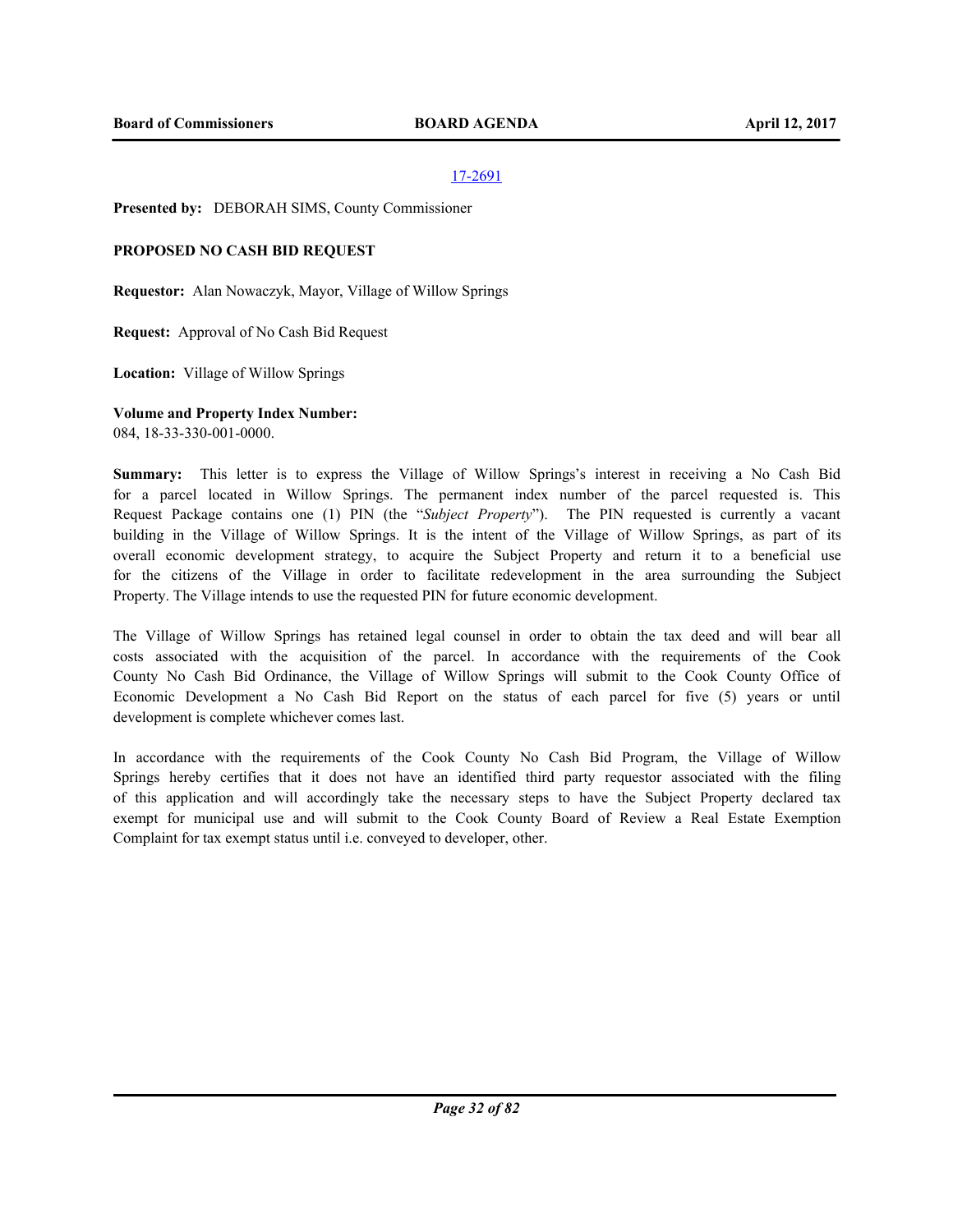**Sponsored by:** JOHN A. FRITCHEY, Cook County Board of Commissioners

## **PROPOSED RESOLUTION**

#### **STATUS UPDATES ON COOK COUNTY INFORMATION SECURITY**

**WHEREAS**, on June 18, 2014, the Cook County Board of Commissioners approved the 1st Cook County Information Security Ordinance and in turn the Information Security Framework for all County agencies; and

**WHEREAS**, Cook County has a responsibility to its residents to ensure that the information entrusted to the many agencies that make up this government is safe, secure, and protected from unauthorized access, use, or destruction, which was the impetus for crafting said ordinance; and

**WHEREAS,** the County is in the process of modernizing its technology infrastructure, we must ensure that the considerable amount of data and information maintained throughout our government is protected by continually updating our information security framework to defend against cyber threats which are increasing in complexity and intensity; and

**WHEREAS,** although the ordinance requires the Chief Information Security Officer (CISO) to present an annual report to the Cook County Board of Commissioners, it would be beneficial to have the County Board updated on a regular basis on important information security matters via the Technology and Innovation Committee;

**NOW, THEREFORE, BE IT RESOLVED**, that the President and the Cook County Board of Commissioners does herby request that the Chief Information Security Officer deliver and present status updates on the state of information security in Cook County government; and

**BE IT FURTHER RESOLVED**, that said status updates be delivered to the Board of Commissioners via the Technology and Innovation committee semi-annually, beginning in May of the FY2017 fiscal year.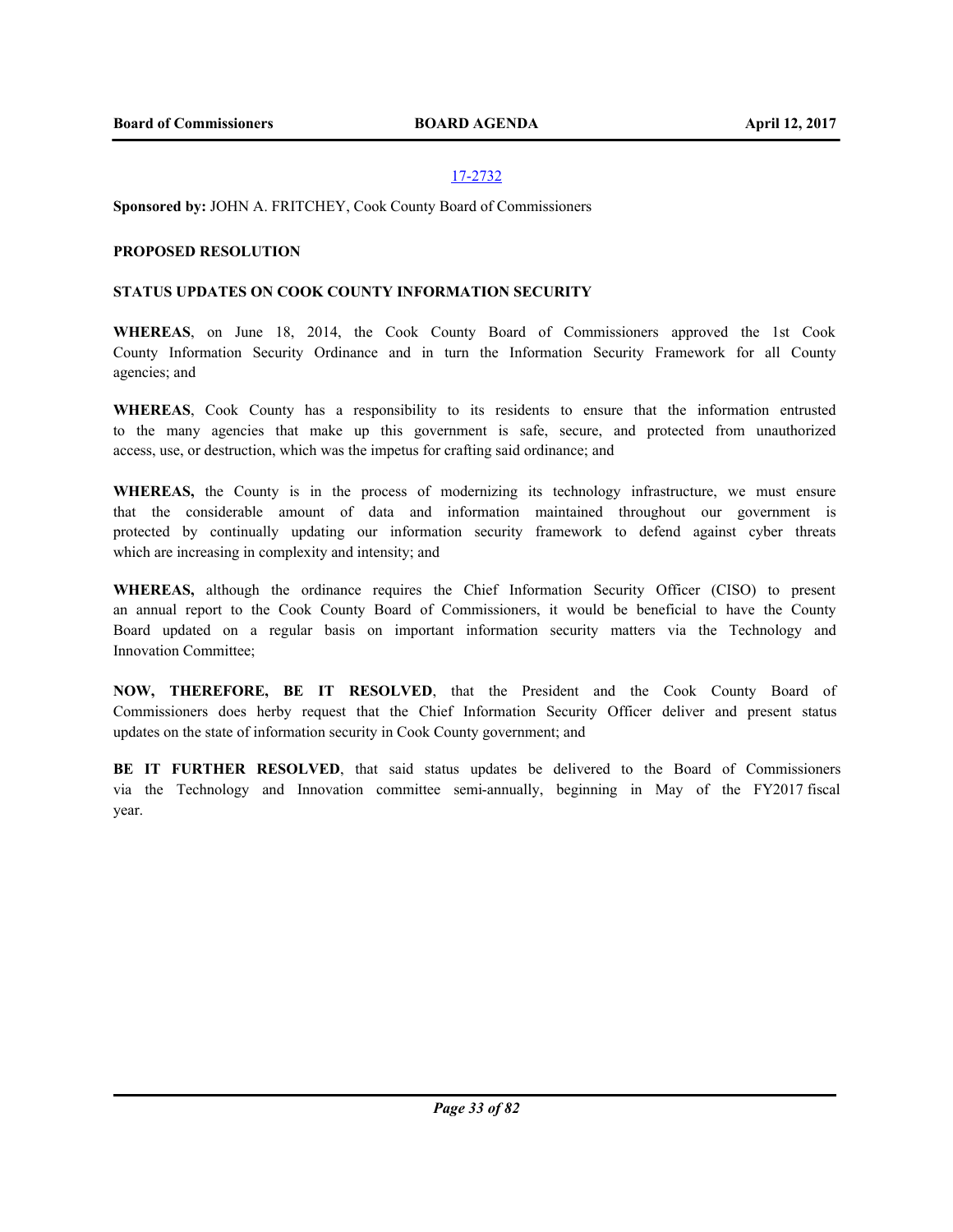**Sponsored by:** RICHARD R. BOYKIN, Cook County Board of Commissioners

#### **PROPOSED RESOLUTION**

#### **URGING SUBURBAN-NEIGHBORHOOD INNOVATION PARTNERSHIPS**

**WHEREAS,** Cook County is the largest County in Illinois and is home to 5.2 million people and 132 municipalities; and

**WHEREAS,** many of those municipalities are thriving and flourishing with resources and economic development; and

**WHEREAS**, there are, unfortunately, many others that struggle attracting economic development and are instead stricken with poverty and violence; and

**WHEREAS,** there are at least nine neighborhoods in the city of Chicago where unemployment is above 20 percent; and

**WHEREAS,** jobless rates for teens ages 16 to 19 in Austin stand at 91 percent, in Englewood they are 89 percent, and in Greater Grand Crossing they are 91.8 percent, according to the University of Illinois at Chicago's Great Cities Institute Study; and

**WHEREAS,** that study found jobless rates among young adults ages 20 to 24 in Austin are 59 percent, in Englewood they are 67 percent, and in Greater Grand Crossing they are 66 percent; and

**WHEREAS,** the best anti-poverty, anti-crime program is a job; and

**WHEREAS,** a strong Chicago is in the best interested of surrounding suburban Cook County; and

**WHEREAS,** several suburban communities have attracted manufacturing jobs and have job available signs up; and

**WHEREAS,** the Cook County Board of Commissioners encourages suburban municipalities to adopt a neighborhood in Chicago; and

**WHEREAS,** we encourage actions that will lead to the breaking down of imaginary walls that have been created; and

**WHEREAS,** we encourage collaboration around building the economy of the neighborhood in the city, sharing of ideas regarding ways to boost the local economy, sharing and collaborations of park districts, the mentoring of young people in neighborhoods and collaboration with the schools; and

**WHEREAS,** these relationships between communities should involve elected officials, community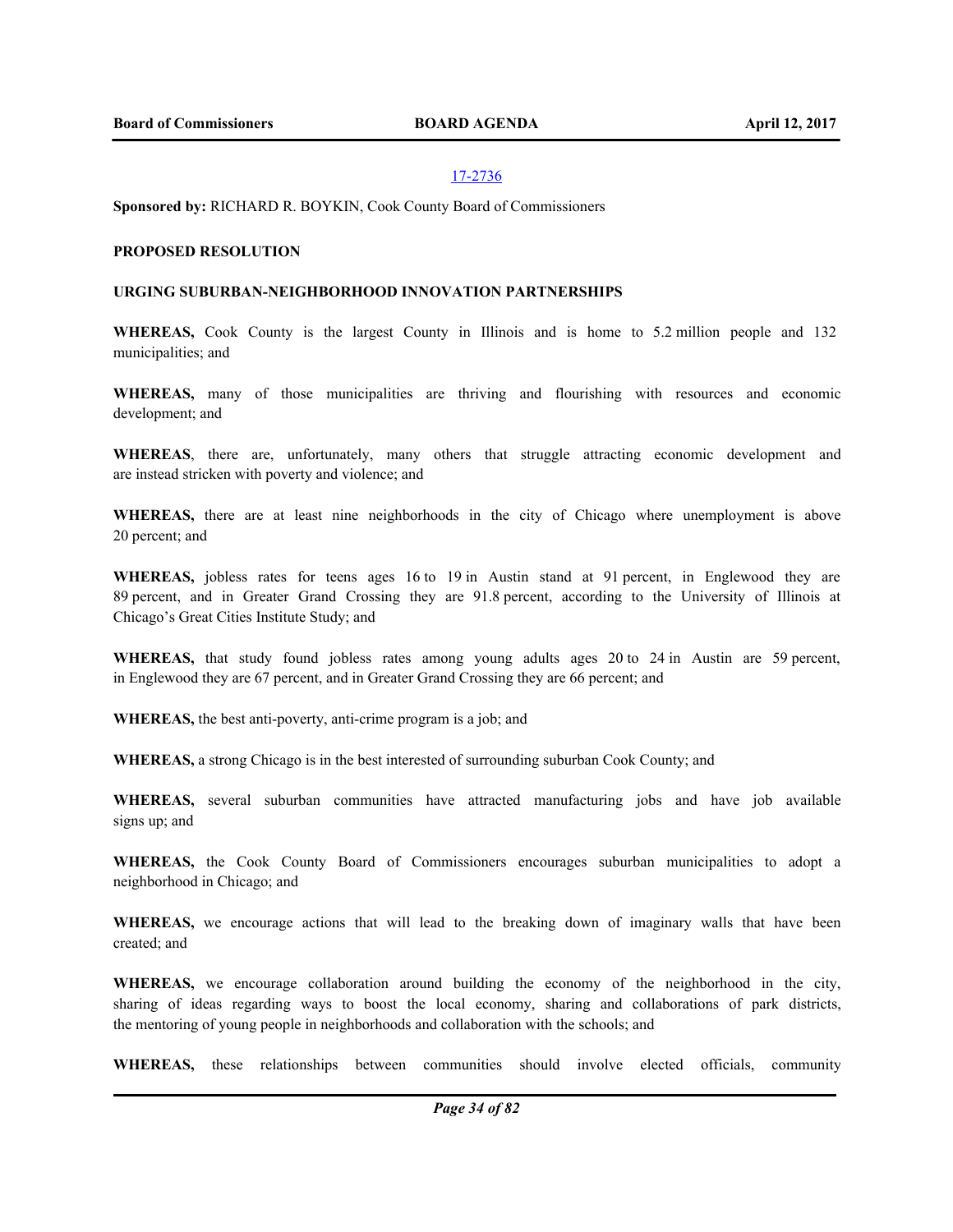leaders, chambers of commerce, business leaders, and residents of the communities; and

**WHEREAS,** rebuilding communities that have suffered years of disinvestment will benefit other communities across Cook County; and

**WHEREAS,** all residents of Cook County should work together to benefit their neighbors.

**NOW, THEREFORE, BE IT RESOLVED,** by the Cook County Board of Commissioners that municipalities across the County are encouraged to work with neighborhoods suffering from violence and a lack of economic development.

## **SECRETARY TO THE BOARD OF COMMISSIONERS**

#### 17-2507

**Presented by:** MATTHEW B. DeLEON, Secretary to the Board

**REPORT**

**Department:** Secretary to the Board

**Request:** Receive and file

**Report Title:** RESOLUTION 14-4341 SPECIAL PURPOSE FUND REPORTING

**Report Period:** 1st Quarter FY 2017

**Summary:** Resolution 14-4341 directs that a report of all special purpose fund transactions be made to the Secretary of the Cook County Board of Commissioners by the office or agency responsible for administering each special purpose fund on a quarterly basis.

Reports shall be provided to the Secretary's office no later than 30 days after the end of each fiscal quarter, at which point the Secretary will aggregate the reports for distribution to the Board of Commissioners and the Director of Budget and Management Services on the next available Board Agenda;

Reports shall be in a format as prescribed by the Director of Budget & Management Services. Such format shall ensure that the reports contain sufficiently detailed supporting information as to the specifics of each transaction and a justification regarding how each transaction relates to the purpose of the special purpose fund.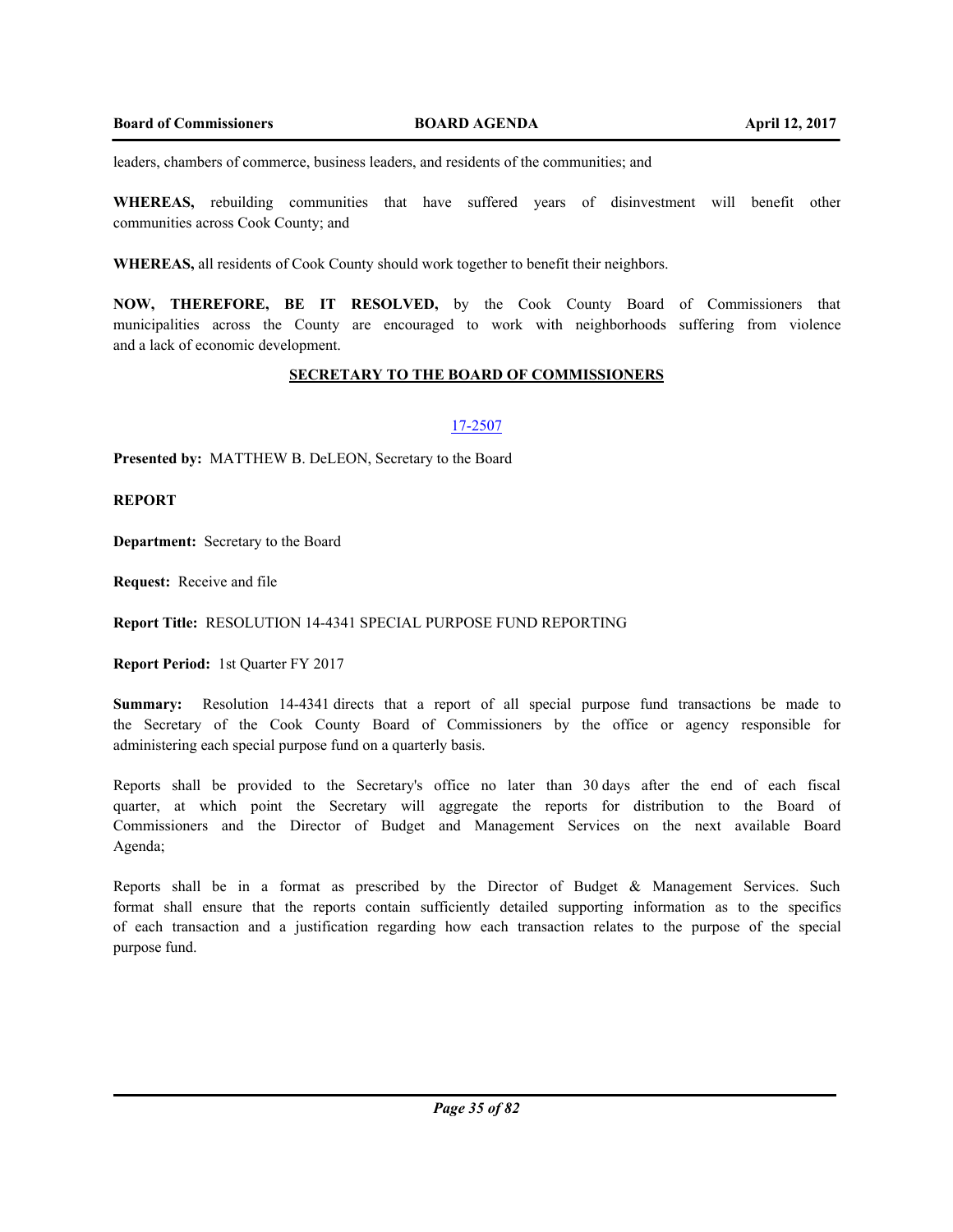#### **Presented by:** MATTHEW B. DeLEON, Secretary to the Board

#### **PROPOSED TRANSFER OF FUNDS**

**Department:** Secretary to the Board

#### **Request:** Approval

**Reason:** To provide sufficient funding for required services for the Board of Commissioners and for the Archives Advisory Committee functions of the Secretary to the Board. Adequate funding will be provided for costs associated with the following:

- · Transfer of the Municode contract for electronic Code of Ordinances to the Secretary to the Board
- · Unanticipated coverage of front desk staffing
- · Public hearing requirements
- Transcript requests
- · Preservation of documents and records discovered as part of the Cook County Archives project

**From Account(s):** 018-110 (Salary and Wages of Regular Employees), \$25,410.00

#### **To Account(s):**

018-245 (Advertising for Specific Purposes) \$1,500.00 018-268 (Court Reporting) \$4,910.00 018-260 (Professional Services) \$7,000.00 018-397 (Office Expense) \$12,000.00

**Total Amount of Transfer:** \$25,410.00

**On what date did it become apparent that the receiving account would require an infusion of funds in order to meet current obligations? What was the balance in the account on that date, and what was the balance 30 days prior to that date?**

1/15/2017 018-245 (Advertising for Specific Purposes) \$1,000.00 018-268 (Court Reporting) \$15,000.00 018-260 (Professional Services) \$30,198.00 018-397 (Office Expense) \$8,452.00

**How was the account used for the source of transferred funds identified? List any other accounts that were also considered (but not used) as the source of the transferred funds.** 

This account was identified as having the adequate surplus to accomplish the transfer. No other funds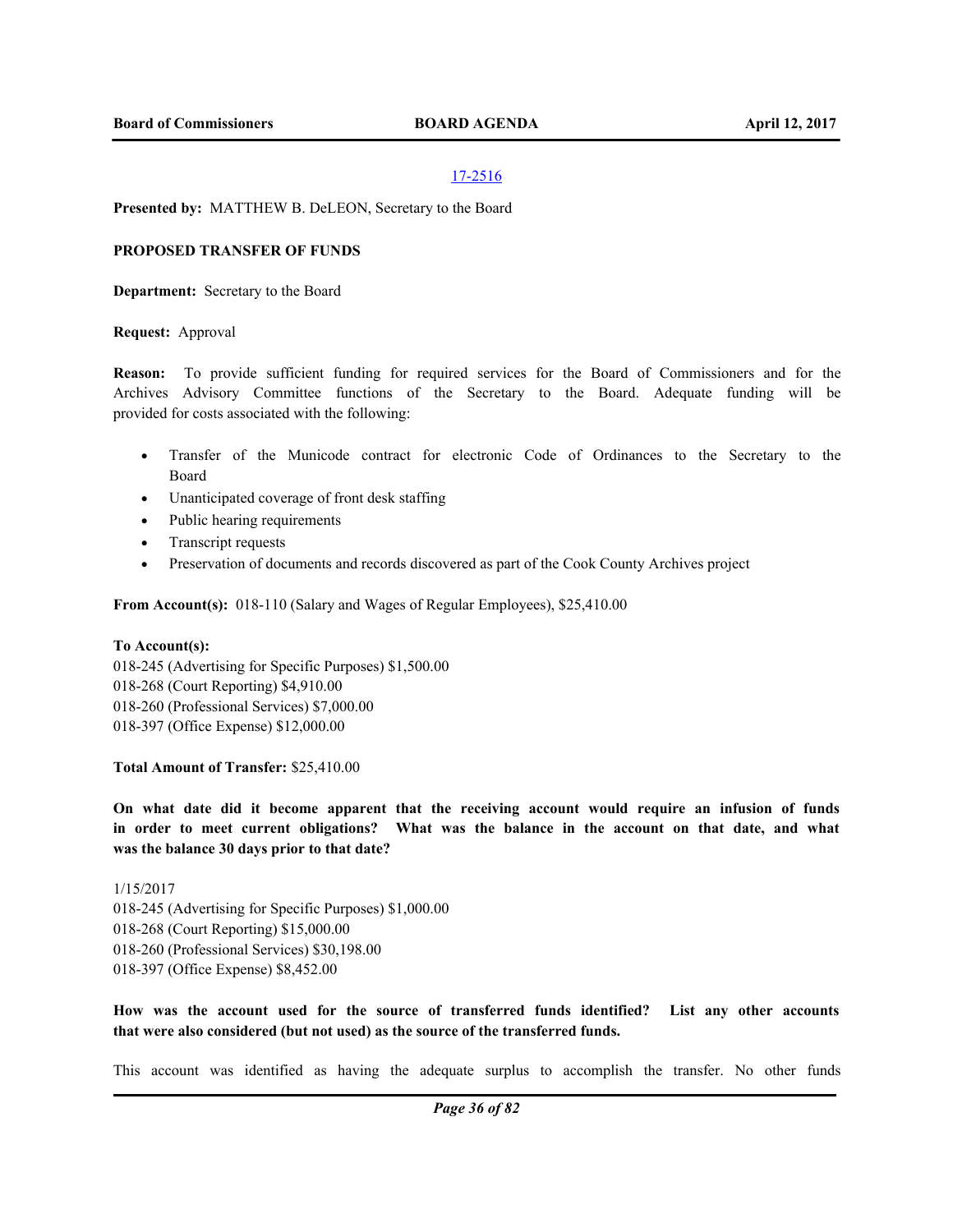were considered for this purpose.

**Identify any projects, purchases, programs, contracts, or other obligations that will be deferred, delayed, or canceled as a result of the reduction in available spending authority that will result in the account that funds are transferred from.**

None

**If the answer to the above question is "none" then please explain why this account was originally budgeted in a manner that caused an unobligated surplus to develop at this point in the fiscal year.**

Staff turnover created the existing surplus. No impersonal lines are impacted.

# **BUREAU OF FINANCE DEPARTMENT OF BUDGET AND MANAGEMENT SERVICES**

# 17-2587

**Presented by:** TANYA S. ANTHONY, Budget Director,EARL MANNING, Director, Office of Capital Planning and Policy

# **REPORT**

**Department:** Department of Budget & Management Services

**Report Title:** Bond Series Status Report - 2016 Fiscal Year, 4th Quarter ending 11/30/2016

**Report Period:** 9/1/2016 - 11/30/2016

**Summary:** The report consists of two sections; the first section defines the funding status for Capital Improvement and the second section for Equipment. The report defines the bond funding status for equipment and projects approved by the Cook County Board of Commissioners. It presents the projected cost, adjustments to the projected cost, expenditures and commitments, unencumbered balances, existing funding resources and future funding resources required for the approved projects after the end of each quarter.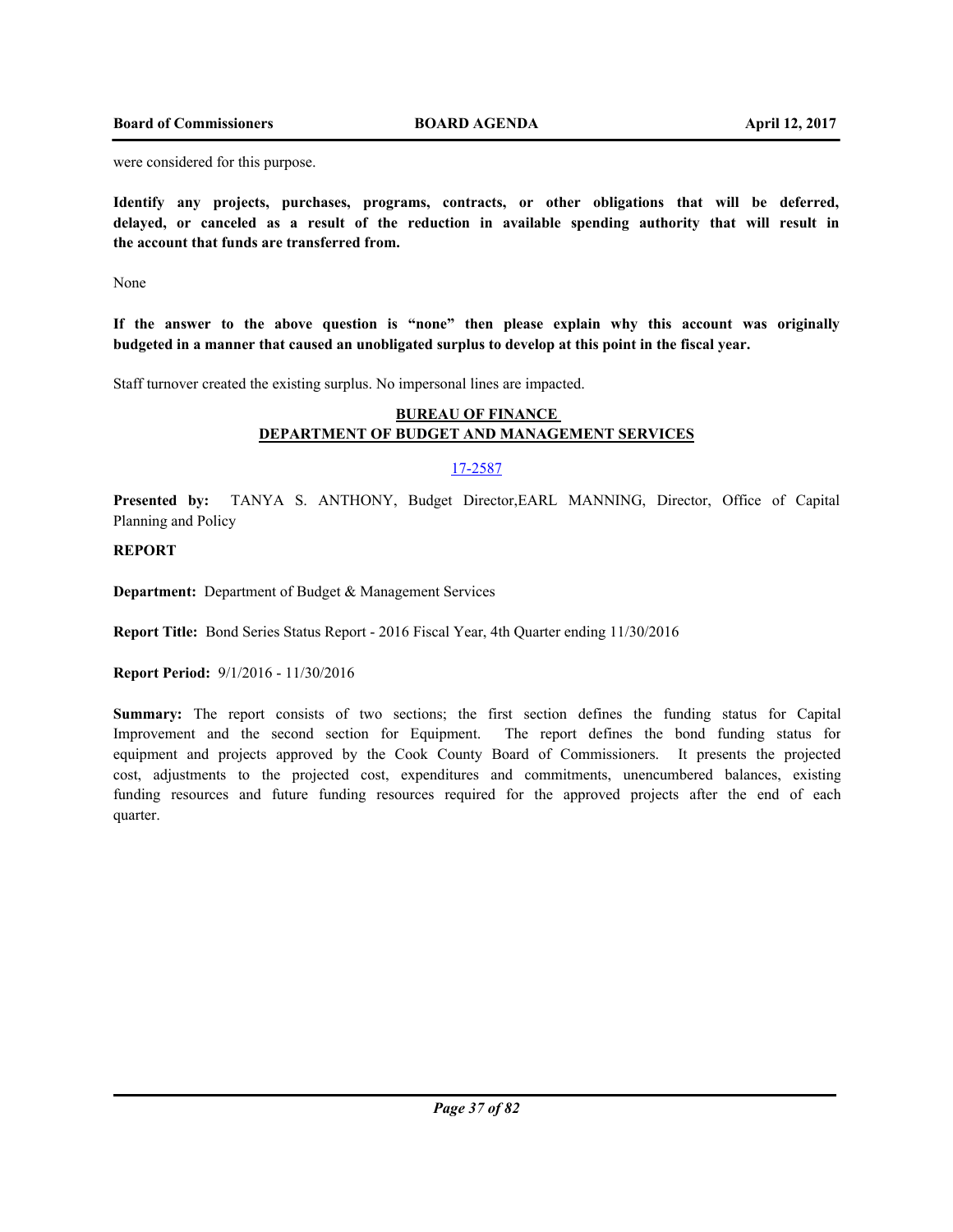# **BUREAU OF FINANCE OFFICE OF THE COUNTY COMPTROLLER**

### 17-2504

**Presented by:** LAWRENCE WILSON, County Comptroller

**REPORT**

**Department:** Comptroller's Office

**Report Title:** Bills and Claims Report

**Report Period:** 3/2/2017-3/22/2017

**Summary:** This report to be received and filed is to comply with the Amended Procurement Code Chapter 34-125 (k).

The Comptroller shall provide to the Board of Commissioners a report of all payments made pursuant to contracts for supplies, materials and equipment and for professional and managerial services for Cook County, including the separately elected Officials, which involve an expenditure of \$150,000.00 or more, within two  $(2)$  weeks of being made. Such reports shall include:

1. The name of the Vendor;

- 2. A brief description of the product or service provided;
- 3. The name of the Using Department and budgetary account from which the funds are being drawn; and
- 4. The contract number under which the payment is being made.

## **BUREAU OF FINANCE OFFICE OF THE CHIEF PROCUREMENT OFFICER**

### 17-2625

**Presented by:** VELISHA HADDOX, Chief, Bureau of Human Resources

# **PROPOSED CONTRACT AMENDMENT**

**Department(s):** Various County Bureaus, Agencies and Office of the Elected Officials

**Vendor:** Various Law Firms: Laner Muchin LTD, Chicago, Illinois Brothers & Thompson, Chicago, Illinois Zuber Lawler & del Duca (merged with Greene & Letts), Chicago, Illinois Franczek Radelet, P.C., Chicago, Illinois Hennessy & Roach, P.C. Chicago, Illinois

**Request:** Authorization for the Chief Procurement Officer to extend contract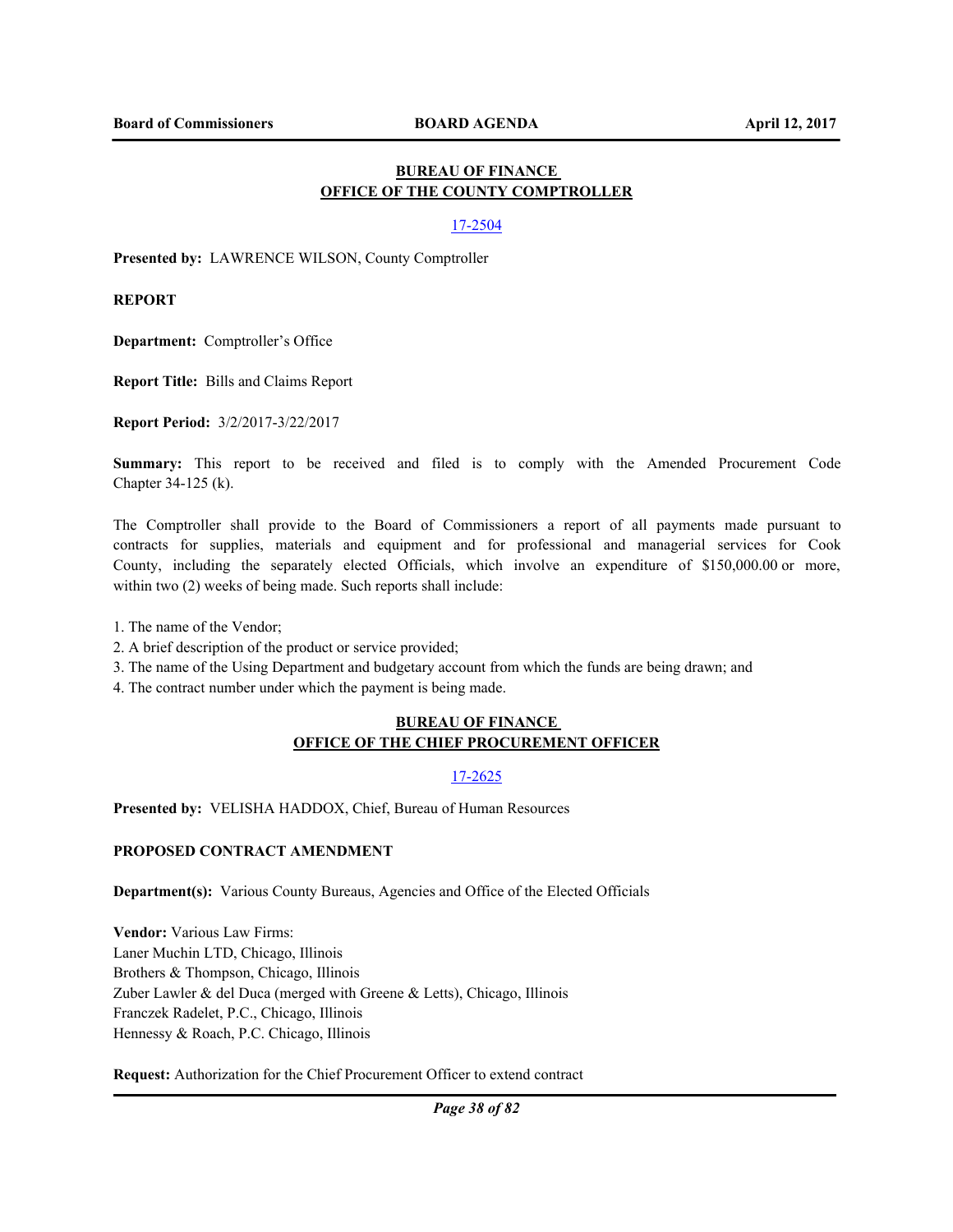### **Good(s) or Service(s):**

Labor and Employment Consultation and/or Representation Services for six (6) categories of legal services:

Category I - Union Contract Negotiations,

Category II - Contract Interpretation,

Category III - Labor Relations,

Category IV - Worker's Compensation,

Category V - Employment Law, and

Category VI - Employee Benefits

**Original Contract Period:** 5/1/2013 - 4/30/2015

**Proposed Contract Period Extension:** 5/1/2017 - 4/30/2018

**Total Current Contract Amount Authority:** \$1,900,000.00

**Original Approval (Board or Procurement):** 4/17/2013, \$1,900.000.00

**Previous Board Increase(s) or Extension(s):** 6/29/2016, 5/1/2016 - 4/30/2017

**Previous Chief Procurement Officer Increase(s) or Extension(s):** 7/15/2015, 5/1/2015 - 4/30/2016

**This Increase Requested:** N/A

**Potential Fiscal Impact:** N/A

**Accounts:** N/A

# **Contract Number(s):**

Laner Muchin, LTD (13-90-048I for Category I, II, III, V and VI) Brothers & Thomspon (13-90-048C for Category II, III and V) Zuber Lawler & Del Duca (13-90-048G for Category I, II, III and V) Franczek Radelet, P.C. (13-90-048F for Category I, II, III, and V) Hennessy & Roach, P.C. (13-90-048H for Category I, II, III, IV and V)

### **Concurrences:**

The MWBE contract-specific goal set on this contract was zero.

The Chief Procurement Officer concurs.

**Summary:** These contracts represent a partial list of qualified law firms to provide labor and employment consultation and/or representation for the above six (6) categories of services on an as needed basis. Using Agencies enter into letters of engagement with firms to provide legal services. This request is for a twelve month extension as the Office of the Chief Procurement Office continues to work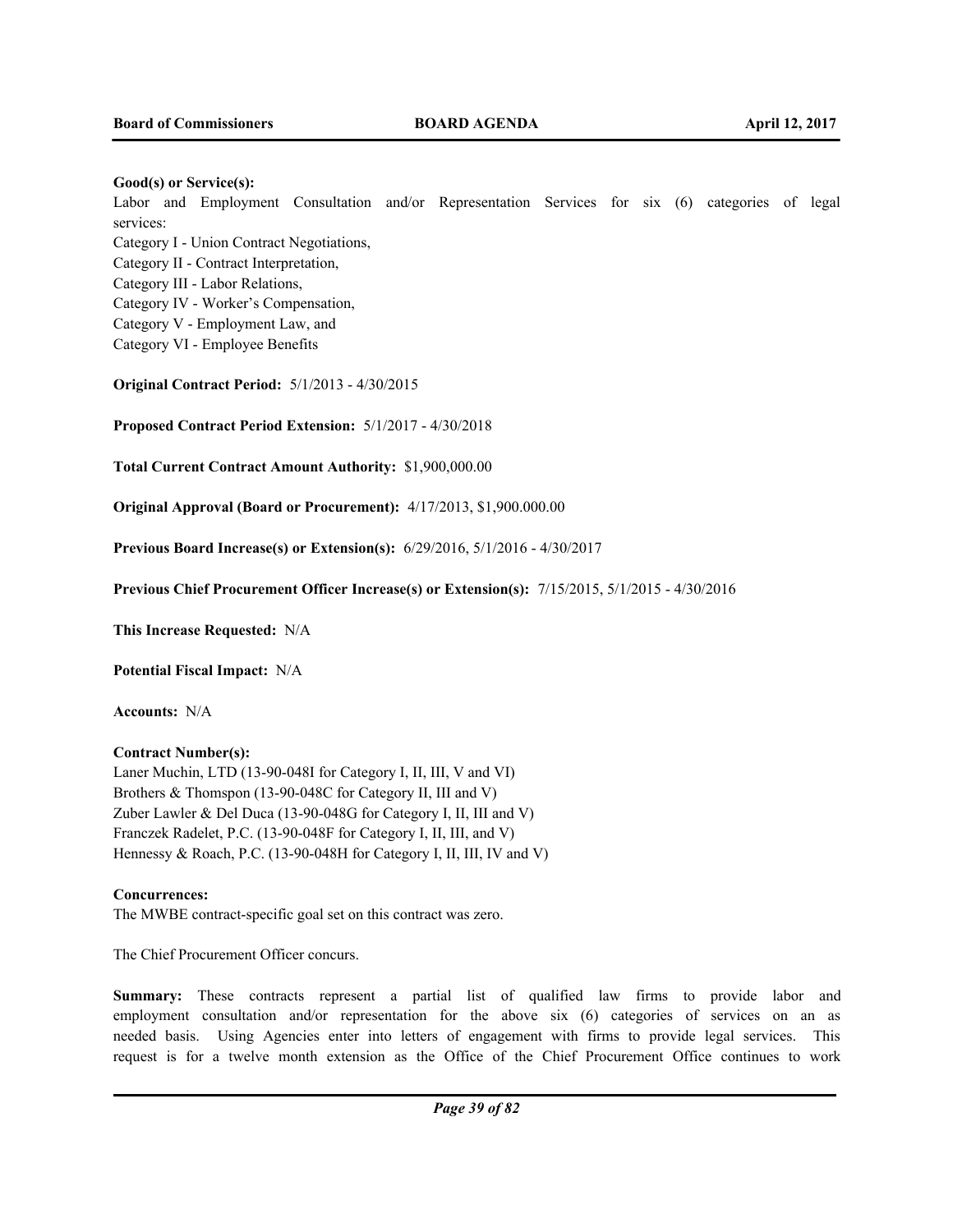with Using Agencies to complete a different strategic process to procure legal services to meet various agency needs.

These firms were selected based on evaluation criteria established in the Request for Qualifications (RFQ) in accordance with the Cook County Procurement Code.

# **BUREAU OF FINANCE COOK COUNTY DEPARTMENT OF REVENUE**

### 17-2526

**Presented by:** ZAHRA ALI, Deputy Liquor Commissioner

### **PROPOSED CONTRACT AMENDMENT**

**Department(s):** Department of Revenue

Vendor: Kforce, Inc., Tampa, Florida

**Request:** Authorization for the Chief Procurement Officer to renew and increase contract

**Good(s) or Service(s):** Temporary Staffing Service

**Original Contract Period:** 2/16/2015 - 2/15/2016, with two (2), one (1) year renewal options

**Proposed Contract Period Extension:** 2/16/2017 - 2/15/2018

**Total Current Contract Amount Authority:** \$105,952.00

**Original Approval (Board or Procurement):** 2/26/2015, \$62,062.00

**Previous Board Increase(s) or Extension(s):** N/A

**Previous Chief Procurement Officer Increase(s) or Extension(s):** 4/27/2016, \$43,890.00, 2/16/2016 - 2/15/2017

**This Increase Requested:** \$76,252.00

**Potential Fiscal Impact:** FY 2017 \$62,400, FY 2018 \$13,852.00

**Accounts:** 007 - 260 Professional Services

**Contract Number(s):** 1453-14061

#### **Concurrences:**

The vendor has met the Minority- and Women-owned Business Enterprise Ordinance via full MWBE waiver.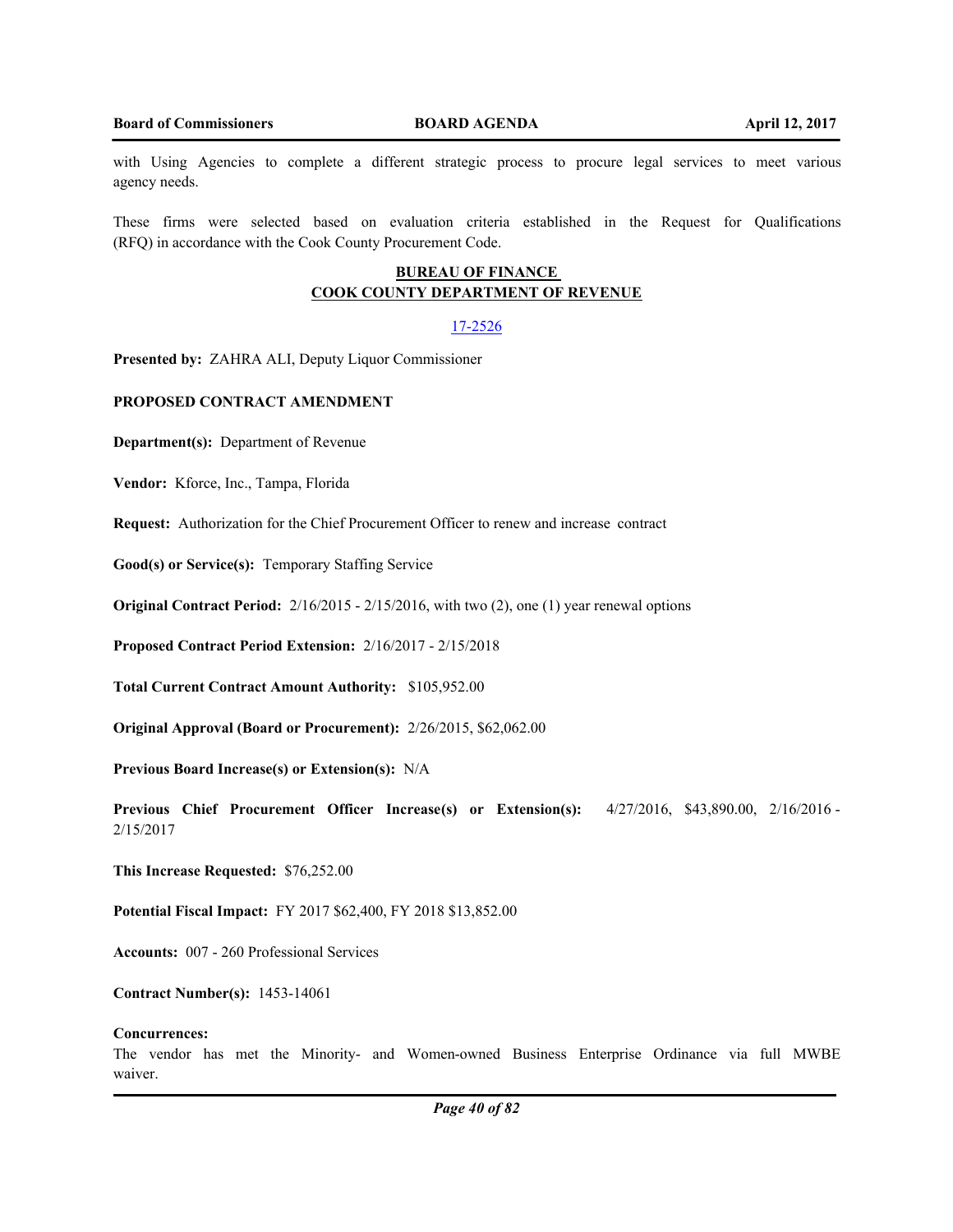The Chief Procurement Officer concurs.

**Summary:** This second of two (2), one (1) year renewal options will allow the first time implementation of the Cook County Sweetened Beverage Tax Ordinance which was approved by the Board of Commissioners November 2016. Due to the high volume of notifications that must be mailed, DOR is requesting temporary assistance with the initial paper based and manual first year implementation of the Sweetened Beverage Tax, including the administration of the one-time floor tax return for inventory on hand, which will involve outreach to over 70,000 businesses. In addition, the temporary staff will assist with the increased call volume from taxpayers and return processing until the implementation of the modernized Integrated Tax Processing System. The use of temporary staff for these more administrative duties will allow the current compliance staff to focus on their revenue generating enforcement tasks.

This contract was awarded as a Comparable Government Procurement pursuant to Section 34-140 of the Cook County Procurement Code. KForce was previously awarded a contract through a Request for Proposals (RFP) process by the State of Arizona. Cook County wishes to leverage this procurement effort.

# **COOK COUNTY HEALTH AND HOSPITALS SYSTEM**

# 17-1572

**Presented by:** TERRY MASON, MD, FACS, Chief Operating Officer, Cook County Department of Public Health

# **REPORT**

**Department:** Cook County Department of Public Health (CCDPH)

**Request:** Receive & File

**Report Title:** CCDPH Quarterly Report

**Report Period:** Quarterly

**Summary:** The Cook County Department of Public Health hereby presents its Quarterly Report to the Cook County Board of Commissioners in their capacity as the Board of Health of Cook County.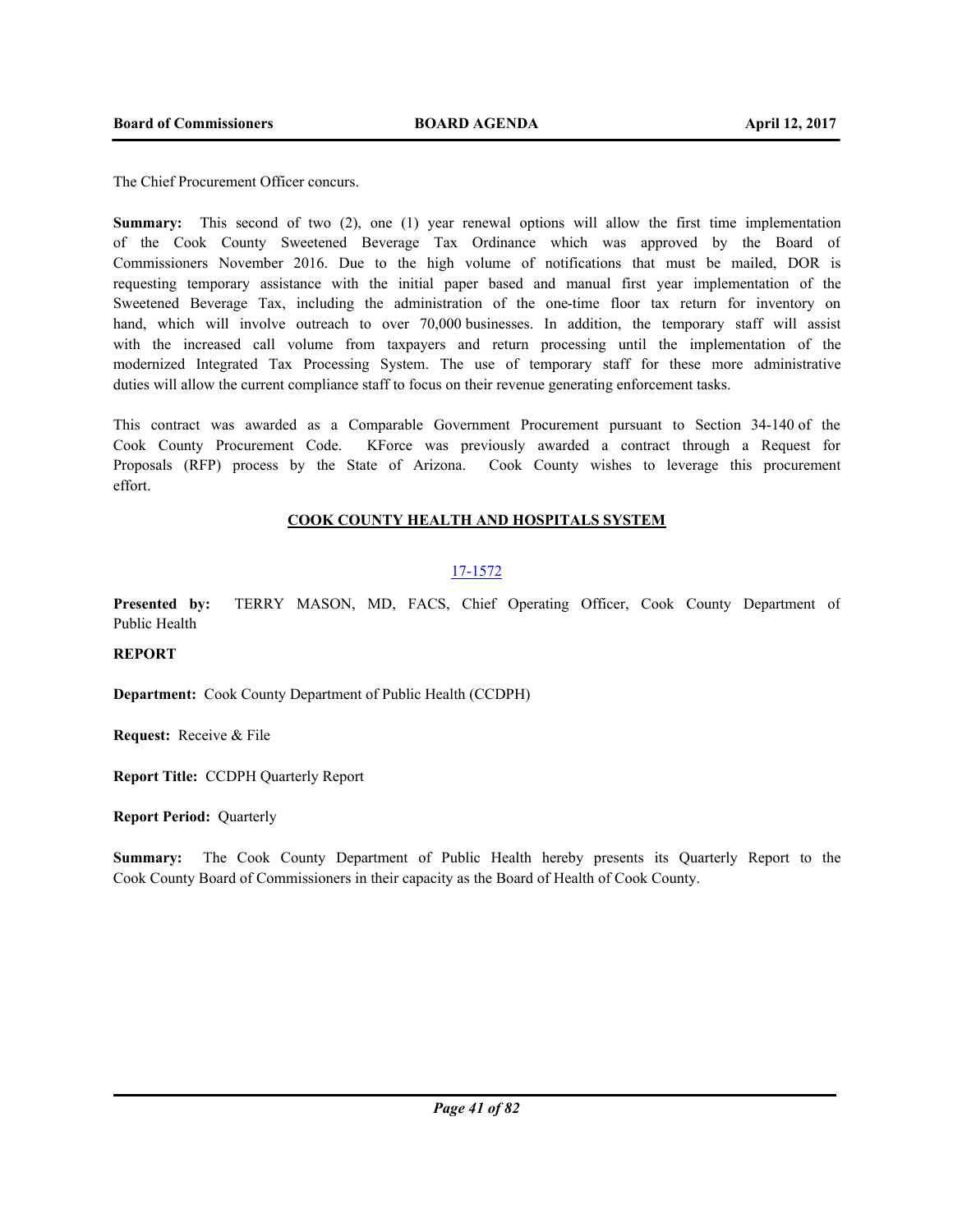# **BUREAU OF ADMINISTRATION OFFICE OF THE CHIEF ADMINISTRATIVE OFFICER**

### 17-2259

**Presented by:** MARTHA MARTINEZ, Chief Administrative Officer, Bureau of Administration

### **PROPOSED RESOLUTION**

### **NATIONAL REBUILDING TOGETHER DAY 2017**

**WHEREAS,** Rebuilding Together Metro Chicago, a volunteer organization preserving and revitalizing low-income homes and communities, repaired its first home in suburban Cook County in 1992, and has since rehabilitated more than 1,600 homes, as well as assisted in the development of essential community centers and gardens; and

**WHEREAS,** Rebuilding Together Metro Chicago is part of a national nonprofit program, which sponsors National Rebuilding Day across the country on the last Saturday in April; and

**WHEREAS,** every year Rebuilding Together Metro Chicago selects two neighborhoods in Cook County in which to provide home repair for elderly, disabled, or low income individuals; and

**WHEREAS,** this year on Saturday, April 29th, low income homeowners will receive much needed aid as part of National Rebuilding Day 2017; and

**WHEREAS,** more than 3,100 volunteers annually, including Cook County employees, donate their time and talents to plan and complete hundreds of free home repairs for residents in Cook County through Rebuilding Together Metro Chicago's volunteer teams; and

**WHEREAS,** this year's event will take place in the Chicago neighborhoods of North Lawndale and Austin and in the south suburban Municipality of Robbins; and

**WHEREAS,** repairs focus on keeping homeowners "warm, safe and dry" and also improve access for low-income seniors, veterans and people with disabilities; and

**WHEREAS,** Rebuilding Together Metro Chicago is an example of Cook County and other local governments working in partnership with private corporations to assist residents and communities in need; and

**NOW, THEREFORE, BE IT RESOLVED,** that the President and the Cook County Board of Commissioners, on behalf of the residents of Cook County, do hereby recognize and express Cook County's sincere gratitude to Rebuilding Together Metro Chicago and its participating companies, as we work together to restore homes to a warm, safe, and dry condition; and

**BE IT FURTHER RESOLVED**, that various departments, including but not limited to the Bureau of Economic Development, Bureau of Administration, and the Bureau of Asset Management continue to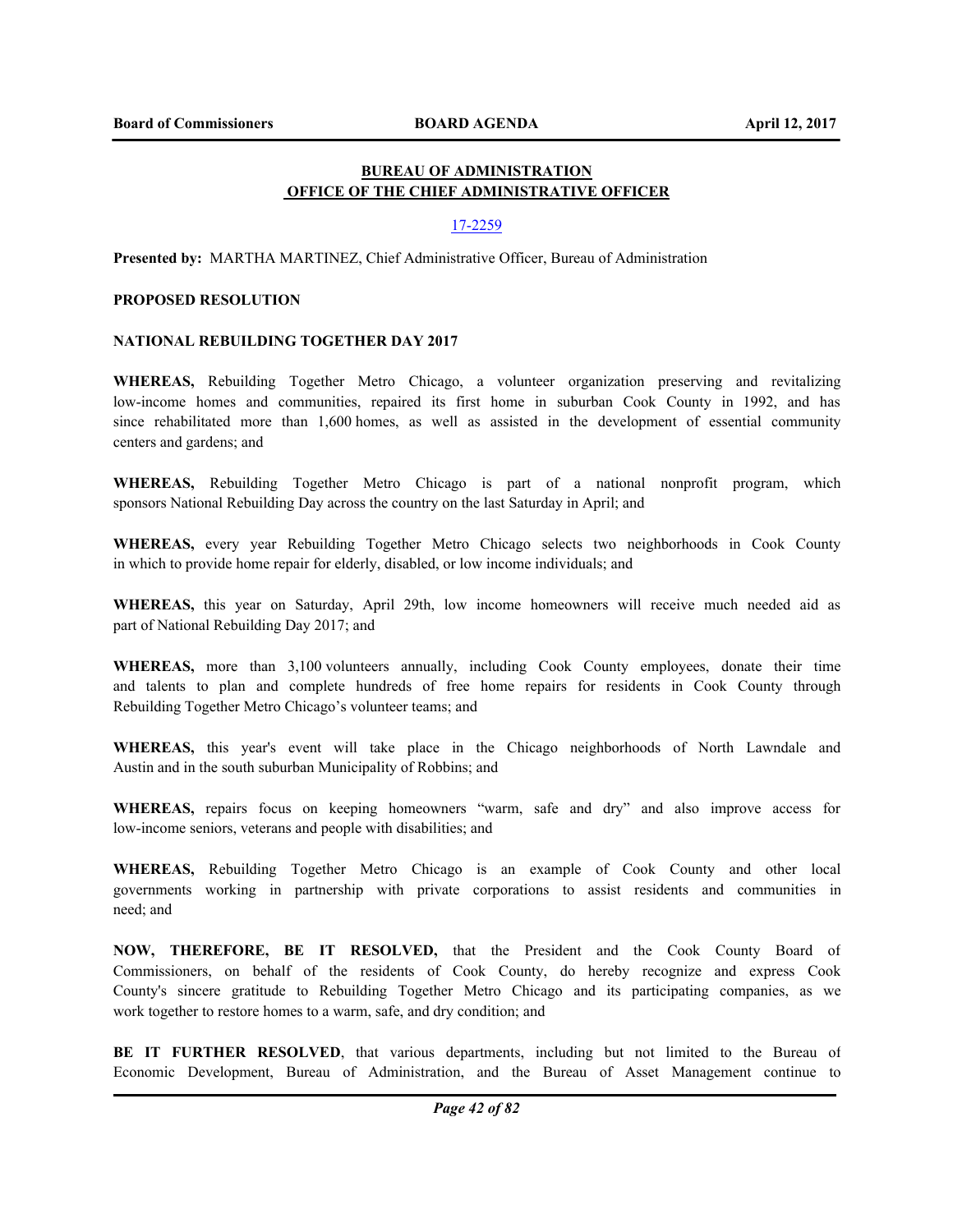work annually with Rebuilding Together Metro Chicago to determine project scope for the Cook County sponsored projects and coordinate volunteers annually for National Rebuilding Day; and

**BE IT FURTHER RESOLVED,** that the Bureau of Economic Development, Bureau of Administration, and Bureau of Asset Management be recognized for their ongoing efforts in determining Cook County's annual project scope and determining repairs that will be conducted by Cook County employee volunteers on National Rebuilding Day; and

**BE IT FURTHER RESOLVED,** that the President and the Cook County Board of Commissioners acknowledge April 29, 2017 as National Rebuilding Day in Cook County, and in turn, help to preserve the foundations of our neighborhoods; and

**BE IT FURTHER RESOLVED,** that a suitable copy of this Resolution be presented to Rebuilding Together Metro Chicago in acknowledgment of its past accomplishments and to a successful upcoming rebuilding day.

#### 17-2467

**Presented by:** MARTHA MARTINEZ, Chief Administrative Officer, Bureau of Administration

### **REPORT**

**Department:** Veterans Assistance Commission of Cook County

**Report Title:** FY17 Veterans Assistance Commission of Cook County First Quarter Report

**Report Period:** 12/1/2016 - 2/28/2017

**Summary:** Per Board Resolution, this quarterly report provides daily activity at the Veterans Assistance Commission from 12/1/2016 - 2/28/2017.

## 17-2524

**Presented by:** MARTHA MARTINEZ, Chief Administrative Officer, Bureau of Administration

# **PROPOSED CONTRACT AMENDMENT**

**Department(s):** Bureau of Administration

**Vendor:** Zipcar Inc., Boston, Massachusetts

**Request:** Authorization for the Chief Procurement Officer to extend and increase contract

**Good(s) or Service(s):** Car Sharing and Fleet Management Services

**Original Contract Period:** 8/2/2012 - 1/11/2014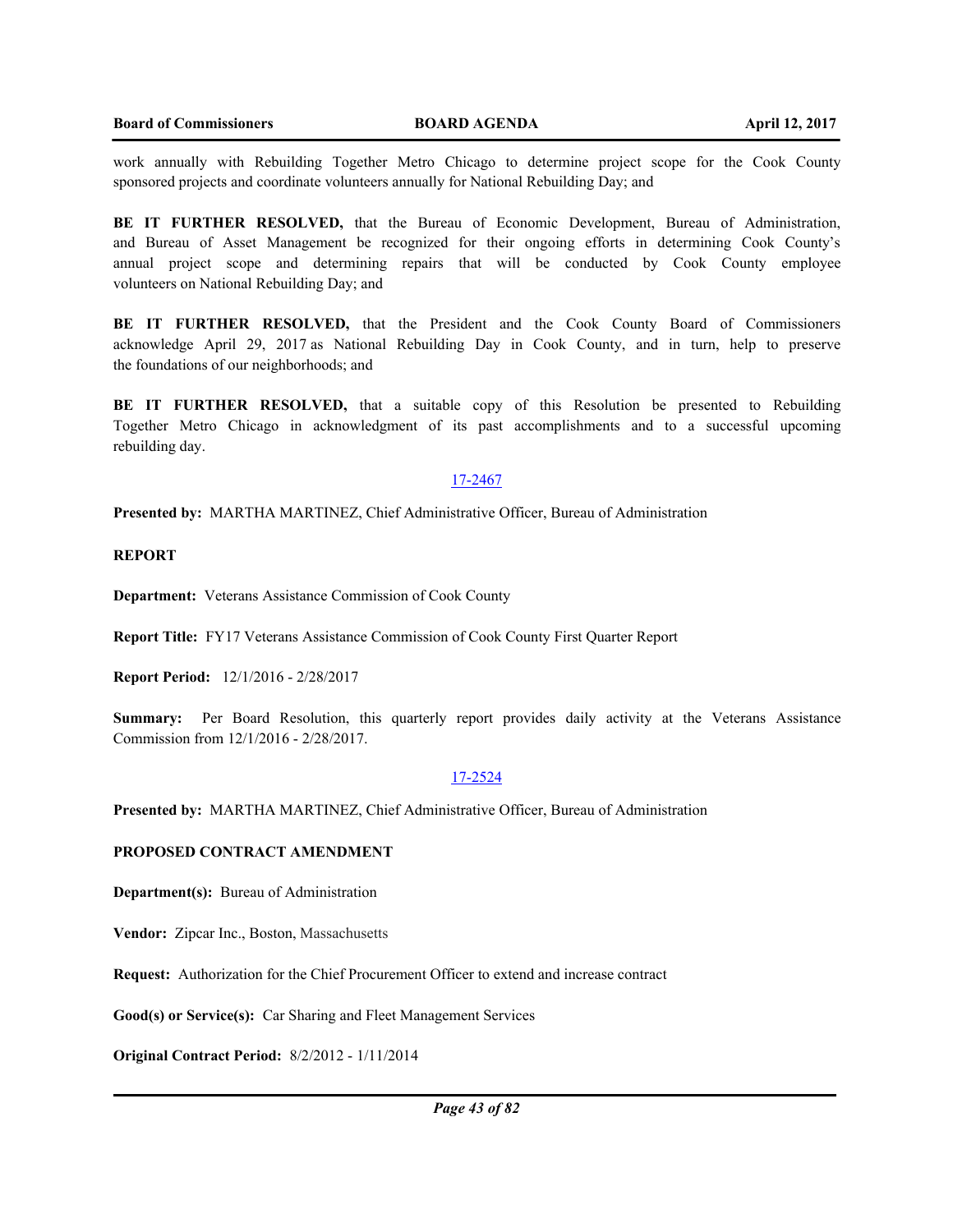**Proposed Contract Period Extension:** 1/12/2017 - 1/11/2018

**Total Current Contract Amount Authority:** \$169,214.16

**Original Approval (Board or Procurement):** 8/2/2012, \$39,927.35

**Previous Board Increase(s) or Extension(s):** 6/10/2015, \$86,880.56, 1/12/2015 - 1/11/2017

**Previous Chief Procurement Officer Increase(s) or Extension(s):** 11/7/2014, \$42,406.25, 1/12/2014 - 1/11/2016

**This Increase Requested:** \$16,800.00

**Potential Fiscal Impact:** FY 2017 \$16,800.00

**Accounts:** 011-260

**Contract Number(s):** 12-28-277

#### **Concurrences:**

The vendor has met the Minority- and Women-owned Business Enterprise Ordinance via full MWBE waiver with indirect participation.

The Chief Procurement Officer concurs.

**Summary:** This increase and extension will allow Cook County to continue providing car sharing services to Cook County employees. The Bureau of Administration implemented the Shared Fleet Program in 2012. Zipcar, Inc.'s technology is currently installed in 18 Shared Fleet vehicles which allow Cook County employees to reserve vehicles on an as-needed basis using an online system. This technology and system allow Cook County to track mileage and location information for all travel using these vehicles. Currently, 38 departments utilize the Shared Fleet Program.

Additionally, Cook County employees can utilize Zipcar, Inc.'s vehicles when Shared Fleet vehicles are not available or if it is determined that it is more cost effective based on the type of trip and the amount of time the vehicle is required. This contract is being extended to allow the County additional time to review and explore options in issuing a competitive solicitation.

This contract was awarded through the use of a Comparable Government Procurement pursuant to Section 34-140 of the Cook County Procurement Code. Zipcar, Inc. was previously awarded a contract by the City of Chicago through a competitive bidding process.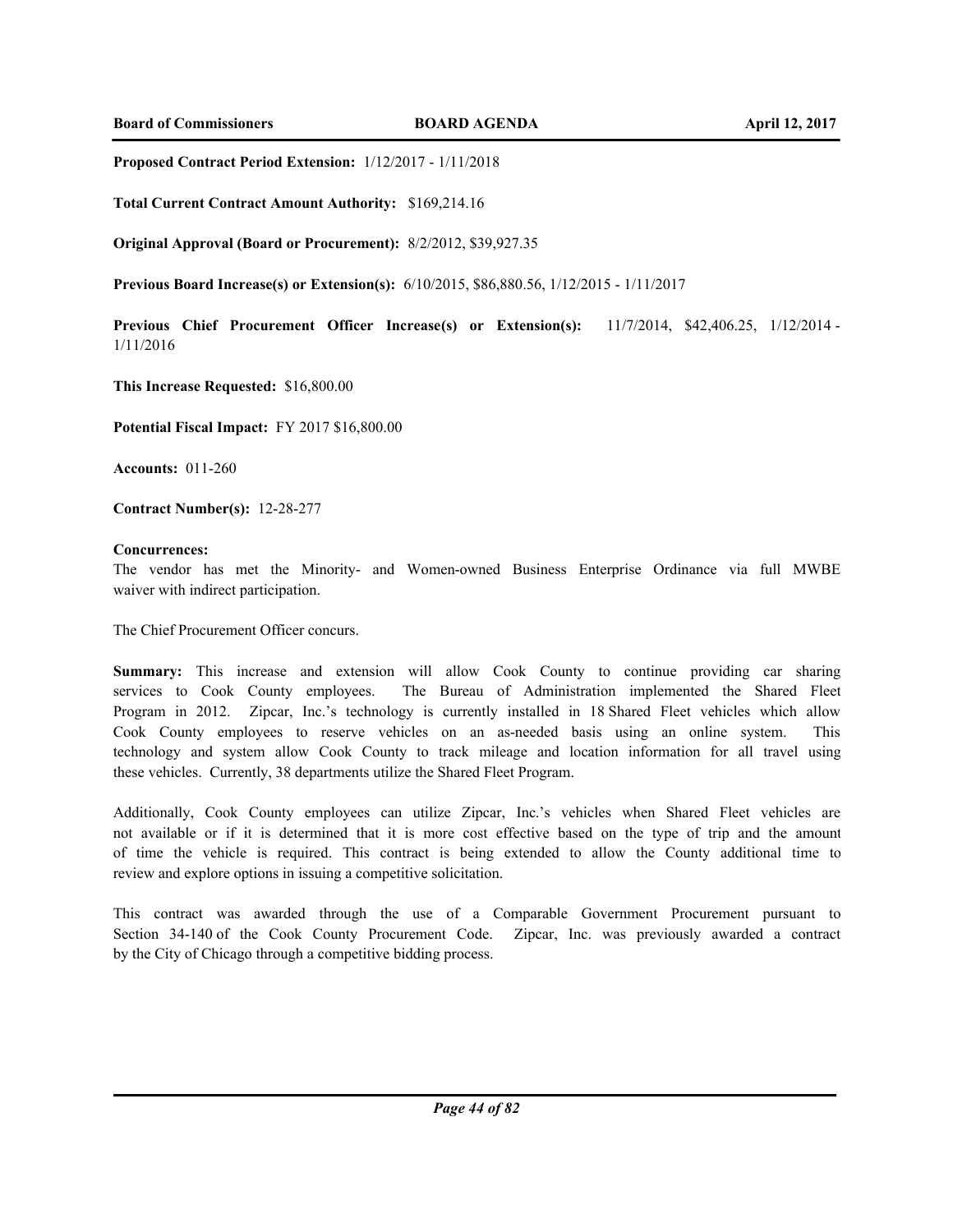# **BUREAU OF ADMINISTRATION OFFICE OF THE MEDICAL EXAMINER**

### 17-2221

**Presented by:** PONNI ARUNKUMAR, M.D. Chief Medical Examiner

## **PROPOSED CONTRACT AMENDMENT**

**Department(s):** Cook County Medical Examiner

**Vendor:** We Type Transcription, LLC, Menomonee Falls, Wisconsin

**Request:** Authorization for the Chief Procurement Officer to renew and increase contract

**Good(s) or Service(s):** Autopsy, Microscopic, Neuropathology, and Radiology Report Transcription Services

**Original Contract Period:** 4/14/ 2014 - 4/13/2016, with two (2), one (1) year renewal options

**Proposed Contract Period Extension:** 4/14/2017 - 4/13/2018

**Total Current Contract Amount Authority:** \$165,088.00

**Original Approval (Board or Procurement):** 4/14/2014, \$115,088.00

**Previous Board Increase(s) or Extension(s):** 3/23/2016, \$50,000.00

**Previous Chief Procurement Officer Increase(s) or Extension(s):** N/A

**This Increase Requested:** \$55,000.00

**Potential Fiscal Impact:** FY 2017 \$34,374.98, FY 2018 \$20,625.02

**Accounts:** 259-268

**Contract Number(s):** 1484-13277

#### **Concurrences:**

The vendor has met the Minority- and Women-owned Business Enterprise Ordinance via direct participation.

The Chief Procurement Officer concurs.

**Summary:** This increase and second of two (2), one (1) year renewal options will allow the Cook County Medical Examiner to continue to receive medical transcription services used to transcribe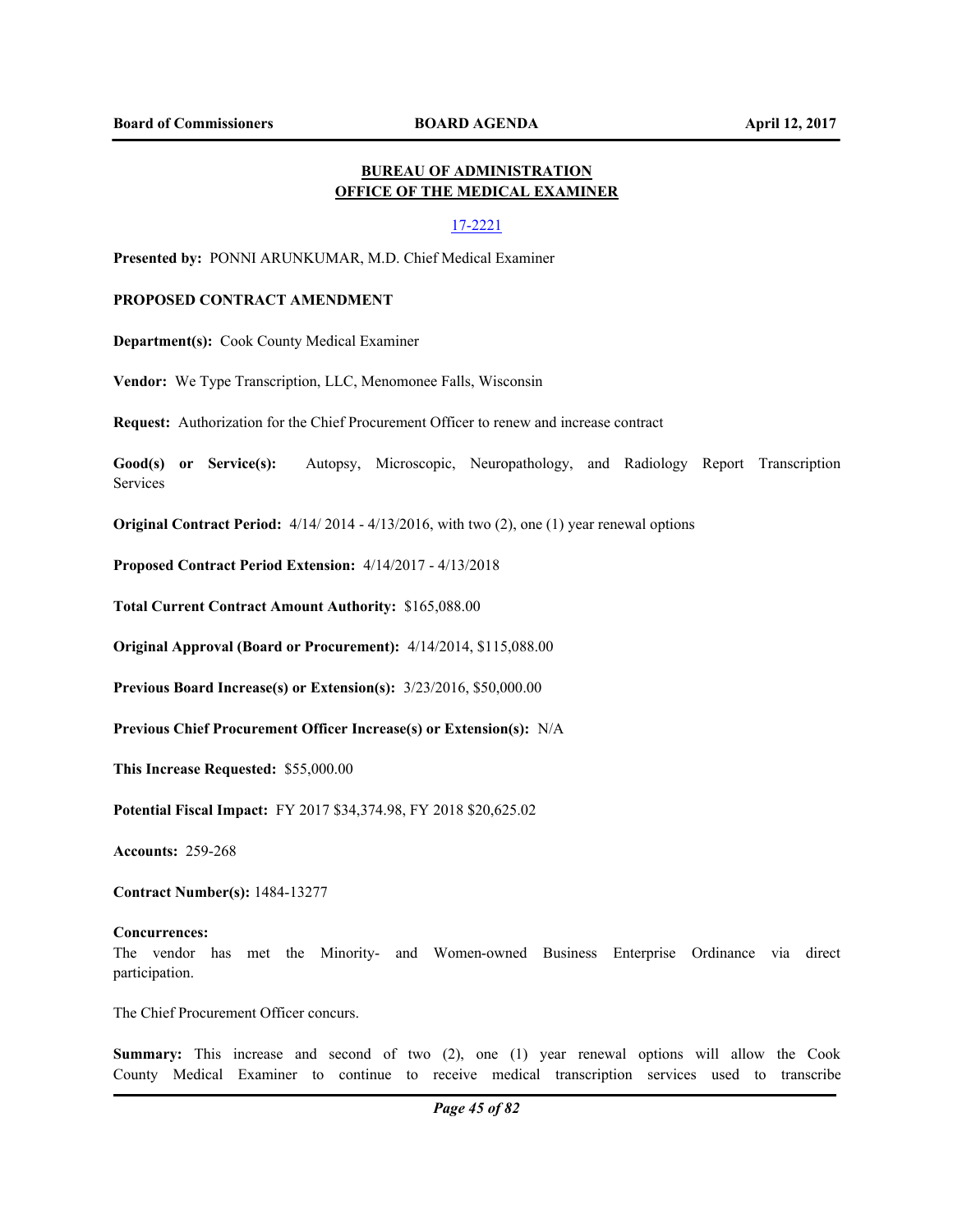autopsy reports that describe the manner and cause of death for the decedents of Cook County.

This contract was awarded through the competitive bidding process in accordance with the Cook County Procurement Code. We Type Transcription, LLC was the lowest, responsive and responsible bidder.

# **BUREAU OF ADMINISTRATION DEPARTMENT OF TRANSPORTATION AND HIGHWAYS**

### 17-1528

**Presented by:** JOHN YONAN, P.E., Superintendent, Department of Transportation and Highways

## **PROPOSED CONTRACT (TRANSPORTATION AND HIGHWAYS)**

**Department(s):** Transportation and Highways

**Vendor:** A Lamp Concrete Contractors, Inc., Schaumburg, Illinois

**Request:** Authorization for the Chief Procurement Officer to enter into and execute contract.

**Good(s) or Service(s):** Construction Services

**Location:** Roselle Road at Schaumburg Road, in the Village of Schaumburg

**County Board District:** 15

**Section:** 14-V6039-02-TL

**Contract Value:** \$889,351.29

**Contract period:** 4/19/2017- 8/1/2019

**Centerline Mileage:** N/A

**Potential Fiscal Year Budget Impact:** FY 2017 \$711,481.03, FY 2018 \$88,935.13, FY 2019 \$88,935.13

**Accounts:** Motor Fuel Tax Fund 600-585

**Contract Number(s):** 1685-15811

**IDOT Contract Number(s):** N/A

**Federal Project Number(s):** N/A

**Federal Job Number(s):** N/A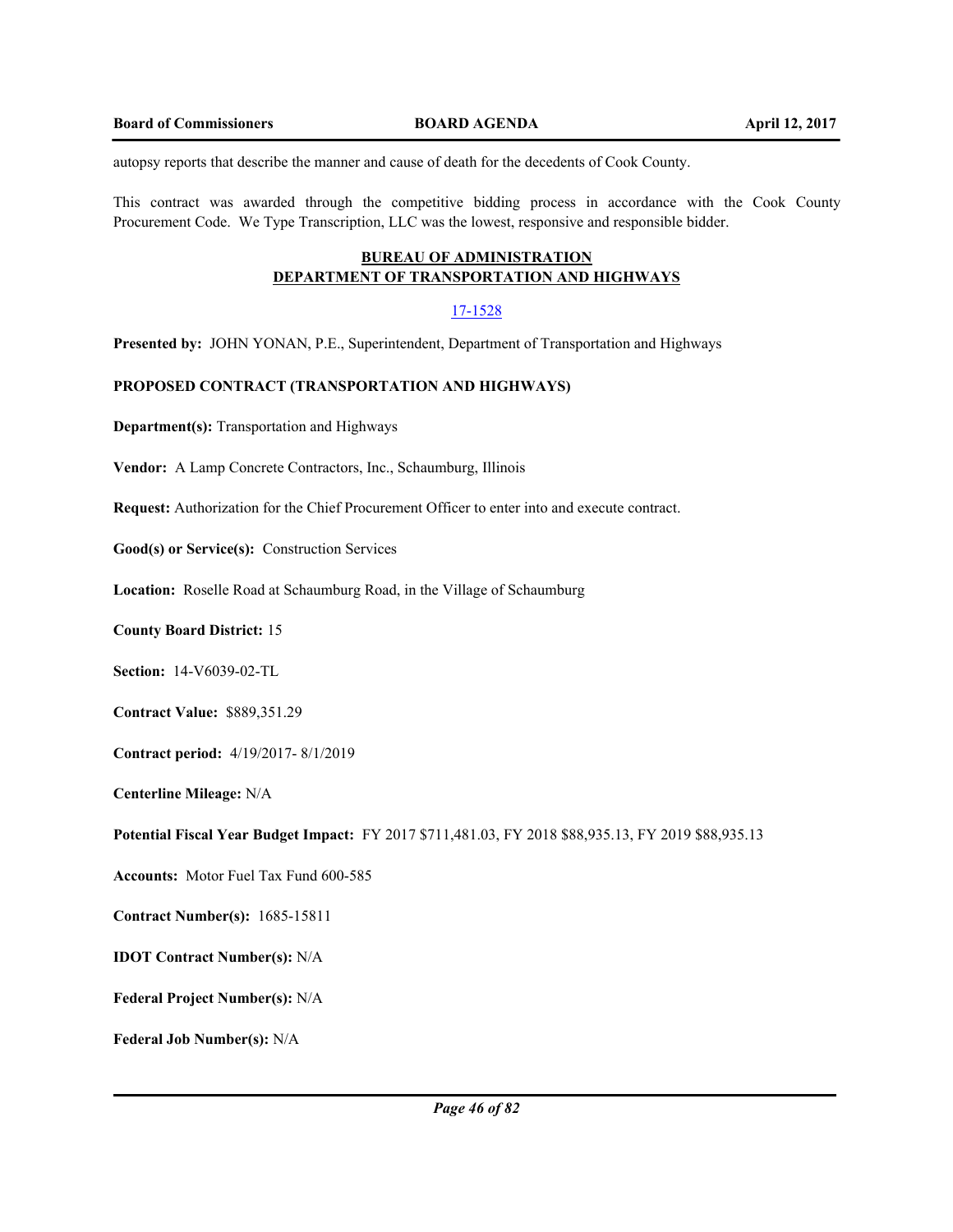#### **Concurrences:**

The vendor has met the Minority- and Women-owned Business Enterprise Ordinance via direct participation.

The Chief Procurement Officer concurs.

**Summary:** This project provides for several improvements at the intersection of Roselle and Schaumburg Roads. The improvement consists of an addition of a southbound right turn lane, temporary and permanent signal installation, sidewalk, drainage, landscaping and other necessary highway appurtenances.

Competitive bidding procedures were followed in accordance with the Cook County Procurement Code. A Lamp Concrete Contractors, Inc. was the lowest, responsive and responsible bidder.

## 17-1960

**Presented by:** JOHN YONAN, P.E., Superintendent, Department of Transportation and Highways

# **PROPOSED INTERGOVERNMENTAL AGREEMENT (TRANSPORTATION AND HIGHWAYS)**

**Department:** Transportation and Highways

**Other Part(ies):** Village of Schaumburg, Illinois

**Request:** Approval of Intergovernmental Agreement

Goods or Services: County will be the lead agency for construction improvement at intersection of Roselle Road at Schaumburg Road

**Location:** Village of Schaumburg

**Section:** 14-V6039-02-TL

**Centerline Mileage:** N/A

**County Board District:** 15

**Agreement Number(s):** N/A

**Agreement Period:** One-time agreement

**Fiscal Impact:** \$937,913.90

**Accounts:** Motor Fuel Tax 600-585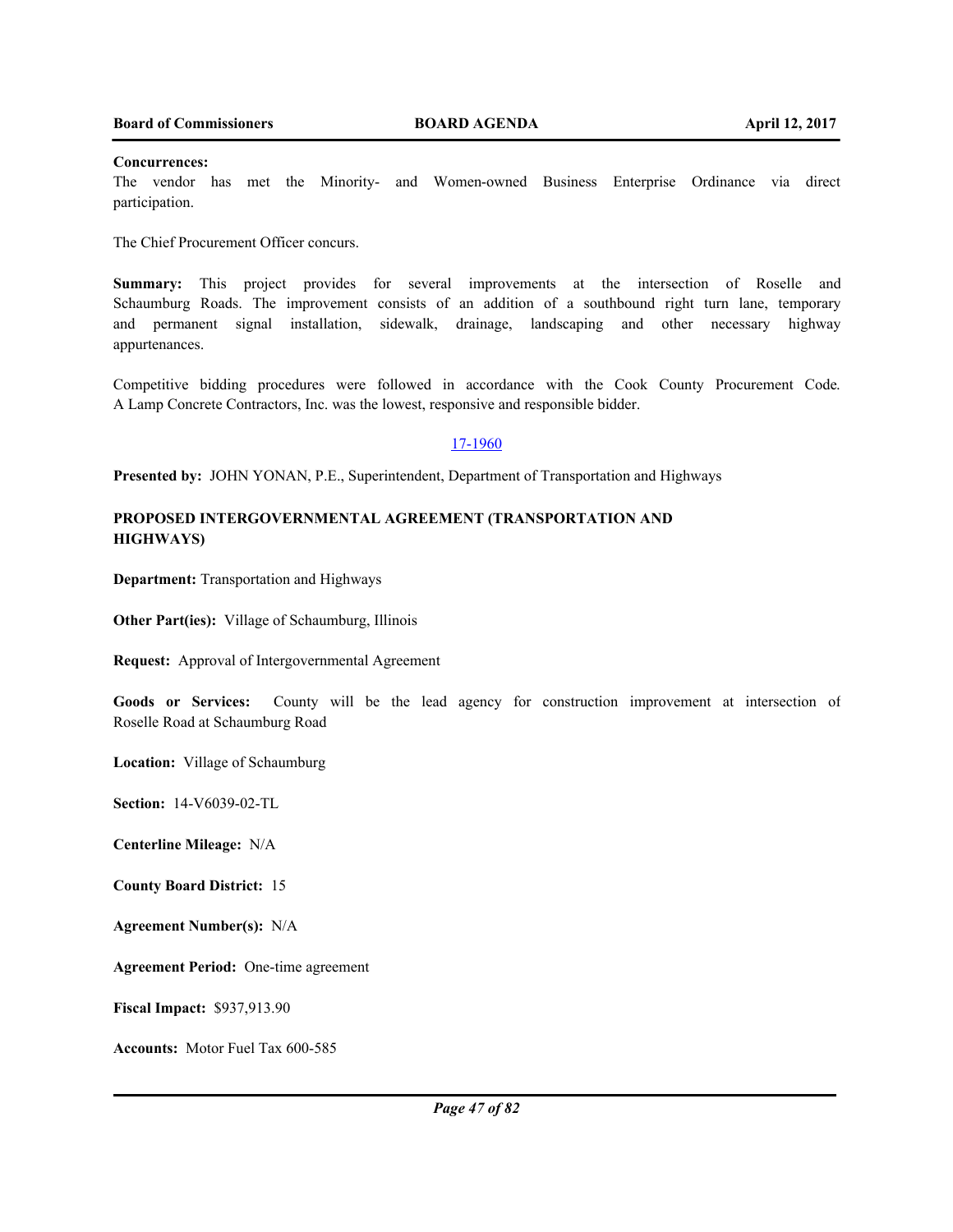**Summary:** County will be the lead agency for roadway construction improvement at the intersection of Roselle Road at Schaumburg Road. The Village will reimburse the County for its share of improvement costs, estimated total Village share \$170,158.50.

## 17-1979

**Presented by:** JOHN YONAN, P.E., Superintendent, Department of Transportation and Highways

## **PROPOSED APPROPRIATING RESOLUTION (TRANSPORTATION AND HIGHWAYS)**

**Department:** Transportation and Highways

**Other Part(ies):** N/A

**Request:** Approval of resolution

**Good(s) or Services(s):** Part A and Part B engineering services

**Location:** Village of Tinley Park

**Section:** 17-B6125-00-EG

**Fiscal Impact:** \$530,000.00

**Accounts:** Motor Fuel Tax Fund: 600-585 Account

**Summary:** The Department of Transportation and Highways respectfully requests approval of the proposed Appropriating Resolution for Part A and Part B engineering services for 175th Street from Oak Park Avenue to Ridgeland Avenue, Ridgeland Avenue from 175th Street to Oak Forest Avenue, and Oak Forest Avenue from Ridgeland Avenue to 167th Street in the Village of Tinley Park. Part A services include data collection, traffic studies, drainage studies and all other related work to complete the revised Part A Project Report. Part B services include preparation of roadway design plans and contract documents for construction.

### 17-2132

**Presented by:** JOHN YONAN, P.E., Superintendent, Department of Transportation and Highways

**REPORT**

**Department:** Transportation and Highways

**Report Title:** Bureau of Construction Monthly Status Report

**Report Period:** Period Ending 2/28/2017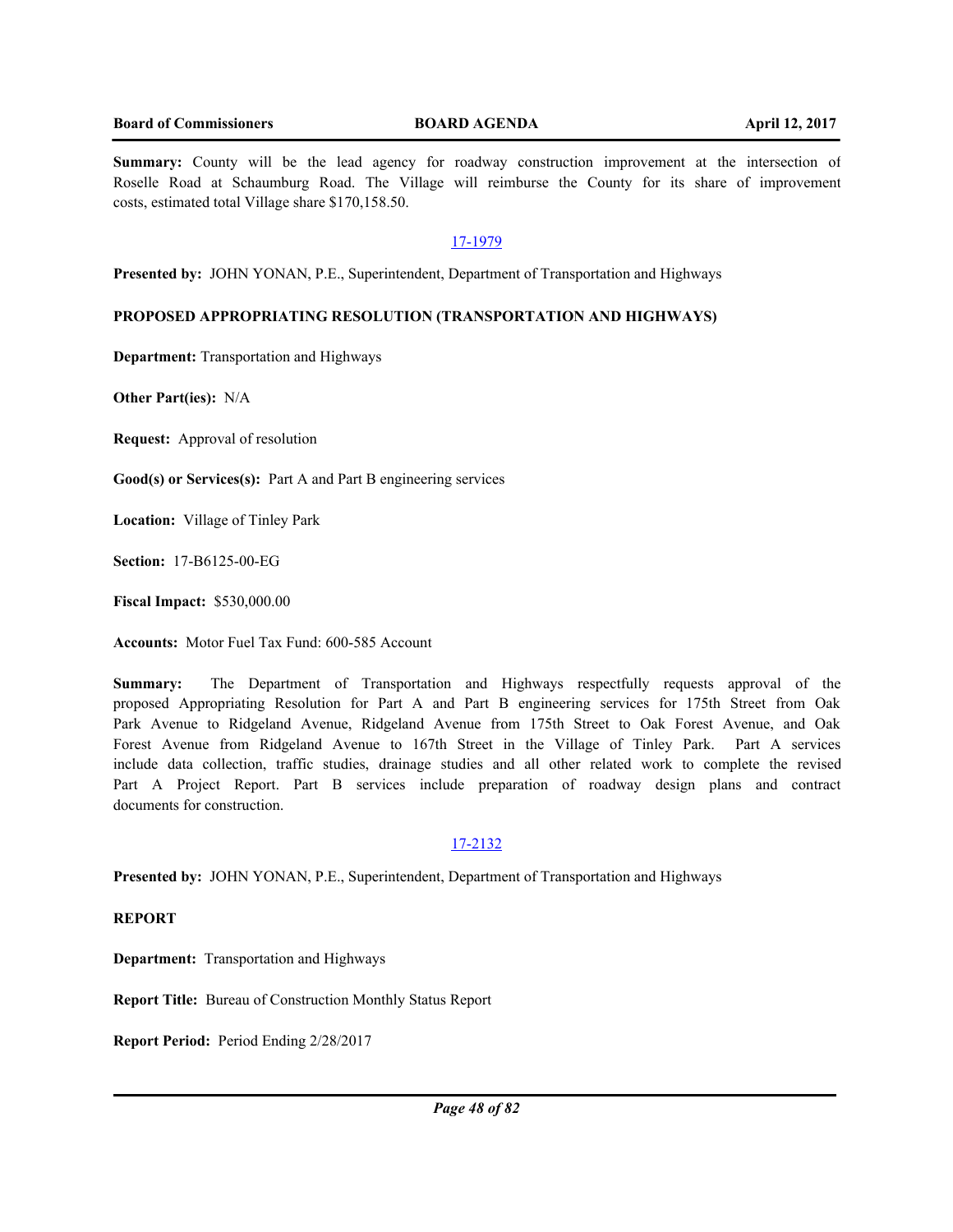**Summary:** Cook County Department of Transportation and Highways Bureau of Construction Report for the period ending 2/28/2017.

## 17-2189

**Presented by:** JOHN YONAN, P.E., Superintendent, Department of Transportation and Highways

**PROPOSED SUPPLEMENTAL IMPROVEMENT RESOLUTION (TRANSPORTATION AND HIGHWAYS)**

**Department:** Transportation and Highways

**Project Type:** Motor Fuel Tax

**Request:** Board Approval

**Project:** Quentin Road from Dundee Road to Lake-Cook Road,

**Location:** Village of Palatine, Unincorporated Palatine Township

**Section:** 05-V6246-10-ES

**County Board District:** 14

**Centerline Mileage:** 1.1 miles

**Fiscal Impact:** \$1,120,000.00

**Accounts:** 600-585 Account

**Board Approved Date and Amount:** 7/12/2005, \$575,000.00; 7/1/2015 \$1,100,000.00

**Increased Amount:** \$1,120,000.00

**Total Adjusted Amount:** \$2,795,000.00

**Summary:** The Department of Transportation and Highways respectfully requests approval of the proposed Supplemental Improvement Resolution for Phase I Preliminary Engineering Services by an outside consulting engineering firm for Quentin Road from Dundee Road to Lake-Cook Road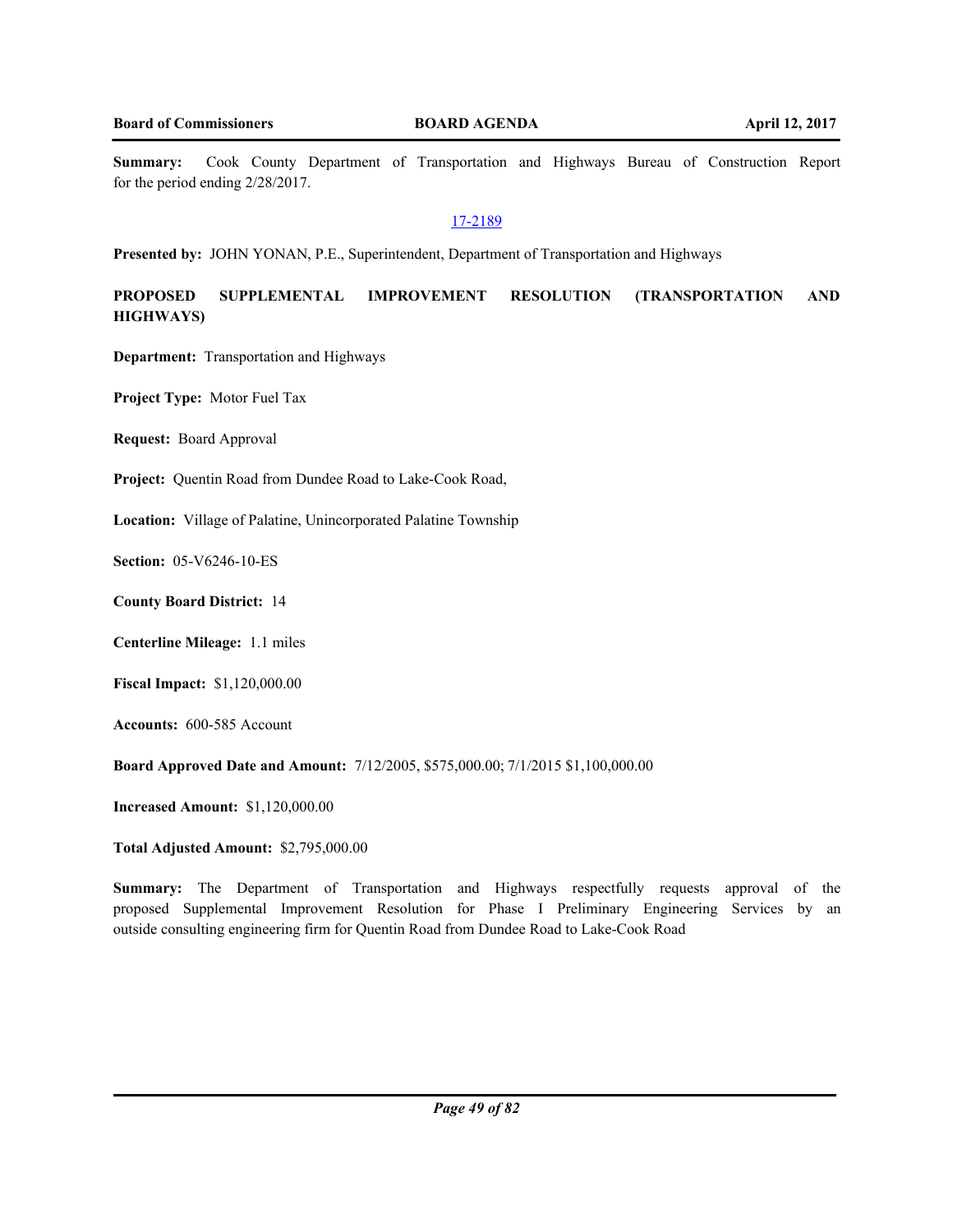**Presented by:** JOHN YONAN, P.E., Superintendent, Department of Transportation and Highways

## **PROPOSED CONTRACT**

### **Department(s):**

Cook County Department of Transportation and Highways, Cook County Sheriff's Office, and Cook County Health and Hospitals System

**Vendor:** Black Dog Chicago Corporation d/b/a Black Dog Corporation, Westchester, Illinois

**Request:** Authorization for the Chief Procurement Officer to enter into and execute

**Good(s) or Service(s):** Diesel and Unleaded Fuel

**Contract Value:** \$1,224,721.53

**Contract period:** 5/1/2017 - 4/30/2019, with two (2), one (1) year renewal options

## **Potential Fiscal Year Budget Impact:**

FY 2017: (501-445) \$229,783.40; (499-445) \$71,559.40; (895-445) \$18,000.00; (898-444) \$36,000.00 FY 2018: (501-445) \$393,914.40; (499-445) \$108,672.00; (895-445) \$18,000.00; (897-444) \$64,584.33 FY 2019: (501,445) \$164,131.00; (499-445) \$60,077.00; (895-445) \$18,000.00; (897-444) \$42,000.00

**Accounts:** 501-445, 499-445, 895-445, 898-444; 897-444

**Contract Number(s):** 1684-15558

### **Concurrences:**

The vendor has met the Minority- and Women-owned Business Enterprise Ordinance via direct and indirect participation.

The Chief Procurement Officer concurs.

**Summary:** The Department of Transportation and Highways, Cook County Sheriff's Office and Cook County Healthy and Hospitals System request authorization for the Chief Procurement Officer to enter into and execute a contract for the purchase and delivery of motor fuel for County-owned vehicles throughout Cook County.

Competitive bidding procedures were followed in accordance with the Cook County Procurement Code. Black Dog Chicago Corporation d/b/a Black Dog Corporation was the lowest, responsive and responsible bidder.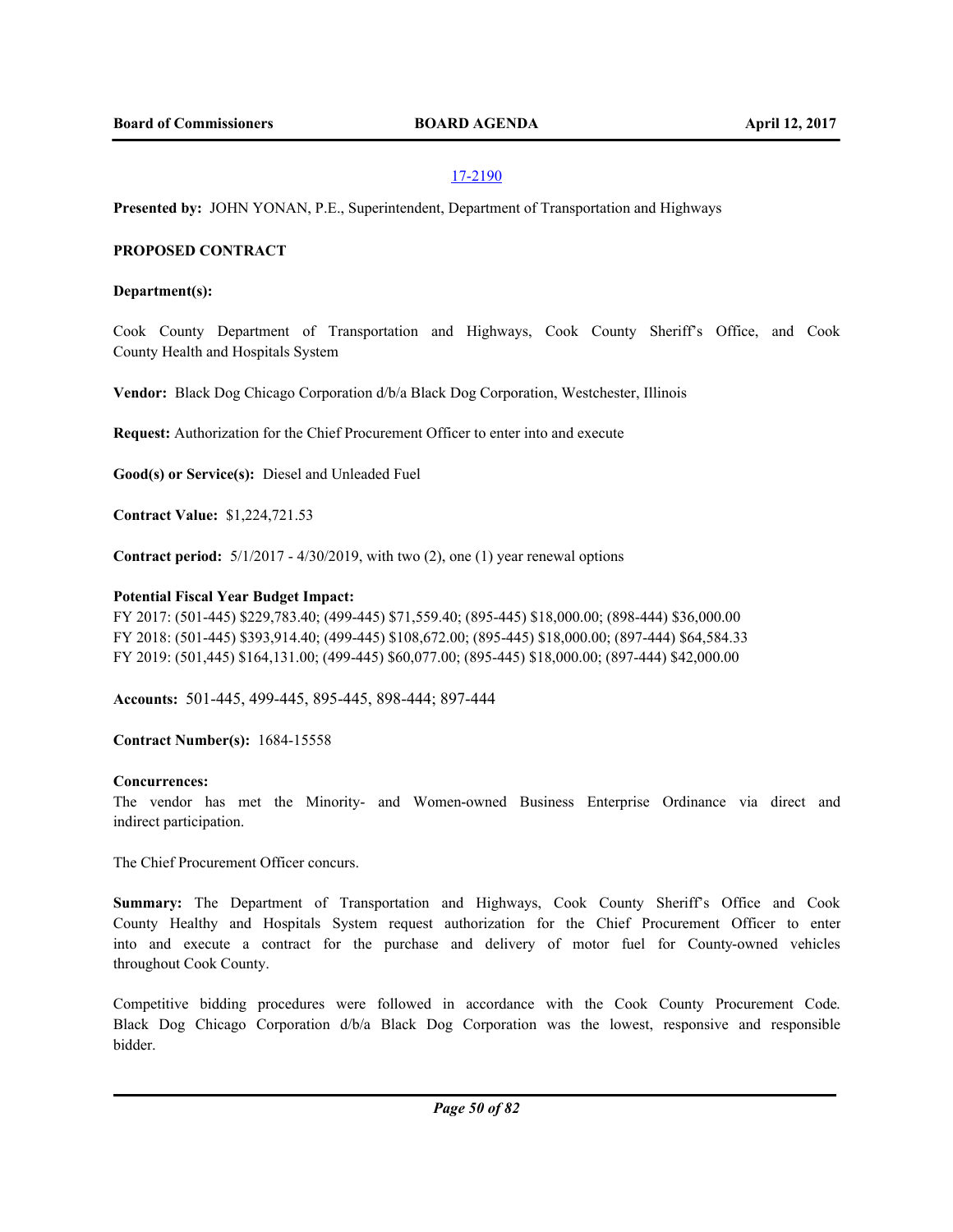**Presented by:** JOHN YONAN, P.E., Superintendent, Department of Transportation and Highways

## **PROPOSED CONTRACT AMENDMENT (TRANSPORTATION AND HIGHWAYS)**

**Department(s):** Transportation and Highways

**Vendor:** Hey and Associates, Inc., Volo, Illinois

**Request:** Authorization for the Chief Procurement Officer to increase contract

**Good(s) or Service(s):** Hydraulic Engineering, Surveying and Wetland Services

**Location:** Various locations

**County Board District(s):** Countywide

**Original Contract Period:** 6/1/2014 - 5/31/2017 with two (2) one (1) year renewal options

**Section:** 13-6HESS-10-ES

**Proposed Contract Period Extension:** N/A

**Section:** Section number or 13-6HESS-10-ES

**Total Current Contract Amount Authority:** \$300,000.00

**Original Board Approval:** 5/21/2014, \$300,000.00

**Previous Board Increase(s) or Extension(s):** N/A

**Previous Chief Procurement Officer Increase(s) or Extension(s):** 9/14/2016, 6/1/2017-5/31/2018)

**This Increase Requested:** \$300,000.00

**Potential Fiscal Impact:** FY 2017 \$150,000; FY 2018 \$150,000

**Accounts:** 600-585

**Contract Number(s):** 13-23-061

**IDOT Contract Number(s):** N/A

**Federal Project Number(s):** N/A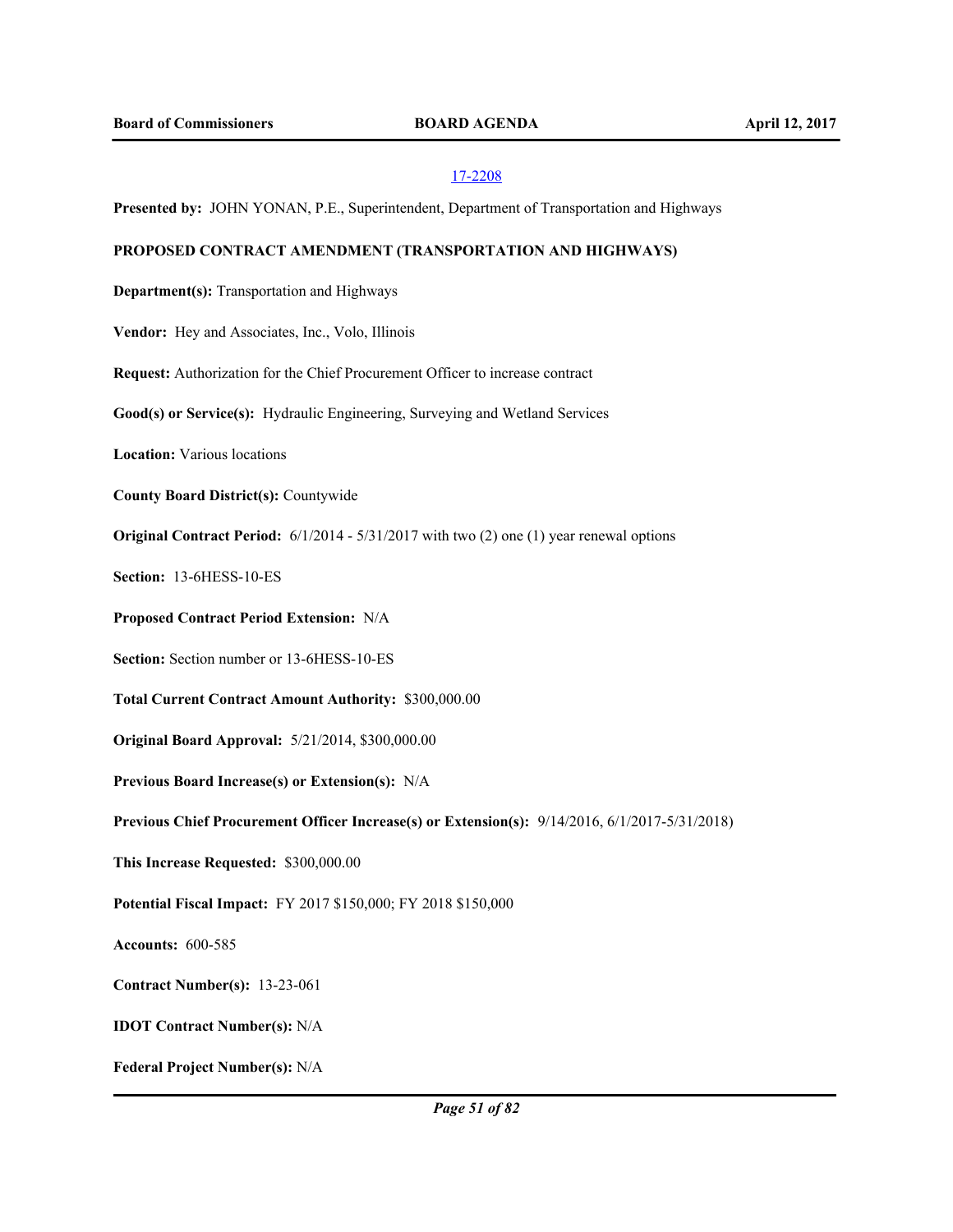#### **Federal Job Number(s):** N/A

### **Concurrences:**

The vendor has met the Minority- and Women- owned Business Enterprise Ordinance via direct participation.

The Chief Procurement Officer concurs.

**Summary:** This contract provides for hydraulic, draining, surveying and wetland related engineering services on as-needed basis at various locations throughout Cook County. This increase will allow the Department of Transportation and Highways to continue in receiving these services.

This contract was awarded through a competitive Request for Qualification (RFQ) procedures in accordance with the Cook County Procurement Code. Hey and Associates, Inc. was selected based on established evaluation criteria.

## 17-2261

**Presented by:** JOHN YONAN, P.E., Superintendent, Department of Transportation and Highways

# **PROPOSED COMPLETION OF CONSTRUCTION APPROVAL RESOLUTION (TRANSPORTATION AND HIGHWAYS)**

**Department:** Transportation and Highways

**Other Part(ies):** F.H. Paschen SN Nielsen Associates, LLC, Chicago, Illinois

**Action:** Approval

Good(s) or Service(s): The improvement consists of, concrete pavement removal and replacement, storm sewer removal and replacement, catch basin adjustments, traffic control and other related work to complete the project has been completed under the supervision and to the satisfaction of the Superintendent.

**Location of Project:** Crawford Avenue at Grove Street

**Section:** 15-W4340-02-DR

**County Board District:** 13

**Contract Number:** 1528-14833

**Federal Project Number:** N/A

**Federal Job Number:** N/A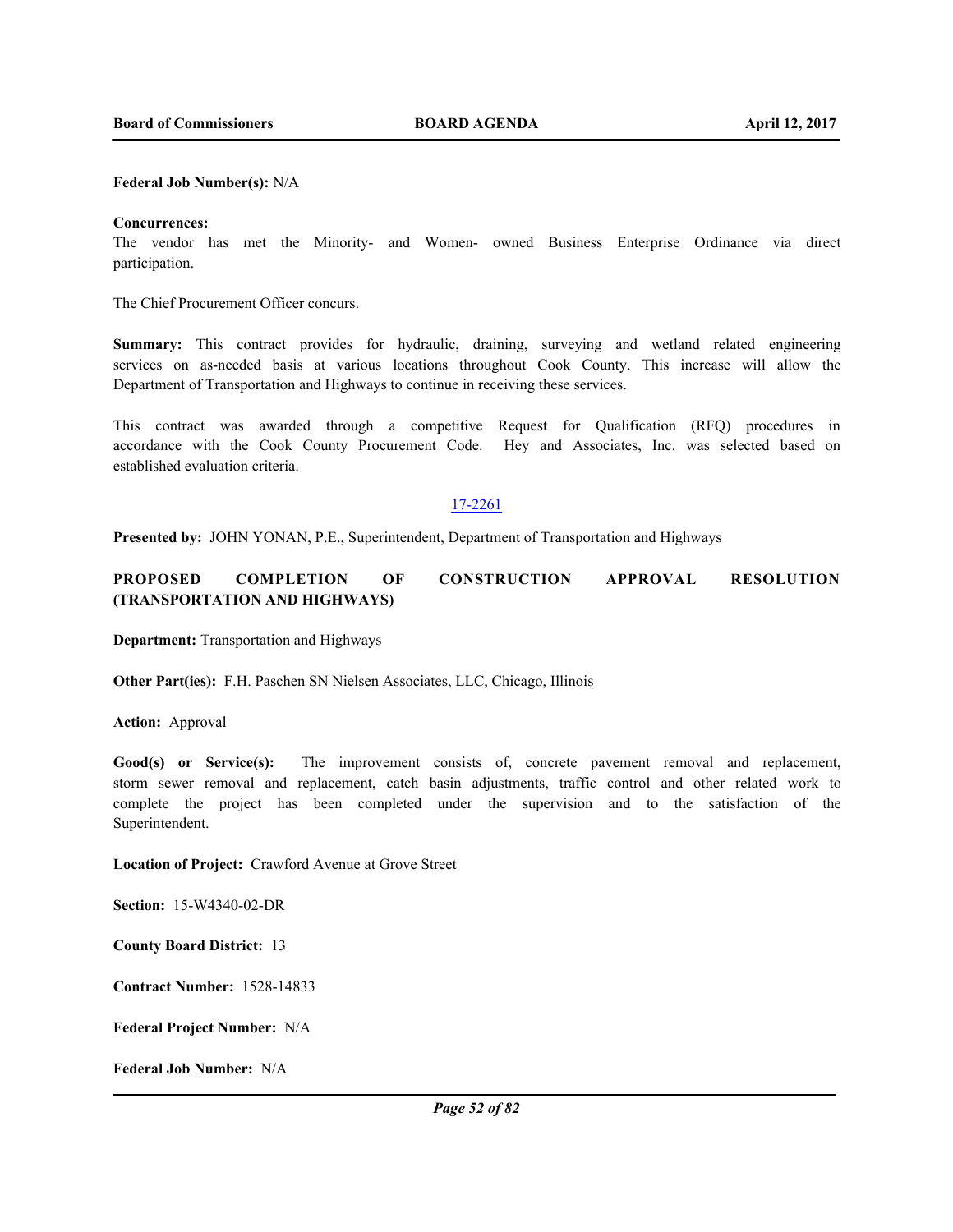**Final Cost:** \$65,760.00

### **Percent Above or Below Construction Contract Bid Amount:** 0%

**Summary:** The purpose of the improvement was to repair a collapsed storm sewer and restore the roadway to allow for the road to be opened safely to the motoring public.

### 17-2263

**Presented by:** JOHN YONAN, P.E., Superintendent, Department of Transportation and Highways

# **PROPOSED COMPLETION OF CONSTRUCTION APPROVAL RESOLUTION (TRANSPORTATION AND HIGHWAYS)**

**Department:** Transportation and Highways

**Other Part(ies):** McDonagh Demolition, Inc.

**Action:** Approval

Good(s) or Service(s): The improvement consists of, HMA pavement removal and replacement, storm sewer removal and replacement, trench excavation and trench backfill, striping, traffic control and other related work to complete the project has been completed under the supervision and to the satisfaction of the Superintendent.

**Location of Project:** Wolf Road at West Point Center

**Section:** 16-W2228-00-DR

**County Board District:** 16 & 17

**Contract Number:** 1628-15560

**Federal Project Number:** N/A

**Federal Job Number:** N/A

**Final Cost:** \$41,995.00

#### **Percent Above or Below Construction Contract Bid Amount:** 0%

**Summary:** The purpose of the improvement is to repair a sink hole that formed in the northbound through lanes of Wolf Road at West Pointe Center. As a result of the collapsed sewer, the closed through lanes present an unsafe traffic configuration. The repair prevented further deterioration of the pavement.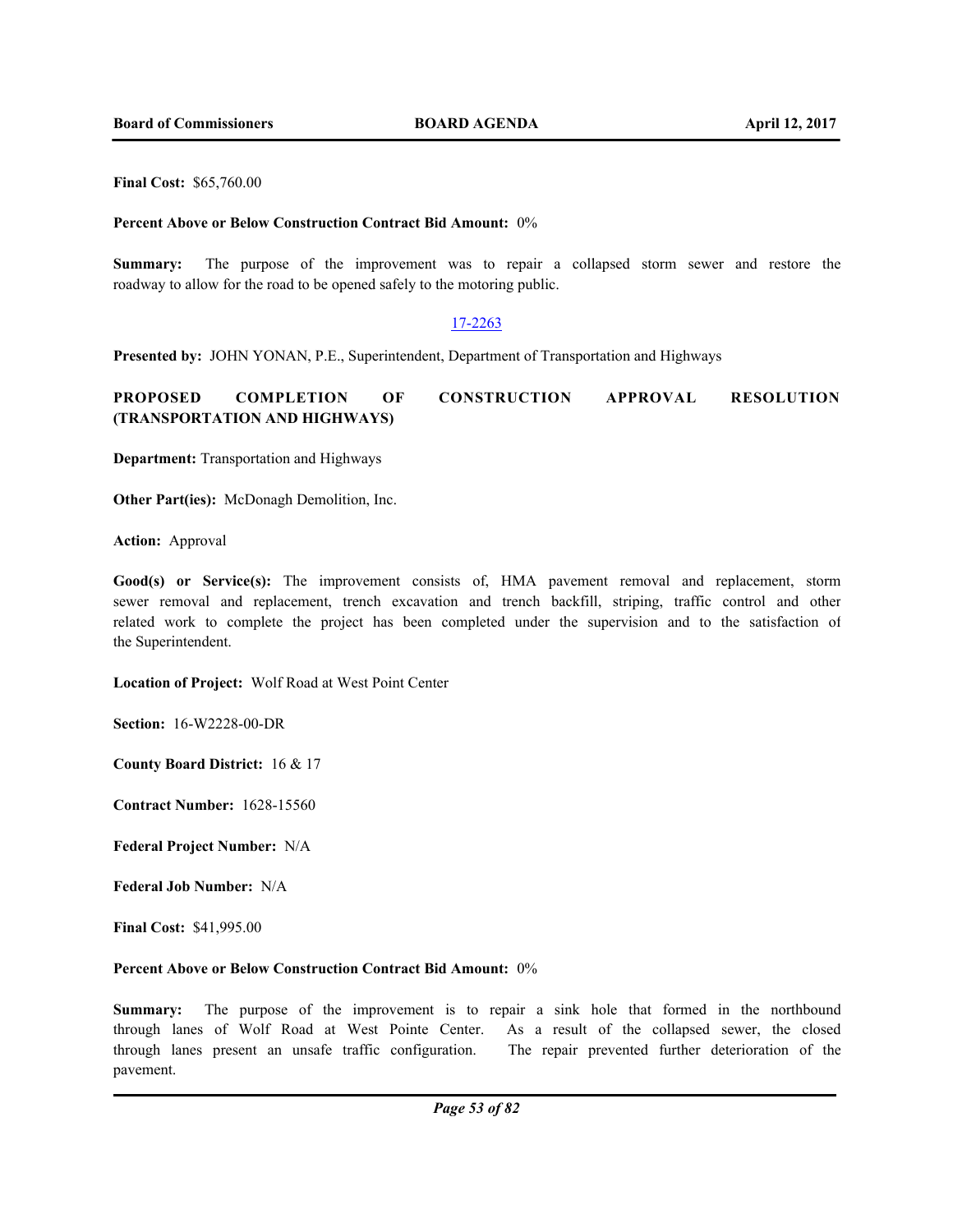**Presented by:** JOHN YONAN, P.E., Superintendent, Department of Transportation and Highways

# **PROPOSED COMPLETION OF CONSTRUCTION APPROVAL RESOLUTION (TRANSPORTATION AND HIGHWAYS)**

**Department:** Transportation and Highways

**Other Part(ies):** McDonagh Demolition, Inc., Chicago, Illinois, F.H. Paschen SN Nielsen Associates, LLC, Chicago, Illinois

**Action:** Approval

Good(s) or Service(s): The improvements consists of full depth asphalt patching of the existing pavement, milling and resurfacing with hot-mix asphalt or diamond grinding existing concrete pavement, concrete patching, concrete pavement replacement, drainage repairs and adjustments, sidewalk removal and ADA compliant ramp replacement, traffic control and protection, pavement marking, landscaping and other related work to complete the project has been completed under the supervision and to the satisfaction of the Superintendent.

**Location of Project:** Various Locations

**Section:** 14-REHAB-01-PV

**County Board District:** Countywide

**Contract Number:** 12-28-340-HS7 & 12-28-340GC3

**Federal Project Number:** N/A

**Federal Job Number:** N/A

**Final Cost:** 2,638,271.10

# **Percent Above or Below Construction Contract Bid Amount:** 0%

**Summary:** The Chief Procurement Officer awarded contracts to McDonagh Demolition, Inc., Chicago, Illinois on 10/20/2014 and to F.H. Paschen SN Nielsen Associates, LLC Chicago, Illinois on 12/3/2014 for the aforesaid improvements to be completed in accordance with the plans and specifications.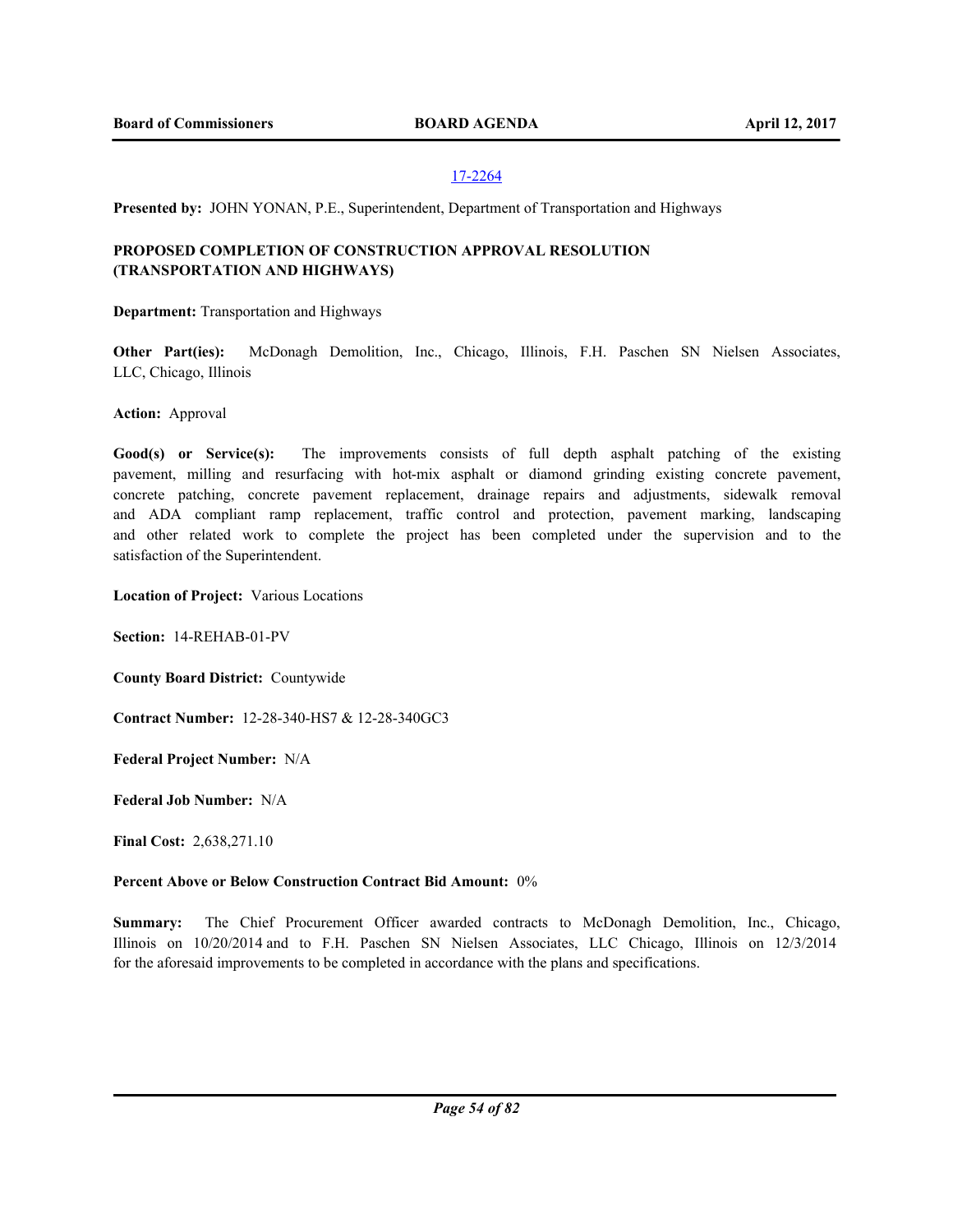**Presented by:** JOHN YONAN, P.E., Superintendent, Department of Transportation and Highways

# **PROPOSED INTERGOVERNMENTAL AGREEMENT (TRANSPORTATION AND HIGHWAYS)**

**Department:** Transportation and Highways

**Other Part(ies):** Illinois State Toll Highway Authority and Village of Schaumburg

**Request:** Approval of Intergovernmental Agreement

**Goods or Services:** Construction improvements along Central Road from Ela Road to Roselle Road

**Location:** Village of Schaumburg

**Section:** 16-A6110-00-RP

**Centerline Mileage:** 0.653 miles

**County Board District:** 14 and 15

**Agreement Number(s):** N/A

**Agreement Period:** One-time agreement

**Fiscal Impact:** \$21,921,104.00

**Accounts:** 600-585

**Summary:** The Department of Transportation and Highways respectfully requests approval to enter into an Intergovernmental Agreement with the Illinois State Tollway Authority and Village of Schaumburg. Cook County will be the lead agency for construction for improvements along Central Road from Ela Road to Roselle Road. The Illinois State Toll Highway Authority will reimburse the County for its share of improvement costs of \$8,816,945.00 and the Village of Schaumburg will reimburse the County for its share of improvement costs of \$2,143,607.00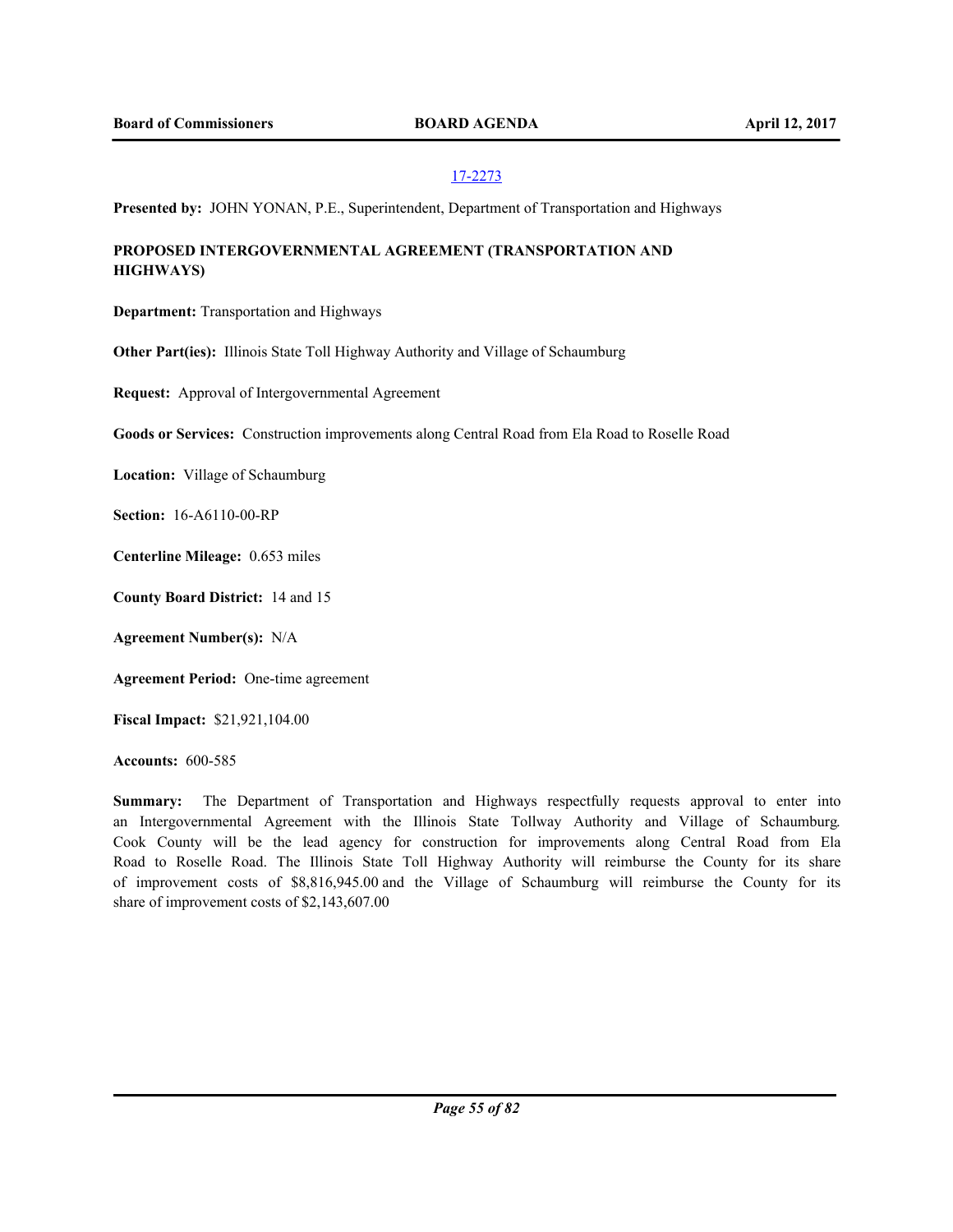# **BUREAU OF ASSET MANAGEMENT FACILITIES MANAGEMENT**

# 17-2267

**Presented by:** BILQIS JACOBS-EL, Director, Department of Facilities Management

# **PROPOSED CONTRACT**

**Department(s):** Facilities Management

**Vendor:** Marco Supply Company d/b/a Johnson Pipe and Supply Corporation, Chicago, Illinois

**Request:** Authorization for the Chief Procurement Officer to enter into and execute

**Good(s) or Service(s):** Steamfitter Supplies

**Contract Value:** \$1,167,485.31

**Contract period:** 5/1/2017 - 4/30/2019, with two (2), one (1) year renewal options

**Potential Fiscal Year Budget Impact:** FY 2017 \$340,516.24, FY 2018 \$583,742.88, FY2019 \$243,226.19

**Accounts:** 200-333 Institutional Supplies

**Contract Number(s):** 1645-15735

### **Concurrences:**

The vendor has met the Minority- and Women-owned Business Enterprise Ordinance via full MWBE waiver with indirect participation.

The Chief Procurement Officer concurs.

**Summary:** The Department of Facilities Management requests authorization for the Chief Procurement Officer to enter into and execute a contract with Marco Supply Company d/b/a Johnson Pipe and Supply Corporation to supply steamfitter supplies used to repair HVAC machinery in various Cook County facilities.

Competitive bidding procedures were followed in accordance with the Cook County Procurement Code. Marco Supply Company d/b/a Johnson Pipe Supply Corporation was the lowest, responsive and responsible bidder.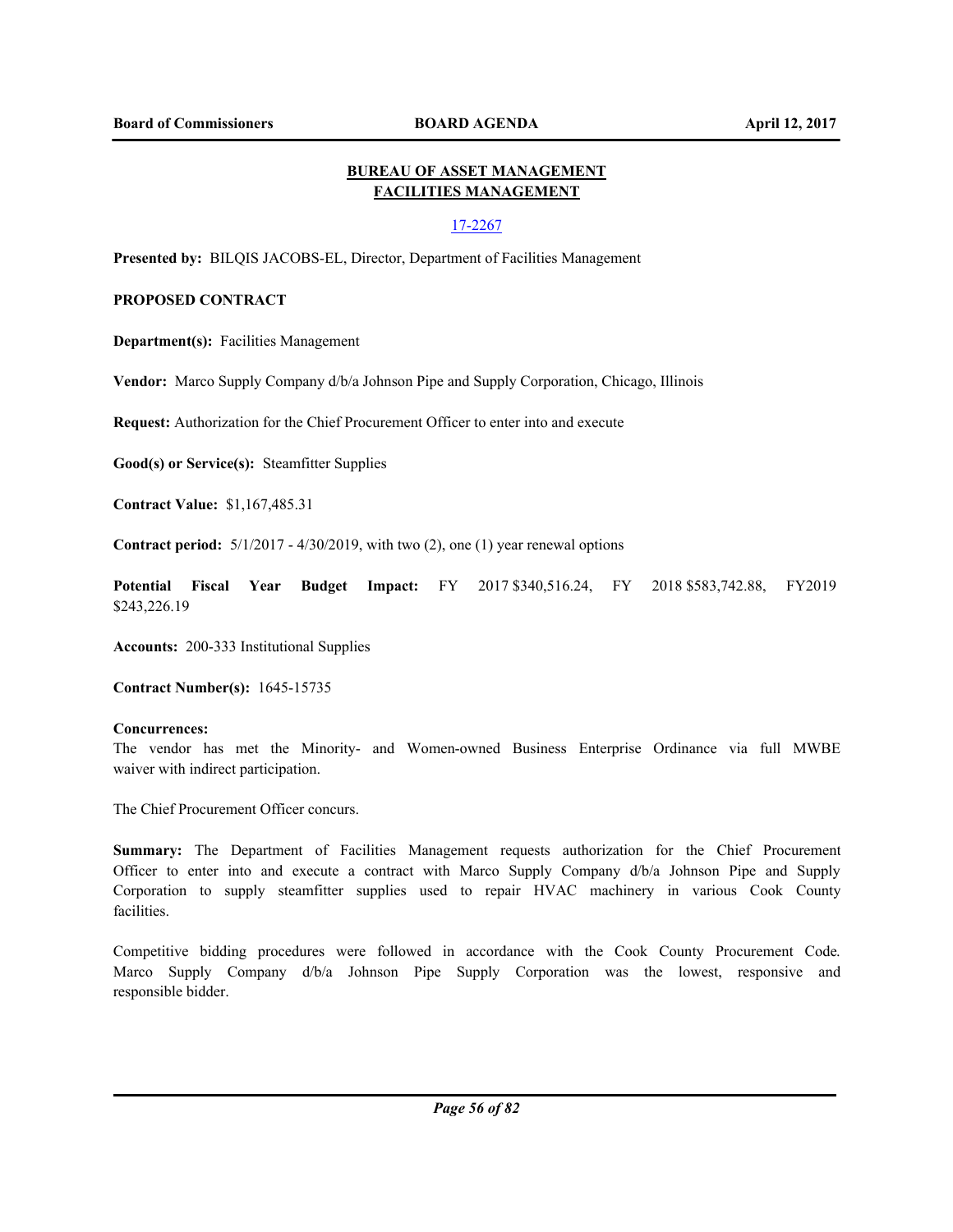**Presented by:** BILQIS JACOBS-EL, Director, Department of Facilities Management

# **PROPOSED CONTRACT**

**Department(s):** Facilities Management

**Vendor:** Root Brothers Manufacturing and Supply Company, Chicago, Illinois

**Request:** Authorization for the Chief Procurement Officer to enter into and execute

**Good(s) or Service(s):** Stanley Best Access Supplies

**Contract Value:** \$252,830.00

**Contract period:** 5/1/2017 - 4/30/2019, with three (3), one (1) year renewal options

**Potential Fiscal Year Budget Impact:** FY 2017 \$73,742.06, FY 2018 \$126,414.96, FY2019 \$52,672.98

**Accounts:** 200-333 Institutional Supplies

**Contract Number(s):** 1645-15610

### **Concurrences:**

The vendor has met the Minority- and Women-owned Business Enterprise Ordinance via full MWBE waiver with indirect participation.

The Chief Procurement Officer concurs.

**Summary:** The Department of Facilities Management requests authorization for the Chief Procurement Officer to enter into and execute a contract with Root Brothers Manufacturing and Supply Company for Stanley Best Access Supplies to allow Department of Facilities Management's tradesmen to repair locking mechanisms at various Cook County facilities.

Competitive bidding procedures were followed in accordance with the Cook County Procurement Code. Root Brother Manufacturing and Supply Company was the lowest, responsive and responsible bidder.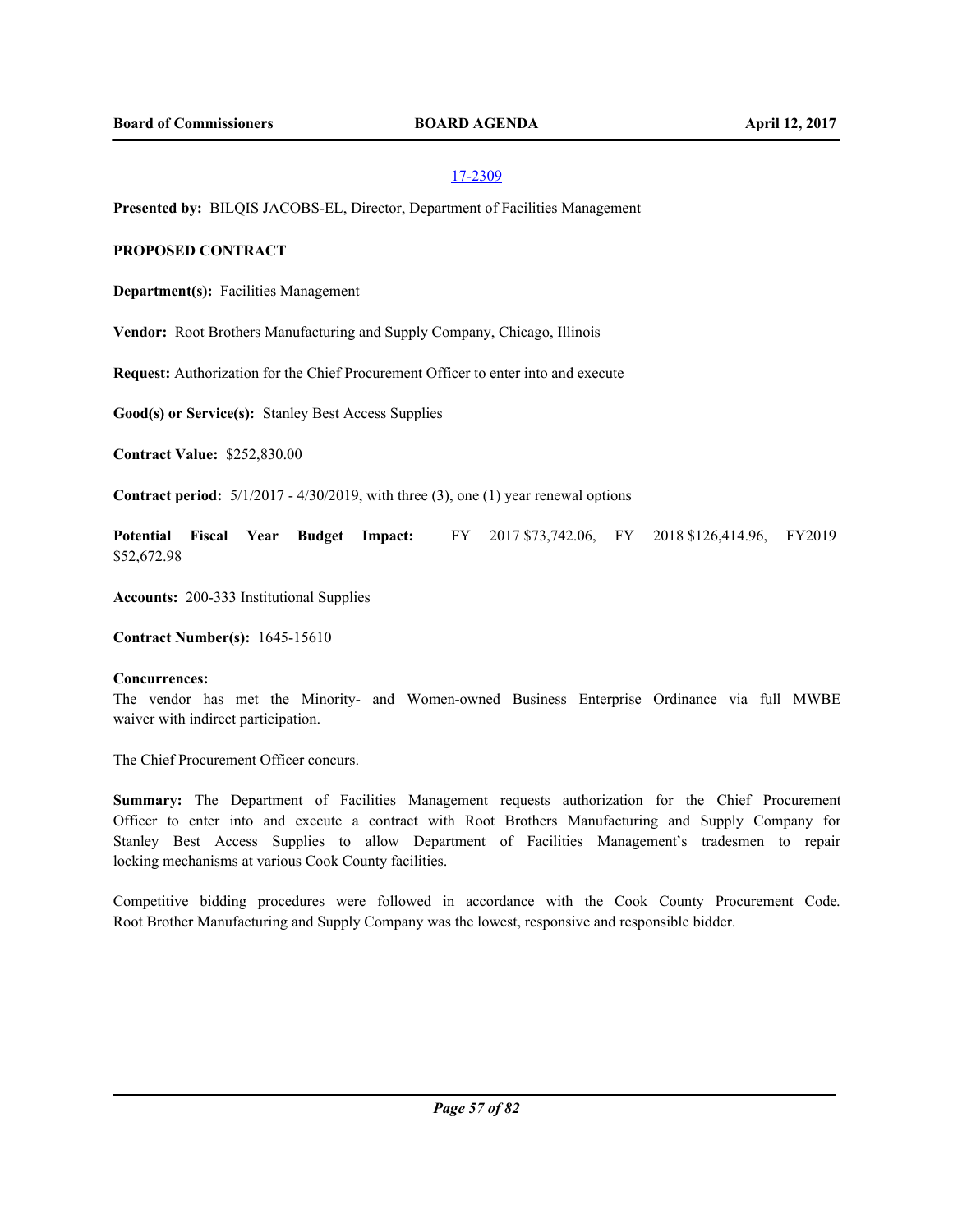**Presented by:** BILQIS JACOBS-EL, Director, Department of Facilities Management

## **PROPOSED CONTRACT**

**Department(s):** Facilities Management

**Vendor:** Tiles In Styles, LLC d/b/a Taza Supplies, LLC, Willowbrook, Illinois

**Request:** Authorization for the Chief Procurement Officer to enter into and execute

**Good(s) or Service(s):** Floor Tile Supplies

**Contract Value:** \$609,661.00

**Contract period:** 5/1/2017 - 4/30/2019, with two (2), one (1) year renewal options

**Potential Fiscal Year Budget Impact:** FY 2017 \$177,817.78, FY 2018 \$304,830.40, FY2019 \$127,012.82

**Accounts:** 200-333 Institutional Supplies

**Contract Number(s):** 1645-15846

## **Concurrences:**

The vendor has met the Minority- and Women-owned Business Enterprise Ordinance via direct participation and full WBE waiver.

The Chief Procurement Officer concurs.

**Summary:** The Department of Facilities Management requests authorization for the Chief Procurement Officer to enter into and execute a contract with Tiles In Styles, LLC d/b/a Taza Supplies, LLC to supply floor tile supplies used by the Department of Facilities Management staff to repair tile in various Cook County facilities.

Competitive bidding procedures were followed in accordance with the Cook County Procurement Code. Tiles In Styles, LLC d/b/a Taza Supplies, LLC was the lowest, responsive and responsible bidder.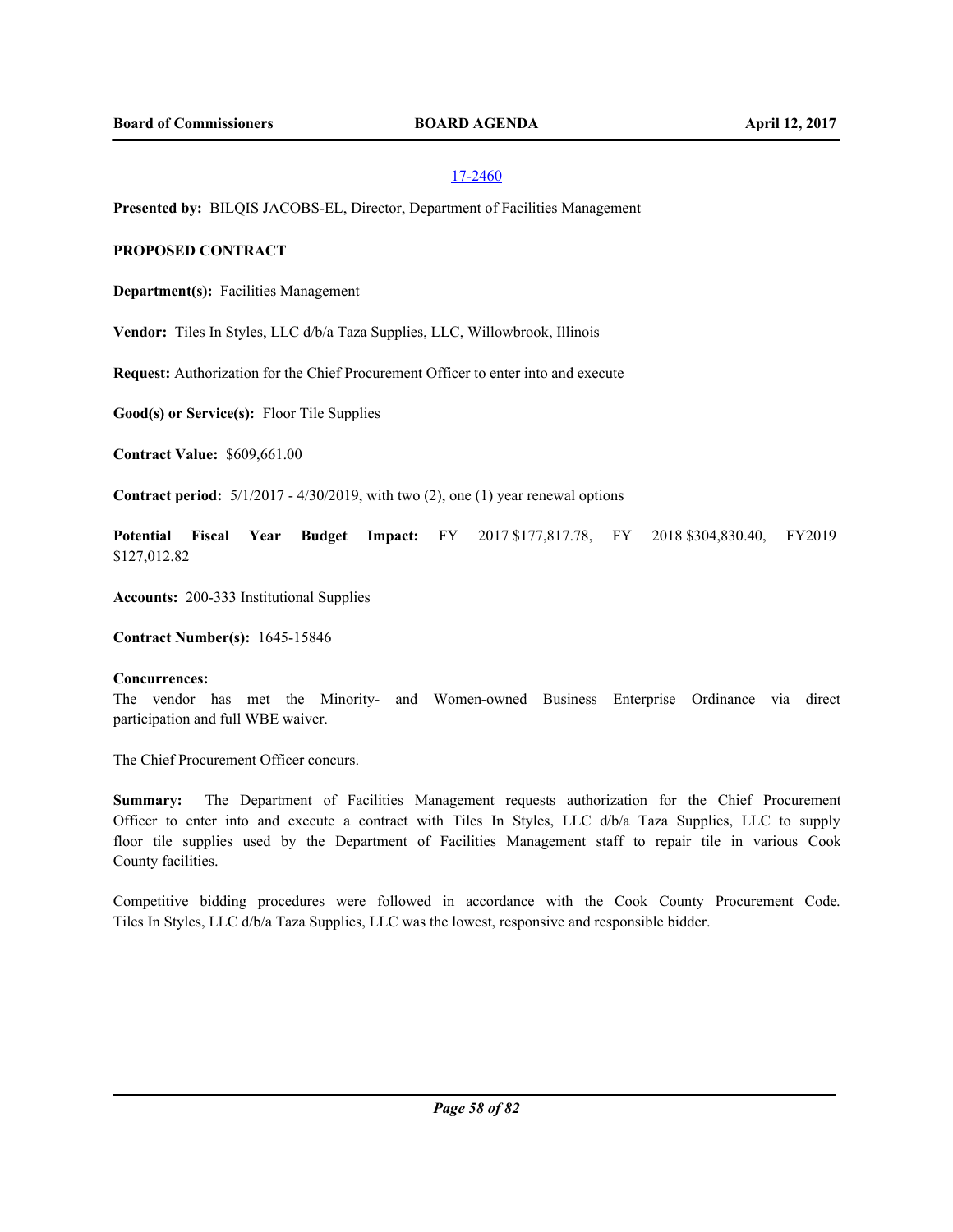# **BUREAU OF ASSET MANAGEMENT REAL ESTATE**

### 17-2617

**Presented by:** JESSICA CAFFREY, Director, Real Estate Management Division

## **PROPOSED LICENSE AGREEMENT**

**Department:** Department of Real Estate Management

**Request:** Approve a (New) License Agreement

**Licensor:** County of Cook

**Licensee:** Wheatland Title Guaranty, Inc.

**Location:** 118 N. Clark Street, Concourse Level of the Cook County Building set aside for the use of title companies.

**Term/Extension Period:** 5/1/2017 - 11/30/2017, then automatically renewed for successive one (1) year periods thereafter.

**Space Occupied:** 100 Square feet

**Monthly Rent:** \$500.00 per month for the initial term based on an annual fee of \$6,000.00 then adjusted annually by Consumer Price Index.

**Fiscal Impact:** Revenue Generating

**Accounts:** N/A

**Option to Renew:** N/A

**Termination:** By County with 30 day written notice

**Utilities Included:** Yes

**Summary/Notes:** Licensee will use space in the Recorder of Deeds area located in the Concourse Level of the Cook County Building at 118 N. Clark Street, for its title services business.

The Licensees have met Cook County insurance requirements.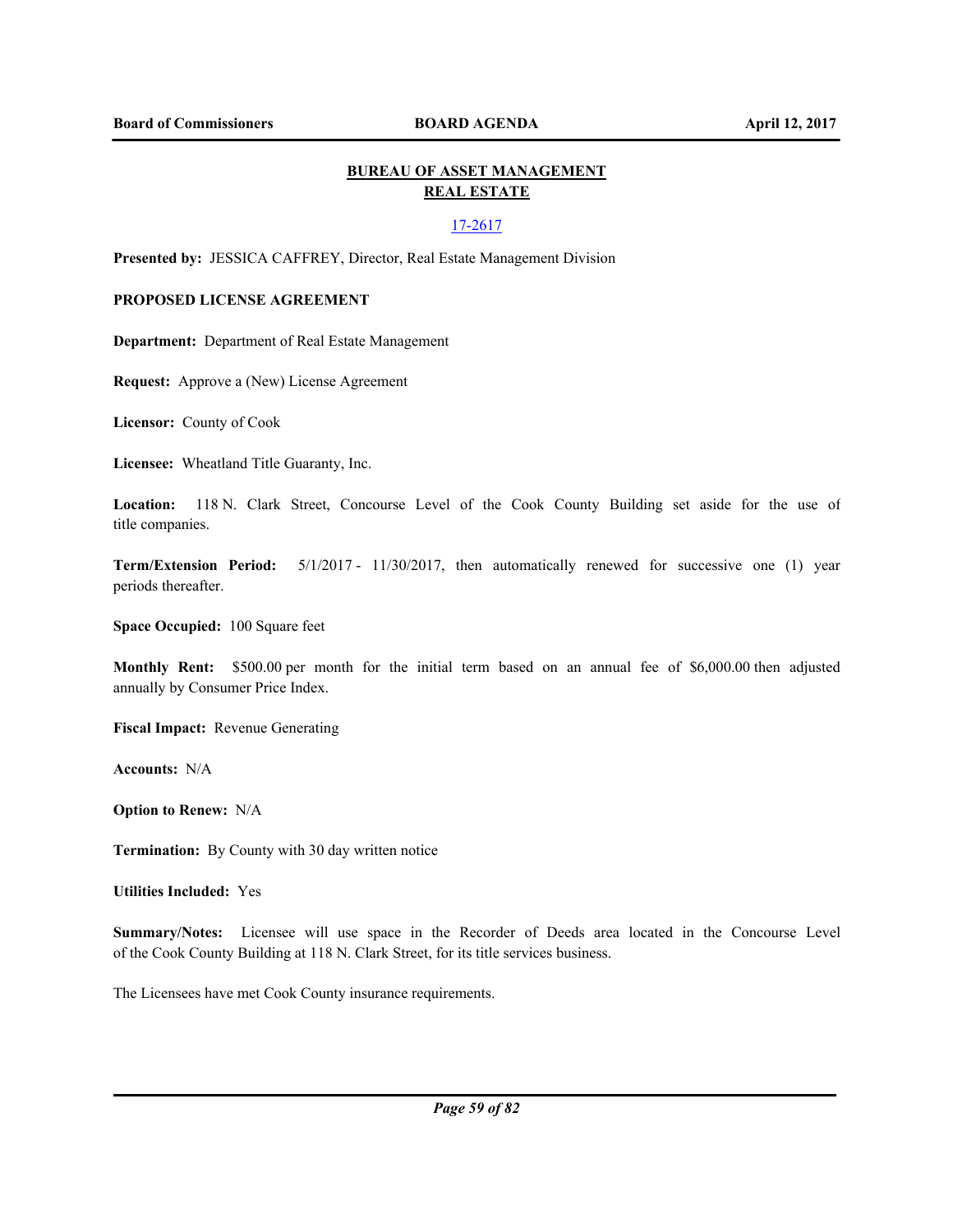# **BUREAU OF ECONOMIC DEVELOPMENT DEPARTMENT OF PLANNING AND DEVELOPMENT**

# 17-2525

**Sponsored by:** TONI PRECKWINKLE (President) and TIMOTHY O. SCHNEIDER, Cook County Board of Commissioners

## **PROPOSED RESOLUTION**

## **KATOMEDA LLC 6B PROPERTY TAX INCENTIVE REQUEST**

**WHEREAS,** the Cook County Bureau of Economic Development received and reviewed a Real Property Assessment Classification 6b application containing the following information:

**Applicant:** Katomeda LLC

**Address:** 55 North Lively Boulevard, Elk Grove Village, Illinois 60007

**Municipality or Unincorporated Township:** Elk Grove Village

**Cook County District:** 15

**Permanent Index Number:** (1) PIN: 08-22-400-020-0000

**Municipal Resolution Number:** 18-16 approved 6/21/2016

**Number of month property vacant/abandoned:** 11 months at time of application to BED

**Special circumstances justification requested:** Yes

**Estimated Number of jobs created by this project:** 4 full-time, 0 part-time

**Estimated Number of jobs retained at this location:** 8 full-time, 0 part-time

**Estimated Number of employees in Cook County:** 8 full-time, 0 part-time

**Estimated Number of construction jobs:** 34

**Proposed use of property:** Industrial-warehousing and distribution

**Living Wage Ordinance Compliance Affidavit Provided:** Yes

**WHEREAS,** the Cook County Board of Commissioners has adopted a Real Property Assessment Classification 6b that provides an applicant a reduction in the assessment level for an abandoned industrial facility; and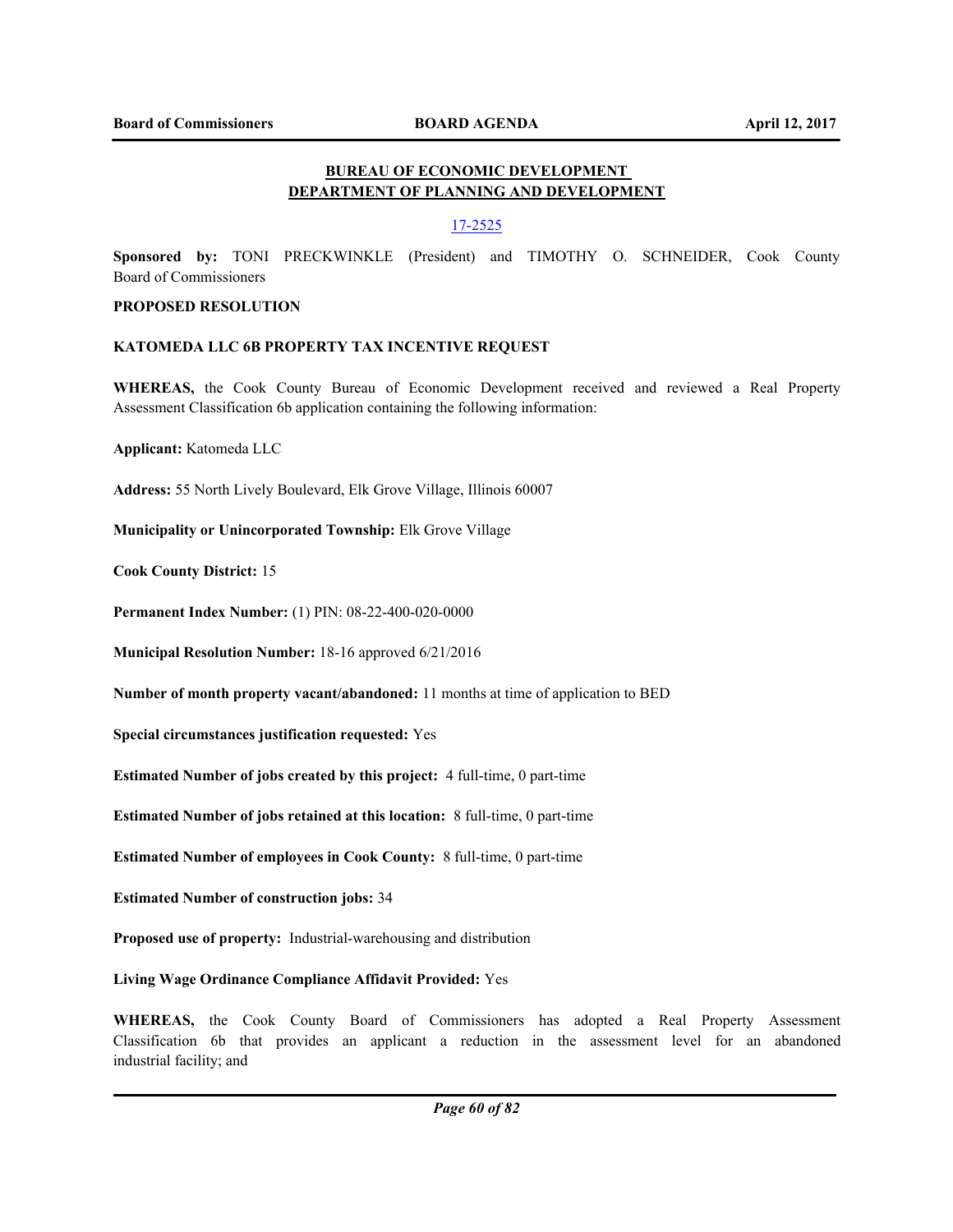**WHEREAS,** the Cook County Classification System for Assessment defines abandoned property as buildings and other structures that, after having been vacant and unused for at least 24 continuous months, have been purchased for value by a purchaser in whom the seller has no direct financial interest; and

**WHEREAS,** in the instance where the property does not meet the definition of abandoned property, the municipality or the Board of Commissioners, may determine that special circumstances may exist that justify finding that the property is abandoned for purpose of Class 6b; and

**WHEREAS,** in the case of abandonment of less than 24 months and purchase for value, by a purchaser in whom the seller has no direct financial interest, the County may determine that special circumstances justify finding the property is deemed abandoned; and

**WHEREAS,** Class 6b requires the validation by the County Board of the shortened period of qualifying abandonment in cases where the facility has been abandoned for less than 24 consecutive months upon purchase for value; and

**WHEREAS,** the municipality states the Class 6b is necessary for development to occur on this specific real estate. The municipal resolution cites the qualifications of this property to meet the definition of abandoned with special circumstances; and

**WHEREAS,** industrial real estate is normally assessed at 25% of its market value, qualifying industrial real estate eligible for the Class 6b can receive a significant reduction in the level of assessment from the date that new construction or rehabilitation has been completed, or in the case of abandoned property from the date of substantial re-occupancy. Properties receiving Class 6b will be assessed at 10% of the market value for 10 years, 15% for the 11th year and 20% in the 12th year; and

**NOW, THEREFORE, BE IT RESOLVED,** by the President and Board of Commissioners of the County of Cook, that the President and Board of Commissioners validate the above-captioned property is deemed abandoned with special circumstances under the Class 6b; and

**BE IT FURTHER RESOLVED,** that the County Clerk is hereby authorized and directed to forward a certified copy of this resolution to the Office of the Cook County Assessor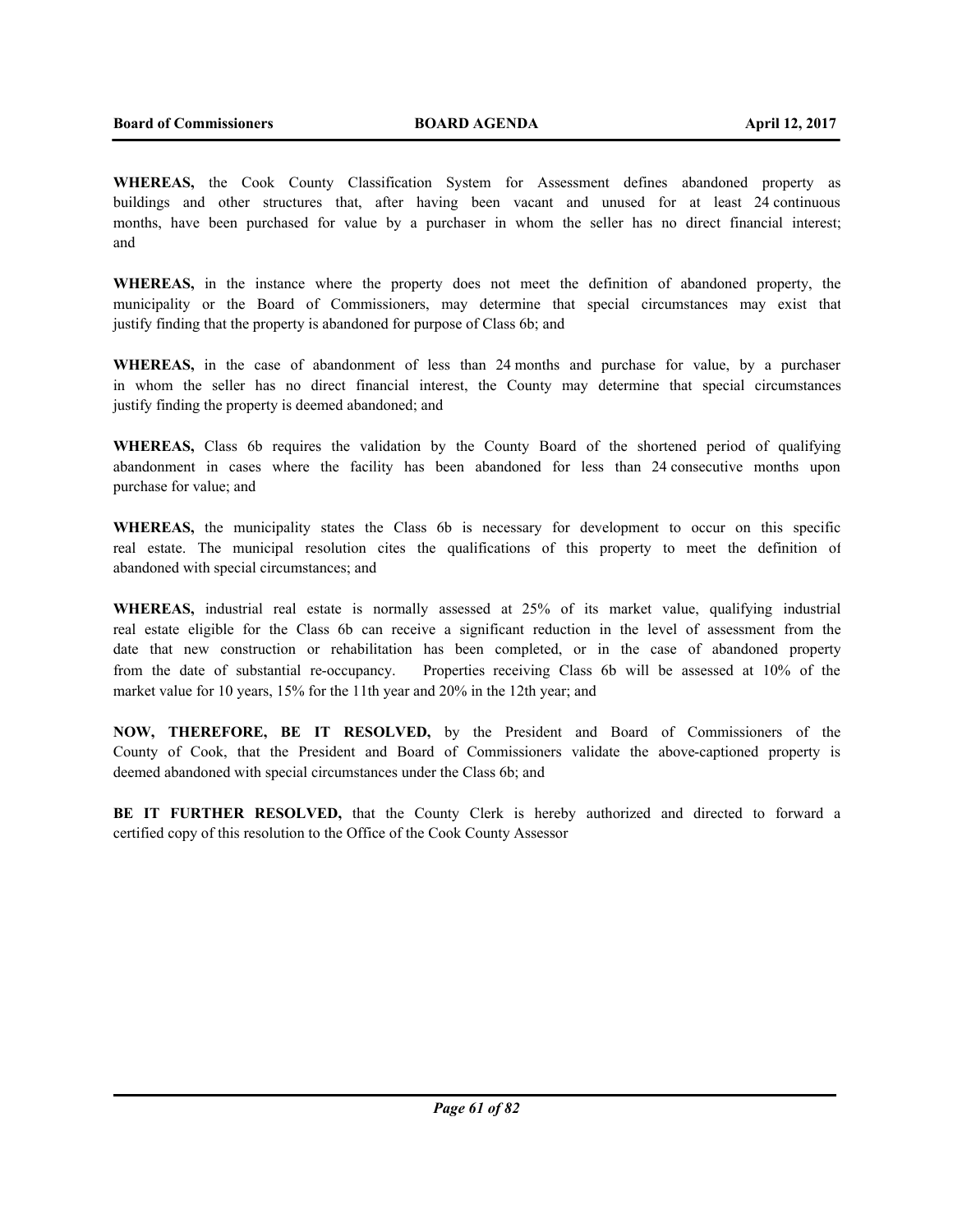**Sponsored by:** TONI PRECKWINKLE (President) and JEFFREY R. TOBOLSKI, Cook County Board of Commissioners

## **PROPOSED RESOLUTION**

### **3220 MANNHEIM LLC 6B PROPERTY TAX INCENTIVE REQUEST**

**WHEREAS,** the Cook County Bureau of Economic Development received and reviewed a Real Property Assessment Classification 6b application containing the following information:

**Applicant:** 3220 Mannheim LLC

**Address:** 3220 Mannheim Road, Franklin Park, Illinois 60131

**Municipality or Unincorporated Township:** Village of Franklin Park

**Cook County District:** 16

**Permanent Index Number:** 12-20-401-024-0000

**Municipal Resolution Number:** Resolution No. 1617-R-23

**Number of month property vacant/abandoned:** 11 months vacant

**Special circumstances justification requested:** Yes

**Estimated Number of jobs created by this project:** one (1) - two (2) full-time jobs

**Estimated Number of jobs retained at this location:** 12 full-time jobs

**Estimated Number of employees in Cook County:** Same as above

**Estimated Number of construction jobs:** 10-20 construction jobs

**Proposed use of property:** Commercial grade dairy product production plant

**Living Wage Ordinance Compliance Affidavit Provided:** Yes

**WHEREAS,** the Cook County Board of Commissioners has adopted a Real Property Assessment Classification 6b that provides an applicant a reduction in the assessment level for an abandoned industrial facility; and

**WHEREAS,** the Cook County Classification System for Assessment defines abandoned property as buildings and other structures that, after having been vacant and unused for at least 24 continuous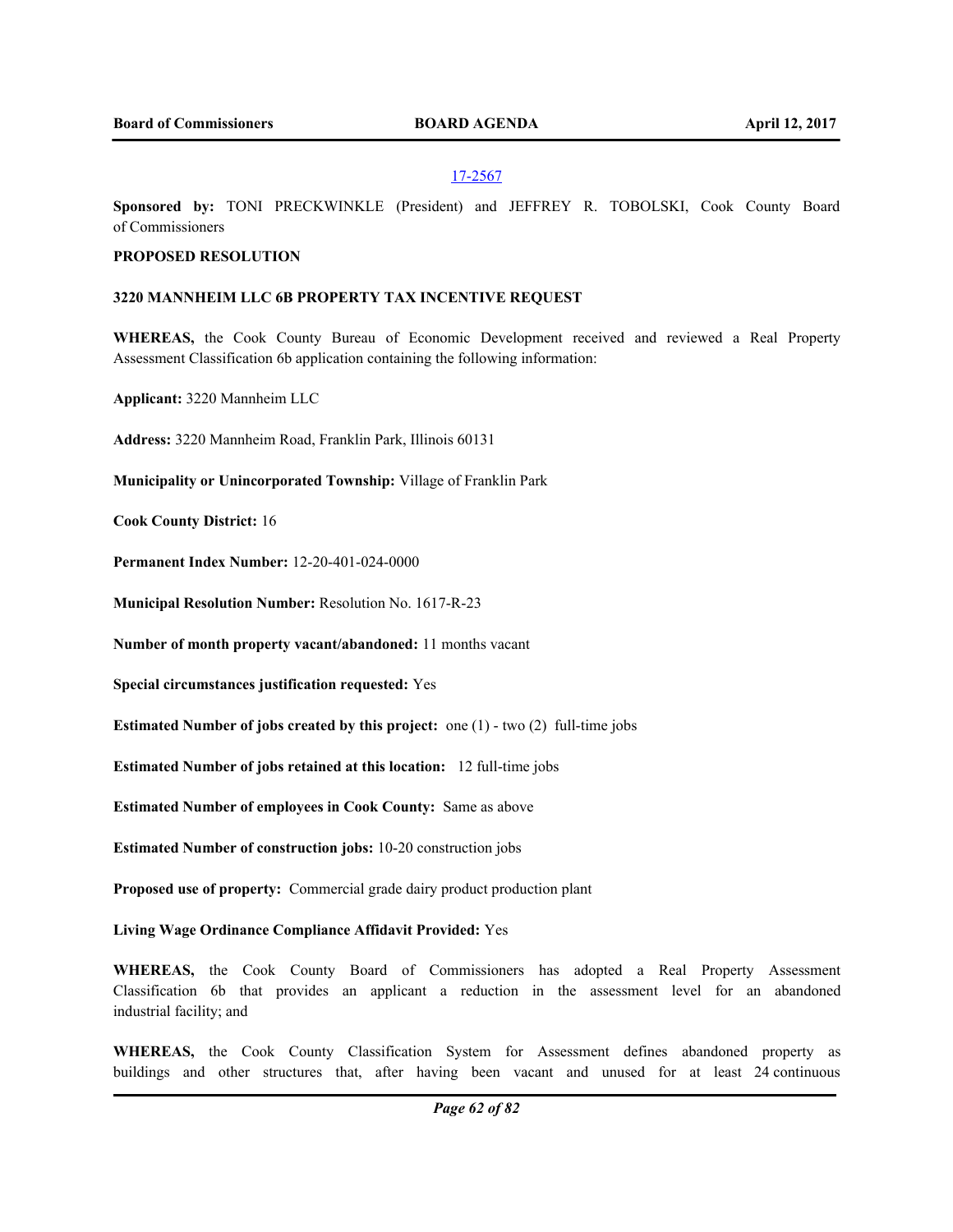months, have been purchased for value by a purchaser in whom the seller has no direct financial interest; and

**WHEREAS,** in the instance where the property does not meet the definition of abandoned property, the municipality or the Board of Commissioners, may determine that special circumstances may exist that justify finding that the property is abandoned for purpose of Class 6b; and

**WHEREAS,** in the case of abandonment of less than 24 months and purchase for value, by a purchaser in whom the seller has no direct financial interest, the County may determine that special circumstances justify finding the property is deemed abandoned; and

**WHEREAS,** Class 6b requires the validation by the County Board of the shortened period of qualifying abandonment in cases where the facility has been abandoned for less than 24 consecutive months upon purchase for value; and

**WHEREAS,** the municipality states the Class 6b is necessary for development to occur on this specific real estate. The municipal resolution cites the qualifications of this property to meet the definition of abandoned with special circumstances; and

**WHEREAS,** industrial real estate is normally assessed at 25% of its market value, qualifying industrial real estate eligible for the Class 6b can receive a significant reduction in the level of assessment from the date that new construction or rehabilitation has been completed, or in the case of abandoned property from the date of substantial re-occupancy. Properties receiving Class 6b will be assessed at 10% of the market value for 10 years, 15% for the 11th year and 20% in the 12th year; and

**NOW, THEREFORE, BE IT RESOLVED,** by the President and Board of Commissioners of the County of Cook, that the President and Board of Commissioners validate the above-captioned property is deemed abandoned with special circumstances under the Class 6b; and

**BE IT FURTHER RESOLVED,** that the County Clerk is hereby authorized and directed to forward a certified copy of this resolution to the Office of the Cook County Assessor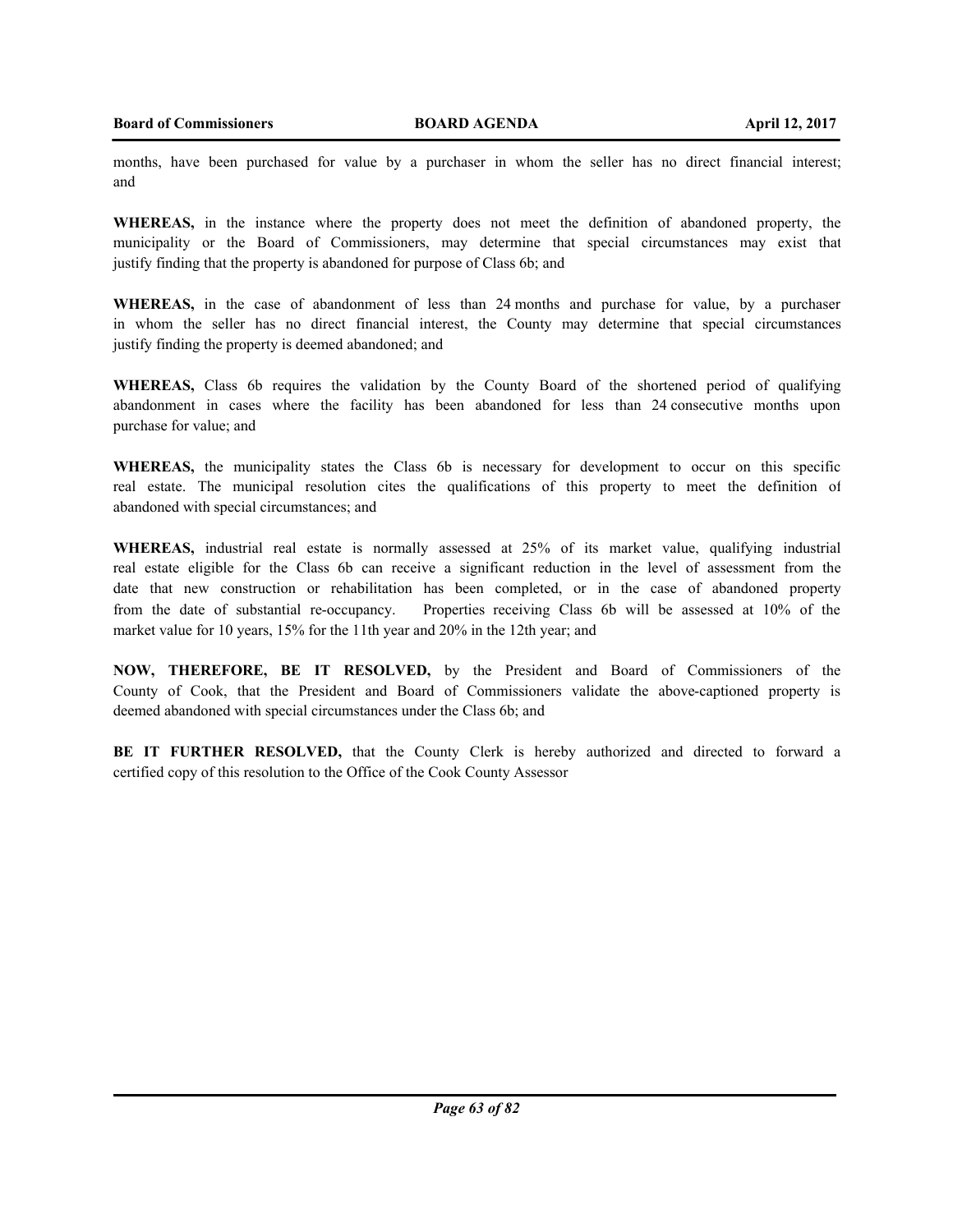**Sponsored by:** TONI PRECKWINKLE (President) and JOHN P. DALEY, Cook County Board of Commissioners

### **PROPOSED RESOLUTION**

#### **CHICAGO PALLET SERVICE II, INC. 6B PROPERTY TAX INCENTIVE REQUEST**

**WHEREAS,** the Cook County Bureau of Economic Development received and reviewed a Real Property Assessment Classification 6b application containing the following information:

**Applicant:** Chicago Pallet Service II, Inc.

**Address:** 5133 West 66th Street, Bedford Park, Illinois

**Municipality or Unincorporated Township:** Village of Bedford Park

**Cook County District:** 11

**Permanent Index Number:** 19-21-212-043-0000

**Municipal Resolution Number:** Resolution Number 16-013

**Number of month property vacant/abandoned:** Seven (7) months vacant

**Special circumstances justification requested:** Yes

**Estimated Number of jobs created by this project:** 20 full-time jobs

**Estimated Number of jobs retained at this location:** 20 full-time jobs

**Estimated Number of employees in Cook County:** Same as above

**Estimated Number of construction jobs:** 22-25 construction jobs

**Proposed use of property:** Manufacturing, recycling and distribution of pallets

**Living Wage Ordinance Compliance Affidavit Provided:** Yes

**WHEREAS,** the Cook County Board of Commissioners has adopted a Real Property Assessment Classification 6b that provides an applicant a reduction in the assessment level for an abandoned industrial facility; and

**WHEREAS,** the Cook County Classification System for Assessment defines abandoned property as buildings and other structures that, after having been vacant and unused for at least 24 continuous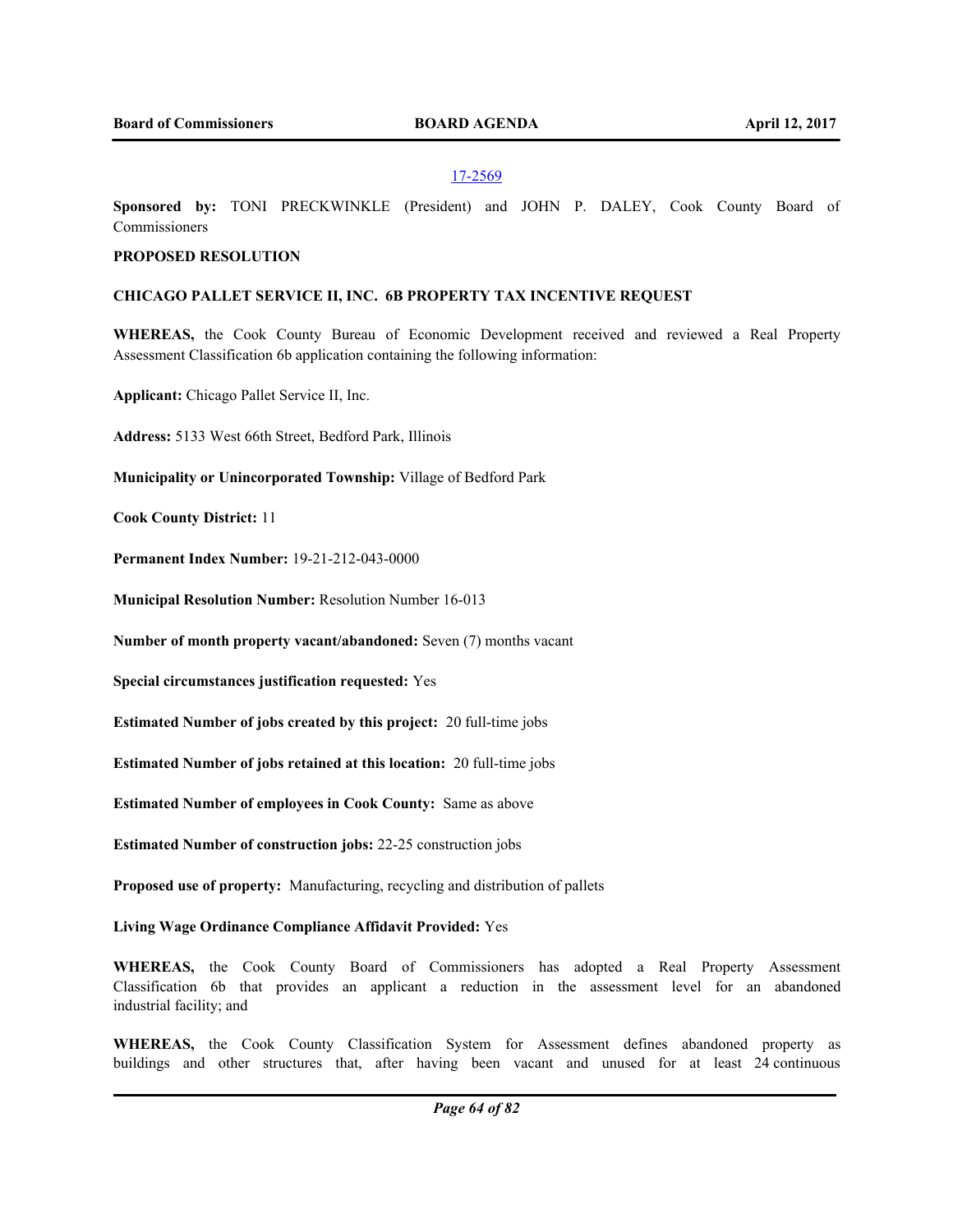months, have been purchased for value by a purchaser in whom the seller has no direct financial interest; and

**WHEREAS,** in the instance where the property does not meet the definition of abandoned property, the municipality or the Board of Commissioners, may determine that special circumstances may exist that justify finding that the property is abandoned for purpose of Class 6b; and

**WHEREAS,** in the case of abandonment of less than 24 months and purchase for value, by a purchaser in whom the seller has no direct financial interest, the County may determine that special circumstances justify finding the property is deemed abandoned; and

**WHEREAS,** Class 6b requires the validation by the County Board of the shortened period of qualifying abandonment in cases where the facility has been abandoned for less than 24 consecutive months upon purchase for value; and

**WHEREAS,** the municipality states the Class 6b is necessary for development to occur on this specific real estate. The municipal resolution cites the qualifications of this property to meet the definition of abandoned with special circumstances; and

**WHEREAS,** industrial real estate is normally assessed at 25% of its market value, qualifying industrial real estate eligible for the Class 6b can receive a significant reduction in the level of assessment from the date that new construction or rehabilitation has been completed, or in the case of abandoned property from the date of substantial re-occupancy. Properties receiving Class 6b will be assessed at 10% of the market value for 10 years, 15% for the 11th year and 20% in the 12th year; and

**NOW, THEREFORE, BE IT RESOLVED,** by the President and Board of Commissioners of the County of Cook, that the President and Board of Commissioners validate the above-captioned property is deemed abandoned with special circumstances under the Class 6b; and

**BE IT FURTHER RESOLVED,** that the County Clerk is hereby authorized and directed to forward a certified copy of this resolution to the Office of the Cook County Assessor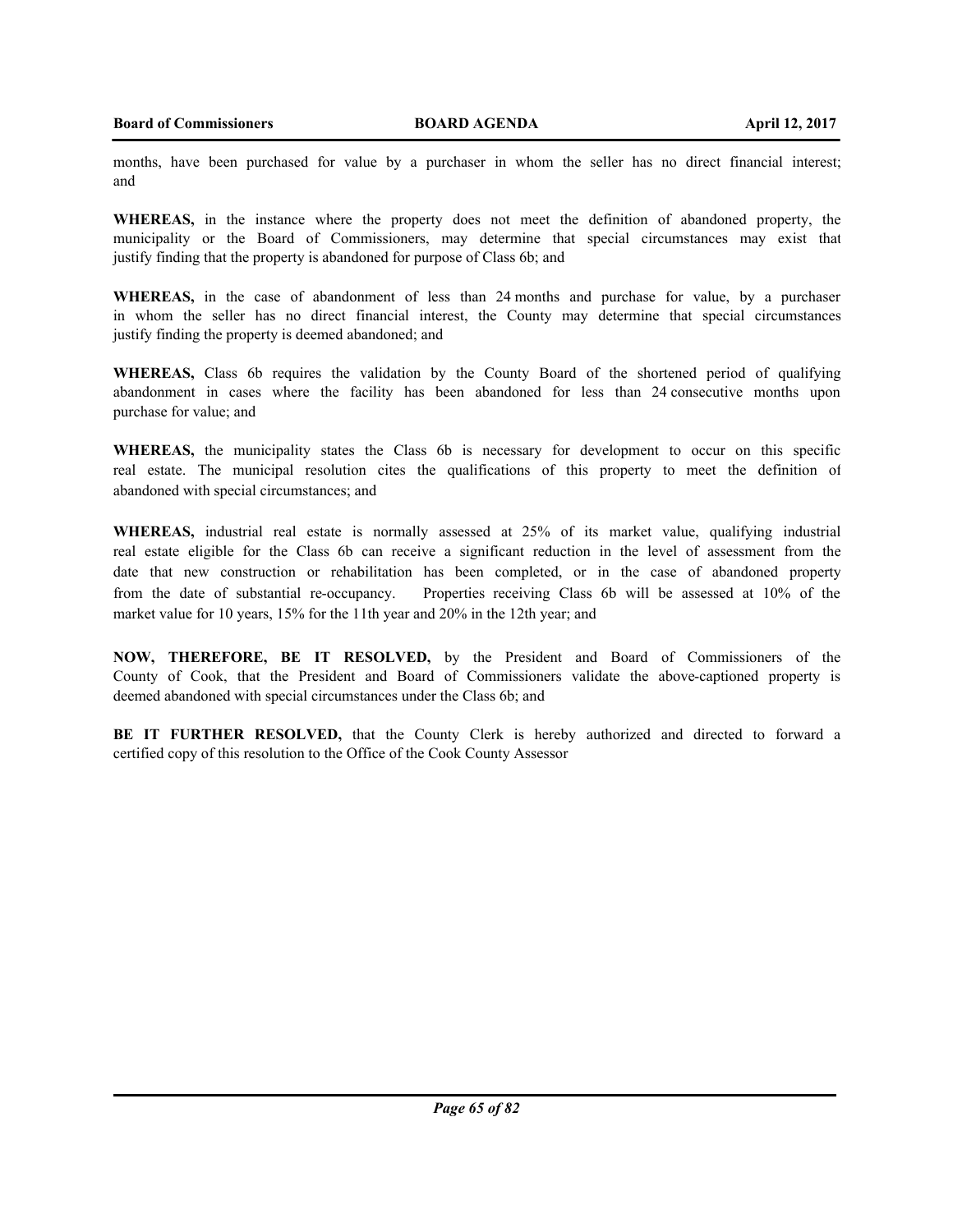## **DEPARTMENT OF HOMELAND SECURITY AND EMERGENCY MANAGEMENT**

## 17-2445

**Presented by:** MARK EDINGBURG, Interim Executive Director, Department of Homeland Security and Emergency Management

### **PROPOSED GRANT AWARD**

**Department:** Department of Homeland Security and Emergency Management

**Grantee:** Department of Homeland Security and Emergency Management

**Grantor:** Illinois Emergency Management Agency

**Request:** Authorization to accept grant

**Purpose:** The Urban Area Security Initiative (UASI) 2016 grant funds are allocated for critical homeland security and emergency management activities in the Cook County urban area.

**Grant Amount:** \$21,109,724.38

**Grant Period:** 9/1/2016 - 7/31/2019

**Fiscal Impact:** None

**Accounts:** N/A

#### **Concurrences:**

Budget and Management Services has received all requisite documents, and determined the fiscal impact on Cook County, if any

**Summary:** The UASI 2016 grant program funds the majority of the work of the Department of Homeland Security and Emergency Management. It also funds initiatives of the Cook County's Sheriff's Office, the Forest Preserve District of Cook County, and a variety of other countywide emergency management initiatives. The UASI program addresses the unique risk-driven and capabilities-based planning, organization, equipment, training, and exercise needs of high-threat, high-density Urban Areas, including Cook County, based on the capability targets identified during the THIRA process and associated assessment efforts; and assists them in building an enhanced and sustainable capacity to prevent, protect against, mitigate, respond to, and recover from acts of terrorism.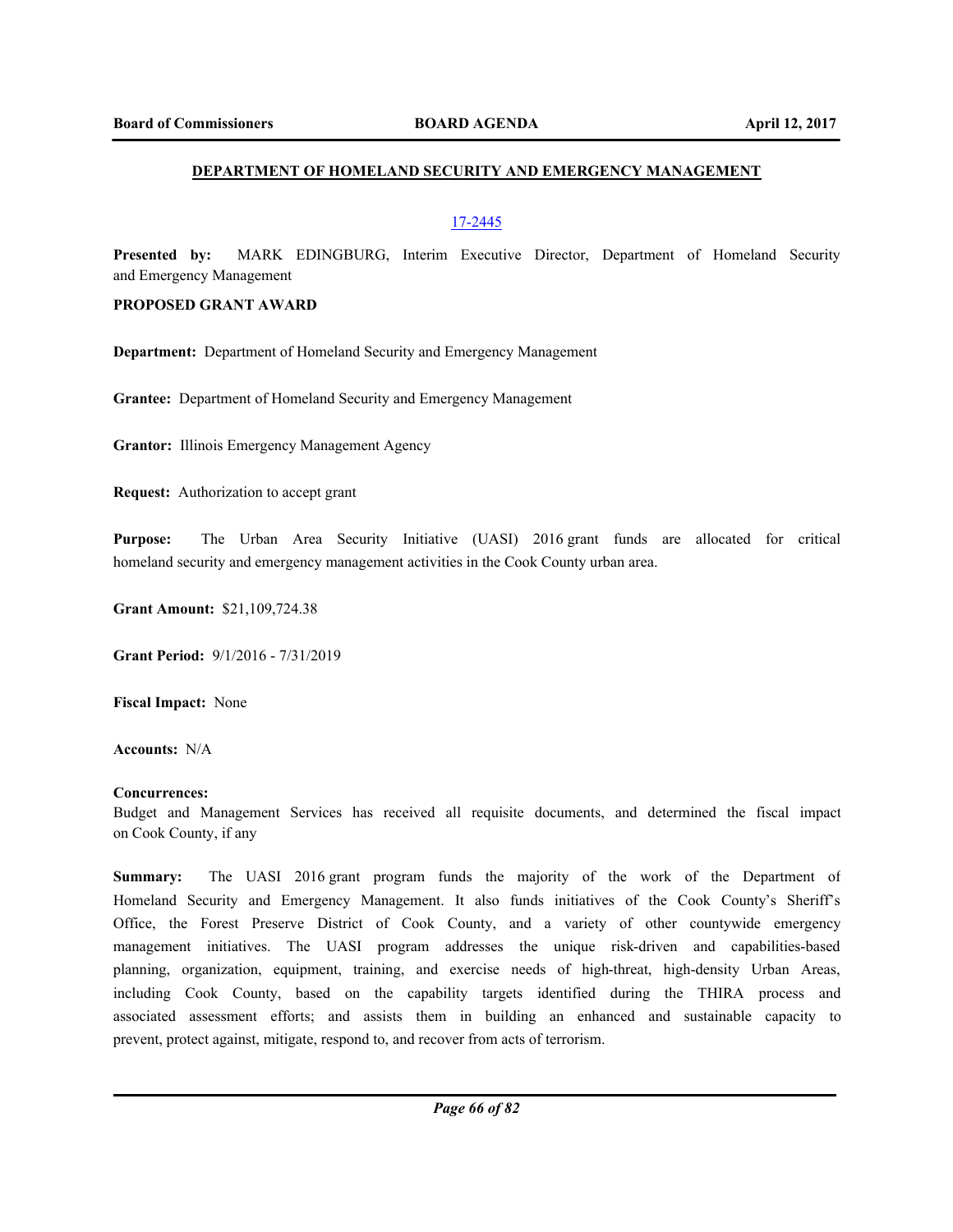**Presented by:** MARK EDINGBURG, Interim Executive Director, Department of Homeland Security and Emergency Management

# **PROPOSED TRANSFER OF FUNDS**

**Department:** Department of Homeland Security and Emergency Management

**Request:** Transfer of Funds

**Reason:** This Transfer of Funds is requested due to insufficient funding to support critical DHSEM programs. Review and reconciliation of grant finances resulted in need to realign funding sources for expenditures that were ineligible to be funded through specific grant programs.

**From Account(s):** 499-814 Appropriation Adjustments, \$1,589,801.00

**To Account(s):** 265-110 Salary/Wages of Regular Employees, \$533,988.00, 265-228 Delivery Services, \$187.00, 265-235 Contract Maintenance Service, \$173,286.00, 265-260 Professional Services, \$499,410.00, 265-333 Institutional Supplies, \$282,272.00, 265-350 Office Supplies, \$100,658.00

### **Total Amount of Transfer:** \$1,589,801.00

**On what date did it become apparent that the receiving account would require an infusion of funds in order to meet current obligations? What was the balance in the account on that date, and what was the balance 30 days prior to that date?**

The awareness date was 11/30/2016.

Salary/Wages of Regular Employees account balance as of awareness date 11/30/2016 was \$248,077.00 The account balance 30 days prior was \$494,792.00

Delivery Services account balance as of awareness date 11/30/2016 was \$224.00 The account balance 30 days prior was \$422.00

Contract Maintenance Service account balance as of awareness date 11/30/2016 was \$1,943.00 The account balance 30 days prior was \$2,524.00

Professional Services account balance as of awareness date 11/30/2016 was \$2,475.00 The account balance 30 days prior was \$2,990.00

Institutional Supply account balance as of awareness date 11/30/2016 was \$1,249.00 The account balance 30 days prior was \$1,454.00

Office Supplies account balance as of awareness date 11/30/2016 was \$3,552.00 The account balance 30 days prior was \$15,740.00

# **How was the account used for the source of transferred funds identified? List any other accounts that were also considered (but not used) as the source of the transferred funds.**

Budget and Management Services provided the identified account upon request and justification from the Agency. Per Budget Resolution Section 26, the Final Adopted Appropriation is set at 97% for budgetary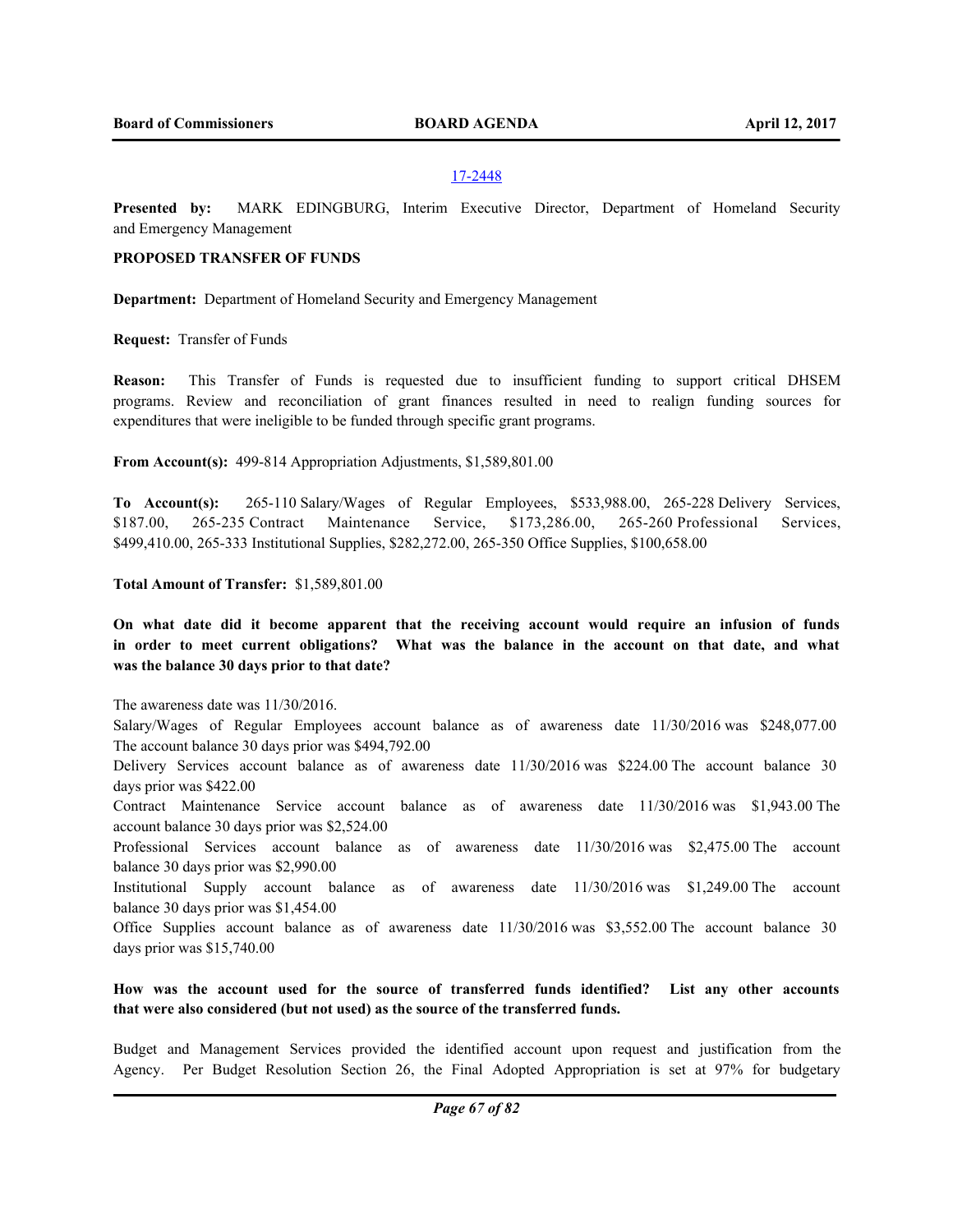## **Board of Commissioners BOARD AGENDA April 12, 2017**

units. The Budget and Management Services Director establishes quarterly allotments of non-personnel spending and has the discretion to transfer a portion of the holdback upon justification. There were no other available accounts to facilitate this transfer.

**Identify any projects, purchases, programs, contracts, or other obligations that will be deferred, delayed, or canceled as a result of the reduction in available spending authority that will result in the account that funds are transferred from.**

None.

**If the answer to the above question is "none" then please explain why this account was originally budgeted in a manner that caused an unobligated surplus to develop at this point in the fiscal year.**

The funding identified is a transfer of a portion of the holdback established at the beginning of the year. This holdback is an authorized allotment schedule adjustment per Section 26 of the Budget Resolution.

# **BUREAU OF HUMAN RESOURCES**

# 17-2407

**Presented by:** VELISHA HADDOX, Chief, Bureau of Human Resources

# **REPORT**

**Department:** Bureau of Human Resources

**Report Title:** HR Bi-weekly Activity Report

**Report Period:** Pay Period 4 and Pay Period 5

**Summary:** Pay Period 4 covers the two (2) week pay period beginning 2/5/2017 and ending 2/18/2017. Pay Period 5 covers the two (2) week pay period beginning 2/19/2017 and ending 3/4/2017.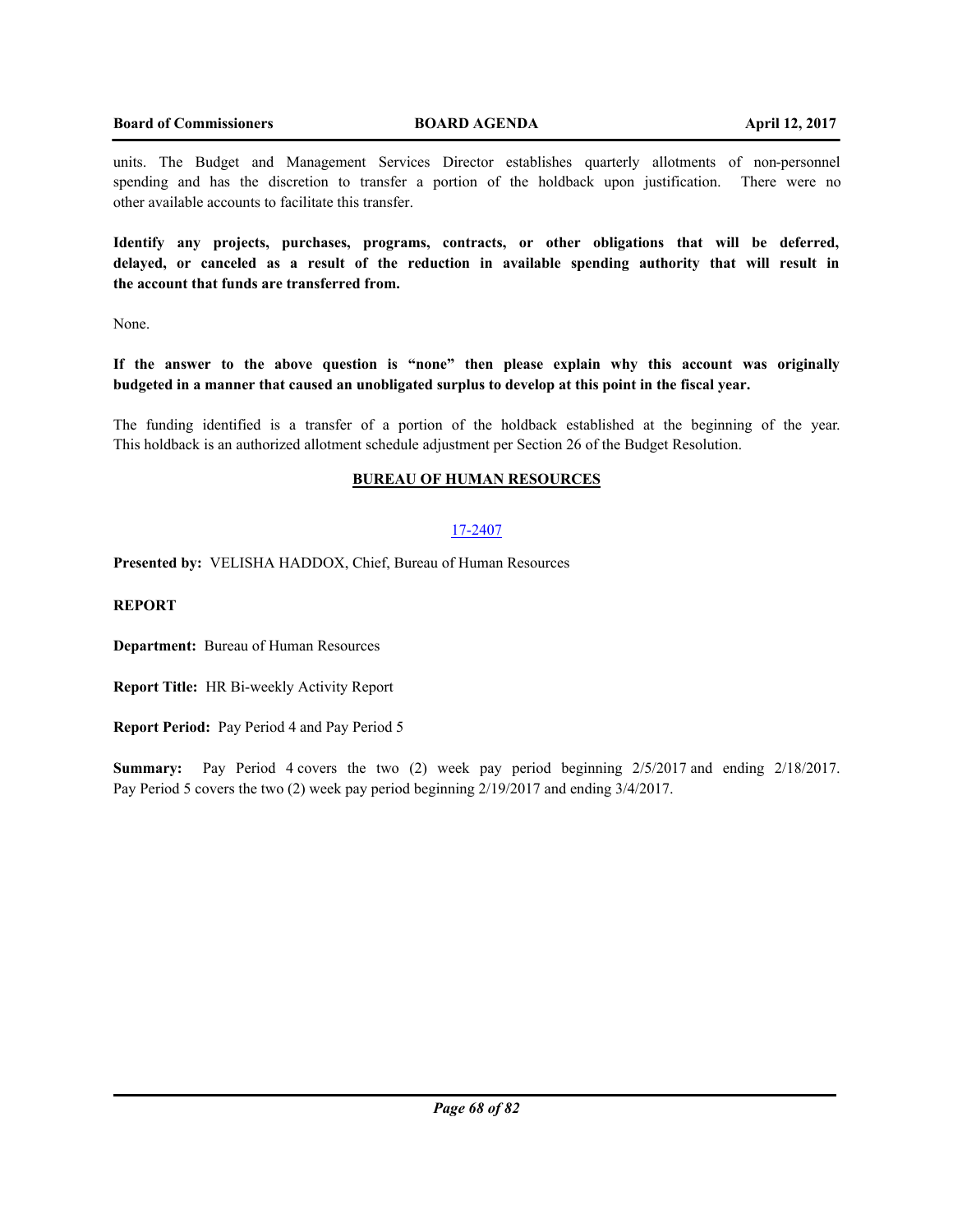# **BUREAU OF TECHNOLOGY CHIEF INFORMATION OFFICER**

### 17-2217

**Presented by:** SIMONA ROLLINSON, Chief Information Officer, Bureau of Technology

### **PROPOSED CONTRACT AMENDMENT (TECHNOLOGY)**

**Department(s):** Bureau of Technology

**Vendor:** CDW Government LLC, Vernon Hills, Illinois

**Request:** Authorization for the Chief Procurement Officer to extend and increase contract

**Good(s) or Service(s):** Countywide software and network equipment

**Original Contract Period:** 5/15/2013 - 5/14/2016

**Proposed Contract Extension Period:** 5/15/2017 - 5/14/2018

**Total Current Contract Amount Authority:** \$61,665,500.00

**Original Approval (Board or Procurement):** 5/8/2013, \$28,165,500.00, 5/15/2013 - 5/14/2016

**Previous Board Increase(s) or Extension(s):** 4/29/2015, \$14,000,000.00; 5/11/2016 \$19,500,000.00, on 5/15/2016-5/14/2017

### **Previous Chief Procurement Officer Increase(s) or Extension(s):** N/A

**This Increase Requested:** \$17,000,000.00

**Potential Fiscal Impact:** FY 2017 \$17,000,000.00

**Accounts:** Countywide, accounts 388/Computer Operation Supplies, 579/Computer Equipment, 441/Maintenance and Repair of Data Processing Equipment and Software

**Contract Number(s):** 13-28-026

#### **Concurrences:**

The vendor has met the Minority- and Women- owned Business Enterprise Ordinance via direct participation.

The Chief Procurement Officer concurs.

N/A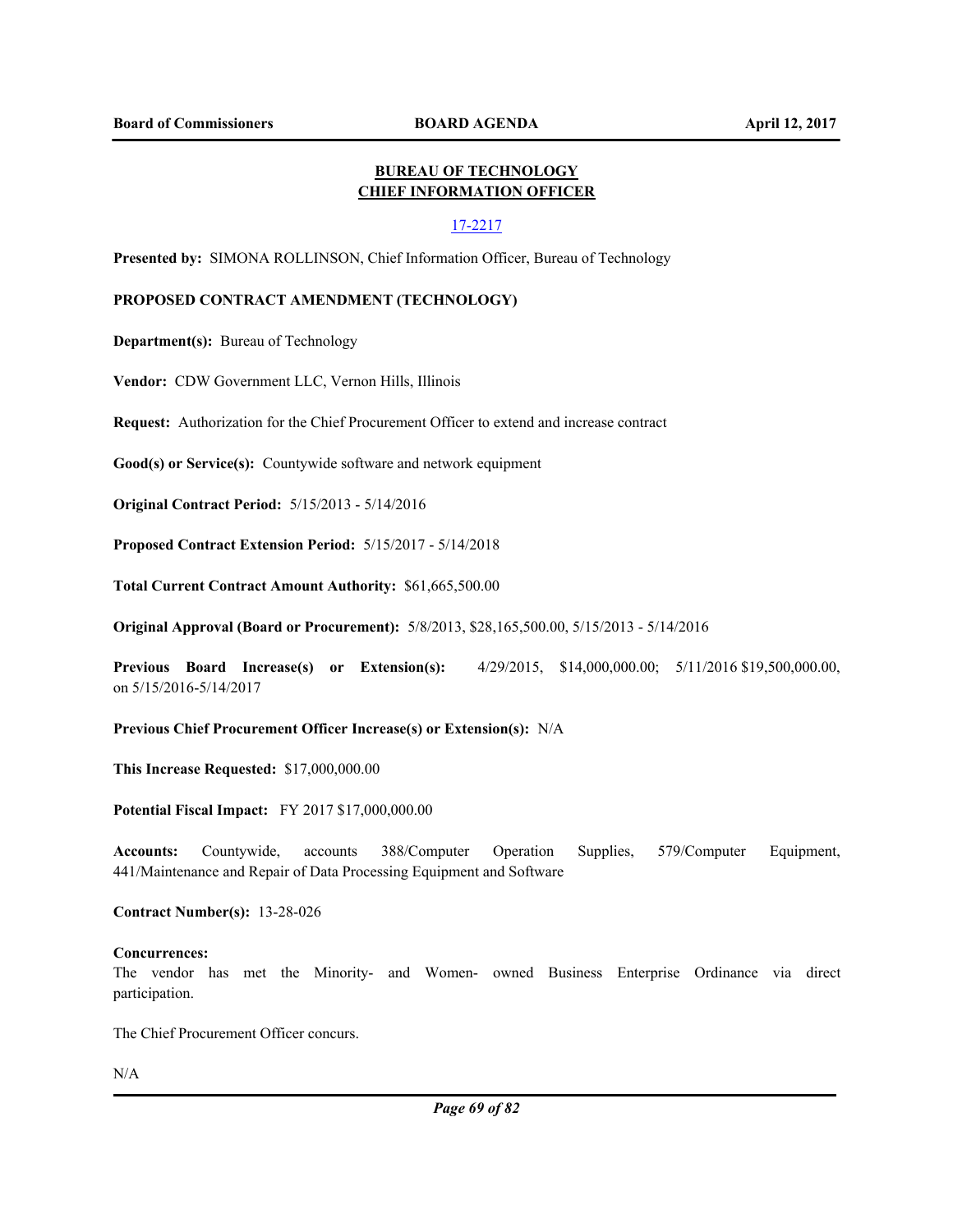**Summary:** In 2013, Cook County leveraged pricing discounts available to volume purchasers by aggregating its technology needs with the City of Chicago. A joint City-County RFP was issued and representatives from both government entities recommended that CDW Government LLC be awarded. The contract allows County elected official IT departments to procure necessary software and equipment through an online ordering system.

This Board subsequently approved a contract increase in 2015 to facilitate grant-funded purchases by the Department of Homeland Security, and additional purchases for other offices under the President and separately elected officials. The Board next approved an increase and first of two (2) renewal options available in the contract to allow County agencies to continue to procure necessary software and equipment in 2016. Both contract increases were accompanied by corresponding amendments to reduce the mark-up cost for any newly added software items.

The Bureau of Technology now requests the second of two (2) renewal option for one-year and increase to the contract in order to sustain County IT requirements for all elected official IT departments while an ongoing replacement RFP process is completed.

This contract was awarded through a competitive Request for Proposal (RFP) process in accordance with the Cook County Procurement Code. CDW Government was awarded based on established evaluation criteria.

# 17-2561

**Presented by:** SIMONA ROLLINSON, Chief Information Officer, Bureau of Technology

# **REPORT**

**Department:** Bureau of Technology

**Report Title:** Quarterly Progress Report on the Creation of the Automated Criminal Justice System

**Report Period:** 1st Quarter of 2017

**Summary:** Pursuant to Resolution 13-2002, the CIO shall update the Board of Commissioners via the Technology Committee on progress being made towards achieving the goal of an integrated, automated Cook County Criminal Justice System.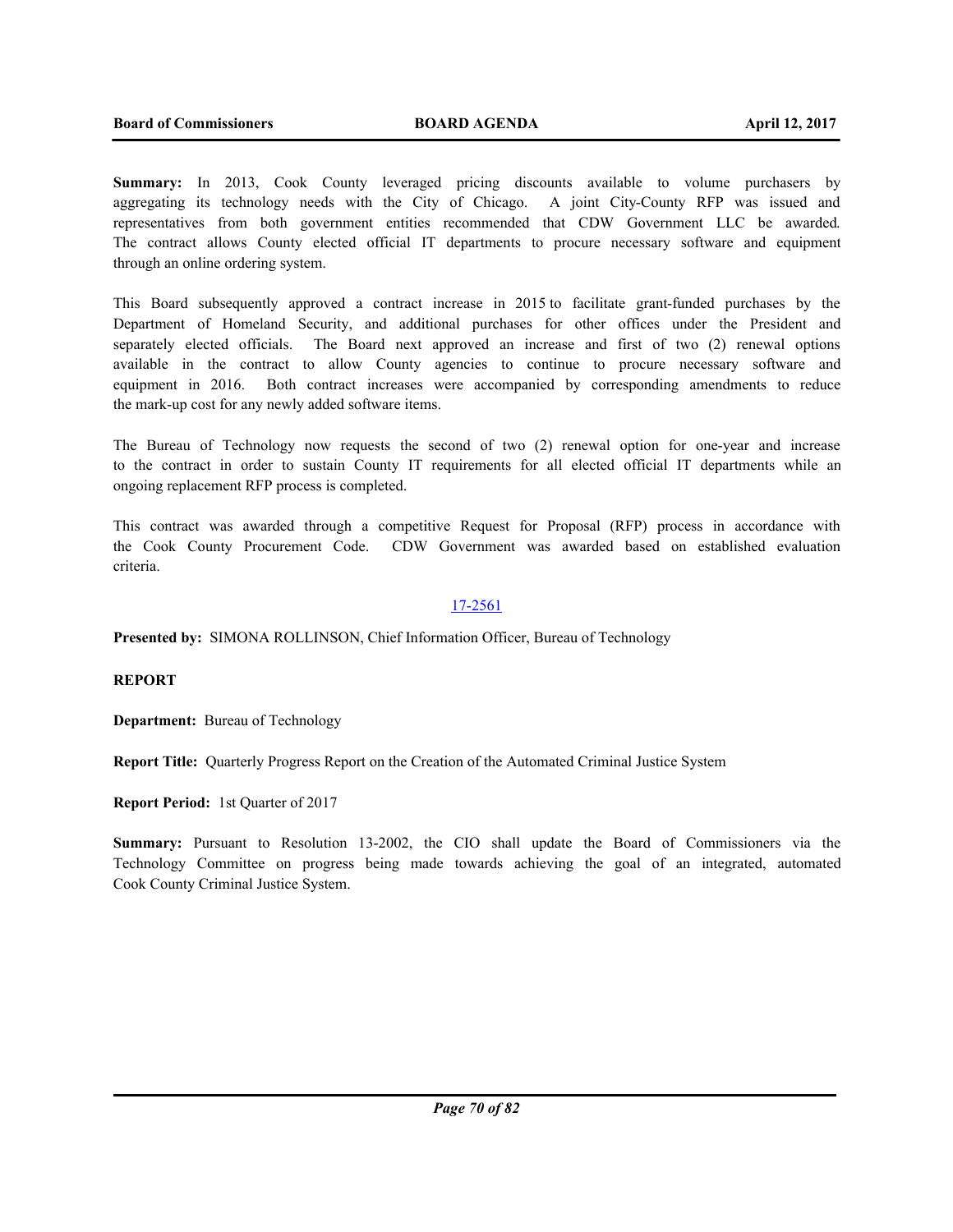**Presented by:** SIMONA ROLLINSON, Chief Information Officer, Bureau of Technology

# **PROPOSED CONTRACT (TECHNOLOGY)**

**Department(s):** Bureau of Technology

**Vendor:** System Solutions, Inc., Northbrook, Illinois

**Request:** Authorization for the Chief Procurement Officer to enter into and execute contract

**Good(s) or Service(s):** Computer Hardware Maintenance

**Contract Value:** \$1,389,964.25

**Contract period:** 7/1/2017 - 6/30/2019 with two (2) one-year renewal options

**Potential Fiscal Year Budget Impact:** FY 2017 \$694,982.12, FY 2018 \$694,982.13

**Accounts:** 499-441

**Contract Number(s):** 1653-15530

### **Concurrence(s):**

The vendor has met the Minority- and Women- owned Business Enterprise Ordinance via direct participation and full WBE waiver.

The Chief Procurement Officer concurs.

**Summary:** The Bureau of Technology requests authorization for Chief Procurement Officer to enter into and execute a contract with Systems Solutions, Inc. for Computer Hardware Maintenance for all Cook County departments and offices.

Competitive bidding procedures were followed in accordance with the Cook County Procurement Code. Systems Solutions, Inc. was the lowest, responsive and responsible bidder.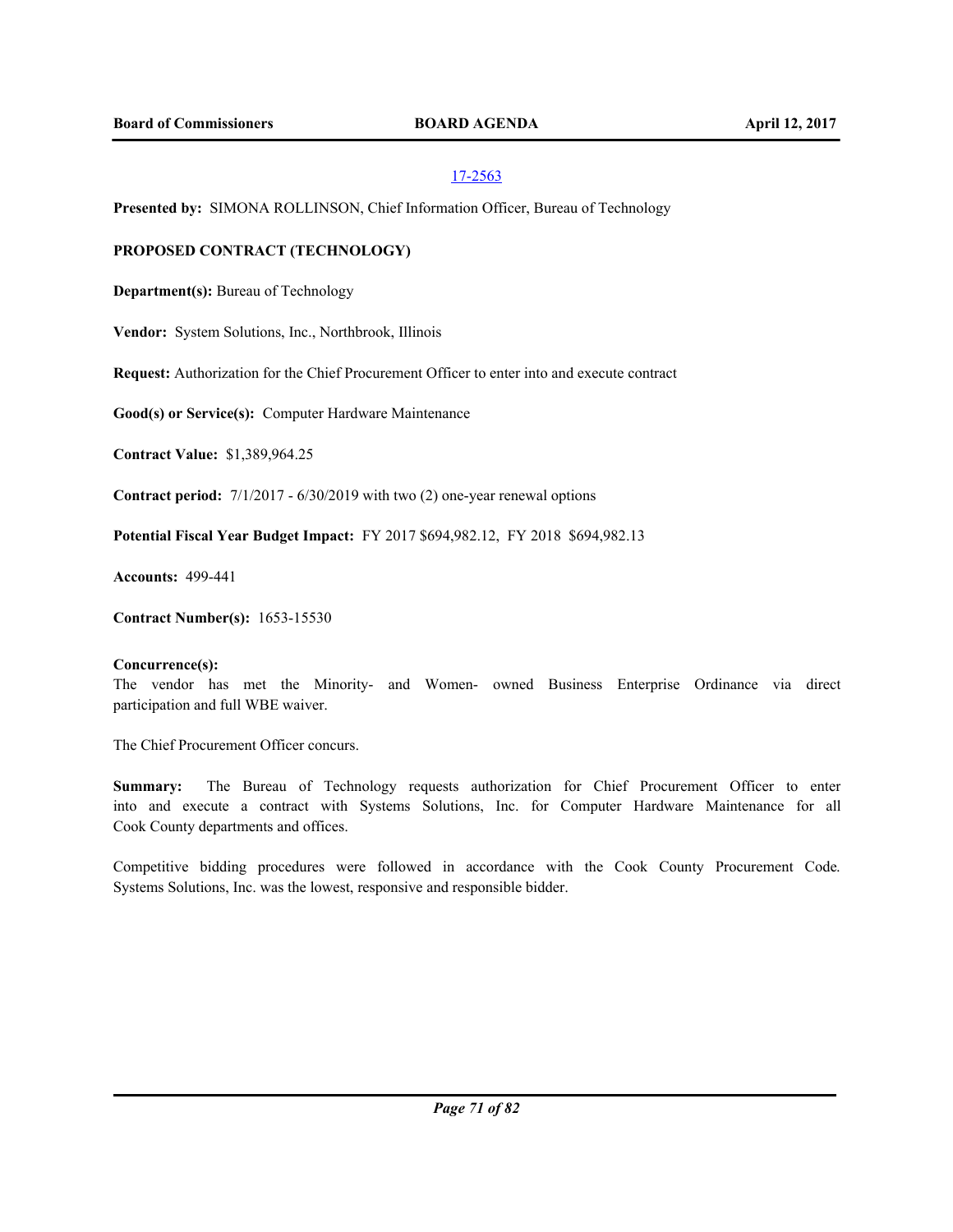**Presented by:** SIMONA ROLLINSON, Chief Information Officer, Bureau of Technology

### **PROPOSED CONTRACT AMENDMENT (TECHNOLOGY)**

**Department(s):** Bureau of Technology

**Vendor:** Bomgar Corporation, Ridgeland, Mississippi

**Request:** Authorization for the Chief Procurement Officer to renew and increase contract

**Good(s) or Service(s):** Secure remote desktop software maintenance and support

**Original Contract Period:** 12/31/2015 - 12/30/2016, with four (4), one (1) year renewal options

**Proposed Contract Extension Period:** 12/31/2016 - 12/30/2017

**Total Current Contract Amount Authority:** \$139,235.00

**Original Approval (Board or Procurement):** 12/31/2015

**Previous Board Increase(s) or Extension(s):** N/A

**Previous Chief Procurement Officer Increase(s) or Extension(s):** N/A

**This Increase Requested:** \$19,499.00

**Potential Fiscal Impact:** FY 2017, \$19,499.00

**Accounts:** 11000.1009.13485.540137.00000.00000

**Contract Number(s):** 1514-14655

#### **Concurrences:**

The contract-specific goal set on this contract was zero.

The Chief Procurement Officer concurs.

**Summary:** This first of four (4), one (1) year renewal options will allow the Bureau of Technology to continue to receive maintenance support on the County's secure remote desktop support application.

This contract was awarded as a Sole Source procurement pursuant to Section 34-139 of the Cook County Procurement Code.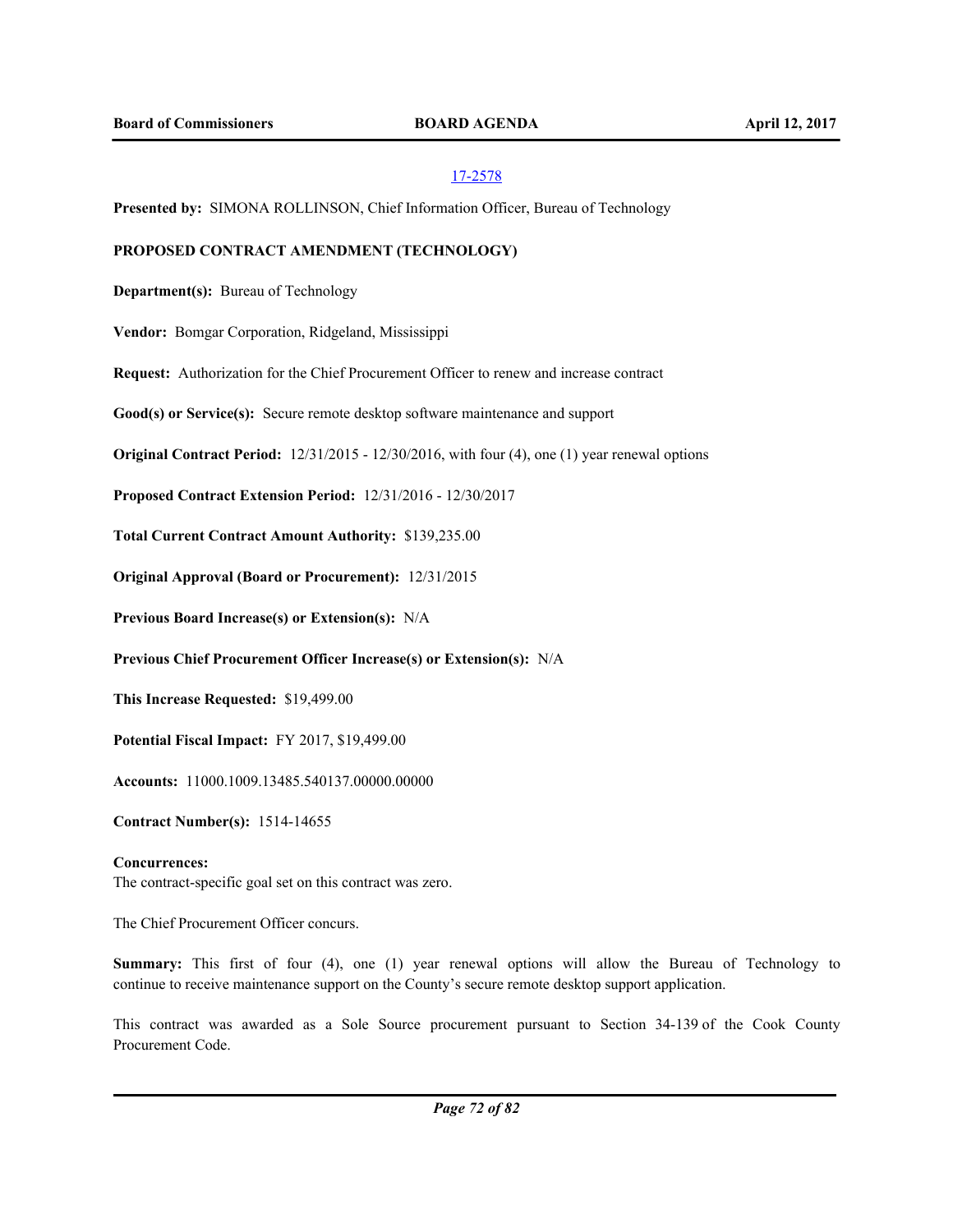## **OFFICE OF THE ASSESSOR**

### 17-2487

**Presented by:** JOSEPH BERRIOS, Cook County Assessor

### **PROPOSED CONTRACT AMENDMENT**

**Department(s):** Cook County Assessor's Office, Revenue Department, Sheriff's Office, and Budget Department

**Vendor:** LexisNexis, a Division of RELX, Inc. & Lexis Nexis Risk Solutions Florida, Inc., Miamisburg, Ohio

**Request:** Authorization for the Chief Procurement Officer to renew and increase contract

**Good(s) or Service(s):** Online Legal Research Services

**Original Contract Period:** 4/1/2013 - 3/31/2016 with two (2) one-year renewal options

**Proposed Contract Period Extension:** 4/1/2017 - 3/31/2018

**Total Current Contract Amount Authority:** \$4,863,392.00

**Original Approval (Board or Procurement):** 3/20/2013, \$1,587,600.00

**Previous Board Increase(s) or Extension(s):** 10/23/2013 - \$1,300,000.00; 4/1/2015 - \$600,000.00; 2/10/2016 - \$1,237,000.00, 4/1/2016 - 3/31/2017

**Previous Chief Procurement Officer Increase(s) or Extension(s):** 2/9/2015, \$138,792.00

**This Increase Requested:** \$1,254,000.00

**Potential Fiscal Impact:** FY2017 \$836,267.00, FY2018 \$417,733.00

**Accounts:** 588-260 Professional Services: \$600,000.00; 007-353 Data Services: \$10,000.00; 231-353 Data Services: \$90,000.00; 499-353 Data Services: \$554,000.00

**Contract Number(s):** 12-23-241

#### **Concurrences:**

The vendor has met the Minority- and Women- owned Business Enterprise Ordinance via full MBE/WBE waiver.

The Chief Procurement Officer concurs.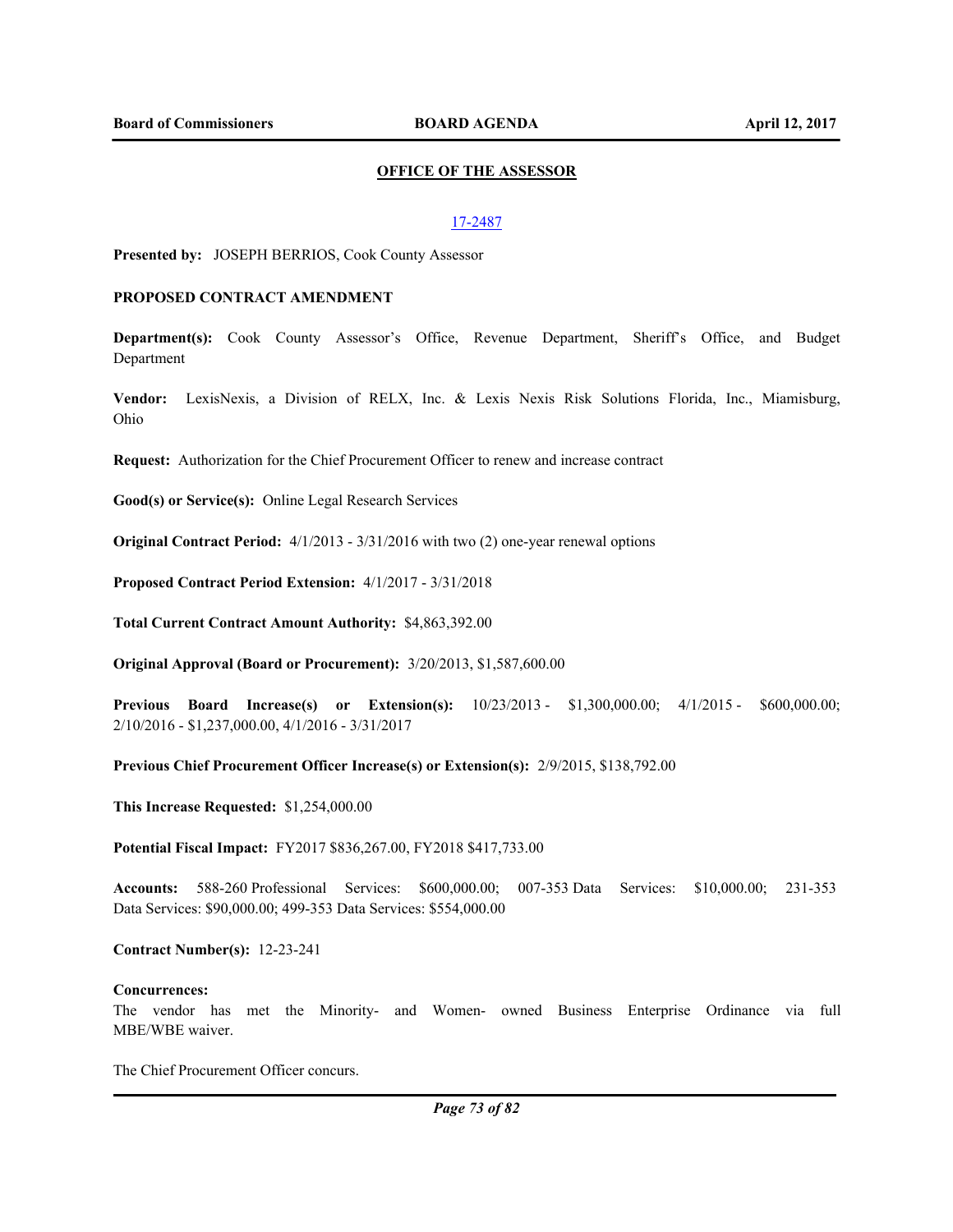**Summary:** This increase is the second of two, one (1) year renewal options which will allow the Assessor's Office, Revenue Department, Sheriff's Office, and Budget Department to continue using the Online Research Services for these county departments.

This contract was awarded through the Request for Proposals (RFP) process in accordance with the Cook County Procurement Code. LexisNexis was awarded based on established evaluation criteria.

## **OFFICE OF THE CHIEF JUDGE JUVENILE PROBATION AND COURT SERVICES**

## 17-2012

**Presented by:** TIMOTHY C. EVANS, Chief Judge, Circuit Court of Cook County

## **PROPOSED CONTRACT AMENDMENT**

**Department(s):** Juvenile Probation and Court Services Department, Circuit Court of Cook County

**Vendor:** Heartland Human Care Services, Inc.. Chicago, Illinois

**Request:** Authorization for the Chief Procurement Officer to extend and increase contract

**Good(s) or Service(s):** Detention Reduction Project

**Original Contract Period:** 2/1/2013 - 11/30/2013

**Proposed Contract Period Extension:** 4/1/2017 - 3/31/2018

**Total Current Contract Amount Authority:** \$5,250,000.00

**Original Approval (Board or Procurement):** 2/5/2013, \$1,500,000.00

**Previous Board Increase(s) or Extension(s):** 3/12/2014, \$1,500,000.00, 4/1/2014 - 3/31/2015; 3/11/2015, \$1,500,000.00, 4/1/2015 - 3/31/2016; 3/23/2016, \$750,000.00, 4/1/2016 - 3/31/2017

**Previous Chief Procurement Officer Increase(s) or Extension(s):** 3/17/2014, 12/1/2013 - 3/31/2014

**This Increase Requested:** \$650,167.00

**Potential Fiscal Impact:** FY 2017 \$222,112.00, FY 2018 \$428,055.00

**Accounts:** 326-298, 1326-521313 Special or Cooperative Programs

**Contract Number(s):** 13-50-025

**Concurrences:**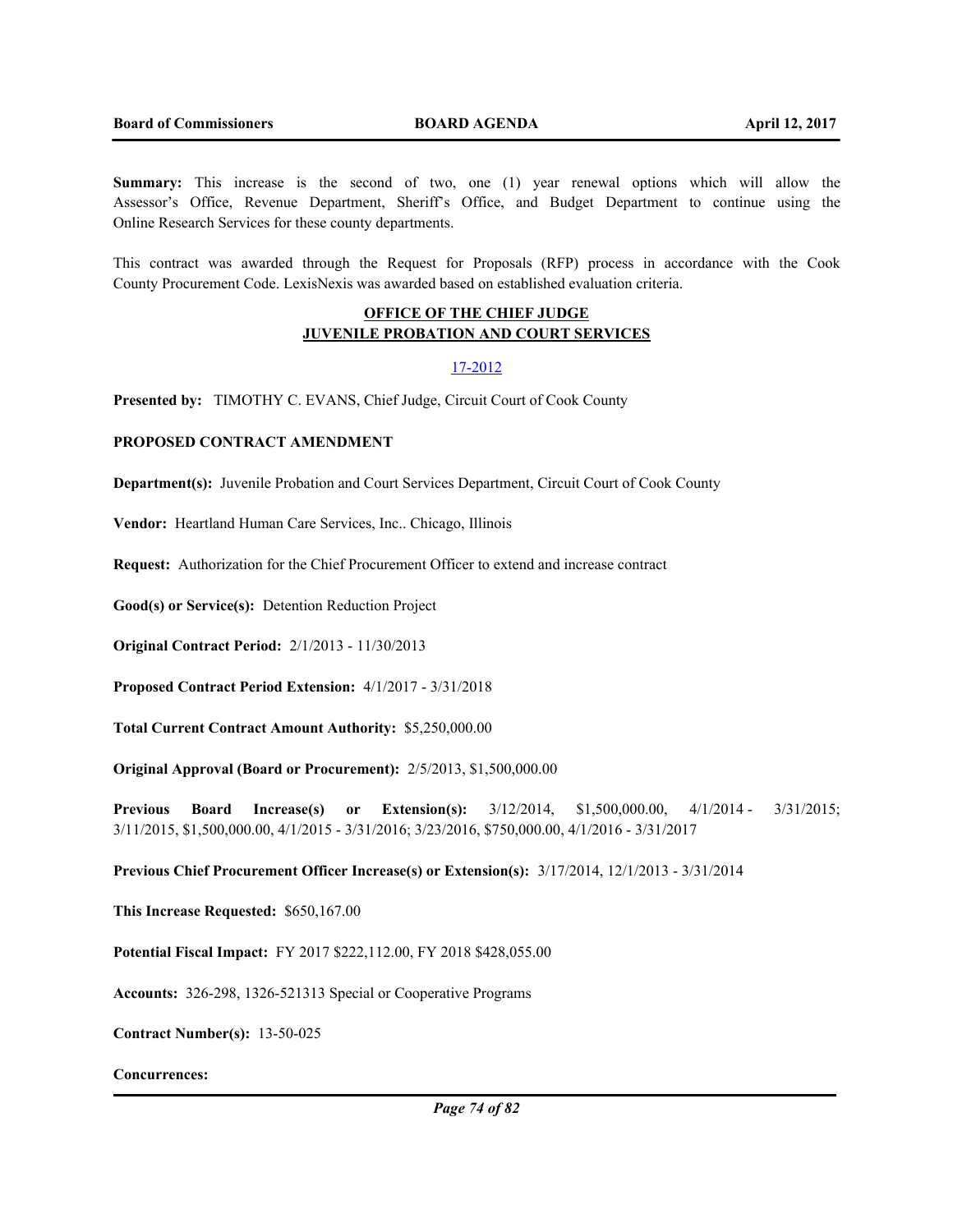The vendor has met the Minority- and Women-owned Business Enterprise Ordinance via full MBE/WBE waiver.

The Chief Procurement Officer concurs.

**Summary:** On 2/5/2013, the Cook County Board of Commissioners approved a ten-month contract with Heartland Human Care Services, Inc. to manage the Cook County Juvenile Detention Reduction Project (DRP) to serve court-involved, moderate and high-risk youth in jeopardy of imminent referral to the Juvenile Temporary Detention Center due to non-compliance with court orders.

The DRP augments the court's nationally recognized Juvenile Detention Alternatives Initiative which is a continuum of community-based services that judges and probation officers may use to divert at-risk minors from detention. Both the Initiative and the DRP programs allow minors to remain in their communities and engage in pro-social interventions. The DRP currently provides services to youth living in targeted Chicago communities. The contract provides a wide range of interventions and mentoring, including educational, therapeutic and recreational programming, which responds to the needs of the juveniles who are referred to participate in this project. Heartland partners with 13 faith-based and other community based-agencies to facilitate direct access to services and care. Since the beginning of the project, more than 3,750 referrals have been processed for DRP services.

This contract was renewed with the approval of the Cook County Board in 2014, 2015 and 2016. This extension is requested while a Request for Proposal (RFP) is re-issued to continue DRP.

This is a Sole Source Contract pursuant to Section 34-139 of the Cook County Procurement Code.

## **OFFICE OF THE CHIEF JUDGE JUVENILE TEMPORARY DETENTION CENTER**

#### 17-2204

**Presented by:** TIMOTHY C. EVANS, Chief Judge, Circuit Court of Cook County

### **PROPOSED CONTRACT**

**Department(s):** Juvenile Temporary Detention Center, Circuit Court of Cook County

Vendor: : Cristina Foods, Inc., Chicago, Illinois

**Request:** Authorization for the Chief Procurement Officer to enter into and execute

**Good(s) or Service(s):** Fresh Produce

**Contract Value:** \$220,560.00

**Contract period:** 3/22/2017 -2/21/2019 with one (1) one (1) year renewal option

**Potential Fiscal Year Budget Impact:** FY 2017 \$82,710.00, FY 2018 \$110,280.00, FY 2019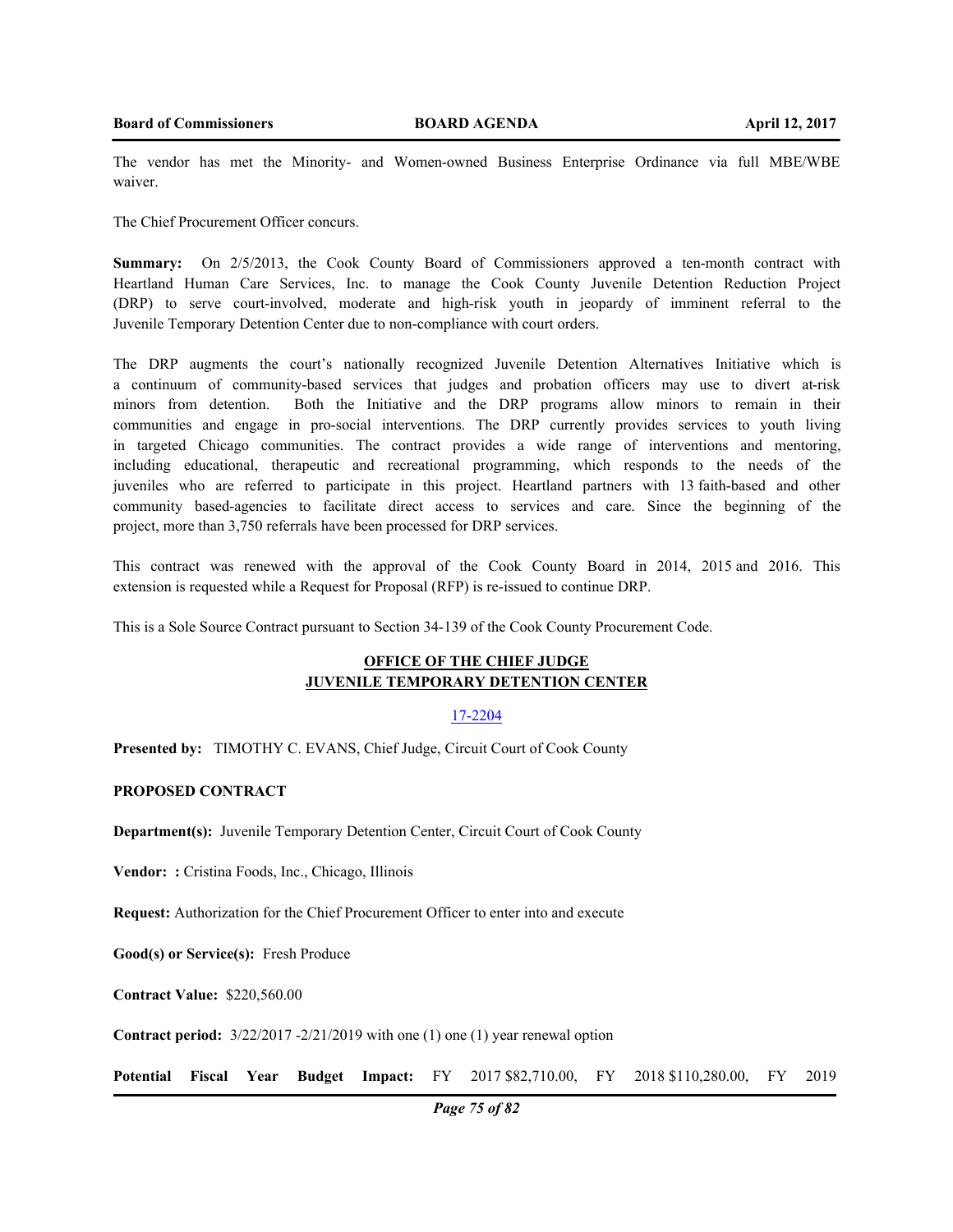**Board of Commissioners BOARD AGENDA April 12, 2017** 

\$27,570.00

**Accounts:** 1440-530010 JTDC Food Supplies)

**Contract Number(s):** 1625-15655

### **Concurrences:**

The vendor has met the Minority- and Women-owned Business Enterprise Ordinance via direct participation

The Chief Procurement Officer concurs.

**Summary:** The proposed contract 1625-15655 will provide fresh produce for residents of the Juvenile Temporary Detention Center.

Competitive bidding procedures were followed in accordance with the Cook County Procurement Code. Cristina foods, Inc. was the lowest, responsive and responsible bidder.

## 17-2521

Presented by: TIMOTHY C. EVANS, Chief Judge, Circuit Court of Cook County

### **PROPOSED CONTRACT**

**Department(s):** Juvenile Temporary Detention Center, Circuit Court of Cook County

**Vendor:** Black Dog Corporation, Chicago, Illinois

**Request:** Authorization for the Chief Procurement Officer to enter into and execute

**Good(s) or Service(s):** Dry and Canned Goods

**Contract Value:** \$3,854,203.34

**Contract period:** 5/1/2017 - 4/30/2019, with one (1), one (1) year renewal option.

**Potential Fiscal Year Budget Impact:** FY 2017: \$1,445,326.00, FY 2018: \$1,927,102.00, FY 2019: \$481,775.34.

**Accounts:** 1440 JTDC - 530010 Food Supplies

**Contract Number(s):** 1625-15681

#### **Concurrences:**

The vendor has met the Minority- and Women-owned Business Enterprise Ordinance via direct participation.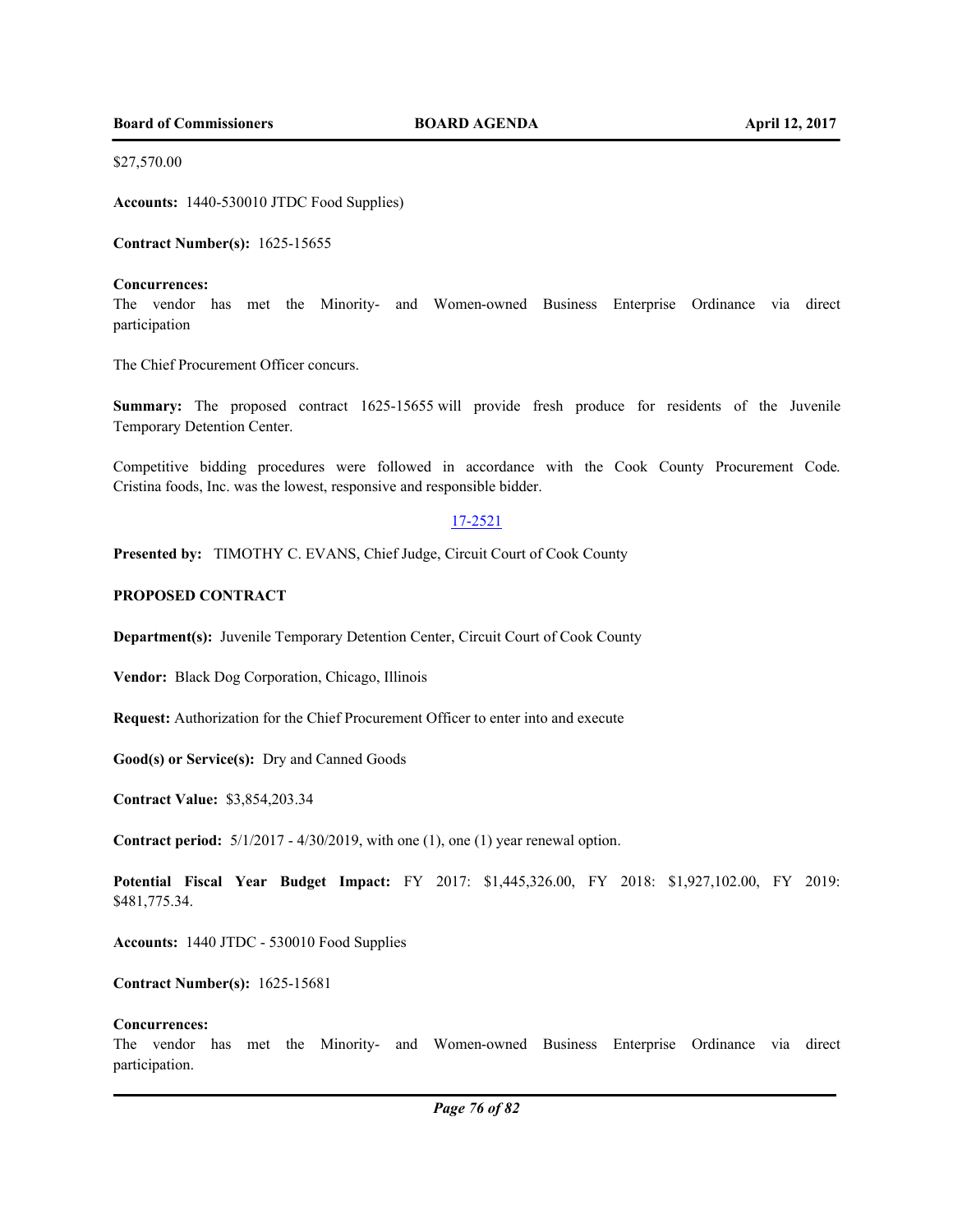The Chief Procurement Officer concurs

**Summary:** The Department of Juvenile Temporary Detention Center requests authorization for the Chief Procurement Officer to enter into and execute a contract with Black Dog Corporation to supply dry and canned goods for residents of the Juvenile Temporary Detention Center.

Competitive bidding procedures were followed in accordance with the Cook County Procurement Code. Black Dog Corporation was the lowest, responsive and responsible bidder.

### **CLERK OF THE CIRCUIT COURT**

#### 17-1939

**Presented by:** DOROTHY BROWN, Clerk of the Circuit Court

### **PROPOSED CONTRACT AMENDMENT**

**Department(s):** Clerk of the Circuit Court

**Vendor:** Trademark Products, Inc., Elk Grove Village, Illinois

**Request:** Authorization for the Chief Procurement Officer to increase and extend contract

**Good(s) or Service(s):** Maintenance and Repair of Electric Sealers and Electric Time Stamps

**Original Contract Period:** 7/1/2013 - 6/30/2015, with two (2), one (1) year renewal options

**Proposed Contract Period Extension:** 7/1/2017 - 12/31/2017

**Total Current Contract Amount Authority:** \$107,700.00

**Original Approval (Board or Procurement):** 6/12/2013, \$30,118.50

**Previous Board Increase(s) or Extension(s):** 5/11/2016, \$13,700.00, 7/1/2016 - 6/30/2017

**Previous Chief Procurement Officer Increase(s) or Extension(s):** 10/22/2014, \$20,381.50, 7/1/2015 - 6/30/2016; 8/25/2015, \$43,500.00

**This Increase Requested:** \$25,000.00

**Potential Fiscal Impact:** FY 2017 \$25,000.00

**Accounts:** 335-440

**Contract Number(s):** 12-84-210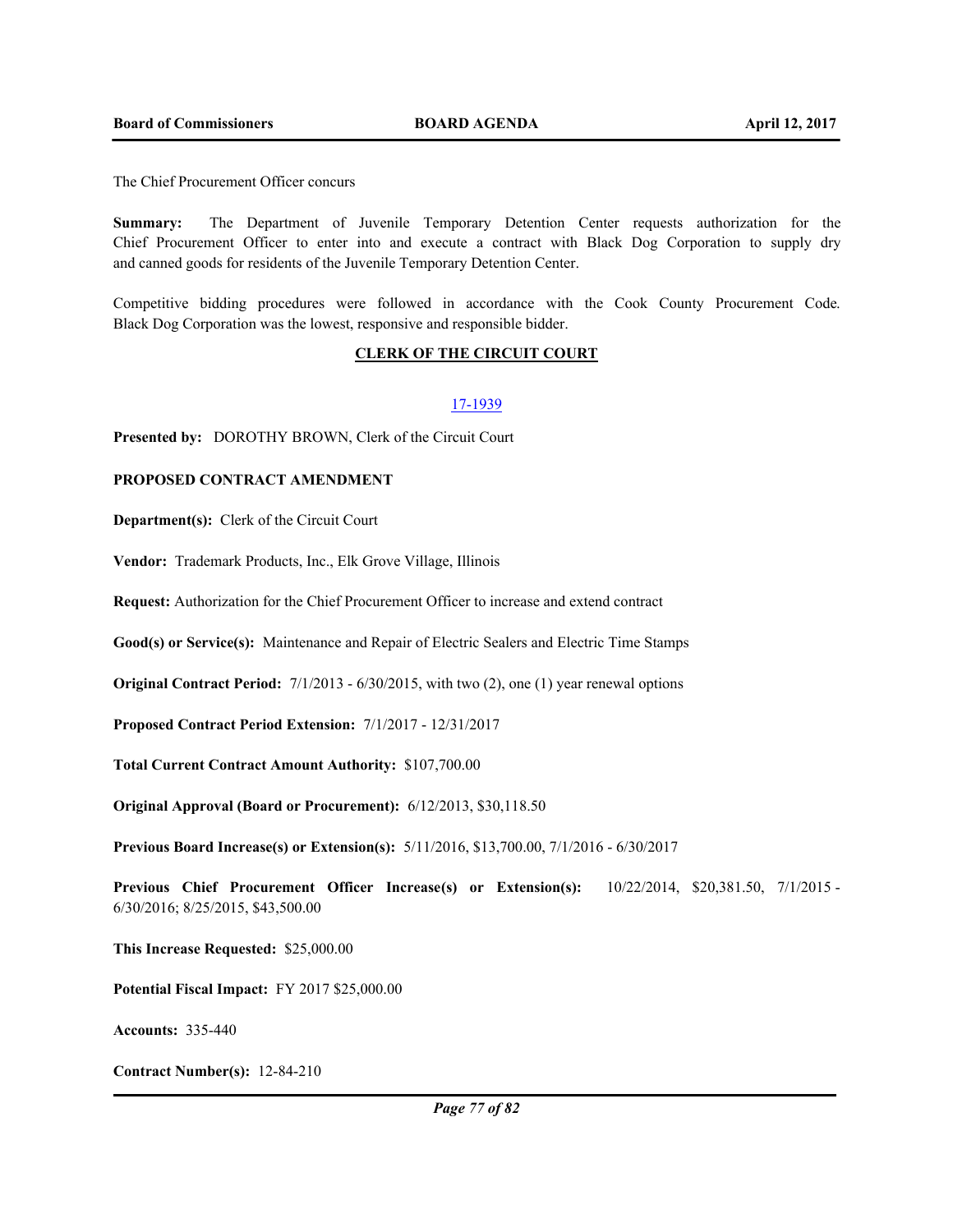## **Concurrences:**

The vendor has met Minority-and Women- owned Business Enterprise Ordinance via full MBE and WBE waiver with indirect participation.

The Chief Procurement Officer concurs.

**Summary:** This increase and extension will ensure electric court seals and time stamps for the Clerk of the Circuit Court are operational. The court seals and time stamps are used on a daily basis to emboss the County seal and time-stamp documents received by the Clerk of the Circuit Court.

The Clerk of the Circuit Court is currently working with the Office of the Chief Procurement Officer is currently working with to complete the competitive bidding process for a new contract.

This contract was awarded through the competitive bidding process in accordance with the Cook County Procurement Code. Trademark Products, Inc. was the lowest, responsive and responsible bidder.

## **PUBLIC DEFENDER**

#### 17-2576

**Presented by:** AMY CAMPANELLI, Public Defender of Cook County

### **PROPOSED CONTRACT AMENDMENT**

**Department(s):** Public Defender

**Vendor:** Safer Foundation, Chicago, Illinois

**Request:** Authorization for the Chief Procurement Officer to renew and increase contract

**Good(s) or Service(s):** Alternative to Detention: Bond Court Backlog Clearance Specialists

**Original Contract Period:** 1/1/2016 - 12/31/2016

**Proposed Contract Period Extension:** 1/1/2017 - 12/31/2017, with one (1), one (1) year renewal option

**Total Current Contract Amount Authority:** \$368,510.00

**Original Approval (Board or Procurement):** 12/16/2015, \$368,510.00

**Previous Board Increase(s) or Extension(s):** N/A

**Previous Chief Procurement Officer Increase(s) or Extension(s):** N/A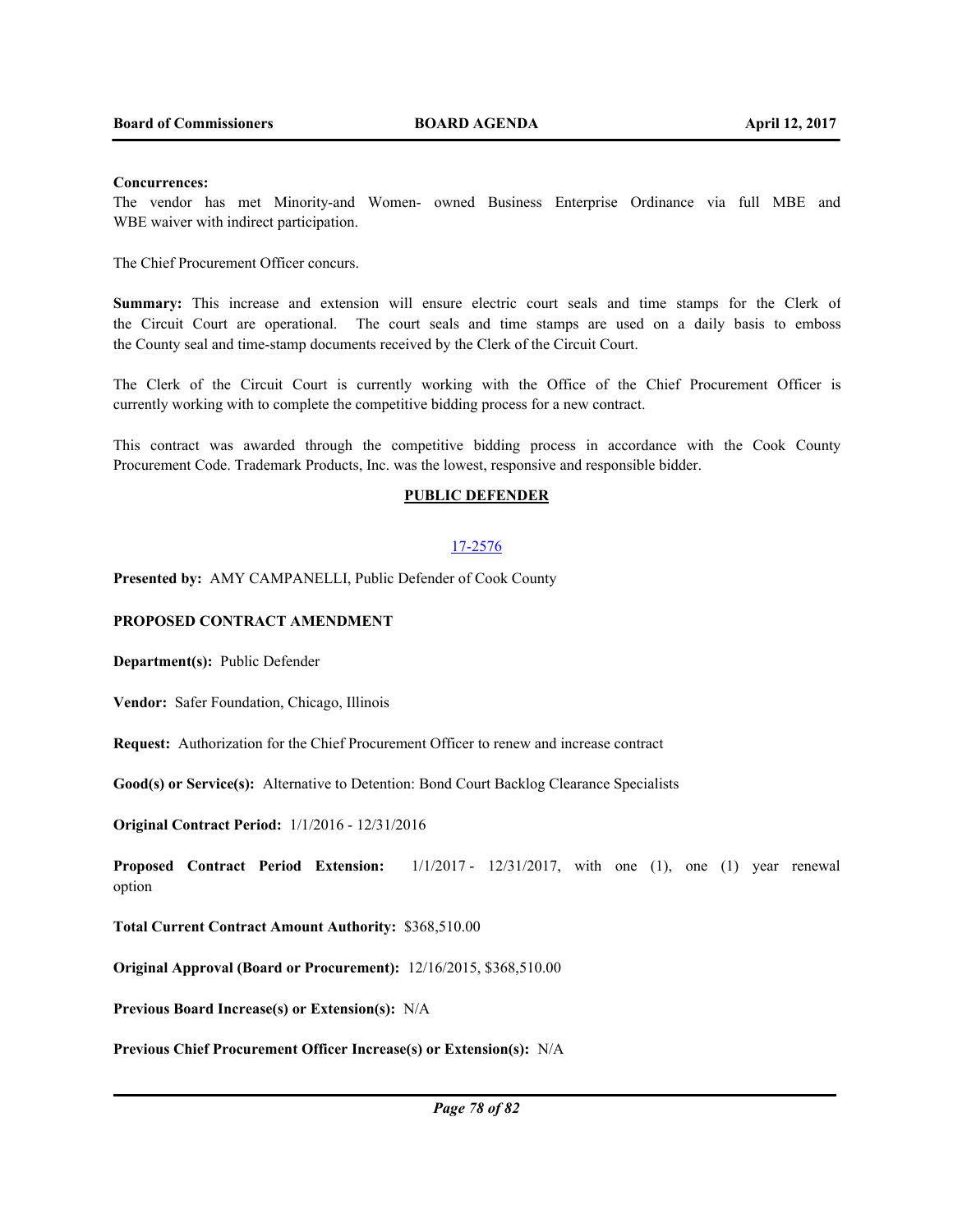**Board of Commissioners BOARD AGENDA April 12, 2017** 

**This Increase Requested:** \$415,000.00

**Potential Fiscal Impact:** FY 2017 \$380,416.63 FY 2018 \$34,583.37

**Accounts:** (499-298): \$80,000.00; (260-298): \$335,000.00

**Contract Number(s):** 1530-15015

#### **Concurrences:**

The contract-specific goal set on this contract was zero.

The Chief Procurement Officer concurs.

**Summary:** In collaboration with the MacArthur Foundation, the Justice Advisory Council, Public Defender Office and The Safer Foundation will continue to provide the services of seven (7) Bond Court Backlog Clearance Specialists to investigate individuals who have low bonds set, but have remained in jail for an extended period of time due to failure to post bond. The Specialists will meet with pre-trial detainees to secure, and verify information, and provide documentation in a detailed report to counsel which will be utilized to assist the court in determining the appropriate terms and conditions of pre-trial release.

This contract was awarded as a Sole Source procurement pursuant to Section 34-139 of the Cook County Procurement Code.

### 17-2694

**Sponsored by:** TONI PRECKWINKLE (President), Cook County Board of Commissioners

#### **PROPOSED RESOLUTION**

#### **ACCEPTANCE OF DONATION TO COOK COUNTY**

**WHEREAS**, the Law Office of Hughes, Socol, Piers, Resnick, Dym, LTD. desires to donate office furniture, specifically 6 conference room tables, chairs, credenzas, and various small tables, with a monetary value of \$6,980.00, to Cook County, for use by the Cook County Public Defender's Office; and

**WHEREAS**, the Law Office of Hughes, Socol, Piers, Resnick, Dym, LTD. has agreed transfer the furniture free and clear of any encumbrances and without any reimbursement or benefit to Hughes, Socol, Piers, Resnick, Dym, LTD; and

**WHEREAS**, the Public Defender's Office intends to use the furniture at various Public Defender office locations;

**NOW, THEREFORE, BE IT RESOLVED**, that the Cook County Board of Commissioners does hereby authorize acceptance of this donation on behalf of the Cook County Public Defender's Office.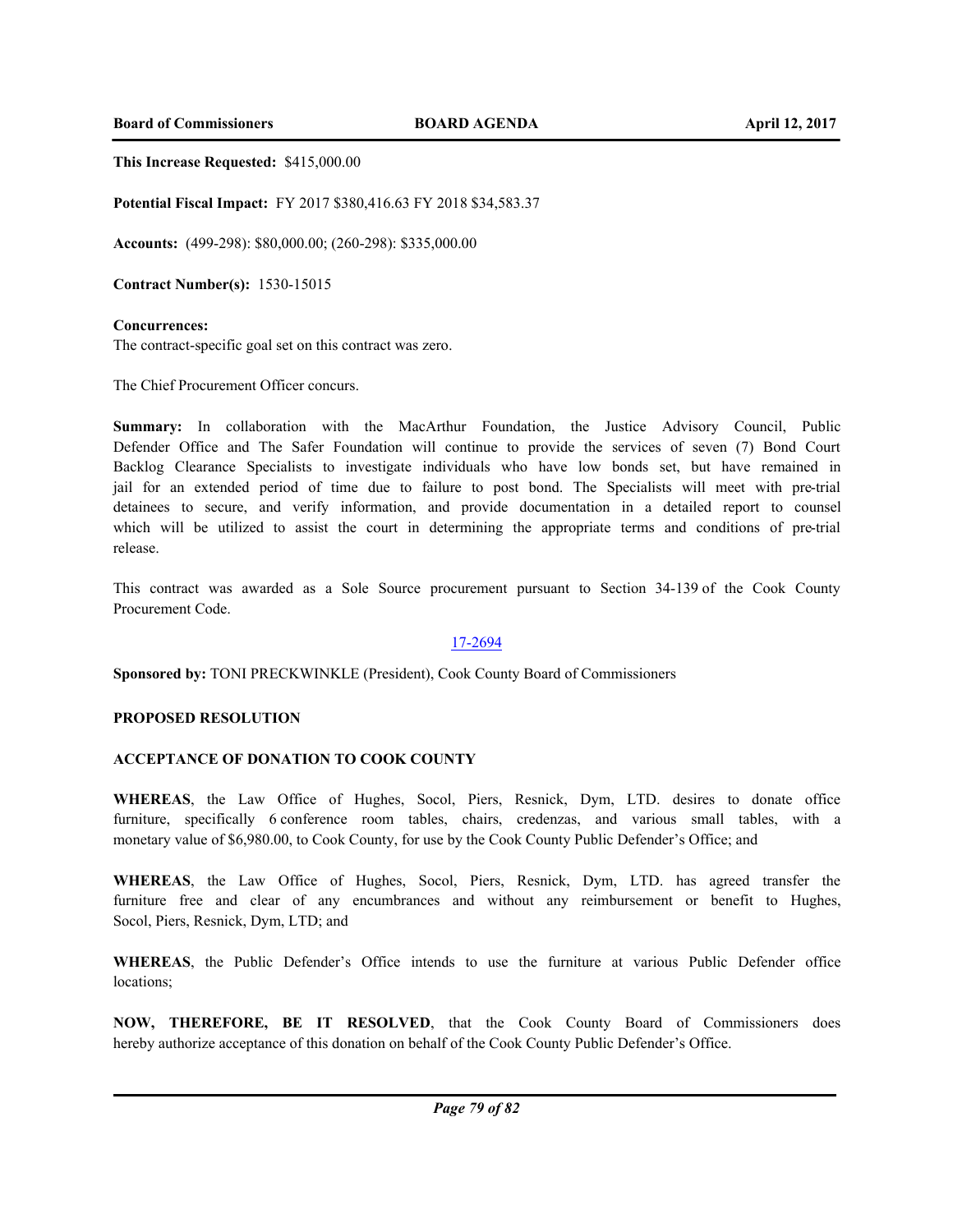# **OFFICE OF THE SHERIFF FISCAL ADMINISTRATION AND SUPPORT SERVICES**

## 17-2327

**Presented by:** THOMAS J. DART, Sheriff of Cook County

## **PROPOSED CONTRACT AMENDMENT**

**Department(s):** Cook County Sheriff's Office

**Vendor:** Robert R. Egan, Evanston, Illinois

**Request:** Authorization for the Chief Procurement Officer to renew and increase contract

**Good(s) or Service(s):** Compliance Officer

**Original Contract Period:** 4/19/2014 - 4/18/2016, with two (2), one (1) year renewals

**Proposed Contract Period Extension:** 4/19/2017 - 4/18/2018

**Total Current Contract Amount Authority:** \$340,490.00

**Original Approval (Board or Procurement):** 4/9/2014, \$227,000.00

**Previous Board Increase(s) or Extension(s):** N/A

**Previous Chief Procurement Officer Increase(s) or Extension(s):** 3/1/2016, \$113,490.00, 4/19/2016 - 4/18/2017

**This Increase Requested:** \$113,490.00

**Potential Fiscal Impact:** FY 2017 \$66,202.50; FY 2018 \$47,287.50

**Accounts:** 216-260

**Contract Number(s):** 1411-13576

## **Concurrences:** The contract-specific goal set on this contract was zero.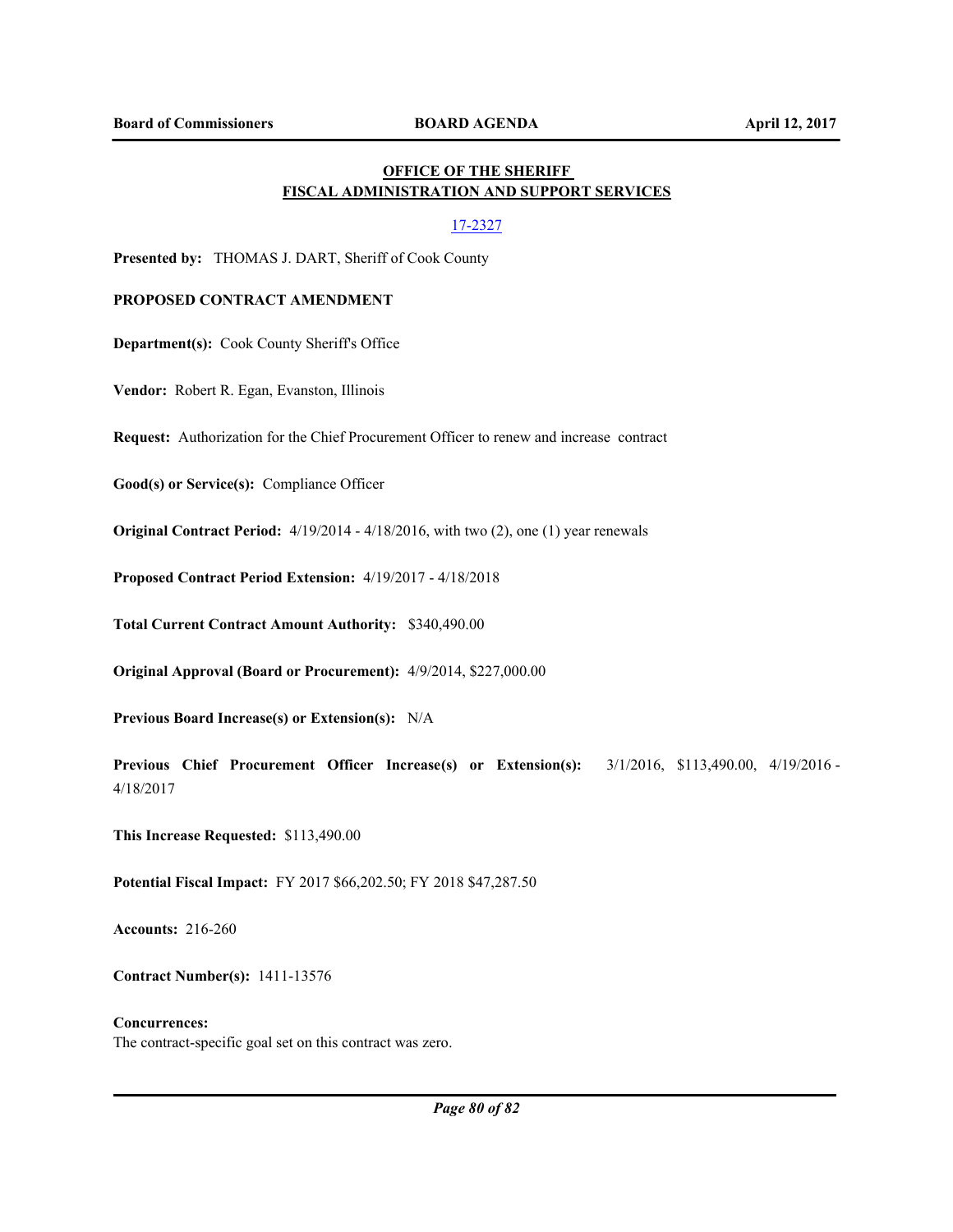The Chief Procurement Officer concurs.

**Summary:** This increase and second of two (2), one (1) year renewal options will allow Robert R. Egan to continue to serve as the Compliance Officer for the Cook County Sheriff's Office. Mr. Egan is responsible for the internal monitoring of employment actions and promotional processes as required by the Sheriff's Employment Action Manual. Mr. Egan will ensure the Sheriff's Office continued compliance with the Court-approved dismissal of the Shakman Agreed Order. Additionally, Mr. Egan is responsible for training all Sheriff's Office employees as a condition to achieving substantial compliance with the Shakman Agreed Order.

This contract was awarded as a Sole Source Procurement pursuant to Section 34-139 of the Cook County Procurement Code.

#### 17-2447

**Presented by:** THOMAS J. DART, Sheriff of Cook County

## **PROPOSED GRANT AWARD RENEWAL**

**Department:** Chicago High Intensity Drug Trafficking Area (HIDTA)

**Grantee:** Cook County Sheriff's Office

**Grantor:** Office of the National Control Policy

**Request:** Authorization to renew grant

**Purpose:** Continued funding of Chicago HIDTA

**Grant Amount:** \$4,915,870.00

**Grant Period:** 1/1/2017 - 12/31/2018

**Fiscal Impact:** None

**Accounts:** 655-210

**Most Recent Date of Board Authorization for Grant:** 4/1/2015

**Most Recent Grant Amount:** \$4,881,891.00

#### **Concurrences:**

Budget and Management Services has received all requisite documents and determined the fiscal impact on Cook County, if any.

**Summary:** Requesting authorization to renew a grant in the amount of \$4,915,870.00 from the Office of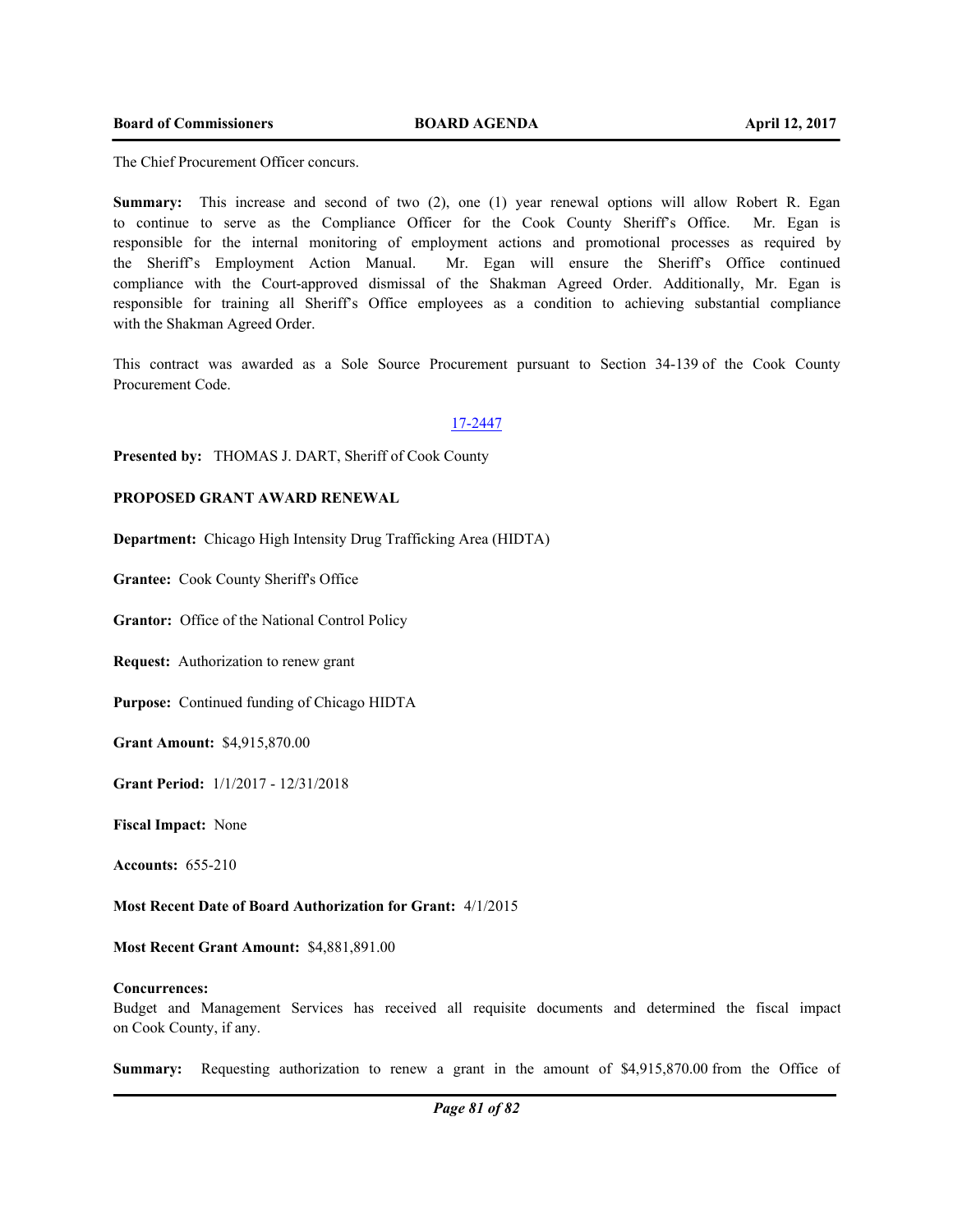National Drug Control Policy, Washington, D.C. The purpose of the grant is the continued funding of the Chicago HIDTA Intensity Drug Trafficking Area (HIDTA).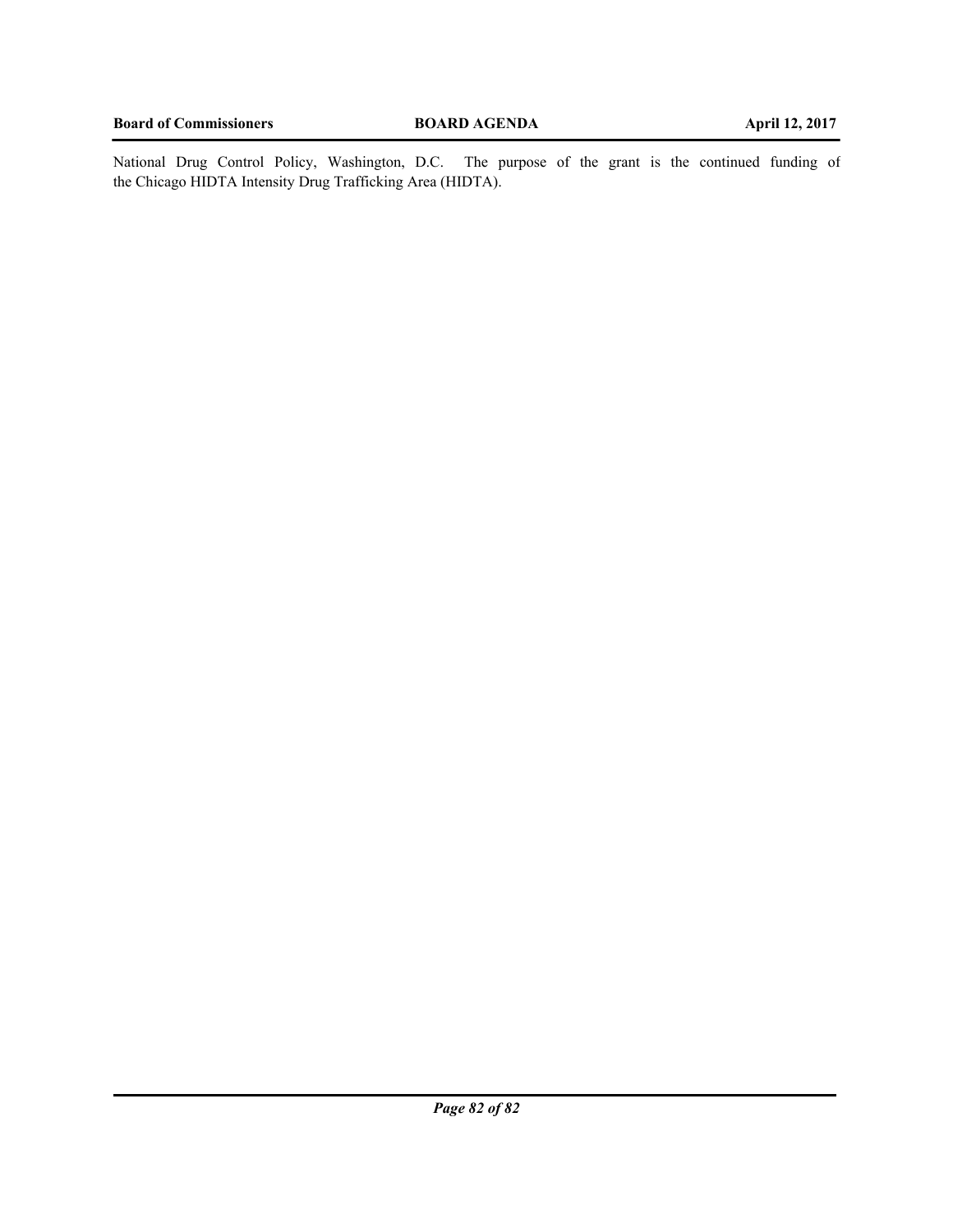## **COMMITTEE ITEMS REQUIRING BOARD ACTION**

# **BUSINESS AND ECONOMIC DEVELOPMENT COMMITTEE MEETING OF APRIL 11, 2017**

**17-2192 PROPOSED RESOLUTION** 7518 West 98th Place, LLC Or Its Assignee Class 7a Property Tax Incentive Request

**17-2199 PROPOSED RESOLUTION** Dezara Holdings LLC 6b Property Tax Incentive Request

**17-2205 PROPOSED RESOLUTION** Alliance Companies Inc. 6b Property Tax Incentive Request

**17-2209 PROPOSED RESOLUTION** Hamra Gateway LLC Class 8 Property Tax Incentive Request

**17-2214 PROPOSED RESOLUTION** Ninja Dog LLC 6b Property Tax Incentive Request

# **AUDIT COMMITTEE MEETING OF APRIL 11, 2017**

**\_\_\_\_\_\_\_\_\_\_\_**

**17-1961 REPORT** Cook County Taxpayers' Interest Assurance Ordinance: Annual Compliance Request for Information Regarding Depository Accounts Held in Fiscal Year 2016

**17-2083 REPORT** Food Service Contract Final Audit Report for Period February 2017

**17-2167 REPORT** FY'17 1st Quarter Open Recommendations Status Report

**17-2178 REPORT** Law Library Revenue Operations Final Audit Report

# **LEGISLATION AND INTERGOVERNMENTAL RELATIONS COMMITTEE MEETING OF APRIL 11, 2017**

**\_\_\_\_\_\_\_\_\_\_\_**

**17-2224 PROPOSED APPOINTMENT** Thurman Smith, Director, Cook County Land Bank Authority Board of Directors

**17-2380 PROPOSED APPOINTMENT** Diane Limas , Director, Cook County Land Bank Authority Board of Directors

**17-2390 PROPOSED RESOLUTION** Requesting A Hearing Of The Legislation And Intergovernmental Relations Committee To Discuss Pending Legislation Before The Illinois General Assembly And The United States Congress

**17-2389 PROPOSED ORDINANCE AMENDMENT** An Amendment To The Vital Records Fees For County Clerk Ordinance

**\_\_\_\_\_\_\_\_\_\_\_**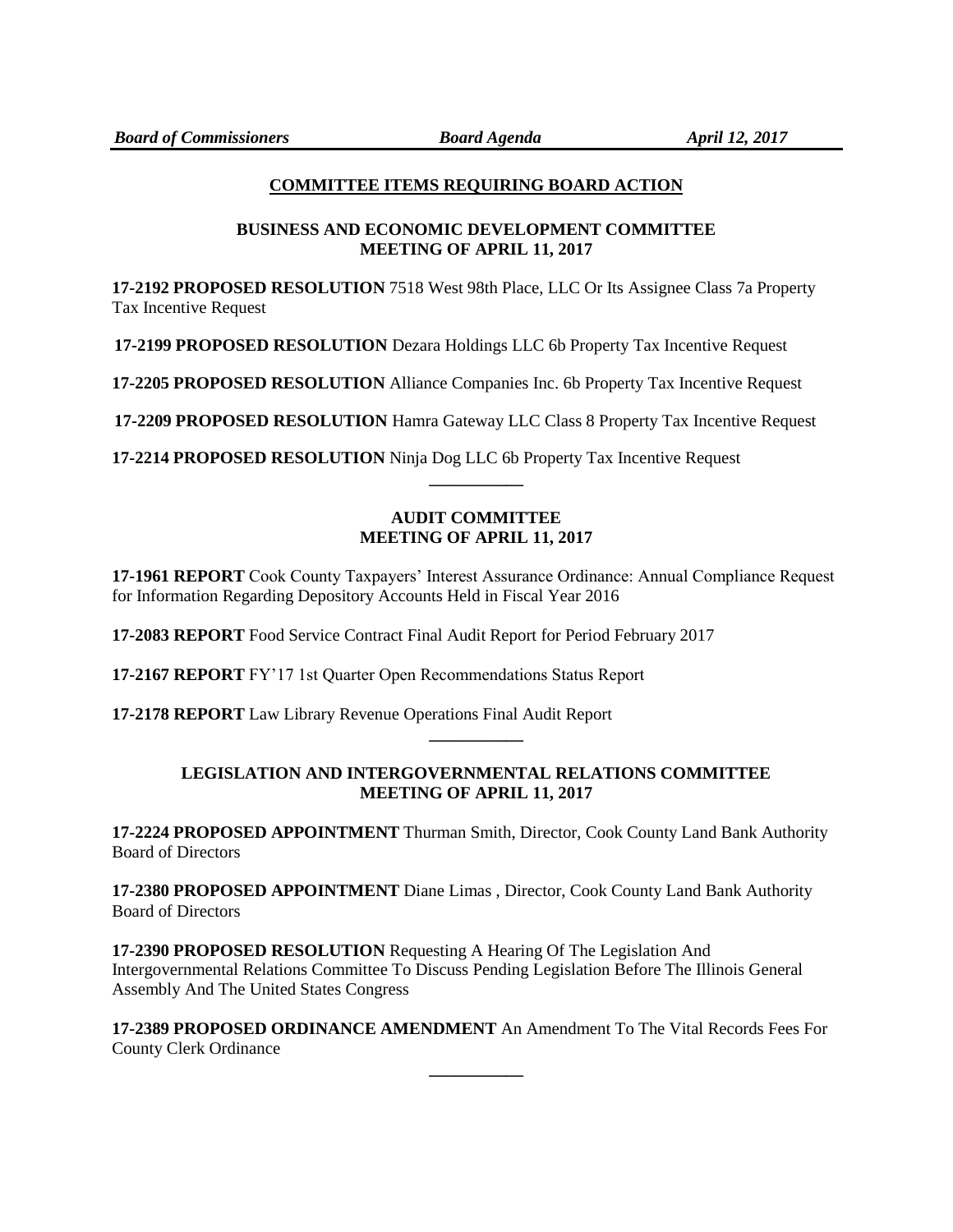## **FINANCE COMMITTEE MEETING OF APRIL 11, 2017**

**17-2321 REPORT** 2017 Performance Based Management and Budgeting Annual Report Report Period: 12/1/2015 - 11/30/2016

**17-1491 PROPOSED CONTRACT (TECHNOLOGY)** Tyler Technologies, Inc. Plano, Texas

# **FINANCE SUBCOMMITTEE ON TAX DELINQUENCY COMMITTEE MEETING OF APRIL 11, 2017**

**\_\_\_\_\_\_\_\_\_\_\_**

**17-0630 PROPOSED NO CASH BID REQUEST** Stan Urban, Village Administrator, Village of Dolton

**17-0631 PROPOSED NO CASH BID REQUEST** Stan Urban, Village Administrator, Village of Dolton

**17-1591 PROPOSED NO CASH BID REQUEST** Wally Bobkiewicz, City Manager, City of Evanston

**17-1592 PROPOSED NO CASH BID REQUEST** Wally Bobkiewicz, City Manager, City of Evanston

**17-1593 PROPOSED NO CASH BID REQUEST** Wally Bobkiewicz, City Manager, City of Evanston

**17-2107 PROPOSED NO CASH BID REQUEST** George Pappas, City Attorney, City of Palos Hills

**17-2291 PROPOSED NO CASH BID REQUEST** Honorable Eugene Williams, President, Village of Lynwood

# **ENVIROMENTAL CONTROL COMMITTEE MEETING OF APRIL 12, 2017**

**\_\_\_\_\_\_\_\_\_\_\_**

**17-0059 PROPOSED ORDINANCE AMENDMENT** Chapter 30 – Environment

**17-1337 PROPOSED ORDINANCE** Transferring Smoking Ban From Environmental Control To Public Health

**\_\_\_\_\_\_\_\_\_\_\_**

**17-1345 PROPOSED ORDINANCE AMENDMENT** Conforming Changes to Land Development **Ordinances**